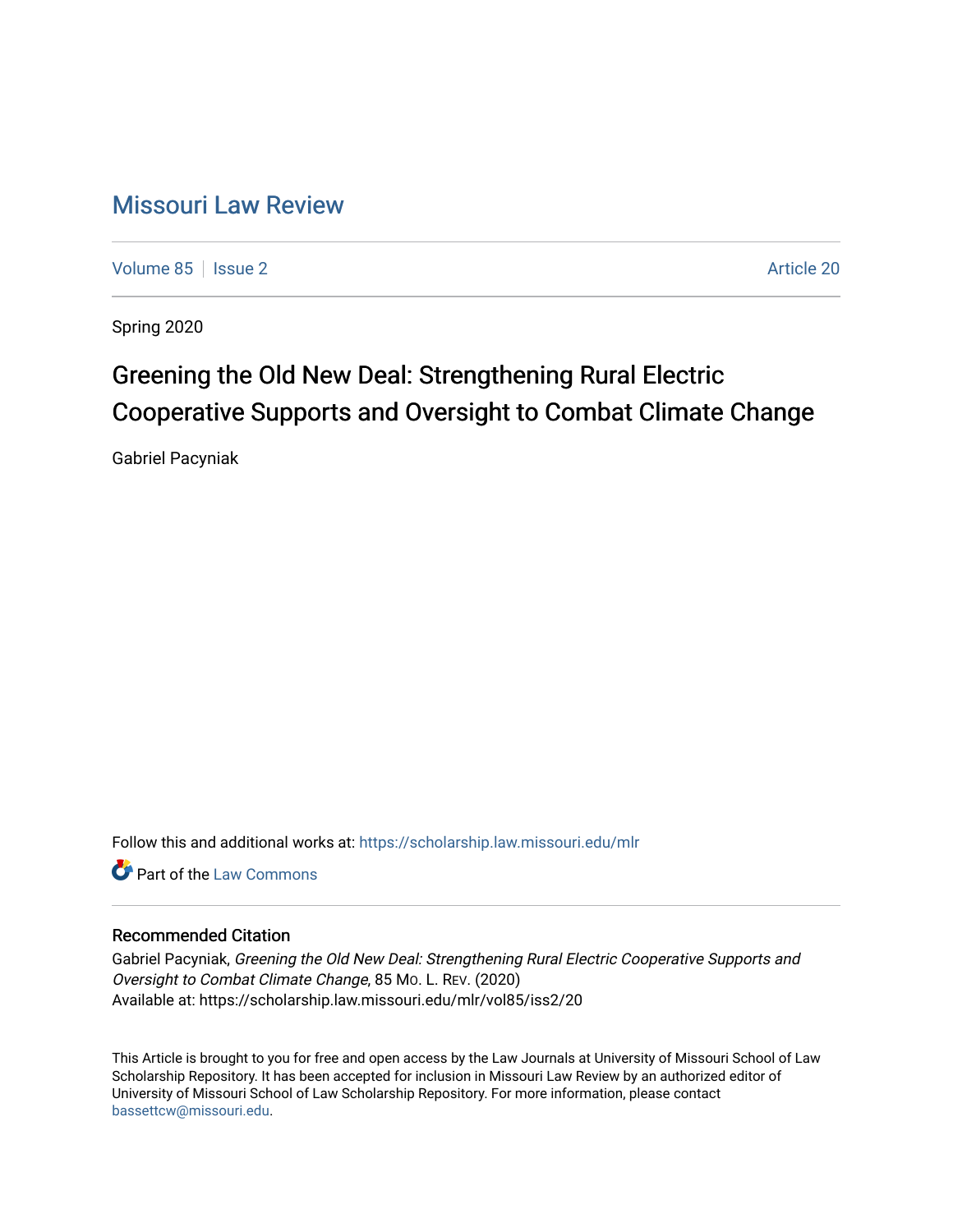# **Greening the Old New Deal: Strengthening Rural Electric Cooperative Supports and Oversight to Combat Climate Change**

*Gabriel Pacyniak\**

# ABSTRACT

*New Deal cooperatives succeeded in electrifying rural America when forprofit utilities would not. Today, however, rural electric cooperatives are lagging behind when it comes to meeting the challenge of climate change. Cooperatives have collectively been slower to embrace the shift to low-carbon electricity than for-profit and municipal utilities and have served as a drag on state and federal clean energy and climate policies. This is partially because of the structural differences between cooperatives and other utilities, but also because of a weak and underdetermined federal and state regulatory structure. A few cooperatives in Colorado and New Mexico are seeking to lead the charge to a low-carbon electricity system, but they are finding themselves stymied by their own power supply cooperative. Drawing on insights from organization, public choice, and energy regulation theories, this Article argues that institutional incentives at power supply cooperatives inhibit prudent resource planning in a time of climate change. It concludes that cooperatives need significant changes to state and federal regulatory structures to counter these factors. These changes include subjecting power supply cooperatives to rigorous integrated resource planning requirements and providing state utility commissions oversight over power supply contract buy-out fees. It also includes reconsidering the wholesale electricity rate structure between power supply and distribution cooperatives.* 

<sup>\*</sup> Assistant Professor of Law, University of New Mexico. Thanks to Daniel Alvarez, Megan Ceronsky, Denise Fort, Peter Heisler, Joshua Kastenberg, Ellen Howard Kutzer, Jonas Monast, Megan O'Reilly, Joe Smyth, Melissa Scanlan, Nancy Seidman, Amy Stein, Shelley Welton, and Christopher Van Atten for their thoughtful comments on drafts of this article, and to Christopher Van Atten, Luke Hellgren, and Jon Farrell for sharing data and related insights. Thanks also to participants in the 2019 Southern Environmental Law Scholars Workshop, the 2019 Arizona State University Sustainability Conference of Legal Educators, the 2019 Online Workshop for Environmental Law Scholars, and the 2018 Energy Policy Research Conference. Finally, I'm grateful for excellent research assistance of Erin Phillips and Logan Glasenapp, funded by the University of New Mexico Utton Transboundary Resources Center; for the invaluable research support of Law Librarian Ernesto Longa; and for the thoughtful editing of this article by Brittany Briggs, Carleigh Cavender, Michael Essma, and Emily Holtzman of the *Missouri Law Review*. All errors are mine alone.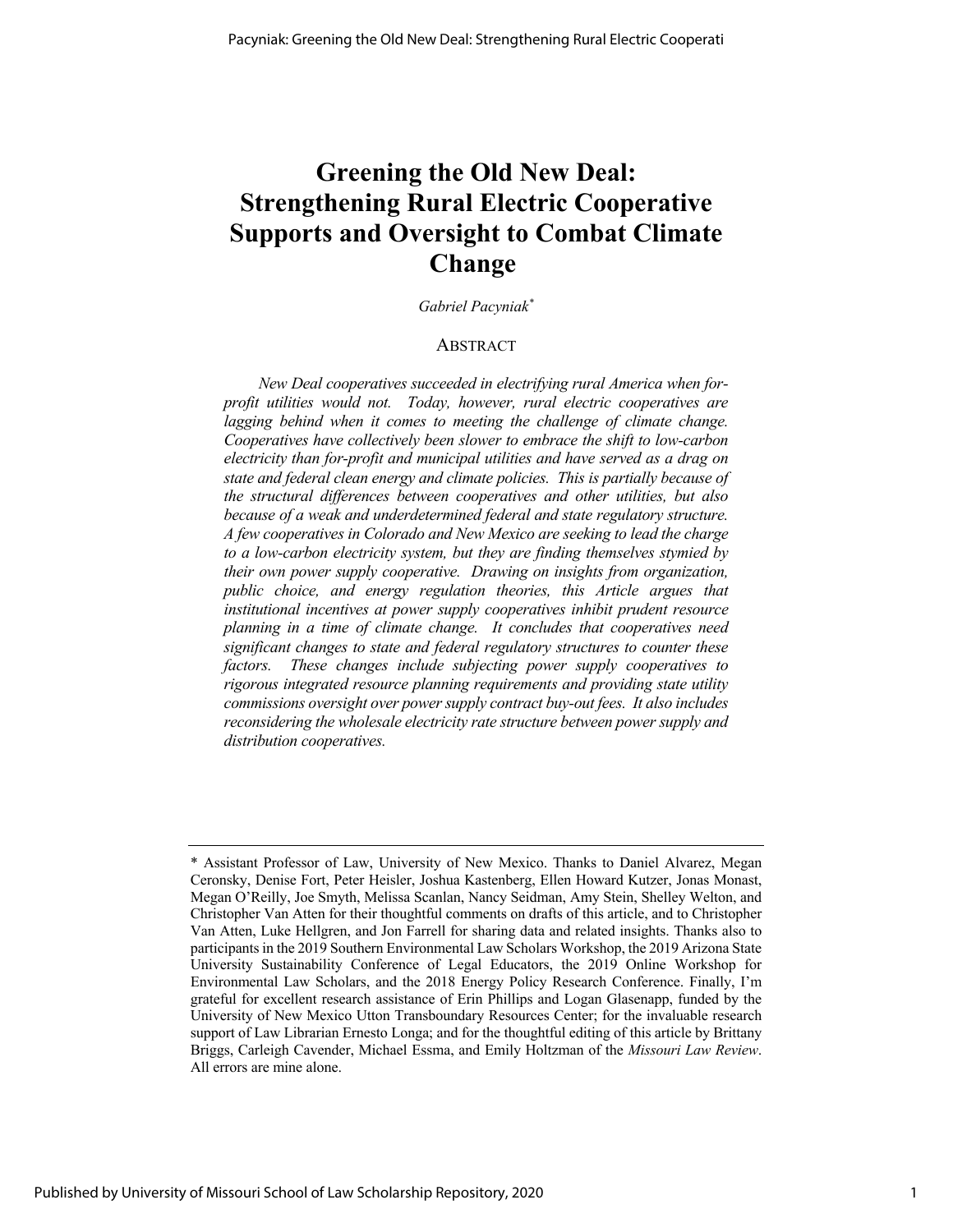# TABLE OF CONTENTS

| A. New Dealers Turned to Coops to Electrify Rural America 419                                            |  |
|----------------------------------------------------------------------------------------------------------|--|
| 1. Cities Electrified Quickly; the Countryside Did Not  419                                              |  |
| 2. After Exhausting Other Options, the Roosevelt                                                         |  |
|                                                                                                          |  |
| 3. Faced with Continued Private Sector Opposition,                                                       |  |
| Cooperatives Banded Together to Build Power Plants and                                                   |  |
|                                                                                                          |  |
| B. Coops Are Largely Exempted from Utility Regulation430                                                 |  |
| 1. States and the Federal Government Develop a State-Federal                                             |  |
|                                                                                                          |  |
| 2. The REA Viewed Itself as Cooperative Overseer and Urged                                               |  |
| States and the Federal Government to Avoid Additional                                                    |  |
|                                                                                                          |  |
|                                                                                                          |  |
| III. COOPS AND THE CHALLENGE OF CLIMATE CHANGE 449                                                       |  |
| A. Coops Have Lagged Behind in the Transition to Clean Energy  450                                       |  |
|                                                                                                          |  |
| 1. Tri-State's Organization and Generation Mix456                                                        |  |
| 2. Reasons for Member Coop Dissatisfaction457                                                            |  |
|                                                                                                          |  |
| ii. Desire for Increased, Locally-Sited, Renewable Energy  458                                           |  |
| 3. Kit Carson's Exit from Tri-State and Subsequent                                                       |  |
|                                                                                                          |  |
| 4. Delta-Montrose's Attempt to Use PURPA to Greenlight                                                   |  |
|                                                                                                          |  |
| 5. Delta-Montrose and Two Other Coops Seek Colorado<br>Utility Commission Oversight over Exit Price  465 |  |
|                                                                                                          |  |
| 7. Tri-State's Coal Power Plant Closures and Responsible                                                 |  |
|                                                                                                          |  |
| IV. COOP OVERSIGHT IS NOT ADEQUATE TO ADDRESS CLIMATE                                                    |  |
|                                                                                                          |  |
| A. Not All Benefits of the Coop Form Transfer to the Clean Energy                                        |  |
|                                                                                                          |  |
| B. Coop Managers Often Have Incentives to Grow Size and                                                  |  |
|                                                                                                          |  |
| C. Shifting to a Low-Carbon System will Likely Require Disrupting                                        |  |
|                                                                                                          |  |
|                                                                                                          |  |

2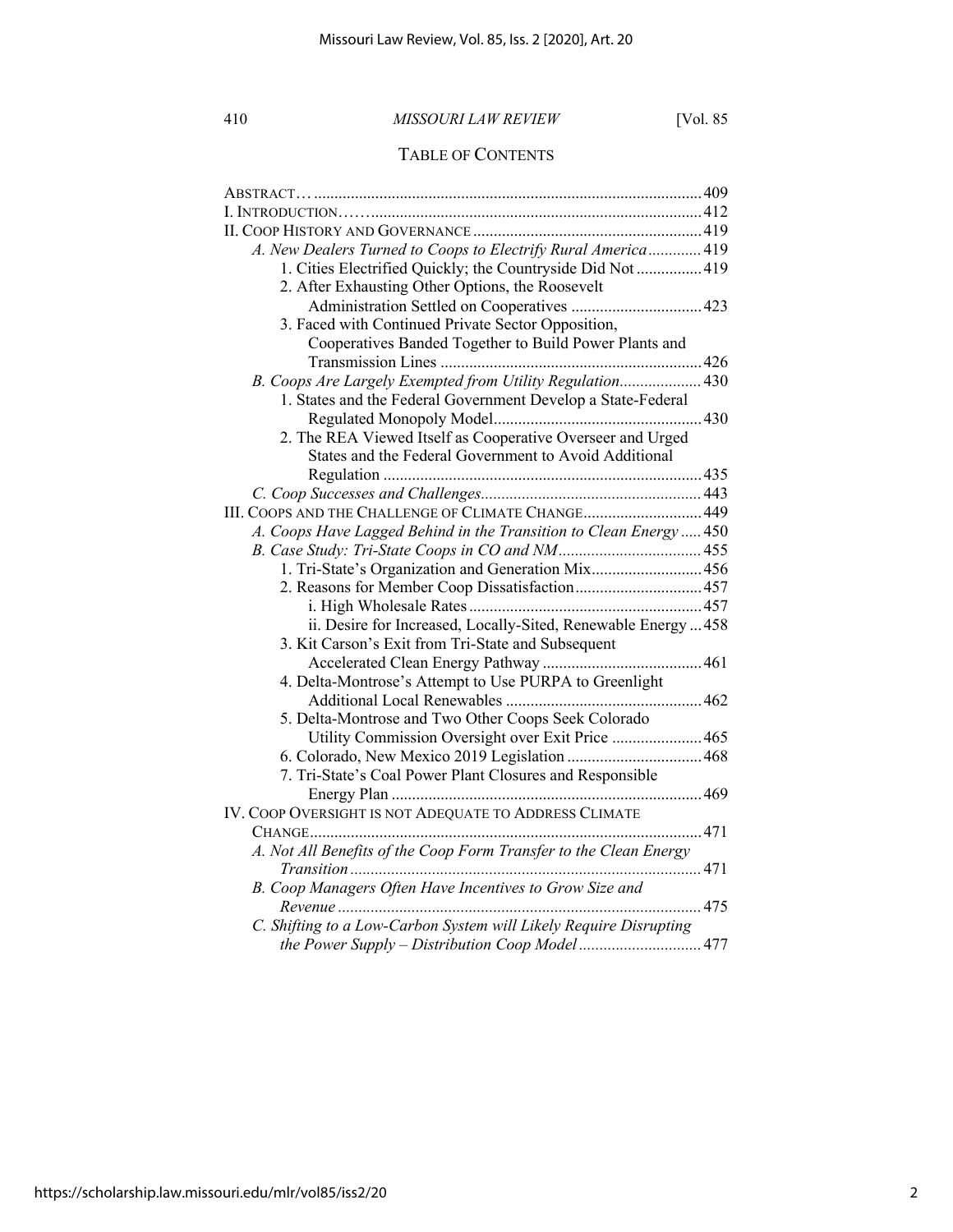| 2020 | <b>GREENING THE OLD NEW DEAL</b>                                     |       |
|------|----------------------------------------------------------------------|-------|
|      | D. Coops Have Largely Been Exempted from Rigorous Resource           |       |
|      |                                                                      | . 483 |
|      | E. Implications of Failure to Prudently Plan for the Shift to a Low- |       |
|      |                                                                      |       |
|      | V. STRENGTHENING COOP SUPPORTS AND OVERSIGHT TO ADDRESS              |       |
|      |                                                                      |       |
|      | A. States Should Include Coops in Clean Energy, Resource             |       |
|      |                                                                      |       |
|      | B. Allow Distribution Coops to Innovate, Require Power Supply        |       |
|      |                                                                      |       |
|      | C. Use RUS to Incentivize the Shift to Low-Carbon Electricity 492    |       |
|      |                                                                      |       |
|      |                                                                      | .493  |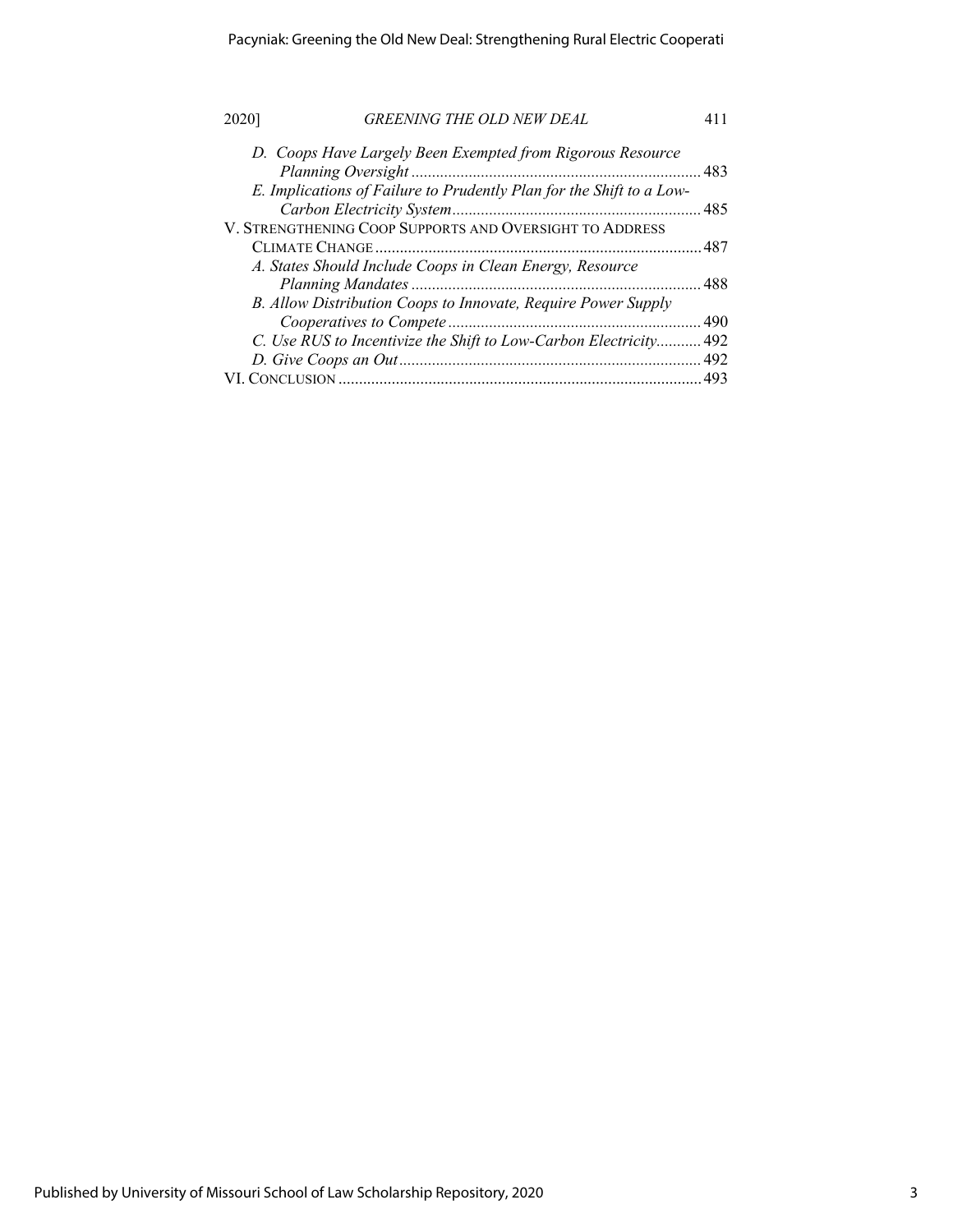## I. INTRODUCTION

One of the signature achievements of the New Deal was the electrification of rural America, which was accomplished chiefly through the formation of rural cooperatives bankrolled by federal loans.<sup>1</sup> At a time when less than 10% of the rural United States was electrified, President Franklin D. Roosevelt and Congress made available hundreds of millions of dollars in subsidized loans to bring electric power to farms across America.<sup>2</sup> Private, for-profit utilities refused to carry out this sweeping rural electrification effort – even with government subsidies – in large part because of the expense of serving poor and sparsely-populated areas. $\frac{3}{3}$  Federal administrators therefore looked to a model for rural electrification that was used successfully in Europe and had been tried in a few areas in the United States: customer-owned nonprofit cooperatives. The federal loan program gave preference to cooperatives and government-owned utilities over for-profit utilities and helped rural communities organize such cooperatives.<sup>4</sup>

The program, carried out by the Rural Electrification Administration ("REA") and later the Rural Utilities Service ("RUS"), $5$  was strikingly successful. Two years after it was started in 1936, "more than 350 projects in

3. BROWN, *supra* note 2, at 50; Debra C. Jeter et al., *Democracy and Dysfunction: Rural Electric Cooperatives and the Surprising Persistence of the Separation of Ownership and Control*, 70 ALA. L. REV. 361, 381–82 (2018).

4. Jeter et al., *supra* note 3; BROWN, *supra* note 2, at 13–21. A frequently cited definition of a cooperative is:

[A]n organization established by individuals to provide themselves with goods and services or to produce and dispose of the products of their labor. The means of production and distribution are those owned in common and the earnings revert to the members, not on the basis of their investment in the enterprise but in proportion to their patronage or personal participation in it. Cooperatives may be divided roughly into consumer cooperatives and producer cooperatives.

Puget Sound Plywood, Inc. v. Comm'r, 44 T.C. 305, 306 (1965).

5. BROWN, *supra* note 2. The REA was renamed the RUS in 1994 in a reorganization of the Department of Agriculture. Laurence J. Malone, *Rural Electrification Administration*, EH.Net (Mar. 16, 2008) https://eh.net/encyclopedia/ru ral-electrification-administration/ [perma.cc/6MQ3-CXJT].

<sup>1.</sup> ROBERT DALLEK, FRANKLIN D. ROOSEVELT: A POLITICAL LIFE 220 (2017).

<sup>2.</sup> Establishing the Rural Electrification Administration, Exec. Order No. 7037 (1935), *available at* https://www.presidency.ucsb.edu/documents/executive-order-7037-establishing-the-rural-electrification-administration [perma.cc/VP39-Z9BU]; Rural Electrification Act of 1936, 7 U.S.C. § 901 *et seq*. (2018); Carl Kitchens & Price Fishback, *Flip the Switch: The Impact of the Rural Electrification Administration 1935–40*, 75 J. ECON. HIST. 1161, 1163 (2015); *see generally* D. CLAYTON BROWN, ELECTRICITY FOR RURAL AMERICA: THE FIGHT FOR THE REA 50 (1980).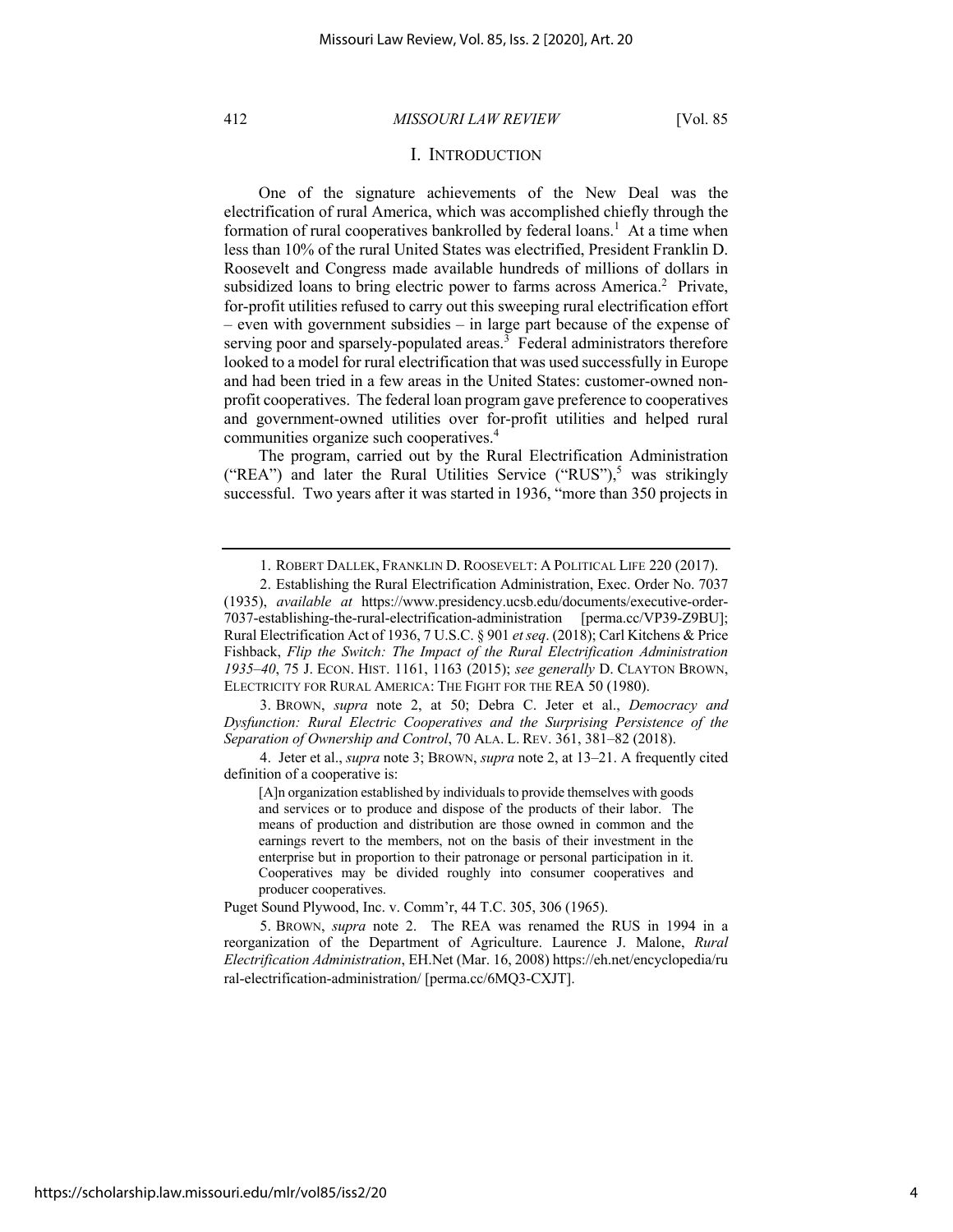forty-five states [were delivering electricity to] 1,450,000 farms."<sup>6</sup> These electricity distribution cooperatives went on to form power supply cooperatives – cooperatives of cooperatives – to build and own power plants and high-voltage transmission lines.<sup>7</sup> By the mid-1950s most American farms had electrical service.<sup>8</sup> The REA's electrification of America "is considered one of the most immediate and profound successes in the history of federal policy-making for the national economy."9

Today over 800 rural electric distribution cooperatives provide electricity to 42 million people in 48 states, approximately 13% of the U.S. population.10 Many of these cooperatives purchase wholesale power from 62 power supply cooperatives.<sup>11</sup> Collectively, electric cooperatives serve 56% of the U.S. land mass and supply 13% of U.S. electricity.<sup>12</sup>

Now, however, addressing the challenge of climate change will require the "near-complete decarbonization" of the U.S. electricity industry by 2050.13 Electric utilities will need to shut down nearly all of their coal and natural gas power plants and shift instead to renewable energy and other sources of zero-carbon electricity in the next twenty to thirty years.

This challenge occurs while the domestic electricity sector undergoes other dramatic changes. Building natural gas, wind, or solar power plants is now cheaper than building coal power plants due to rapid declines in the cost of natural gas fuel and renewable technologies.<sup>14</sup> And after 100 years of relying exclusively on centralized power plants, the domestic electricity system is now flooded with decentralized actors that can supply electricity and other services to the grid, upending the traditional utility business model.

Within this changing environment, and despite the lack of a comprehensive federal climate policy, utilities across the nation have significantly decarbonized their generating portfolios over the past decade. Since 2005, electric utilities have cut carbon dioxide emissions by 28%.<sup>15</sup>

10. Nat'l Rural Electric Cooperative Ass'n, *America's Electric Cooperatives: 2019 Fact Sheet*, AMERICA'S ELECTRIC COOPERATIVES (April 23, 2019), https://www.electric.coop/electric-cooperative-fact-sheet/ [perma.cc/48XG-WKKP].

12*. Id.* 

13. THE WHITE HOUSE, United States Mid-Century Strategy for Deep Decarbonization 48 (2016), *available at* https://unfccc.int/files/focus/longterm\_strategies/application/pdf/mid\_century\_strategy\_report-final\_red.pdf [perma.cc/S3U7-XAWS].

14*. Levelized Cost of Energy Analysis*, LAZARD (Nov. 8, 2018), https://www.lazard.com/perspective/levelized-cost-of-energy-and-levelized-cost-ofstorage-2018/ [perma.cc/46MA-QPQR].

15. Perry Lindstrom, *Carbon Dioxide Emission from the U.S. Power Sector Have Declined 28% Since 2005*, U.S. ENERGY INFOR. ADMIN. (Oct. 29, 2018), https://www.eia.gov/todayinenergy/detail.php?id=37392 [perma.cc/T64R-YMNB].

<sup>6.</sup> BROWN, *supra* note 2, at 69.

<sup>7</sup>*. See infra* Part I.B.

<sup>8</sup>*. See infra* Part I.C.

<sup>9.</sup> Malone, *supra* note 5.

<sup>11</sup>*. Id.*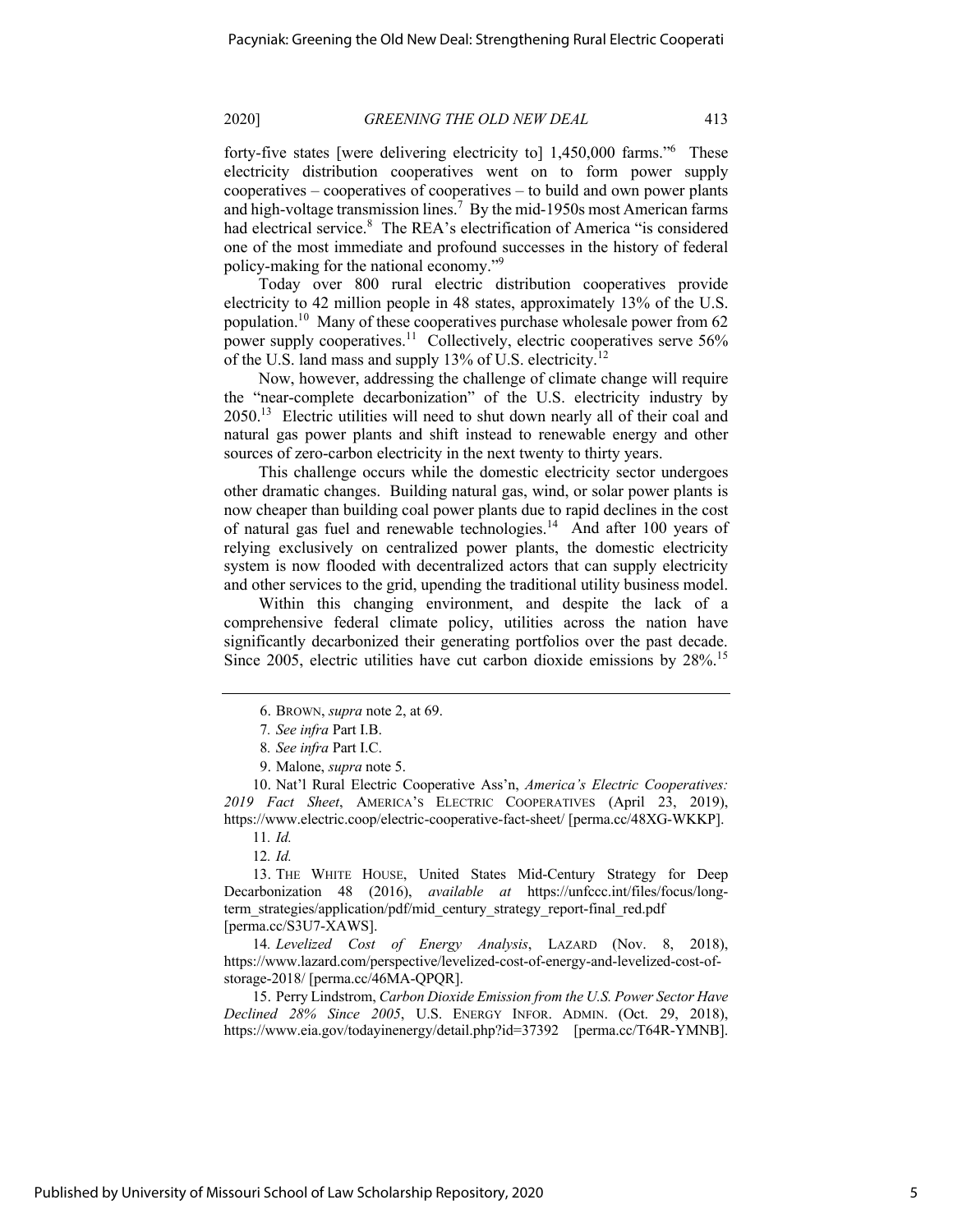While these reductions are not sufficient to address climate change, they represent critical and needed progress in the absence of a comprehensive federal climate policy.

These utilities are cutting carbon primarily because it makes economic sense. To take advantage of low natural gas prices resulting from the fracking boom, utilities have shifted from coal-fired power plants to cheaper, lesscarbon-polluting natural gas power plants. Federal renewable energy tax credits, state renewable energy mandates, and falling renewable technology costs have combined to make wind energy, and increasingly solar energy, the cheapest forms of new electricity to construct.<sup>16</sup> Moreover, most utility executives are betting that their firms will eventually be subject to substantial greenhouse gas ("GHG") standards, even if the Trump Administration has rolled back the climate regulations established by the Obama Administration.<sup>17</sup> Putting all of these factors together, utilities have generally been shifting to lower-carbon electricity generation portfolios.

Note that several reports found that power sector carbon dioxide emissions rose in 2018 after over a decade of reductions. *Preliminary US Emissions Estimates for 2018*, RHODIUM GROUP (Jan. 8, 2019), https://rhg.com/research/preliminary-us-emissionsestimates-for-2018/ [perma.cc/8YA3-4QU6].

<sup>16.</sup> *Levelized Cost of Energy Analysis*,*supra* note 14, at 2.

<sup>17.</sup> Affordable Clean Energy Rule, 84 Fed. Reg. 32,520 (2019). The Trump Administration's Affordable Clean Energy Rule rescinded and replaced the Obama Administration's Clean Power Plan regulation. *Id.* Whereas the Clean Power Plan was projected to reduce US electricity-sector carbon emissions by over 200 million short tons in the fifth year of compliance and over 400 million short tons in the tenth year compared to a no-rule scenario, the Affordable Clean Energy Rule is never projected to decrease emissions by more than 12 million short tons in any year. *Compare* U.S. ENVTL. PROTECTION AGENCY, FINAL CLEAN POWER PLAN, REGULATORY IMPACT ANALYSIS ES-4 and ES-5 (2015), https://www3.epa.gov/ttnecas1/docs/ria/utilities ria final-clean-power-planexisting-units\_2015-08.pdf [perma.cc/SE8Q-RDWM], *with* U.S. ENVTL. PROTECTION AGENCY, FINAL CLEAN POWER PLAN, REGULATORY IMPACT ANALYSIS ES-4 and ES-5 (2019), https://www.epa.gov/stationary-sources-airpollution/regulatory-impact-analysis-repeal-clean-power-plan-and-emission [perma.cc/3QED-C6DW];*see also* Umair Iran, *Trump's EPA Just Replaced Obama's Signature Climate Policy with a Much Weaker Rule*, VOX (June 19, 2019), https://www.vox.com/2019/6/19/18684054/climate-change-clean-power-plan-repealaffordable-emissions [perma.cc/Z3L2-LTSF]. In industry surveys utility executives broadly state that they would prefer climate regulation, and analysts cite the expectation of future regulations as one of the reasons that many utilities are setting or maintaining climate goals even during the Trump Administration's rollback of the Clean Power Plan. Amy Gahran, *State of the Electric Utility: 2019 Survey Report* 48 (2019), https://resources.industrydive.com/State-of-the-Electric-Utility-2019-Survey-Report [perma.cc/HF82-M3CB]; Dan Bakal, *Committing to Climate: Transformation is Underway in the US Power Sector*, UTILITY DRIVE (Apr. 22, 2019),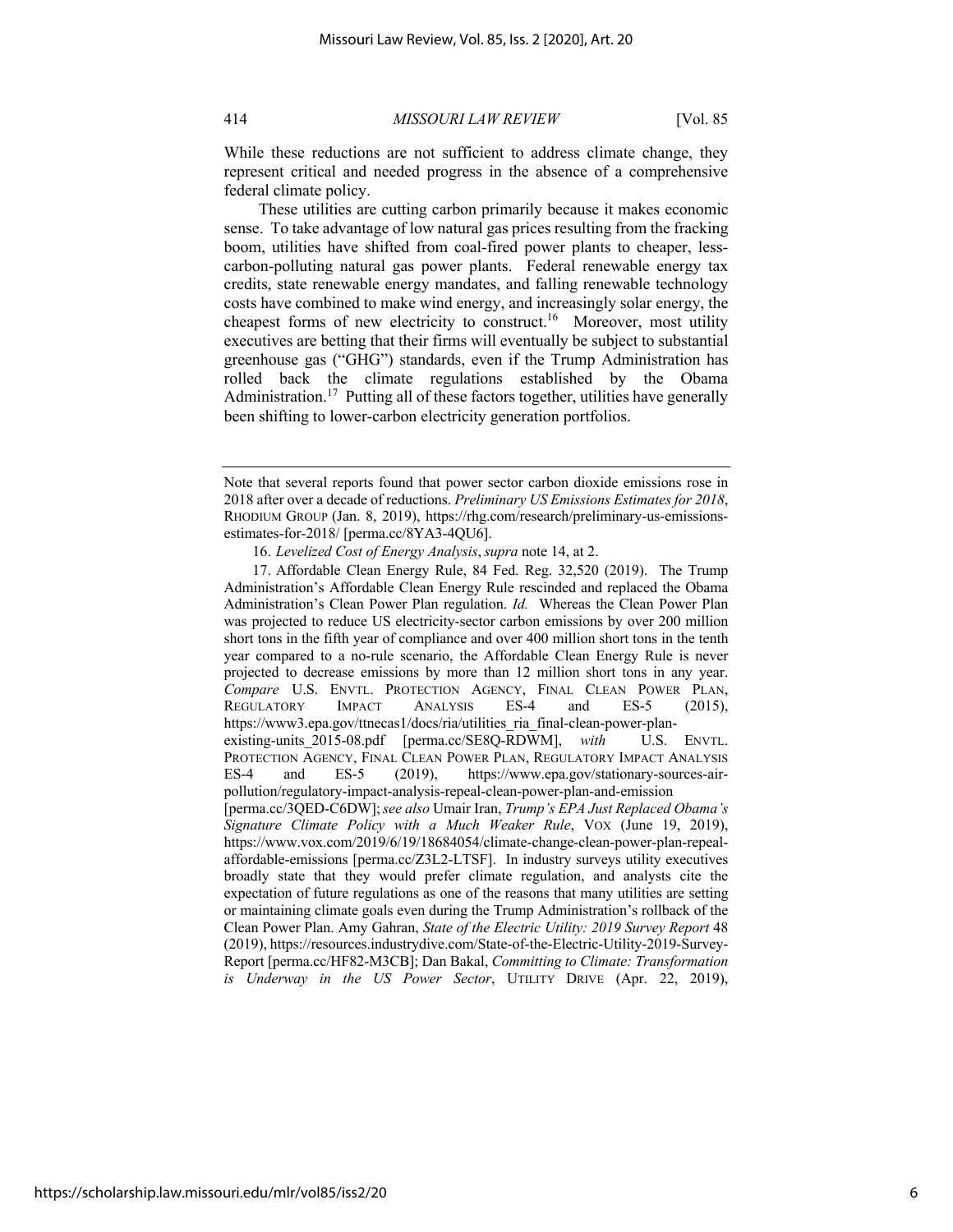Cooperative utilities, however, have generally lagged behind in this shift. Power supply cooperatives rely on coal-fired power plants to a much greater degree than for-profit or municipal utilities, and they have been slower to retire these power plants.<sup>18</sup> From 2009 to 2017, the electric power sector as a whole reduced carbon emissions by 23%, but cooperatives reduced emissions by only 9%.<sup>19</sup> Among the 100 largest power producers in the United States – which includes ten power supply and distribution cooperatives  $-$  six out of the top ten most carbon-intensive emitters were cooperatives.<sup>20</sup> In an important case study highlighted in this Article, Tri-State Generation and Transmission Association, Inc. ("Tri-State") – one of the largest power supply cooperatives – has until recently repeatedly stymied efforts of some of its distribution cooperatives to accelerate a transition to a lower-carbon electricity system.21 Tri-State also was endeavoring to build a new coal-fired power plant at a time when most utilities were shifting away from coal.<sup>22</sup> Cooperatives have also been slower to move to renewable energy and to implement energy efficiency.<sup>23</sup>

This Article seeks to explain why cooperatives are lagging behind. Drawing on the insights of organization theory, public choice, and theories of energy governance, this Article argues that a combination of structural barriers, institutional incentives, and a weak system of governance and regulation inhibit prudent resource planning in the face of the climate change challenge. The Article also identifies ways that cooperative oversight and supports can be strengthened to facilitate the transition to a low-carbon electricity system.

Even though rural electricity cooperatives serve a relatively small portion of the population, they represent an important piece of the puzzle in finding policy solutions for climate change. For one, cooperatives are responsible for a significant portion of electric-sector carbon emissions. Cooperatives account for 6% of the carbon emissions of the largest 100 utilities even though they account for only 4% of electricity generated by this

20. CHRISTOPHER VAN ATTEN ET AL., BENCHMARKING AIR EMISSIONS OF THE 100 LARGEST ELECTRIC POWER PRODUCERS IN THE UNITED STATES 18 (2019), https://www.mjbradley.com/sites/default/files/Presentation\_of\_Results\_2019.pdf [perma.cc/3FKL-XP3T]. This means that they emitted more carbon pollution for each megawatt hour of electricity produced across their fleet of power plants. *Id.*

21*. See infra* Part II.B.

22*. See infra* Part II.B.

23*. See* Miriam Fischlein et al., *Carbon Emissions and Management Scenarios for Consumer-Owned Utilities*, 12 ENV. SCI. & POL'Y 778, 782 (2009).

https://www.utilitydive.com/news/committing-to-climate-transformation-isunderway-in-the-us-power-sector/553067 [perma.cc/NK8P-SH2X].

<sup>18</sup>*. See infra* Part II.B.

<sup>19.</sup> *Compare* Nat'l Rural Electric Cooperative Ass'n, *supra* note 10 (citing to EPA and EIA data), *with* ENERGY INFORMATION ADMINISTRATION, U.S. Electric Power Industry Estimated Emissions by State EIA-767, EIA-906, EIA-920, and EIA-923, https://www.eia.gov/electricity/data/state/ [perma.cc/6SC6-SZ7M] (carbon dioxide (CO2) emissions for total electric power industry, 2009-2017).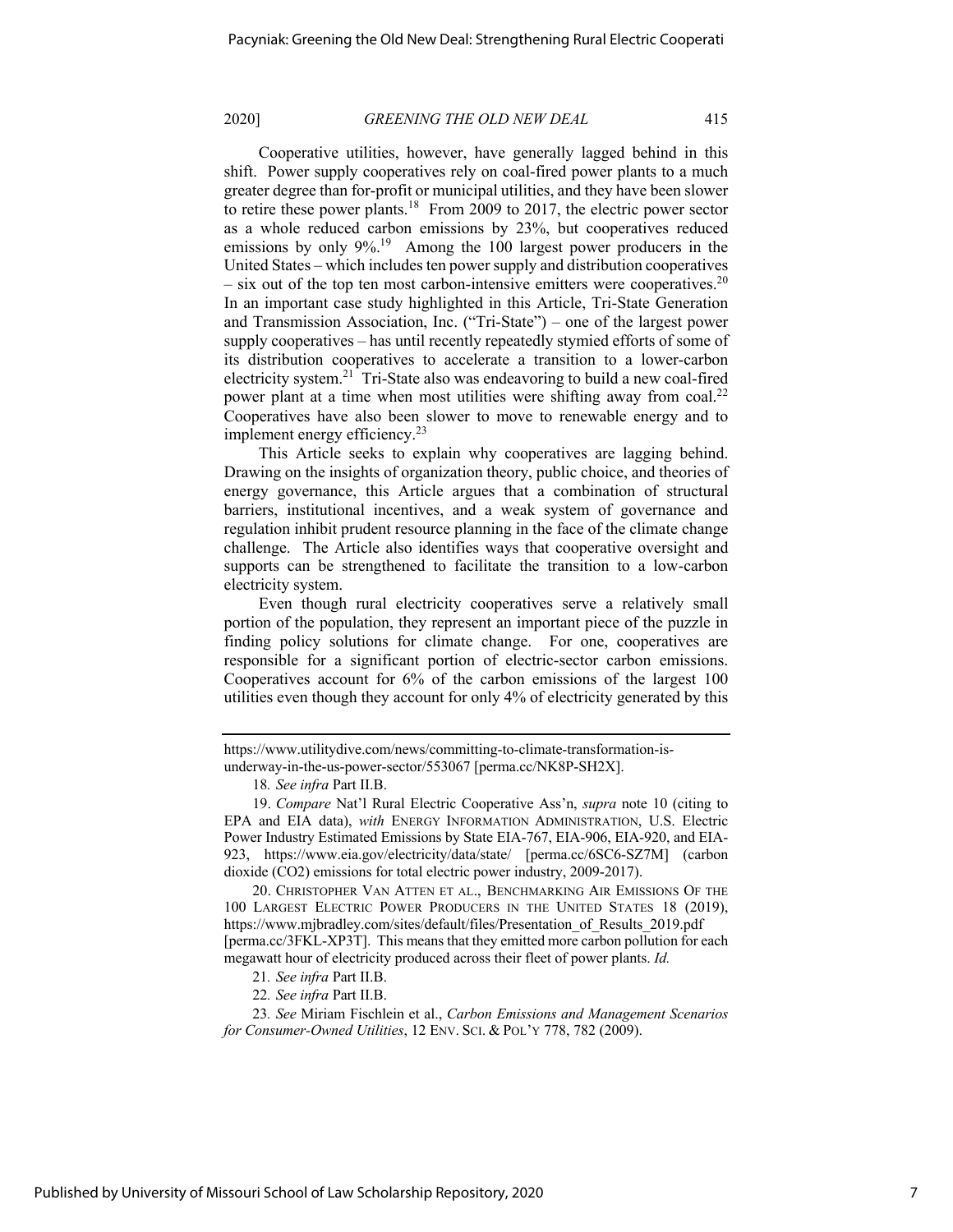group.24 Achieving decarbonization will require dramatic reductions from all electric utilities, including cooperatives.

Cooperatives are important for other reasons. Cooperatives serve less affluent communities, and these communities will feel the effects of any rate increases to a greater degree.<sup>25</sup> This is doubly true because unlike for-profit utilities, any business losses sustained by cooperatives will also be borne by cooperative member-owners as a loss in the equity that they have paid into the cooperative (referred to as patronage capital).<sup>26</sup> No separate shareholders absorb losses from bad business decisions made by cooperative managers. Therefore, shifting to a low-carbon electricity system poses unique equity issues for rural electricity cooperatives.

Moreover, polling has found that rural residents are somewhat less likely to believe in climate change than their urban counterparts.<sup>27</sup> At the same time, cooperatives wield outsized political power at both federal and state levels, and they have used that power to lobby against federal and state climate and clean energy legislation.<sup>28</sup> Cooperatives therefore also pose a unique political challenge when it comes to advancing climate policy. Identifying and mitigating structural and governance barriers that make it harder for cooperatives to transition to a low-carbon economy can help reduce cooperative political opposition to climate policymaking.

The importance of rural electricity cooperatives for climate policy was underscored by 2020 Democratic Presidential primary campaigns. Several prominent candidates – Bernie Sanders, Elizabeth Warren, and Jay Inslee – released proposals focusing on how to equitably reduce emissions in rural

<sup>24.</sup> VAN ATTEN ET AL.,*supra* note 20, at 18. Calculations of the author based on 2017 data set published by M.J. Bradley and Associates supporting their Benchmarking Air Emissions report. *Id.*

<sup>25</sup>*. See* NAT'L RURAL ELEC. CO-OP. ASS'N, COMMENTS ON PROPOSED REPEAL OF CARBON POLLUTION EMISSIONS GUIDELINES FOR EXISTING STATIONARY SOURCES (2018). "In 2015, the median household income for electric cooperative consumers was 11% below the national average." *Id.* at 8.

<sup>26</sup>*. See infra* Part III.C.

<sup>27.</sup> Peter D. Howe et al., *Geographic Variation in Opinions on Climate Change at State and Local Scales in the USA*, 5 NATURE CLIMATE CHANGE 596, 604 (2015). Belief that global warming is happening is "significantly lower" in rural counties than in the nation's largest cities. *Id.*

<sup>28.</sup> Fischlein et al., *supra* note 23, at 780.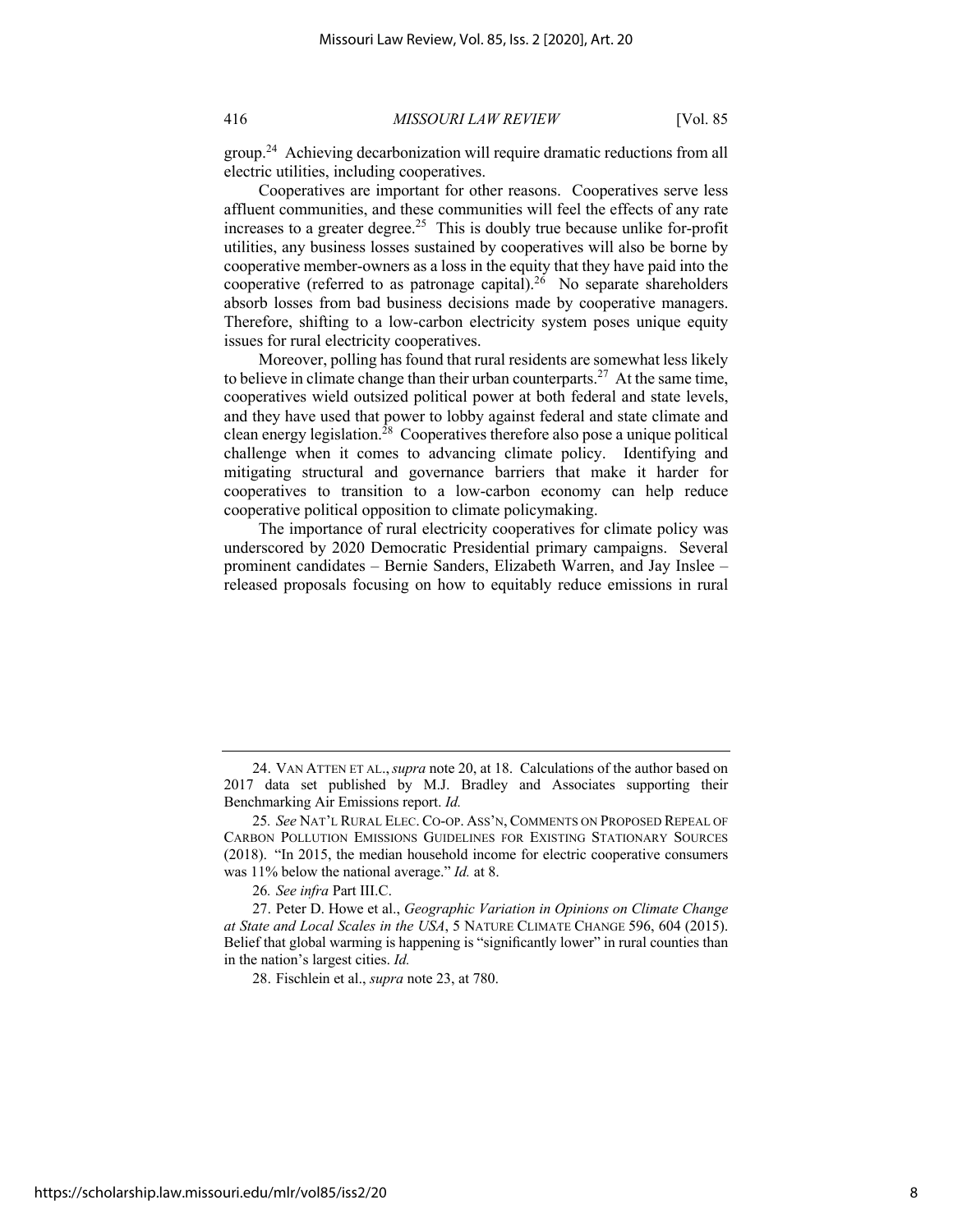communities.29 Bernie Sanders held up cooperatives as a superior alternative to for-profit utilities because they represent a form of public ownership.<sup>30</sup>

An in-depth examination evidences, however, that cooperatives are underperforming their for-profit and municipally-owned utility counterparts when it comes to decarbonization at this time. The New Deal demonstrated that the cooperative model can harness community initiative to solve problems the market fails to address. This Article aims to identify how the current system of cooperative regulation and incentives can fail to prompt prudent resource planning by cooperatives in the face of climate change and to identify ways that the system can be adapted to better harness the benefits of cooperatives to meet this challenge.

Many energy law scholars have argued that governance and regulation of the energy sector will need to change significantly to facilitate the shift to a low-carbon economy.<sup>31</sup> A few scholars have recently focused on the role that public municipal utilities can play in this shift.<sup>32</sup> Several scholars have also critiqued the rural electric cooperative system more generally,

30. *The Green New Deal*, *supra* note 29.

32*. See* Uma Outka, *Cities and the Low-Carbon Grid*, 46 ENVTL. L. 105 (2016); Garrick B. Pursley & Hannah J. Wiseman, *Local Energy*, 60 EMORY L.J. 877 (2010); Shelley Welton, *Public Energy*, 92 N.Y.U. L. REV. 267 (2017).

<sup>29</sup>*. See The Green New Deal*, BERNIESANDERS.COM, https://berniesanders.com/e n/issues/green-new-deal/ [perma.cc/7XHL-CSR7] (last visited Feb. 16, 2020) (promising that all clean energy will be publicly owned, including through cooperatives); Elizabeth Warren, *My Plan for 100% Clean Energy*, MEDIUM (Sept. 3, 2019), https://medium.com/@teamwarren/100-clean-energy-for-america-de75ee398 87d [perma.cc/5NNW-ZPJP] (promising to provide grants for clean energy projects through RUS); *Growing Rural Prosperity*, JAY INSLEE FOR GOVERNOR, https://www.jayinslee.com/issues/growing-rural-prosperity [perma.cc/M3LZ-XYBY] (last visited Feb. 14, 2020) (promising to create a "Next-Generation Rural Electrification initiative").

<sup>31</sup>*. See e.g.*, William Boyd, *Public Utility and the Low-Carbon Future*, 61 UCLA L. REV. 1614, 1621–22 (2013) (arguing that a revitalized and broad sense of public utility will be necessary "to decarbonize the power sector by midcentury"); Joel B. Eisen & Felix Mormann, *Free Trade in Electric Power*, 2018 UTAH L. REV. 49 (2018) (proposing a legal framework for a free electricity trading system that could be more responsive to climate change); Emily Hammond & David B. Spence, *The Regulatory Contract in the Marketplace*, 69 VAND. L. REV. 141 (2016) (proposing an updated version of the "regulatory contract" that can mediate between competing energy policy visions for more competitive markets and an "ever-greener" mix of electricity generation); Inara Scott, *Teaching an Old Dog New Tricks: Adapting Public Utility Commissions to Meet Twenty-First Century Climate Challenges*, 38 HARV. ENVTL. L. REV. 371 (2014) (arguing that Public Utility Commission regulatory structure must be changed in order for the "utility system [to] become significantly greener, more efficient, and less reliant on fossil fuels"); Hannah J. Wiseman & Hari M. Osofsky, *Regional Energy Governance and U.S. Carbon Emissions*, 43 ECOLOGY L.Q. 143 (2016) (arguing that lowering carbon emissions will require enhancements of "regional approaches to generation capacity planning and transmission expansion, the interconnection of generator to lines, and energy markets").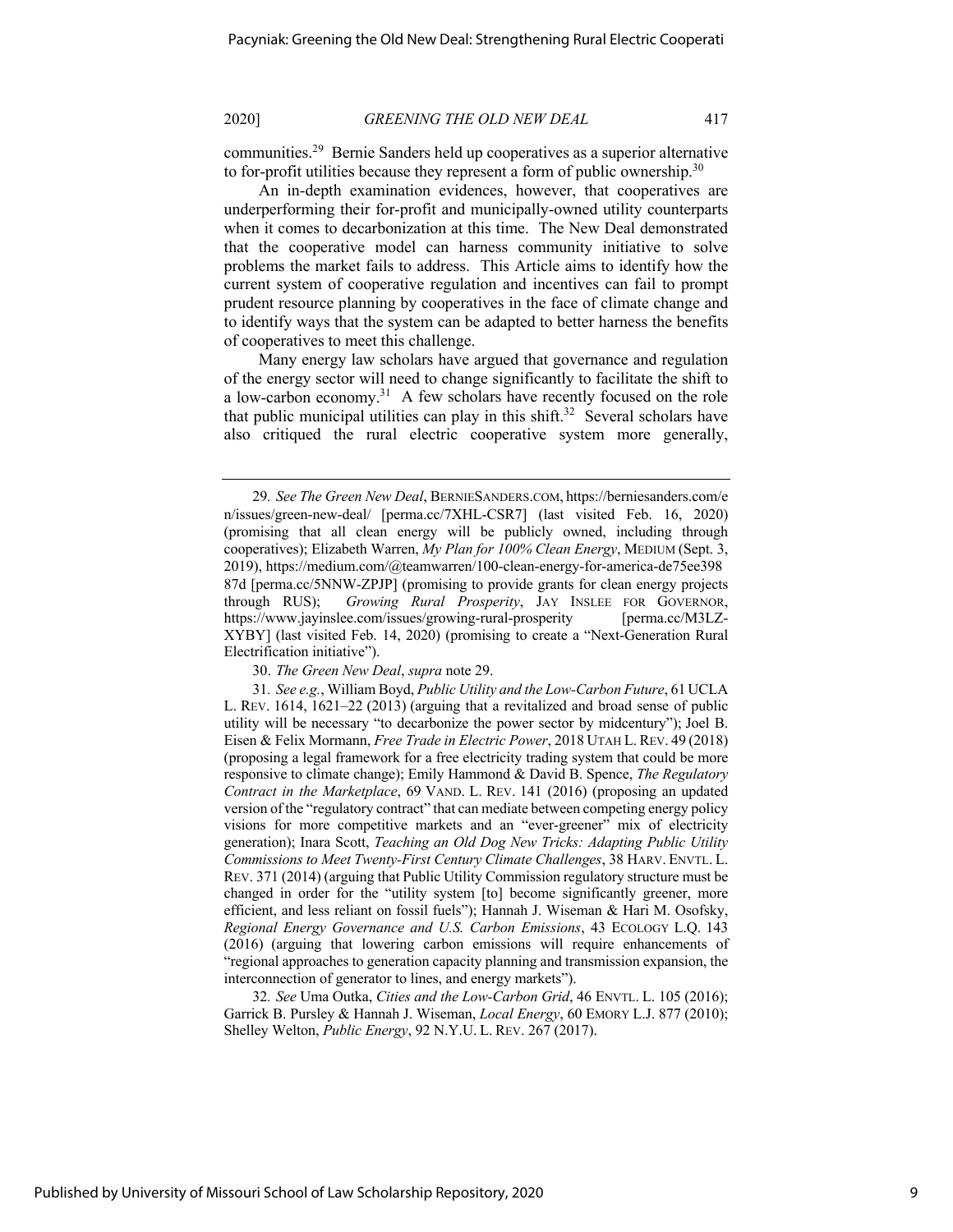highlighting management problems, economic inefficiency, and a failure to provide low rates.<sup>33</sup> Until now, however, there has been no legal scholarship that has considered how oversight of and incentives for rural electric cooperatives will need to change to support decarbonization of the electricity system.

This Article proceeds as follows: Part I describes how and why the New Dealers turned to cooperatives to electrify rural America and why cooperatives were largely exempted from the economic regulation imposed on for-profit utilities. It concludes by highlighting some of the successes and challenges that cooperatives have faced. Part II presents an overview of available data demonstrating that cooperatives lag behind when it comes to shifting to a lower-carbon resource mix. It also identifies two important structural barriers: many cooperatives built coal-fired power plants in the 1980s because of a federal mandate and many cooperatives cannot take direct advantage of federal renewable energy tax credits. Part II concludes with a case-study of Tri-State and its member distribution cooperatives, demonstrating how and why a power supply cooperative can frustrate attempts by member cooperatives seeking to accelerate clean energy deployment. It also describes how member unrest and state policies have prompted a significant change of course. Part III identifies four factors that inhibit prudent resource decision making within cooperatives. These include the frequently distant and diffuse benefits of addressing climate change, the counter incentives cooperative managers have to invest in fossil fuel power plants that grow organizational size and revenue, and the threat to the power supply cooperative business model presented by shifting to low-carbon resources. Part IV concludes by suggesting regulatory changes as well as incentives and technical support that would remove structural barriers, counter unhelpful institutional incentives and strengthen resource planning oversight. Chief among these changes is subjecting power supply cooperatives to rigorous integrated resource planning ("IRP") requirements and power supply contract buy-out fee oversight by state public utility commissions or the Federal Energy Regulatory Commission ("FERC"). It also suggests that the RUS support the abandonment of coal-fired power

<sup>33</sup>*. See* W. G. Beecher, *Is It Time to Revoke the Tax-Exempt Status of Rural Electric Cooperatives?*, 5 WASH. & LEE J. ENERGY, CLIMATE, & ENV'T 221 (2013) (arguing rural cooperatives have begun to resemble for-profit entities and therefore their tax-exempt status should be revoked); Jim Cooper, *Electric Co-Operatives: From New Deal to Bad Deal Policy Essay*, 45 HARV.J. ON LEGIS. 335 (2008); Richard P. Keck, *Reevaluating the Rural Electrification Administration: A New Deal for the Taxpayer*, 16 ENVTL. L. 39 (1985) (arguing cooperative subsidies are a bad deal for taxpayers with "little or no public policy justification remaining"); Jeter et al., *supra*  note 3 (arguing that creating a market for cooperatives could create improvements in cooperative governance).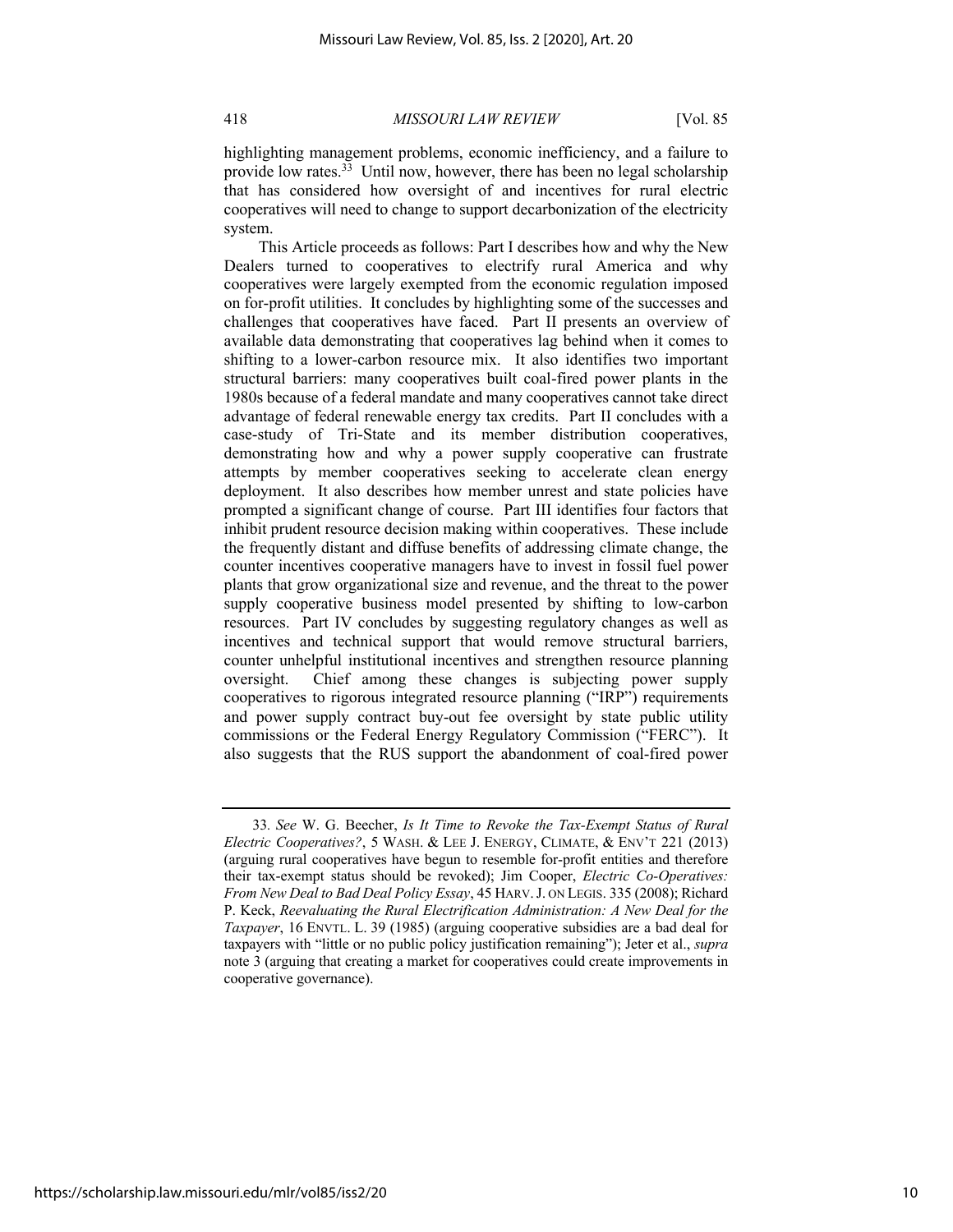plants and encourage revisions to the wholesale electricity rate structure between power supply and distribution cooperatives.

Cooperatives realized a singular achievement in the electrification of rural America. Strategic changes to the oversight and support mechanisms of cooperatives can better position cooperatives to lead a similar response to the challenge of climate change.

# II. COOP HISTORY AND GOVERNANCE

To understand why cooperatives lag behind in the shift to the low-carbon economy, it's important to understand how cooperatives came to electrify America and how a system of federal and state regulation was established over them. This Section first describes how the federal government promoted and financed a cooperative rural electricity system; it then explains why cooperatives were largely exempted from a system of regulation that was established for for-profit utilities. The last part of this Section overviews historical successes and challenges faced by these member-owned institutions.

# *A. New Dealers Turned to Coops to Electrify Rural America34*

# 1. Cities Electrified Quickly; the Countryside Did Not

The city of Cleveland was the first to light up its town square in 1879, and after that both the technology and business of electricity developed rapidly.35 During its first couple of decades, electricity was produced in small generating stations in towns and cities and transmitted short distances to homes and businesses.<sup>36</sup> Electric companies competed to provide services in towns. By the end of the World War I, most city residents had electricity.<sup>37</sup>

The countryside was another story. Rural electrification posed economic challenges. Farms were far apart – on average there were only two to five dwellings per mile – and the distances between residences required a much greater investment in poles and wires.<sup>38</sup> Utilities generally expected rural

<sup>34.</sup> In general, for the history of the development of the early electricity sector and lead up to the creation of the REA, *see* BROWN, *supra* note 2, at 13–21; RICHARD RUDOLPH & SCOTT RIDLEY, POWER STRUGGLE: THE HUNDRED-YEAR WAR OVER ELECTRICITY 82 (1986); PHILIP J. FUNIGIELLO, TOWARD A NATIONAL POWER POLICY: THE NEW DEAL AND THE ELECTRIC UTILITY INDUSTRY, 1933–1941 (1973); Kitchens & Fishback, *supra* note 2; H.S. Person, *The Rural Electrification Administration in Perspective*, 24 AGRIC. HIST. 70 (1950); Morris Llewellyn Cooke, *The Early Days of the Rural Electrification Idea: 1914–1936*, 42 AM. POL. SCI. REV. 431 (1948).

<sup>35.</sup> RUDOLPH & RIDLEY, *supra* note 34, at 24.

<sup>36</sup>*. Id.* at 28.

<sup>37</sup>*. See* Kitchens & Fishback, *supra* note 2, at 1163 ("By 1930, almost every major city and town in the United States was electrified.").

<sup>38.</sup> FREDERICK WILLIAM MULLER, PUBLIC RURAL ELECTRIFICATION 7–8 (1944).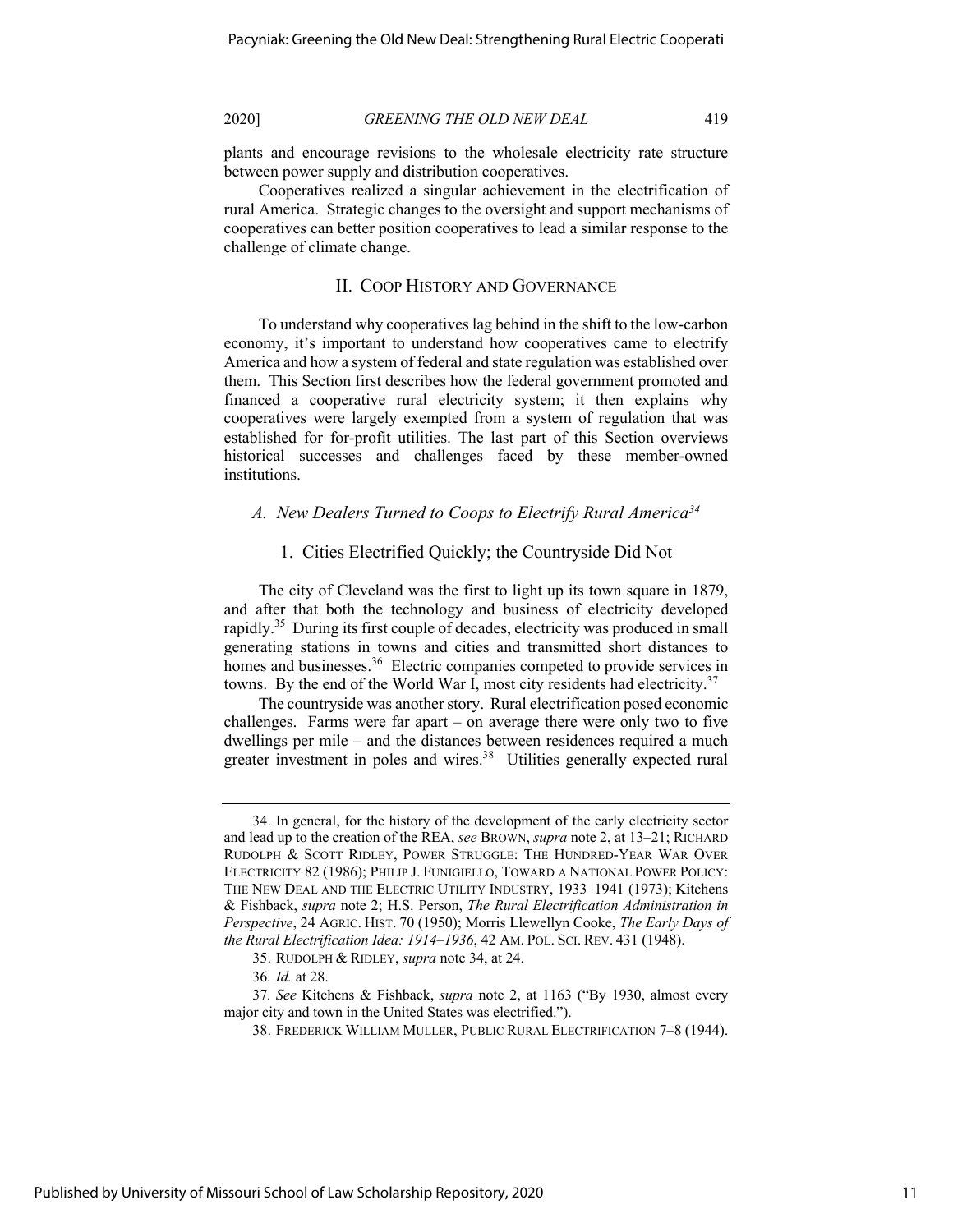customers to finance extensions of distribution service.<sup>39</sup> Moreover, farmers had limited income, and electric power equipment was not yet widely adopted, so utilities expected low revenue with which to amortize investments into distribution infrastructure.<sup>40</sup>

Only 10% of U.S. farms were electrified by the  $1930s<sup>41</sup>$  Other countries were proving that widespread rural electrification was possible. Sweden, France, Germany, Czechoslovakia and Denmark had achieved 50 to 90% rural electrification at that time.<sup>42</sup>

Progressives of the 1920s, and eventually the New Dealers of the 1930s, seized on rural electrification as a solution to multiple challenges plaguing rural America, including poor health outcomes and quality of life. Electrification could substantially reduce work on the farm – especially for women – and provide more leisure time through electrified lighting.<sup>43</sup> Electrification could also reduce disease, as electric pumps would bring running water and indoor plumbing.<sup>44</sup> Moreover, progressives were concerned about the increasing migration from farms to cities, and they viewed electrification as one of the attractions of urban living.45

The for-profit electric industry also expressed interest in rural electrification as a potential way to grow business. In 1923, the electric power industry's trade association initiated an effort to educate famers on the uses of electricity and launch demonstration projects in a few communities.<sup>46</sup> It did not address the high cost of rural power, however, and as a result, it failed to achieve any significant increase in rural electrification.<sup>47</sup>

43. HOWARD HAMPTON & BILL RENO, PUBLIC POWER: THE FIGHT FOR PUBLICLY OWNED ELECTRICITY 60 (2003).

44. GIANT POWER SURVEY, *supra* note 41, at v.

45. Jean Christie, *Giant Power: A Progressive Proposal of the Nineteen-Twenties*, 96 PA. MAG. HIST. & BIOGRAPHY 480, 486 (1972). "The greatest menace to the national prosperity and general welfare of the United States . . . is the alarming decline of American agriculture and the astounding migration from the farms to the cities." *Id.* (citing Basil Manly, a future appointee to the Federal Power Commission).

46. BROWN, *supra* note 2, at 3.

47*. Id.* at 3–12. The effort was led by the Committee on the Relation of Electricity to Agriculture ("CREA").

<sup>39</sup>*. Id.* at 16.

<sup>40.</sup> BROWN, *supra* note 2, at 5.

<sup>41</sup>*. Id.* at 16. Similarly, in 1925 in Pennsylvania, only 12% of farms had electricity of any type. REPORT OF THE GIANT POWER SURVEY BOARD TO THE GENERAL ASSEMBLY OF THE COMMONWEALTH OF PENNSYLVANIA, at 37 (1925) [hereinafter GIANT POWER SURVEY].

<sup>42.</sup> BROWN, *supra* note 2 at 16–17. The geography of rural communities in these countries made electrification easier. For example, in many instances, farmers would live in a town.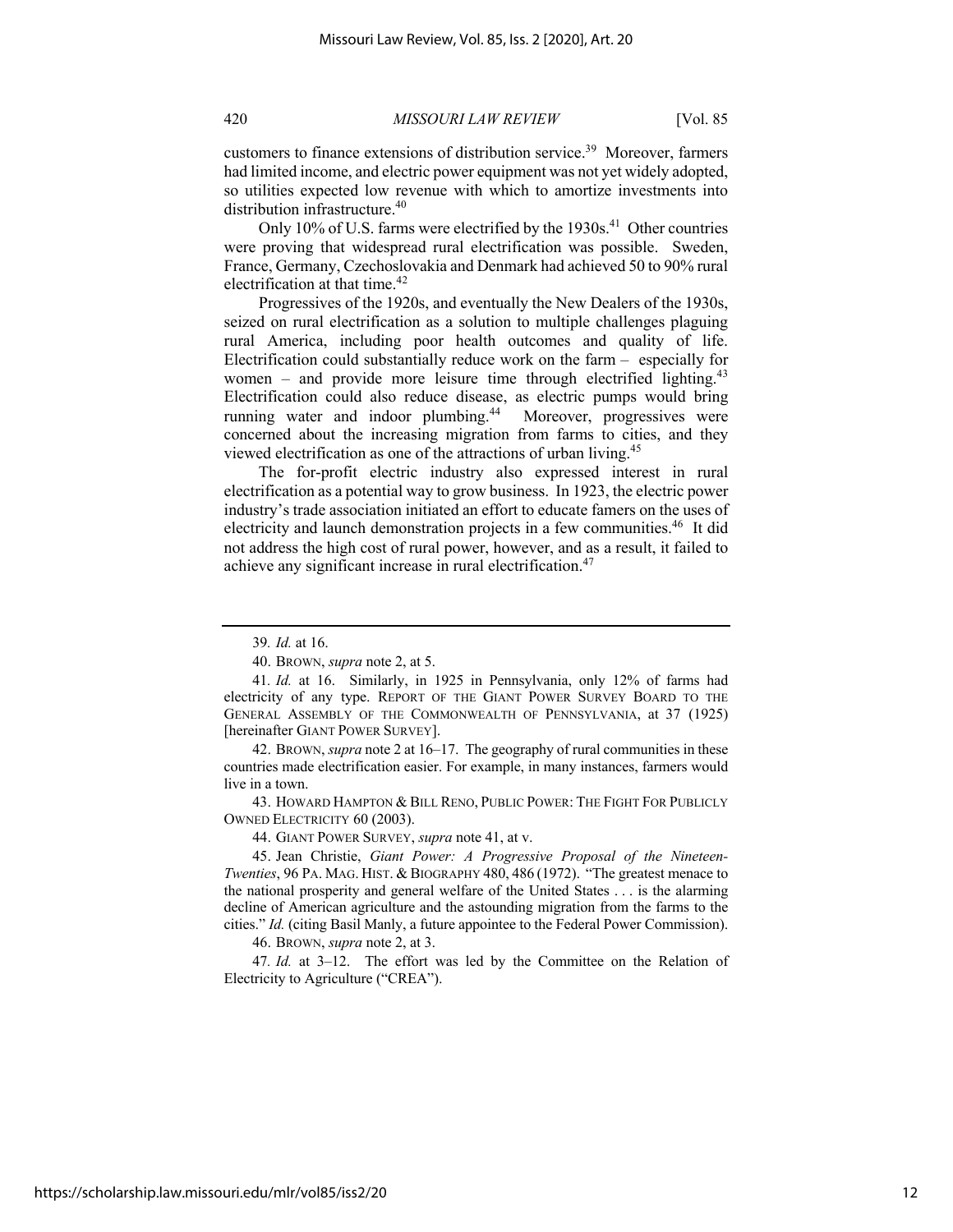Eventually, the effort to electrify rural America became wrapped up in the great debate of private versus public power in the 1920s. Progressives became increasingly skeptical of for-profit utilities, even after a system of state rate-regulation became widely implemented.<sup>48</sup> Progressives criticized utility companies for seeking ever-greater returns on equity, for capture of regulatory agencies, and for bribery of politicians.49 Groups like the National Public Government League and Public Ownership League touted public municipal ownership as the better alternative.

Meanwhile, progressives were developing a grand vision of hydropower resource development that could also supply electricity to rural America, a vision that was to become an important foundation of the New Deal. Developing better electricity transmission and larger generators meant that for the first time a network of electricity lines could bring power to large service territories.50 Harnessing America's water power resources could provide flood control, economic development, and electricity to rural communities.<sup>51</sup> The concept had already been proven in Ontario, Canada, where the publiclyowned Hydro-Electric Power Commission had built a dam at Niagara Falls and was providing electricity to the province at cheaper rates than those in America.<sup>52</sup> The program included government subsidies for electrification of rural Ontario.<sup>53</sup>

In the United States, Pennsylvania Governor Gifford Pinchot seized on this vision in a plan called "Giant Power," which proposed to develop a large, interconnected grid that could electrify rural Pennsylvania.54 Pinchot's team hoped that Giant Power could create a "veritable 'back to the land' movement" and diffuse industrial development so that even small towns "are on the same footing as large centers."55

50. Christie, *supra* note 45, at 481 ("By 1920 engineers were learning how to transmit high voltage current over distances of two hundred miles or more.").

51*. See* HAMPTON & RENO,*supra* note 43, at 77.

52*. Id.* at 87, 92.

53*. Id.* Legislation providing "bonus" subsidies for the primary cost of transmission to rural areas was passed in the early 1920s, more than a decade before the REA. By the 1950s, however, the REA effort had surpassed Hydro Ontario in providing power to rural communities. *Id.* at 51–66.

54*. See* Gifford Pinchot, *Giant Power*, 51 THE SURVEY 561 (1924). Giant Power means giving to every producer of current an opportunity to add to a common stock and to every user an opportunity to draw therefrom. Giant Power mans the practice on the broadest possible scale of every possible economy, such as the pooling of standby facilities and the elimination of every waste, such as that due to a low power factor.

*Id.* Pinchot's plan proposed this electrification without hydropower, but rather through a system of that interconnected central generating stations that could make use of Pennsylvania's coal resources. *Id.*

55*. Id.* at 561–62. "[O]ur first concern will be with the small user – particularly with the farmer." *Id.*

<sup>48</sup>*. See infra* Part I.B.

<sup>49</sup>*. Id.*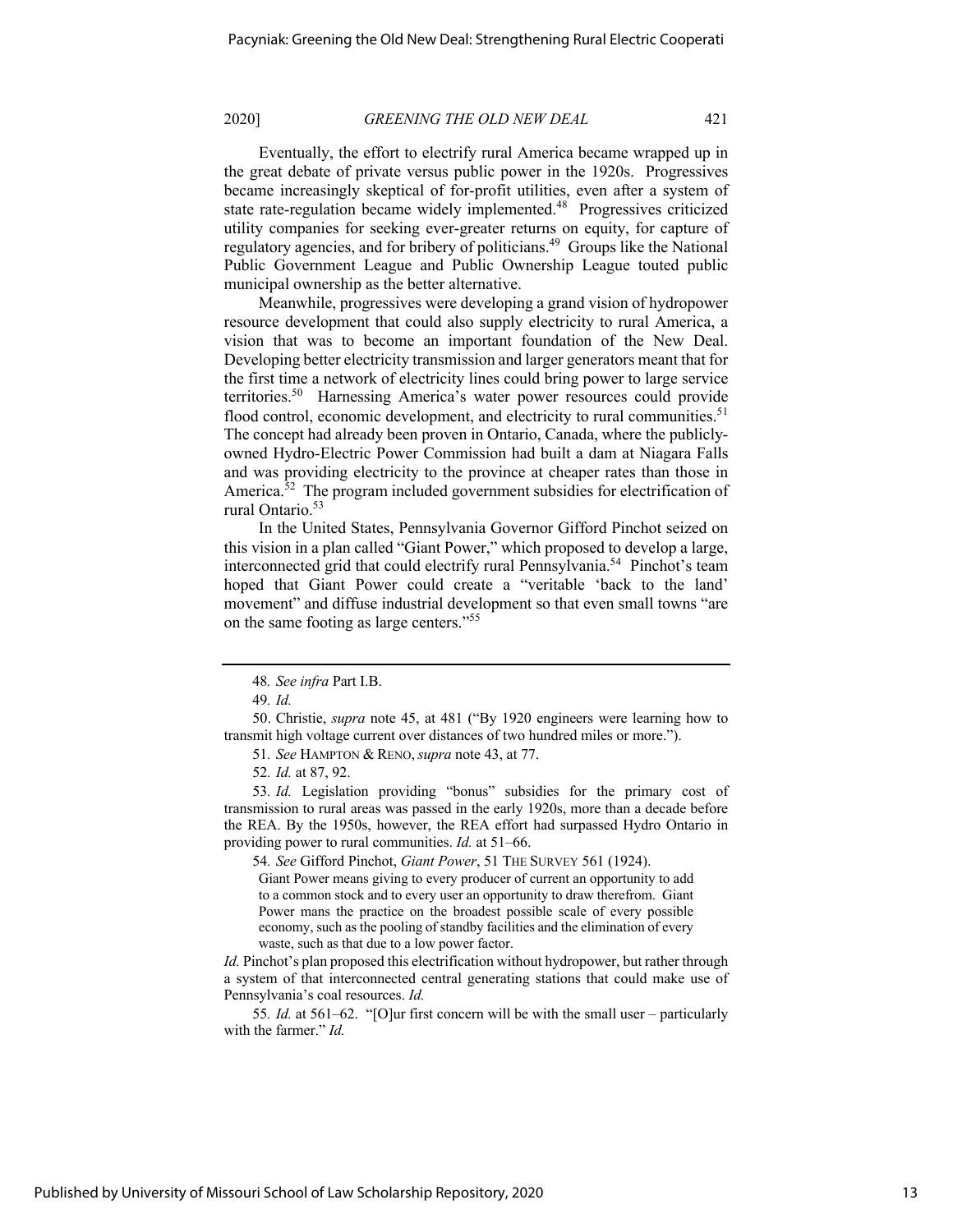For-profit companies had their own vision of an interconnected electricity system: "superpower."56 Unlike Giant Power, however, superpower did not include in its vision either greater public regulation or a widespread rural electrification effort.<sup>57</sup>

As the debate of public versus private power intensified, the electricity industry used aggressive tactics to prevent or buy out municipal public power utilities – including "rate wars, buy-out campaigns, harassing litigation, and a massive propaganda campaign."58

This coincided with a period of rapid consolidation in the industry. Through a series of mergers and consolidations under holding companies, sixteen holding companies controlled 85% of the nation's electricity by 1935.59 For-profit electricity companies also aggressively sold watered-down stock to middle-Americans. Some of these holding companies imploded during the Great Depression.<sup>60</sup>

For all of these reasons, electric power became a major issue during the presidential election of 1932.<sup>61</sup> In a speech delivered in Portland, Oregon, Franklin D. Roosevelt argued that for-profit utilities were over-charging customers by inflating capital costs and fleecing ordinary investors. $62$ Moreover, Roosevelt argued that for-profit utilities were also responsible for the lack of rural electrification, saying that "many selfish interests in control of light and power industries have not been sufficiently farsighted to establish water rates low enough to encourage widespread public use."<sup>63</sup>

Roosevelt called for federal regulation of holding companies.<sup>64</sup> He also argued that water power resources should be publicly owned – "should belong

<sup>56</sup>*. See* W.S. MURRAY, *A Superpower System for the Region Between Boston and Washington* 9 (1921), http://pubs.er.usgs.gov/publication/pp123 [perma.cc/RFT6- 8ATJ] (last visited Feb. 17, 2020). Superpower arose out of concerns that electricity demands of industry on the eastern seaboard during World War I would outstrip electricity supply. Congress subsequently commissioned a report on the development of a "Superpower System" for the northeast. *Id.*

<sup>57.</sup> GIANT POWER SURVEY, *supra* note 41, at vii."Giant Power and super-power are as different as a tame elephant and a wild one . . . . The place for the public is on the neck of the elephant, guiding its movements, not on the ground helpless under its knees." *Id.*

<sup>58.</sup> RUDOLPH & RIDLEY, *supra* note 34, at 47.

<sup>59</sup>*. Id.* at 46–47.

<sup>60</sup>*. Id.* at 60.

<sup>61</sup>*. Id.* at 62.

<sup>62.</sup> Address of Governor Franklin D. Roosevelt (Sept. 21, 1932), *in* 1 FRANKLIN D. ROOSEVELT – "THE GREAT COMMUNICATOR": THE MASTER SPEECH FILES, 1898, 1910–1945, File No. 518, at 7–12, *available at* https://www.fdrlibrary.marist.edu/\_res ources/images/msf/msf00530.

<sup>63</sup>*. Id.* at 14.

<sup>64</sup>*. Id.* at 16–17.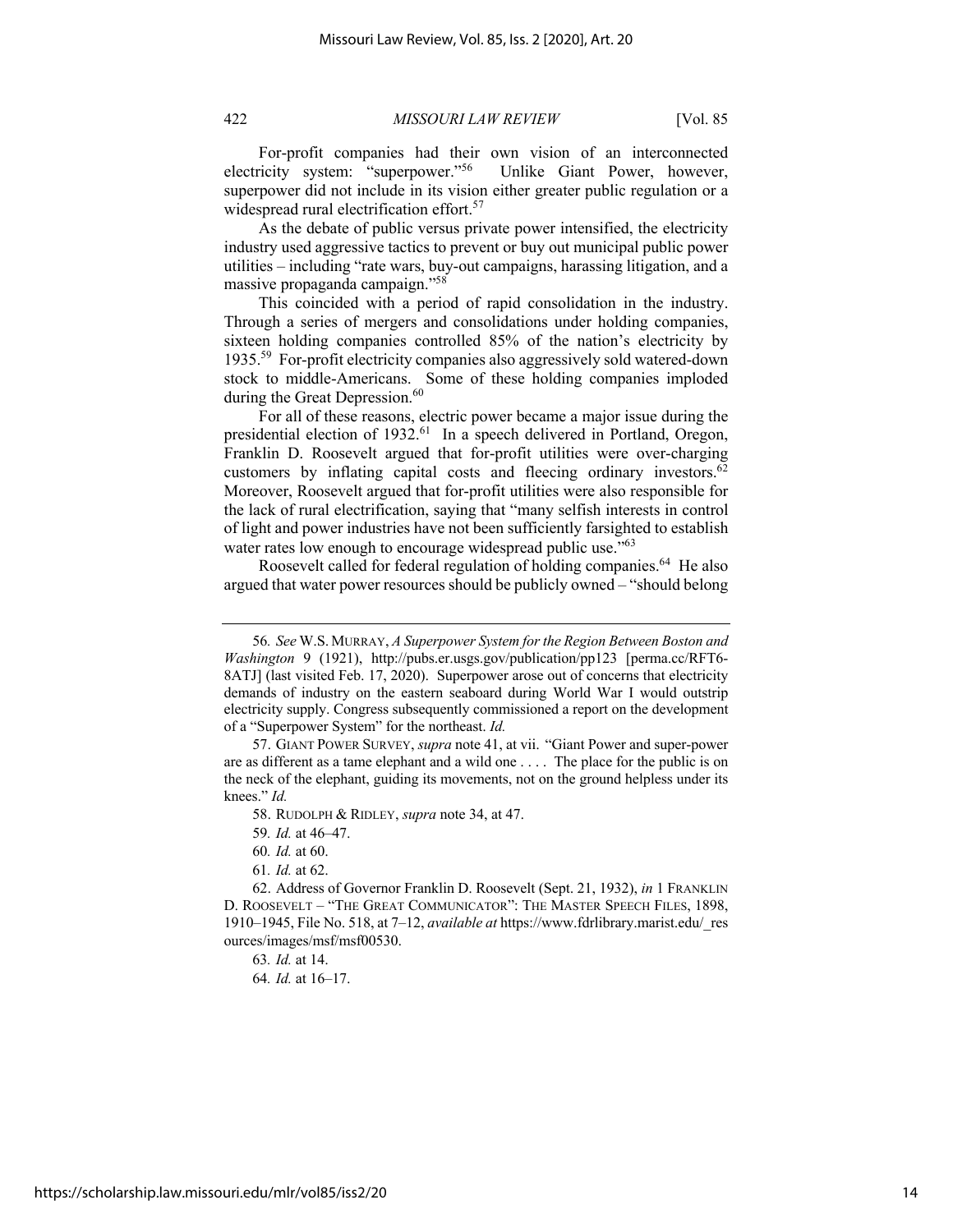to all the people . . . [and be] transferred into usable electrical energy and distributed at the lowest possible cost."<sup>65</sup> In Roosevelt's vision, federallyowned public power – along with local publicly-owned utilities – would serve as a "birch rod" or "yard stick" that could be used as a measure to ensure that private for-profit utility rates were fair.<sup>66</sup> He also envisioned that these federally-owned facilities would facilitate rural electrification.<sup>67</sup>

# 2. After Exhausting Other Options, the Roosevelt Administration Settled on Cooperatives

After Roosevelt was elected in 1932, his Administration initially focused on creating the Tennessee Valley Authority ("TVA") and on taming the holding companies.<sup>68</sup> Behind the scenes, however, Morris Llewyln Cooke – one of Roosevelt's TVA Commissioners who had also previously directed Pinchot's Giant Power effort – lobbied the Administration to develop a rural electrification plan.<sup>69</sup> The National Grange and American Farm Bureau Federation, the two leading agricultural civic organizations, also called for a federal rural electrification program.<sup>70</sup>

Cooke's ideas finally gained traction from the Administration when pitched as a way to fulfill the jobs goals of the New Deal.<sup>71</sup> In April of 1935, Congress passed the Roosevelt Administration's second major Depressionrelief appropriation.<sup>72</sup> As part of the nearly \$5 billion appropriation, the bill earmarked \$100 million for rural electrification.<sup>73</sup> A month later, Roosevelt

68. BROWN, *supra* note 2, at 17–19. The focal point of the public vs. private power debate in the 1920s was a half-completed damn of the Tennessee River at Muscle Schoals in the Tennessee Valley. *Id.* Progressives argued that the government should complete and own the damn; conservatives and industry were opposed to government controlling such an economic interest. *Id.* Congress established TVA through legislation in 1933. Tennessee Valley Authority Act, ch. 32, 48 Stat. 58 (1933). After nine years of hearings, Congress passed the Public Utility Holding Company Act in 1935, which subjected holding companies to regulation by both the Securities and Exchange Commission (SEC) and the Federal Power Commission (FPC, subsequently renamed the Federal Energy Regulatory Commission (FERC)). Public Utility Holding Company Act, ch. 687, 49 Stat. 803 (1935).

69*. See* BROWN, *supra* note 2, at 26–29.

71. Person, *supra* note 34, at 70 ("It should be emphasized that the REA was established under conditions that made it one element in a general program of relief of unemployment. This was the controlling factor in its initial activities.").

72. FUNIGIELLO, *supra* note 34, at 137.

<sup>65</sup>*. Id.* at 25.

<sup>66</sup>*. Id.* at 23.

<sup>67</sup>*. Id.* at 27. "The power issue, when vigorously handled in the public interest, means . . . reduced rates and increased use in millions of urban and rural homes." *Id.*

<sup>70.</sup> FUNIGIELLO, *supra* note 34, at 135–36.

<sup>73.</sup> Emergency Relief Appropriation Act of 1935, ch. 48, 49 Stat. 115 (1935).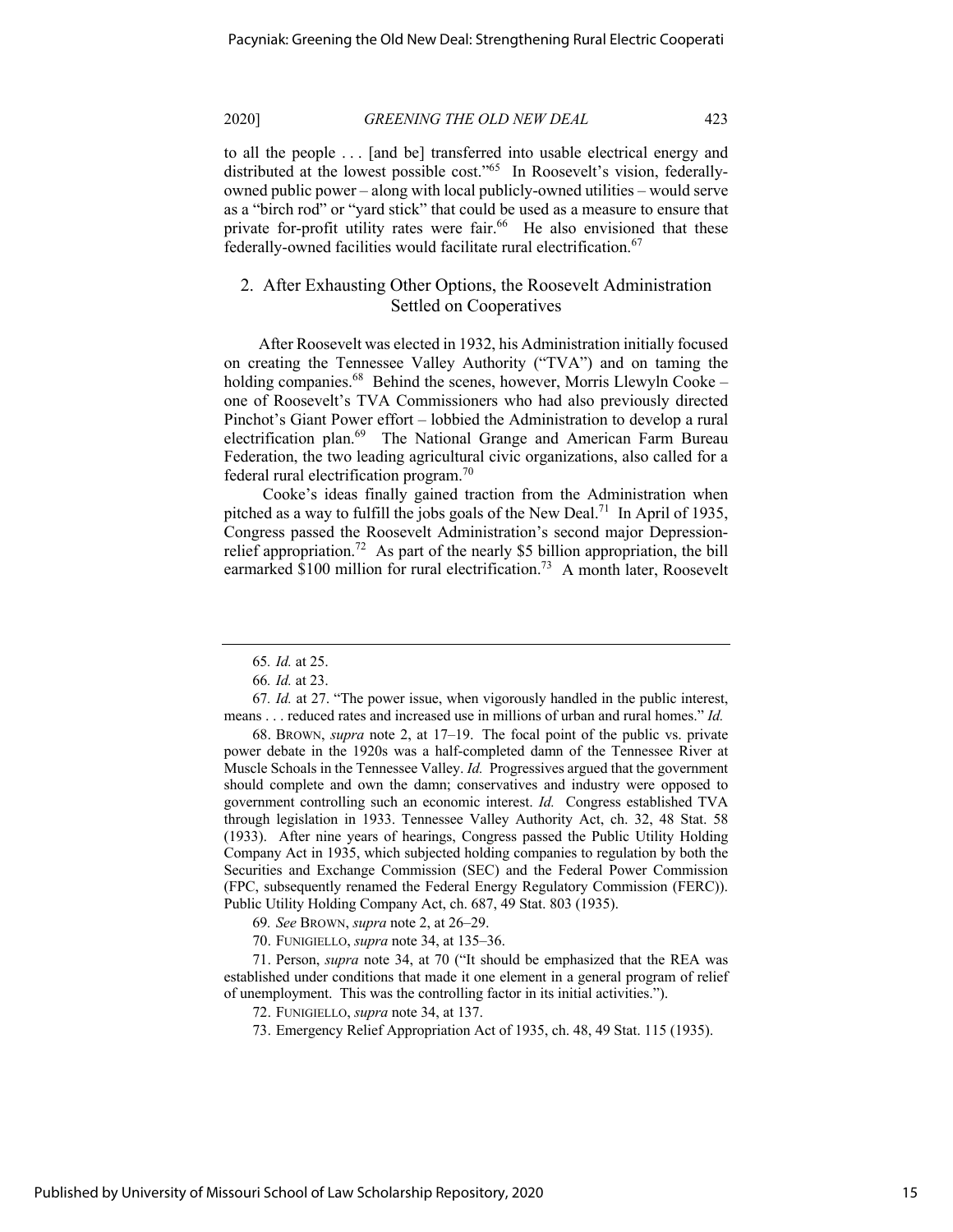created the REA through an executive order, tasking it with developing "generation, transmission, and distribution of electric energy in rural areas."<sup>74</sup>

Roosevelt appointed Cooke as the first Administrator of the REA. Although Cooke was a public power supporter, he believed that the skill and expertise of for-profit utilities would be necessary to electrify rural America, especially given the need to expend \$100 million in a short time period.<sup>75</sup>

In response to Cooke's entreaties, the for-profit utilities proposed a limited plan that focused on providing electricity to large, energy-intensive uses such as "dairying, irrigation, or poultry farming."<sup>76</sup> They did not see small farmers and other rural residents as viable customers, even though early rural electrification pilot projects demonstrated that individual households would become significant consumers of electricity as they acquired electric appliances.77 Moreover, the costs projected by the utilities were much higher than those anticipated by the Administration.<sup>78</sup> The utilities proposed spending over \$113 million to connect  $351,000$  rural customers,<sup>79</sup> a far cry from the New Deal vision of bringing electricity to all rural communities. Cooke summed up the proposal as a deal where "the federal government should risk its entire capital appropriation while the industry reaped the profits."80 Further negotiation with the for-profit utilities was shut down after the companies squared off with the Administration over legislation that would significantly restrict the holding company corporate structure used by most of the companies at that time. $81$ 

Cooke also convened representatives of municipal public power utilities to see if they could carry out rural electrification.<sup>82</sup> The municipal utilities raised concerns about cost, as well as legal and political issues.<sup>83</sup>

With for-profit utilities and municipal power companies dismissed as possible solutions, the last remaining option was the cooperative model.

Farmers were already familiar with cooperatives as an organizational model because of the prevalence of cooperatively-owned grain elevators and

- 81. BROWN, *supra* note 2, at 48–52.
- 82*. Id.* At 52.
- 83*. Id.*

<sup>74.</sup> Exec. Order No. 7,037, Establishing the Rural Electrification Administration (1935), *available at* https://www.presidency.ucsb.edu/node/208659 [perma.cc/5F5W-893X].

<sup>75.</sup> BROWN, *supra* note 2, at 48–49.

<sup>76</sup>*. Id.* at 50–51.

<sup>77</sup>*. Id.*

<sup>78</sup>*. Id.* at 55.

<sup>79.</sup> FUNIGIELLO, *supra* note 34, at 141.

<sup>80</sup>*. Id.* at 142.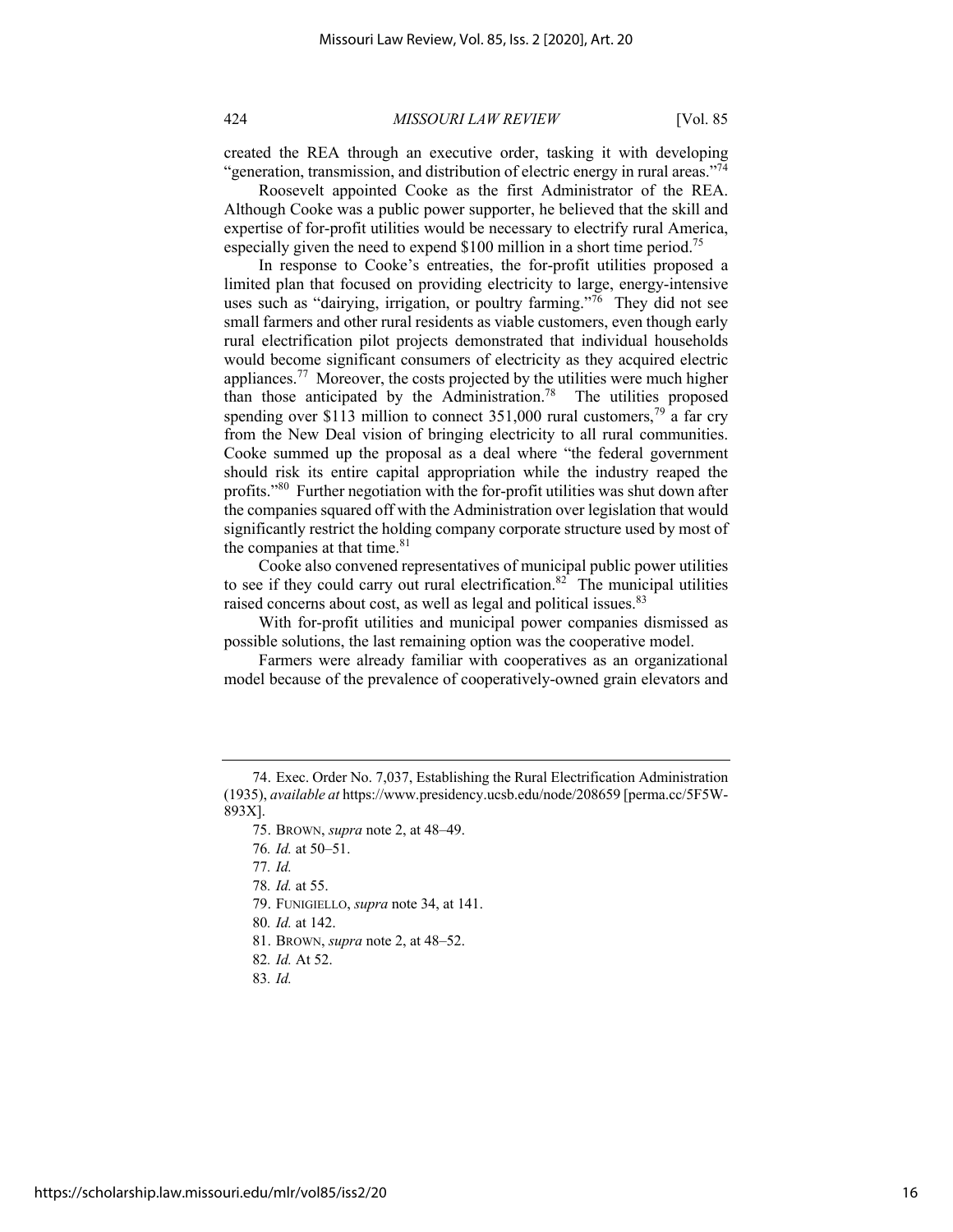farm produce marketing cooperatives. $84$  In some European countries particularly Sweden – cooperatives had been used to electrify rural communities.85

A small number of electric cooperatives were already functioning successfully in the United States, chiefly in Iowa, Washington, Minnesota, and Wisconsin.<sup>86</sup> As part of the process of standing up TVA, the residents of Alcorn County, Mississippi, established an electric cooperative to provide distribution service to their poor agricultural county and its town of Corinth.<sup>87</sup> Within six months, the Alcorn County Electric Cooperative proved to be solvent.<sup>88</sup> It served as an important example that farmers – even poor, onecrop farmers in the South – could use the cooperative model to electrify their communities.89

When Cooke's repeated efforts to encourage for-profit utilities to present proposals for area coverage at reasonable cost bore no fruit, he resigned himself to the cooperative as the model for rural electrification.<sup>90</sup>

Cooke also realized that achieving widespread electrification would require making REA a permanent agency with additional funding. Cooke and his Congressional allies achieved this result in 1936 with the passage of the Rural Electrification Act ("RE Act"). $91$  The RE Act appropriated \$410 million to the REA over a 10-year period to make loans for rural electrification.<sup>92</sup> The Act required that the REA administrator give preference to public agencies and "cooperative . . . associations."<sup>93</sup>

The vision of cooperatives embraced by the REA was based on cooperative principles developed nearly 100 years earlier. The Rochdale Society of Equitable Pioneers, a group of weavers and other tradespeople, formed a consumer cooperative in England in 1844.<sup>94</sup> The "Rochdale"

- 86*. Id.* at 13–14.
- 87*. Id.* at 36–37.

- 90*. See id.* at 55.
- 91*. Id.* at 56–57, 65.

92. Rural Electrification Act of 1936, Pub. L. No. 74-605, § 3, 432 Stat. 1363, 1364 (1936).

93*. Id.* § 4, 432 Stat. at 1365.

94*. See* ISRAEL PACKEL, THE ORGANIZATION AND OPERATION OF COOPERATIVES 4–5 (4th ed. 1970).

<sup>84.</sup> BROWN, *supra* note 2, at 53; HENRY HANSMANN, THE OWNERSHIP OF ENTERPRISE 120, 124–25 (1996). In 1935 the Division of Self-Help Cooperatives of the Federal Emergency Relief Administration published a study of the suitability of the cooperative model for rural electrification, and perhaps not too surprisingly, found that cooperatives would be a viable model. UDO RALL, FEDERAL EMERGENCY RELIEF ADMINISTRATION, A STUDY OF COOPERATIVE CONSUMER ASSOCIATIONS FOR RURAL ELECTRIFICATION (1935), *available at* https://catalog.hathitrust.org/Record/10168393 9 [perma.cc/3NP5-NT8H].

<sup>85.</sup> BROWN, *supra* note 2, at 16.

<sup>88</sup>*. Id.*

<sup>89</sup>*. Id.* at 38.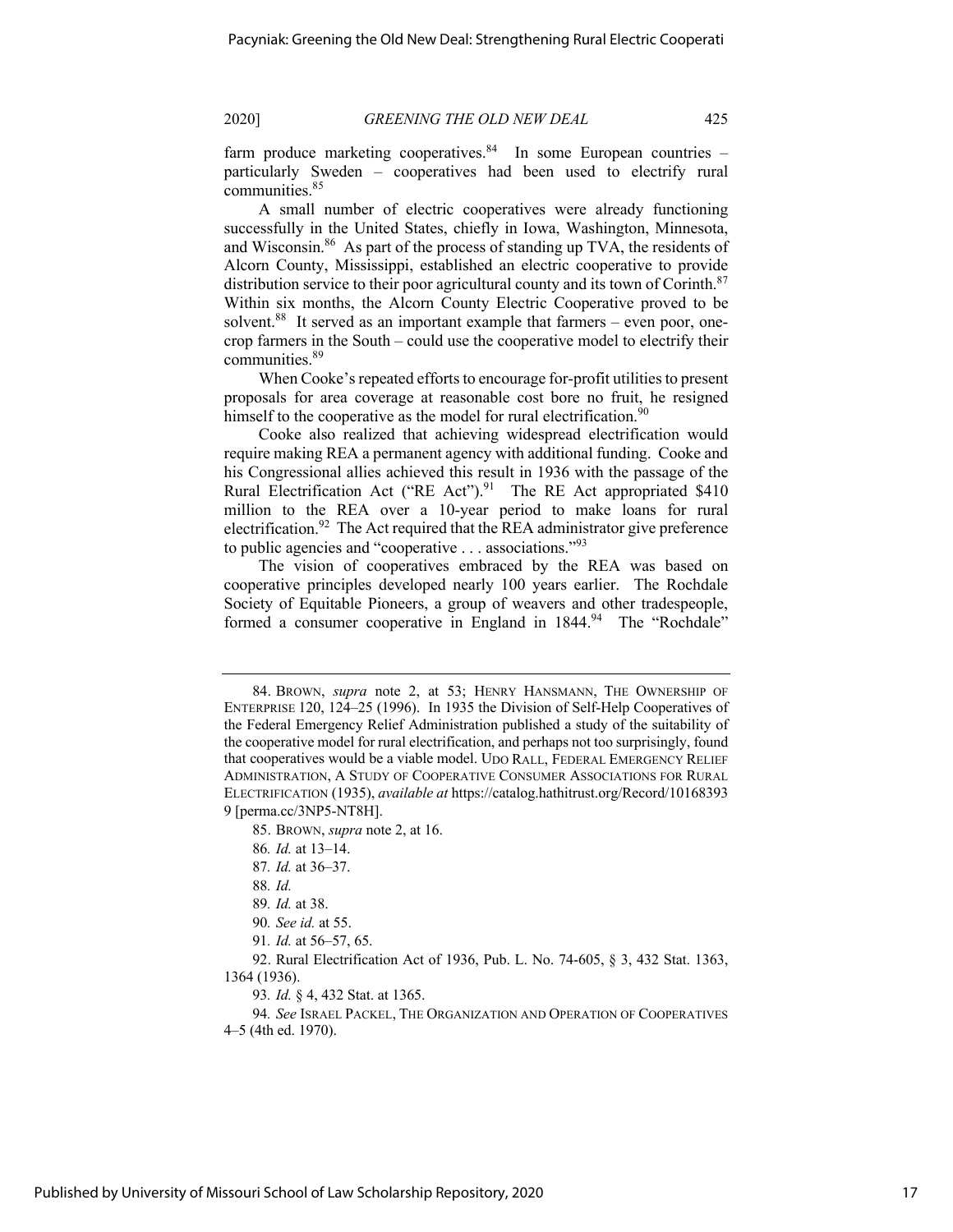principles still shape cooperatives around the world across all sectors of the economy.95

As restated by the REA in its guidance documents, some of the key Rochdale principles were as follows: (1) A cooperative's membership is to be open to all; (2) The cooperative is to be controlled democratically, with each member receiving one vote; (3) Members receive equity in proportion to their patronage (i.e., how much electricity they purchase); and (4) Members are not to receive any profit on their equity investment, only interest.<sup>96</sup>

Although the REA initially was structured as a lender, by 1937 the agency provided "engineering, management, legal, and financial" services to help stand up cooperatives across the country.<sup>97</sup> By 1939, the REA had disbursed over \$227 million in loans for rural electrification – predominantly to newly formed electricity cooperatives – and had doubled the number of farms with electricity.<sup>98</sup>

# 3. Faced with Continued Private Sector Opposition, Cooperatives Banded Together to Build Power Plants and Transmission Lines

REA's early leaders envisioned that the REA would focus on financing and supporting electricity distribution cooperatives.<sup>99</sup> The main responsibilities of distribution cooperatives were to string power lines to individual customers (i.e., member-owners) and to set up a system of accounts.100 The distribution cooperatives were not responsible for generating the electricity; instead they were to contract for wholesale power with forprofit utilities or the federal government and would similarly contract for transmission service with for-profit utilities. $101$ 

In practice, however, the for-profit utilities frequently viewed cooperatives as unwelcome competitors. Attempts by cooperatives to contract with these utilities often proved acrimonious, and cooperatives complained about rates they were offered.<sup>102</sup>

<sup>95.</sup> Jeter et al., *supra* note 3, at 385–86.

<sup>96</sup>*. Id.* For a history of how cooperative principles have been updated over time by the International Cooperative Alliance, *see* Ann Hoyt, *Cooperative Principles Updated*, COOPERATIVE GROCER NETWORK (1996), https://www.grocer.coop/articles/ cooperative-principles-updated [perma.cc/8TFA-JZDV] (last visited Feb. 19, 2020).

<sup>97.</sup> RONALD R. KLINE, CONSUMERS IN THE COUNTRY: TECHNOLOGY AND SOCIAL CHANGE IN RURAL AMERICA 145–151 (2000).

<sup>98.</sup> Kitchens & Fishback, *supra* note 2, at 1162.

<sup>99.</sup> BROWN, *supra* note 2, at 91.

<sup>100</sup>*. Id.*

<sup>101</sup>*. Id.*

<sup>102</sup>*. Id.* at 91–92.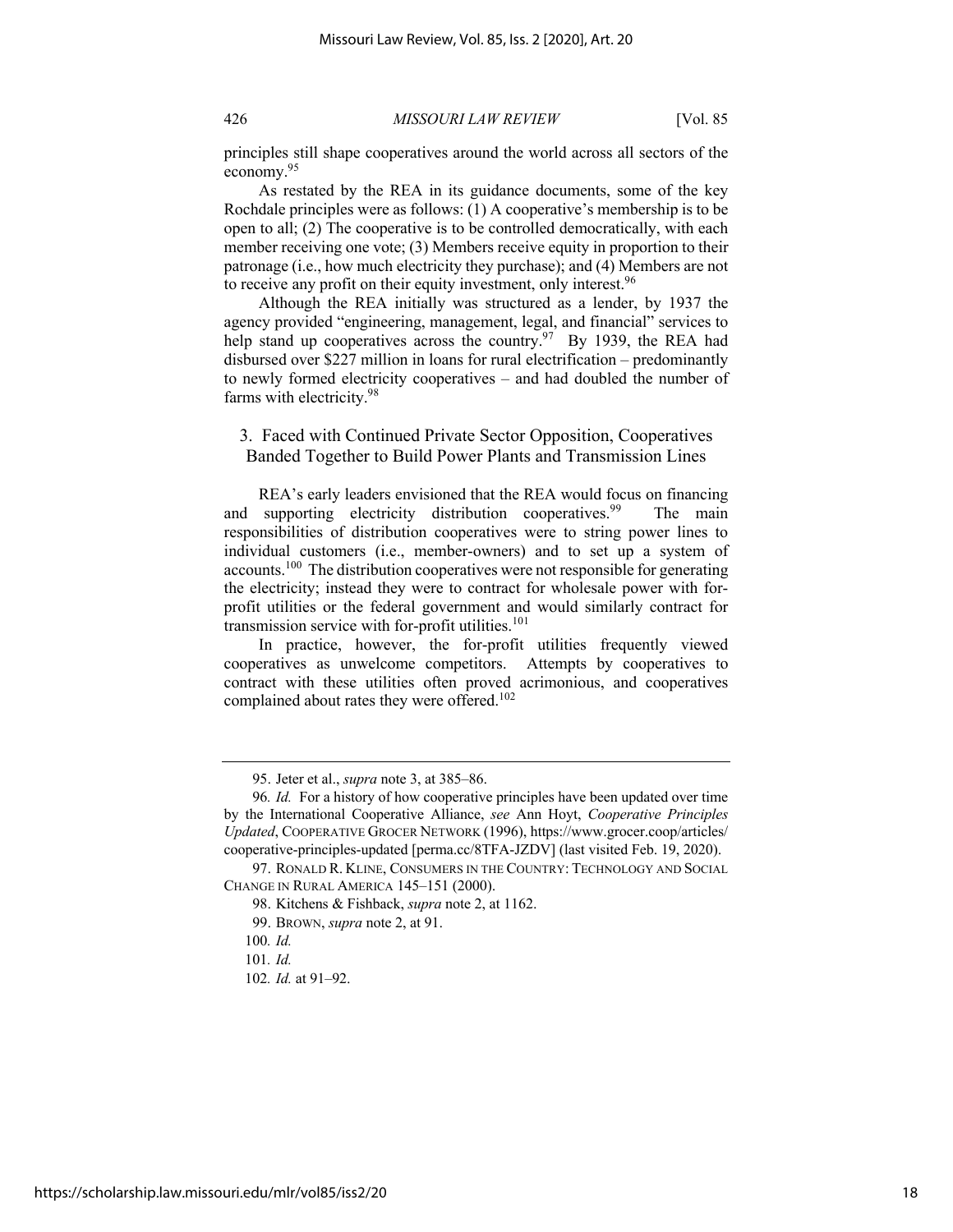At the same time, Congress was authorizing the development of federal multi-use dams throughout the country that would provide additional sources of hydroelectric power.<sup>103</sup> Many dams were constructed for irrigation or flood control purposes, but also generated electricity.<sup>104</sup> Since the early 1900s, Congress had consistently required that these federal dams give preference to public entities when disposing of any "surplus" electricity.<sup>105</sup> Congress included non-profit cooperatives among the preferred customers of federal hydropower facilities, including in the TVA Act, the Bonneville Project Act of 1937, and the Flood Control Act of 1944.<sup>106</sup> This opened the door for a slew of new power sources for distribution cooperatives.

Cooperatives sought a means to get power from these new dams to their service territories.<sup>107</sup> Since they could not rely on for-profit utilities to offer them transmission at reasonable rates, electricity distribution cooperatives began to band together to form "Generation and Transmission" or power supply cooperatives.<sup>108</sup> Some also sought to build their own power plants.

The RE Act specifically authorized the REA to provide loans not only for electricity distribution service, but also for "the construction and operation of generating plants" and "transmission . . . lines."<sup>109</sup> The REA began using this authority to finance power plants and transmission lines in 1936 and, in 1938, approved its first loan to a power supply cooperative in Wisconsin.<sup>110</sup>

105*. See generally* Eric Redman, *Preference and Other Clauses in Federal Power Marketing Acts*, 13 ENVTL. L. 773 (1982); Jeffrey C. Fereday, Comment, *The Meaning of the Preference Clause in Hydroelectric Power Allocation under the Federal Reclamation Statutes*, 9 ENVTL. L. 601 (1978).

106. Flood Control Act of 1944, Pub. L. No. 78-534, § 5, 58 Stat. 887, 890 (1944); Bonneville Project Act, Pub. L. No. 75-329, § 4, 50 Stat. 731, 733 (1937); Tennessee Valley Authority Act, § 10, ch. 32, 48 Stat. 58 (1933).

107. BROWN, *supra* note 2, at 17–19.

108. RICHARD A. PENCE & PATRICK. DAHL, THE NEXT GREATEST THING: FIFTY YEARS OF ELECTRIFICATION 182 (1984).

109. Rural Electrification Act, Pub. L. No. 74-605 § 3(a), 49 Stat. 1363, 1364 (1936).

110. DONALD H.COOPER, RURAL ELECTRIC FACTS; AMERICAN SUCCESS STORY 70 (1970). The old guard leadership of the REA was skeptical that cooperatives should be in the power supply business. BROWN, *supra* note 2, at 91. This set up a fight with the newly formed National Rural Electricity Cooperative Association ("NRECA"), which lobbied aggressively for such loans. *Id.* at 85. In 1941 the then-REA Administrator Harry Slattery opposed a loan to the Brazos River Generating and Transmission Cooperative. *Id.* at 91–92. The Brazos power supply cooperative was formed by 11 distribution cooperatives in Texas that were dissatisfied with utility wholesale power rates. *Id.* The collective applied for REA financing to build transmission that would enable them to procure power from the federal Possum Kingdom hydroelectric power plant. *Id.* NRECA and its allies ultimately succeeded in having the loan approved, and the issue contributed to Slattery's eventual resignation in 1944. *Id.* at 92–94. The high-profile fight opened the door to further

<sup>103</sup>*. Id.*

<sup>104</sup>*. Id.* at 99–100.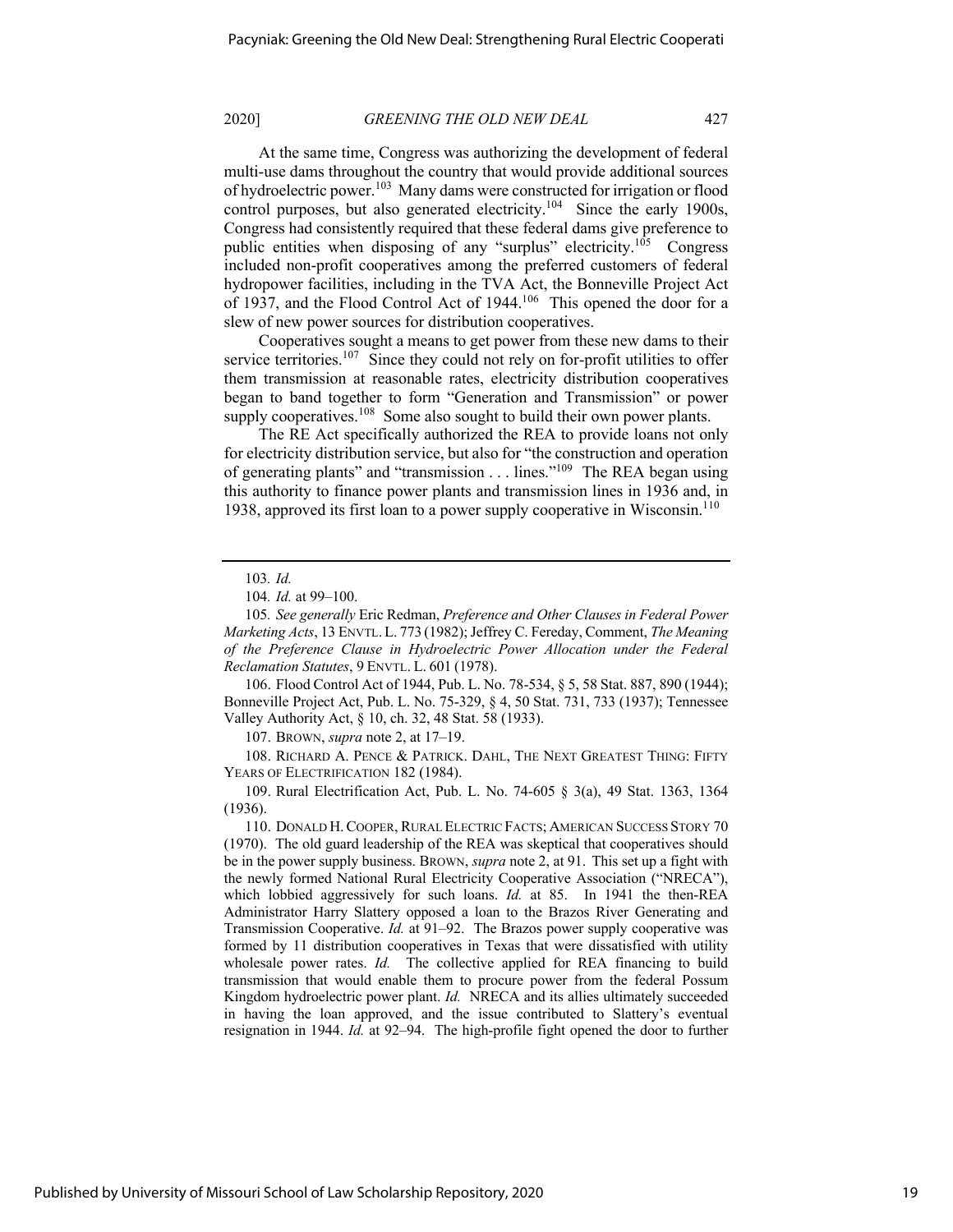The REA was making rapid progress standing up distribution cooperatives and bringing electricity to rural farms. By 1963, over 97% of farms in the United States had electricity service, with approximately half being served by cooperatives and other REA borrowers.<sup>111</sup> But rural retail electricity rates offered by cooperatives were still high, 15% to 20% higher than those in cities.<sup>112</sup> The cost of wholesale power and transmission service procured from for-profit utilities was a major factor behind those high rates. In 1963, 38% of the power supplied to cooperatives came from for-profit utilities.<sup>113</sup> Power purchased from those for-profit utilities was substantially more expensive than power from federal entities.<sup>114</sup> For these reasons, after 1944 the REA increasingly focused on lowering the cost of rural power by financing generation and transmission.<sup>115</sup>

For-profit utilities bitterly opposed both the federal power purchase preferences for cooperatives as well as REA's willingness to finance generation and transmission projects. They viewed these actions as government-subsidized competition to their business model.<sup>116</sup>

The private-sector utilities brought several rounds of legal challenges to both the federal power purchase preferences and to the REA's financing of cooperative-owned generation and transmission resources, and they brought similar cases against municipal utilities.<sup>117</sup> The utilities claimed that the federal government exceeded its authority with these preferences and loans, among other claims.<sup>118</sup> In 1938, one of the municipal cases reached the Supreme Court. In *Alabama Power Co. v. Ickes*, the Court held that where a utility has a non-exclusive franchise, a utility's loss of business as a result of competition from federally-financed municipal power plants was not a legal

112*. Id.* at 2466–68.

113*. Id.* Another 39% came from federal power sources such as TVA or federal power marketing agencies, 7% from other public agencies like municipalities, and 16% was generated by REA-financed resources. *Id.* at 2465.

114. COOPER,*supra* note 110, at 70–71.

115. For example, in 1962, 59% of loans were used for generation and transmission facilities. 1963 REA Appropriation Hearing, *supra* note 110, at 2409.

116. BROWN, *supra* note 2, at 101–13.

117*. Id.* at 101–13.

loans to REA power supply cooperatives, and REA's subsequent leadership was committed to financing power supply cooperatives. *Id.* at 91–92, 101–113.

<sup>111</sup>*. Agricultural Appropriations for 1963: Hearing on H.R.12648 Before the Subcomm. of the Comm. on Appropriations*, 88th Cong. 2406 (1962) (statement of Norman M. Clapp, Administrator, Rural Electrification Administration) [hereinafter 1963 REA Appropriation Hearing].

<sup>118.</sup> Other causes of action were that the actions represented a taking of the utilities' business and that the actions represented a monopolistic conspiracy between the federal government and cooperatives in violation of anti-trust laws. *See infra* notes 119, 120.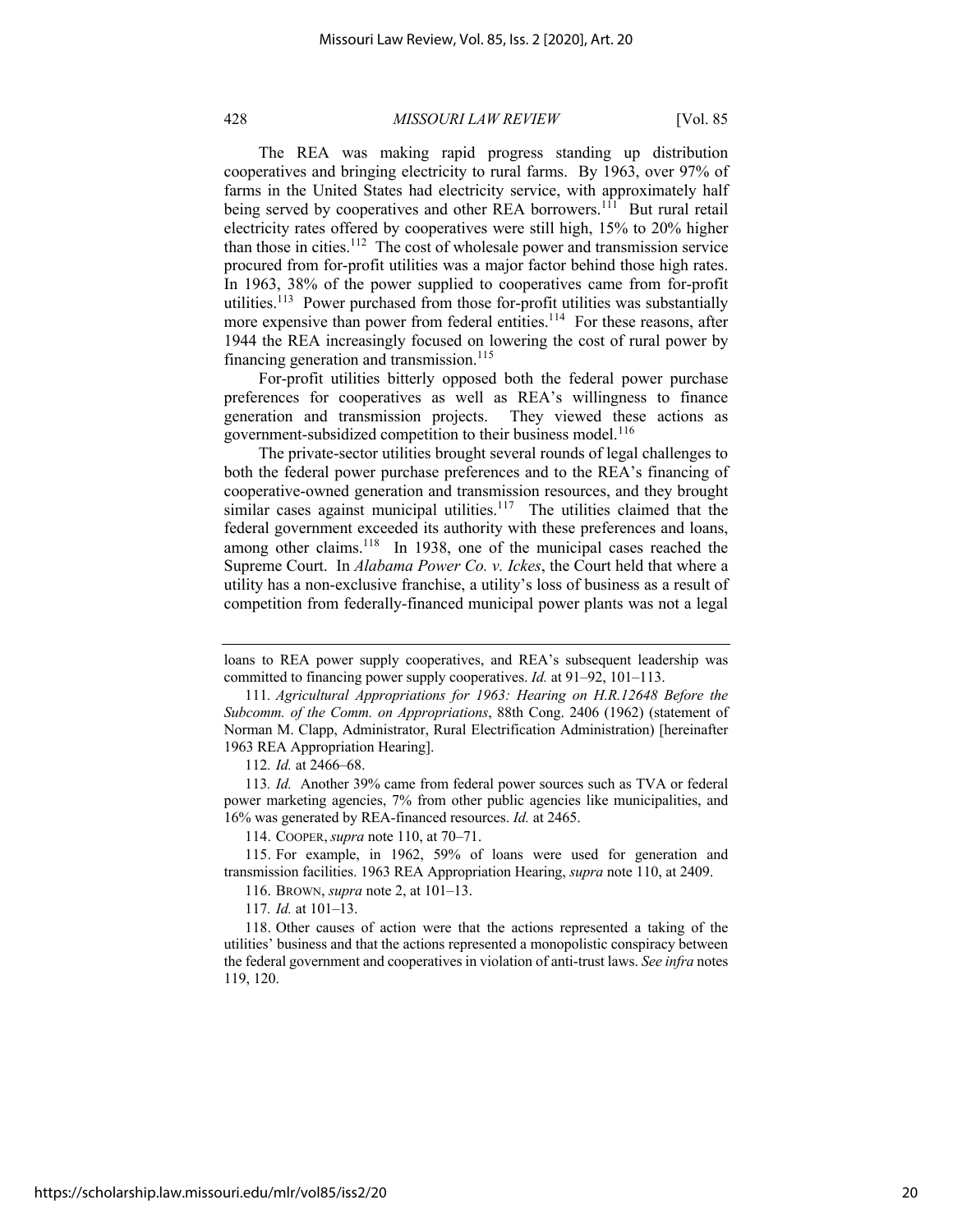injury sufficient to grant standing.<sup>119</sup> Federal appellate courts eventually applied this precedent to dismiss utility challenges to REA generation and transmission loans, with the leading case being the D.C. Circuit's 1955 decision in *Kansas City Power & Light Co. v. McKay*. 120

In 1961, the REA expanded the circumstances under which it would finance generation and transmission. The RE Act limited the REA's authority to financing facilities that would provide electricity to areas "not receiving central station service."121 Previously, the REA had financed power plants and transmission lines where there was no service available.<sup>122</sup> Under the new policy, the REA would also finance these facilities in situations where rates offered by for-profit utilities to cooperatives were higher than those that would result from REA financing and also where "generation and transmission facilities are necessary to protect the security and effectiveness of REAfinanced systems."123 The REA justified this expansion as being in keeping with its "responsibility to assist borrowers in achieving the most advantageous power supply arrangements."<sup>124</sup>

Despite the opposition of for-profit utilities – and largely because of their unreasonable wholesale pricing – the REA went on to finance a substantial number of generation and transmission facilities.<sup>125</sup> In fact, the majority of

120. Kansas City Power & Light Co. v. McKay, 225 F.2d 924, 933 (D.C. Cir. 1955), *cert. denied*, 350 U.S. 884 (1955); *see also* Rural Electrification Admin. v. N. States Power Co., 373 F.2d 686, 692 (8th Cir. 1967); Rural Electrification Admin. v. Cent. La. Elec. Co., 354 F.2d 859, 865 (5th Cir. 1966).

121. Rural Electrification Act, 74 Pub. L. 605, § 2, 49 Stat. 1363 (1936).

123. REA Bulletin 20-6 (May 31, 1961), *reprinted in* 29 Fed. Reg. 2765, 2766 (Feb. 27, 1964).

124*. Id.* at 2765.

125. 1963 REA Appropriation Hearing, *supra* note 111, at 2606–07. For-profit utilities complained to Congress about what they viewed as a further incursion into their territory. *Id.* Congress prodded REA on whether the agency was going beyond its authority. The REA subsequently agreed to conduct a "power supply survey" prior to issuing any further loans for generation and transmission facilities. Rural Electrification Administration Power Supply Surveys, 29 Fed. Reg. 2765, 2766 (Feb. 27, 1964). Where contracts existed, the REA said it would only grant financing where existing contracts were "unreasonable" and after utilities had been given an opportunity to bring rates down to a reasonable level. *Id.* For-profit utilities saw a chance to use this new survey requirement as a procedural hook to attain standing to challenge these loans. *Id.* The courts, however, did not find that the policy created any new procedural right, and these new challenges were also dismissed. *See, e.g.*, Ala. Power Co. v. Ala. Elec. Co-op., Inc., 394 F.2d 672, 677 (5th Cir. 1968); Rural

<sup>119.</sup> Ala. Power Co. v. Ickes, 302 U.S. 464, 479–80 (1938); *see also* Tenn. Elec. Power Co. v. Tenn. Val. Auth., 306 U.S. 118, 139 (1939), *abrogated by* Bond v. United States, 564 U.S. 211 (2011) (holding utilities challenging federal Tennessee Valley Authority generation and sale of wholesale power did not have exclusive state franchise and therefore loss of business from lawful competition was not sufficient for standing).

<sup>122</sup>*. Id.*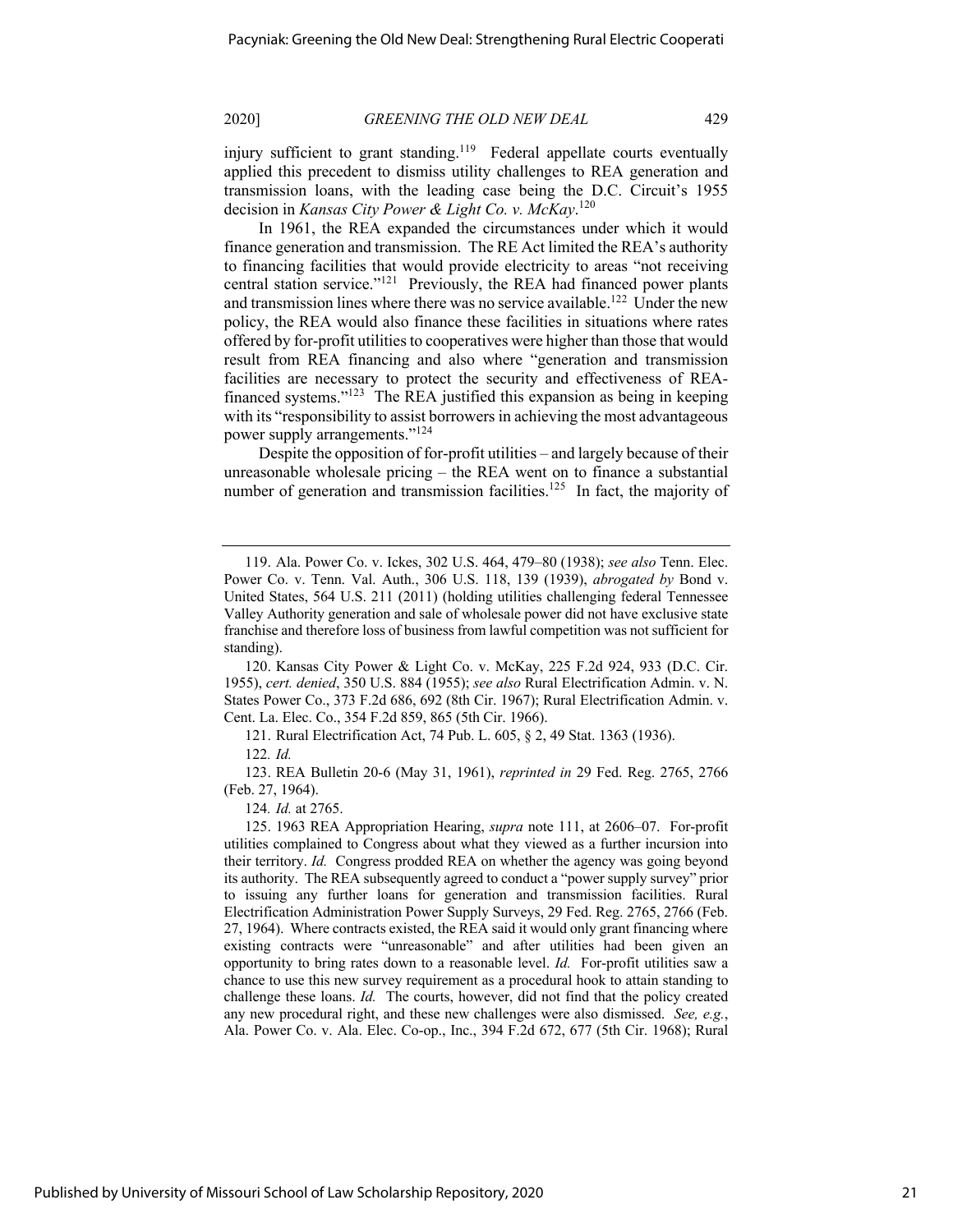loans originated over the lifetime of the federal rural electrification program have funded generation and transmission facilities. $126$ 

Today, there are 62 power supply cooperatives. Cooperatives – including both power supply and distribution cooperatives – generate 5% of total electricity produced in the United States.<sup>127</sup>

# *B. Coops Are Largely Exempted from Utility Regulation*

The electric power sector is one of the most heavily regulated industries in the United States. Rural electricity cooperatives, however, are largely either exempted from state and federal economic regulations or subjected to less scrutiny. To understand why cooperatives have lagged behind in the transition to a lower-carbon electricity system, it is important to first understand how the system of electric utility regulation evolved and why cooperatives were exempted.

This Part first describes how state and federal economic regulation of utilities developed in response to the emergence of utility monopolies. It also describes how regulation expanded to include resource planning requirements in the 1980s and how in some markets, several states and the federal government replaced regulation with competition. It then describes how cooperatives were largely exempted from these state and federal regulations because they lacked a profit-motive and were therefore seen as self-regulating.

# 1. States and the Federal Government Develop a State-Federal Regulated Monopoly Model

The structure of the U.S. model of electricity regulation developed in response to technology advances that changed the industry from small, competitive municipal utilities to consolidated monopolies serving large geographic areas. In response to this change, states first developed a model of utility commission regulation, and the federal government then exerted its authority over sales of wholesale electricity and interstate transmission.

At the end of the 19th Century, most for-profit electric utilities served urban areas and operated under municipal franchises.<sup>128</sup> Municipal oversight

Electrification Admin. v. N. States Power Co., 373 F.2d 686, 696 (8th Cir. 1967); Rural Electrification Admin. v. Cent. La. Elec. Co., 354 F.2d 859, 866 (5th Cir. 1966).

<sup>126</sup>*. Compare* \$56.9 billion in long term financing approved to distribution cooperatives *with* \$72.3 billion approved to generation and transmission cooperatives. RURAL UTILITIES SERVICE, U.S. DEP'T OF AGRIC., 2011 STATISTICAL REPORT: RURAL ELECTRIC BORROWERS 8 (2011).

<sup>127.</sup> Nat'l Rural Electric Cooperative Ass'n, *supra* note 10.

<sup>128.</sup> Thomas P. Lyon & Nathan Wilson, *Capture or Contract? The Early Years of Electric Utility Regulation*, 42 J. REG. ECON. 225, 227 (2012).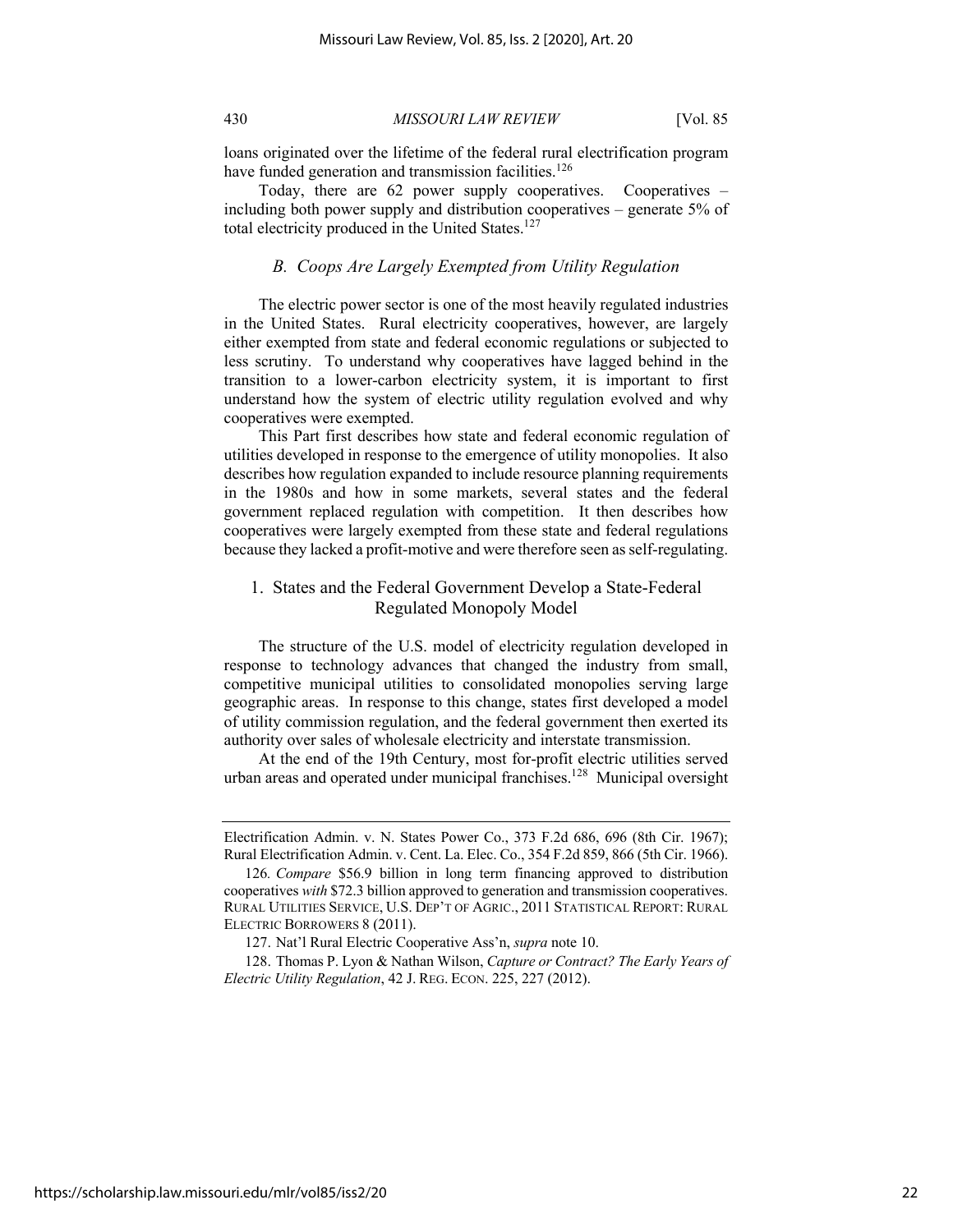initially made sense because the direct current technology of the time limited electricity distribution to a small radius around the generating station.<sup>129</sup> Generating stations were therefore located in cities and served a small surrounding area.<sup>130</sup> Utilities needed municipal authority to access public streets to string wires.<sup>131</sup>

The resulting municipal franchises took form as long-term contracts that authorized utilities to operate in a city and "dig up streets" and usually imposed price ceilings and minimal service thresholds.<sup>132</sup> Most cities awarded multiple franchises under the theory that competition should lead to lower prices. $13\overline{3}$ 

The municipal franchise model quickly revealed its weaknesses. Rapid technology improvements caused the price of electricity delivery to fall quickly, rendering the price ceilings that had been written into long-term contracts useless.<sup>134</sup> Corruption was a major problem, with politicians demanding bribes for the award of franchises and favorable franchise terms or for forgoing the award of franchises to competitors.<sup>135</sup>

In addition, while most cities awarded multiple franchises, few companies were able to survive competition in such a capital-intensive industry.<sup>136</sup> By 1910, few cities had any meaningful utility competition,<sup>137</sup> leaving the surviving for-profit utilities in a monopolistic market position with the ability to charge customers monopoly prices and to use discriminatory pricing.<sup>138</sup>

133. RUDOLPH & RIDLEY, *supra* note 34, at 31 ("nearly every city in the country had granted several . . . franchises to competing electric companies"); *but see* Troesken, *supra* note 132, at 261 (stating that "most markets were not sufficiently large to support competition").

134. Troesken, *supra* note 132, at 260–261.

135. JOHN L. NEUFELD, SELLING POWER: ECONOMICS, POLICY, AND ELECTRIC UTILITIES BEFORE 1940, 49–53 (2016); *see also* Troesken, *supra* note 132, at 268–69.

136. NEUFELD, *supra* note 135, at 48–49.

137*. Id.* at 48–49.

138*. Id.* In the absence of competition, monopolies have absolute power to set prices, and can set prices in a way that generates maximum profit irrespective of the marginal cost of producing the product. Similarly, monopolies can further increase profits by setting different prices for different customers not tied to the marginal cost of producing the product.

<sup>129</sup>*. Id.*

<sup>130</sup>*. Id.*

<sup>131</sup>*. Id.*

<sup>132.</sup> Franchise contract terms were typically 20 to 50 years. Werner Troesken, *Regime Change and Corruption: A History of Public Utility Regulation*, *in* CORRUPTION AND REFORM: LESSONS FROM AMERICA'S ECONOMIC HISTORY, 260 (Edward L. Glaeser & Claudia Golden eds., 2006).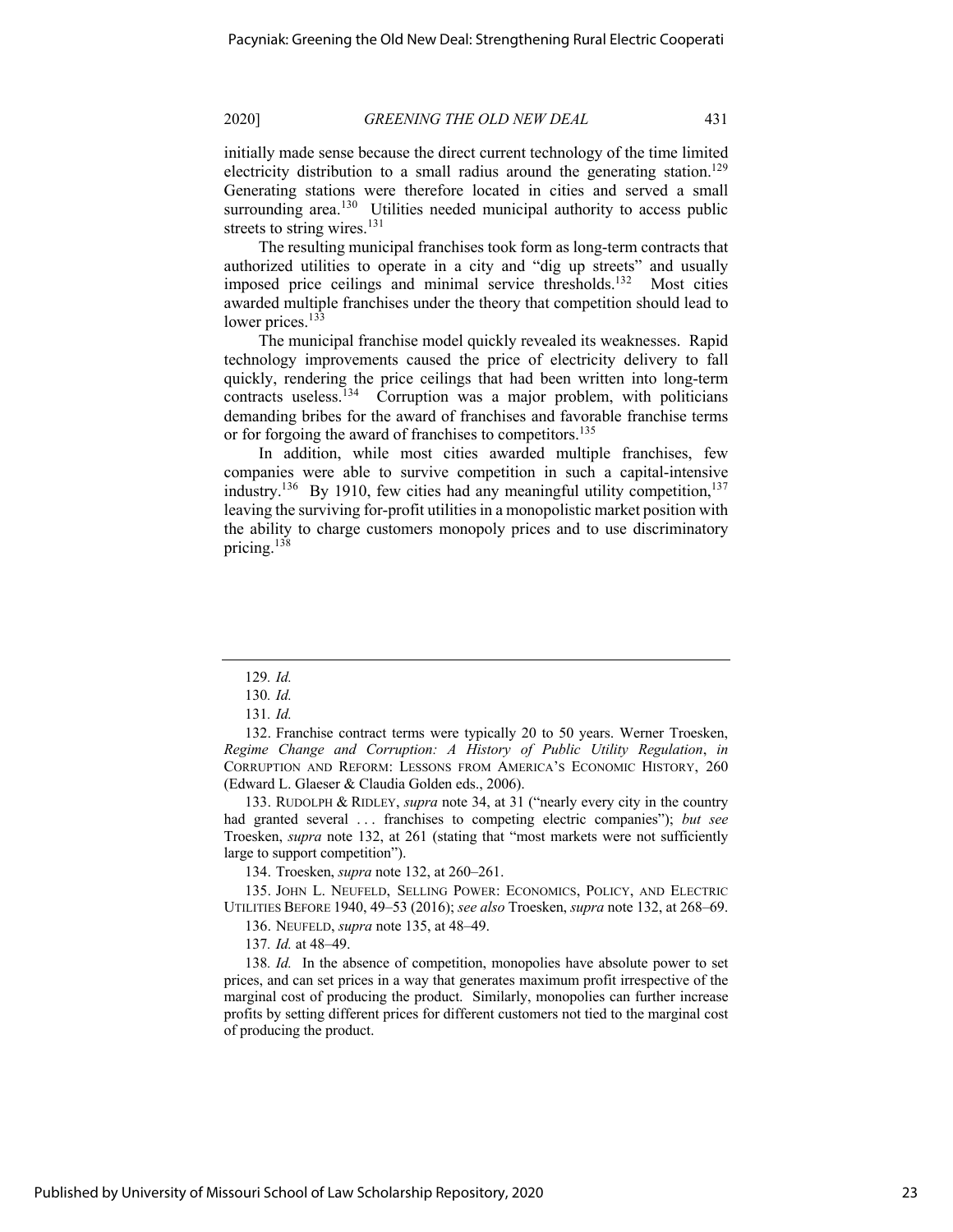These factors led progressives and other reformers to seek alternatives to municipal franchise regulation of for-profit utilities. Many called for public municipal ownership of utilities.<sup>139</sup>

At the same time, J.P. Morgan and other wealth financiers were buying up municipal for-profit utilities and consolidating them under large holding companies.140 One reason for this shift was technological improvements that allowed for longer distance delivery of electricity, making possible new economies of scale for larger systems.<sup>141</sup>

As a result, the for-profit electric industry changed from a universe of many competitive municipal utilities into a universe of large, consolidated utilities with monopoly power in their service territories.<sup>142</sup>

In 1898, Samuel Insull, then-President of Chicago Edison and of the National Electric Light Association (the electric power trade association), called on his colleagues in the industry to support shifting to a regulated monopoly model.<sup>143</sup> Despite initial opposition from his fellow industry executives, he argued that a system of regulated monopolies would protect for-profit utilities from disastrous competition and from the threat of municipal takeovers urged by public-power proponents.<sup>144</sup>

In 1907 progressive reformers and for-profit utility leaders both agreed that a new regulatory model was necessary in a major report commissioned

143. Forrest McDonald, *Samuel Insull and the Movement for State Utility Regulatory Commissions*, 32 BUS. HIST. REV. 241, 242 (1958).

144*. Id.* Insull highlighted the perils of competition in the utility industry, noting that competition spooked investors and therefore forced utilities to "pay a very high price for capital," and that when competitors are inevitably acquired, the surviving utility is saddled with duplicate infrastructure and high debt. SAMUEL INSULL, PUBLIC CONTROL AND PRIVATE OPERATION OF PUBLIC SERVICE 8 (1899). Neufeld adds that Insull's turn towards support for state regulated monopoly came after the Supreme Court's decision in *Smyth v. Ames*. NEUFELD, *supra* note 135, at 61. In that case, the court affirmed that states have the power to set rates for in-state railroad travel and identified a convoluted set of factors that states would need to follow to ensure that rates were not so low as to amount to a taking under the 14th Amendment of the Constitution. Smyth v. Ames, 169 U.S. 466 (1898); *see also* Munn v. Illinois, 94 U.S. 113 (1876) (affirming constitutionality of state laws setting rates for private businesses "affected with a public interest"); Nebbia v. New York, 291 U.S. 502 (1934) (clarifying that legislatures, not courts, determine whether rate regulation required by public interest for any business, and holding that courts are without authority to override such determinations).

<sup>139</sup>*. Id.* at 52–53. "Many progressives regarded the municipal ownership of utilities as a solution to the corruption problem." *Id.* at 52.

<sup>140</sup>*. See* RUDOLPH & RIDLEY,*supra* note 34, at 60.

<sup>141.</sup> Christie, *supra* note 45, at 481.

<sup>142.</sup> RUDOLPH & RIDLEY,*supra* note 34, at 46–47.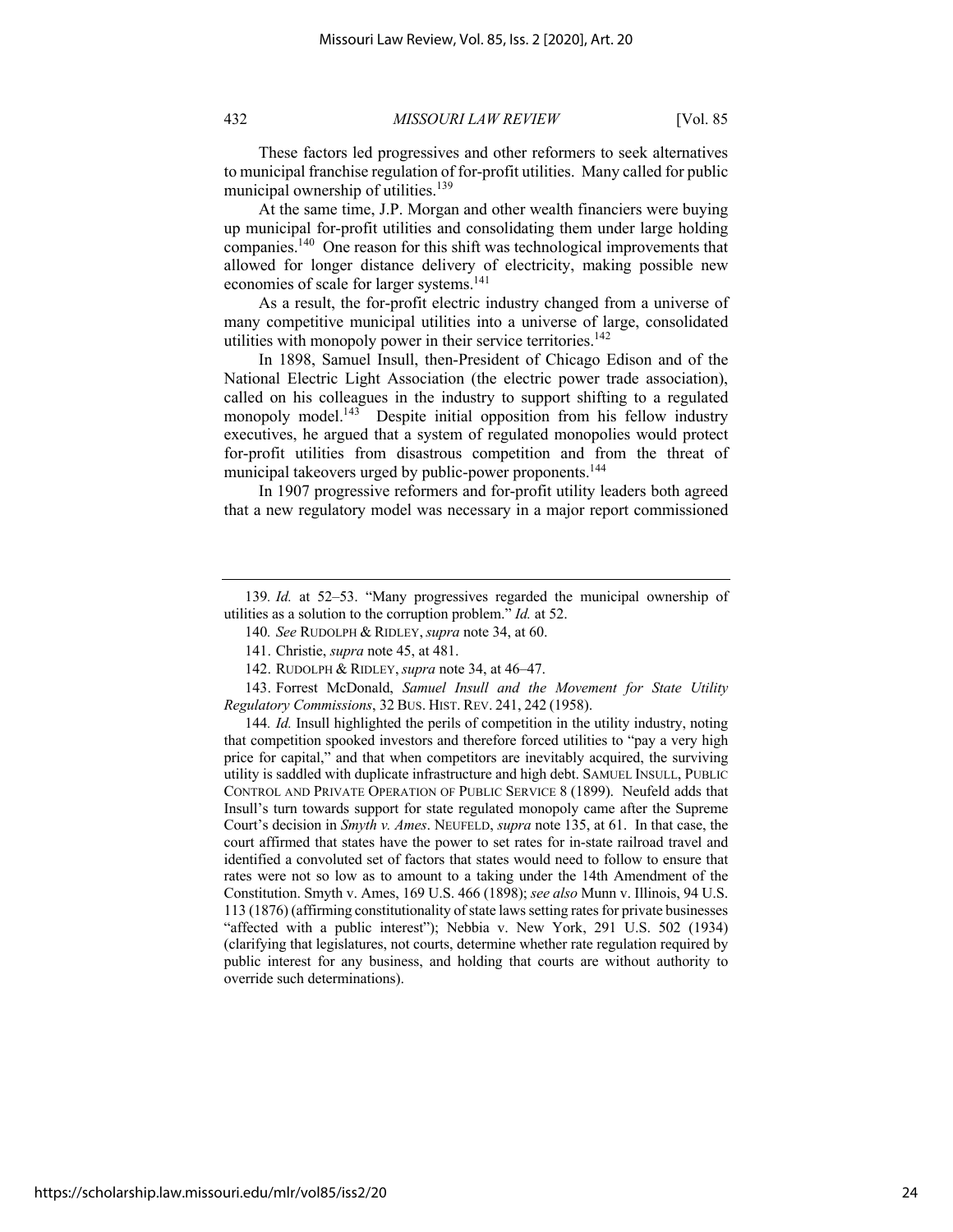by the National Civic Federation.<sup>145</sup> The near-consensus report found that "public utilities are so constituted that it is impossible for them to be regulated by competition."146 Instead, "utilities whether in public or private hands, are best conducted under a system of legalized and regulated monopoly" and "private companies operating public utilities should be subject to public regulation and examination."147

After the issuance of the report, Wisconsin and New York adopted utility commissions in 1907.<sup>148</sup> The commission model, borrowed from the railroads, $149$  reflected a progressive belief in scientific management, where rate regulation would be in the hands of "expert, nonpolitical state commissions."150 The overall goal of these regulations was to "fix rates at a level that would prevent economic coercion and balance the needs of investors and ratepayers."<sup>151</sup> By 1930, all but one state had established public utility commissions charged with regulating monopoly utility franchises to ensure just and reasonable rates and non-discriminatory provision of service.<sup>152</sup>

As electricity systems grew in size, interstate transfers of electricity became more common, raising the question of what entity would regulate these interstate activities.<sup>153</sup> In 1927, the U.S. Supreme Court held that the dormant Commerce Clause doctrine prohibited state utility commissions from

148*. Id.* at 755. John Commons, the lead author of the Wisconsin legislation and a progressive, was an author of the Civic Federation Commission report and attributed the bill's structure to the report. *See* JOHN R. COMMONS, MYSELF (1934). "I adopted nearly the whole of the recommendations . . . of the investigating committee of the Civic Federation." *Id.* at 120.

149*. Id.* at 755 n.135.

150. McDonald, *supra* note 143, at 244.

152*. Id.* at 755. Delaware was the lone holdout. *Id.*

<sup>145</sup>*. See Municipal and Private Operation of Public Utilities Before Comm. on Public Ownership and Operation*, NAT'L CIVIC FEDERATION (1907); RUDOLPH & RIDLEY, *supra* note 34, at 35–40.

<sup>146</sup>*. Municipal and Private Operation of Public Utilities Before Comm. on Public Ownership and Operation*, *supra* 145, at 23.

<sup>147</sup>*. Id.* at 26. As William Boyd notes, "There is a diverse literature on the origins of public utility regulation, with strong competing explanations between those advancing a public interest theory or regulation and those arguing for a public choice explanation, which held that regulated entities actively sought regulation and used it for their benefit." William Boyd, *Just Price, Public Utility, and the Long History of Economic Regulation in America*, 35 YALE J. ON REG. 721, 755 n.135 (2018).

<sup>151.</sup> Boyd, *supra* note 147, at 756. Key features of the Wisconsin model – now common in utility regulation – included "mandatory universal service, protected local franchises, delegated powers of eminent domain, a cost-based 'used and useful' standard for valuing assets as part of rate base, a uniform system of accounting, commission powers of investigation and adjudication, and, most importantly, a requirement that utility rates be 'reasonable and just.'" *Id.*

<sup>153</sup>*. See* Pub. Utils. Comm'n of R.I. v. Attleboro Steam & Elec. Co., 273 U.S. 83 (1927), *abrogated by* Ark. Elec. Co-op. v. Ark. Pub. Serv. Comm'n, 461 U.S. 375 (1983).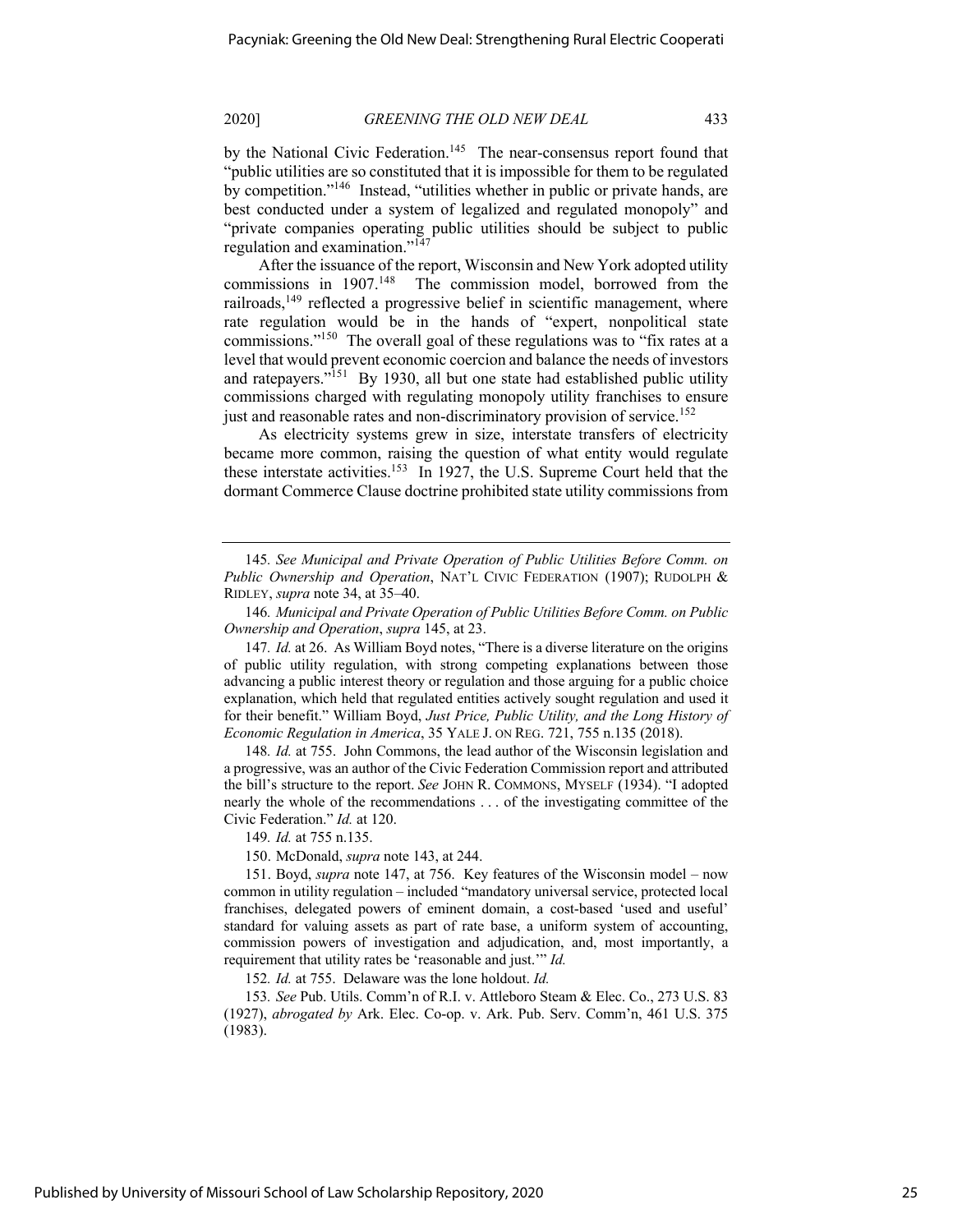regulating these transfers,<sup>154</sup> creating a "gap" in regulation.<sup>155</sup> Congress filled this gap in 1935 with the Federal Power Act, which authorized the Federal Power Commission ("FPC") to regulate interstate transmission of electricity and wholesale sales of electricity.<sup>156</sup> The Act explicitly preserved states' "jurisdiction over the planning and siting of generation infrastructure and ratemaking for retail sales of electricity and use of local distribution systems."<sup>157</sup>

During the middle decades of the 20th century, the state utility commission model worked fairly well as utilities built larger power plants to capture economies of scale and meet increasing demand. Electricity rates generally declined.<sup>158</sup> But beginning in the 1970s, these happy times ended as the energy crisis spiked fuel costs; there were no more efficiencies from economies of scale to be had, and a nuclear building boom spun out of control due to cost increases.<sup>159</sup>

As a result of rapid rate increases and spate of abandoned nuclear projects, two important trends emerged. First, state utility commissions recognized that utilities needed more formalized oversight for long-term resource planning and introduced the integrated resource plan ("IRP") requirement.<sup>160</sup> IRPs require utilities to forecast future loads, identify potential resource options (e.g., power plants or energy efficiency measures) to meet those loads, and analyze what set of resources will create the optimal, lowest cost mix for meeting those requirements.<sup>161</sup> Congress then passed the 1992 Energy Policy Act, which required that each state utility commission consider adopting an IRP mandate.<sup>162</sup> In 2011, FERC's Order 1000 established somewhat similar requirements for interstate transmission

162. 16 U.S.C. §§ 2621(c)–(d) (2018); *see also* § 2602(19) (defining IRP).

<sup>154</sup>*. Id.* at 89.

<sup>155.</sup> William Boyd & Ann E. Carlson, *Accidents of Federalism: Ratemaking and Policy Innovation in Public Utility Law,* 63 UCLA L. REV. 810, 824 (2016).

<sup>156.</sup> Federal Power Act, ch. 687, §201(b), 74 Stat. 803, 847–48 (1935 (codified as amended at 16 U.S.C. § 824 (2018)).

<sup>157.</sup> Boyd & Carlson, *supra* note 155, at 824.

<sup>158</sup>*. See generally id.* at 828–30.

<sup>159</sup>*. Id.* at 828–32.

<sup>160.</sup> CHERYL HARRINGTON ET AL., INTEGRATED RESOURCE PLANNING FOR STATE UTILITY REGULATORS 5–7 (1994); c*f.* Boyd, *supra* note 31, at 1693 (asserting that although IRPs formalized resource planning, such planning "has long been at the heart of traditional utility regulation").

<sup>161.</sup> RACHEL WILSON & BRUCE BIEWALD, REGULATORY ASSISTANCE PROJECT, BEST PRACTICES IN ELECTRIC UTILITY INTEGRATED RESOURCE PLANNING: EXAMPLES OF STATE REGULATIONS AND RECENT UTILITY PLANS 4 (2013), https://www.raponline.org/wp-content/uploads/2016/05/rapsynapse-wilsonbiewaldbestpracticesinirp-2013-jun-21.pdf [perma.cc/VRG4-D78H].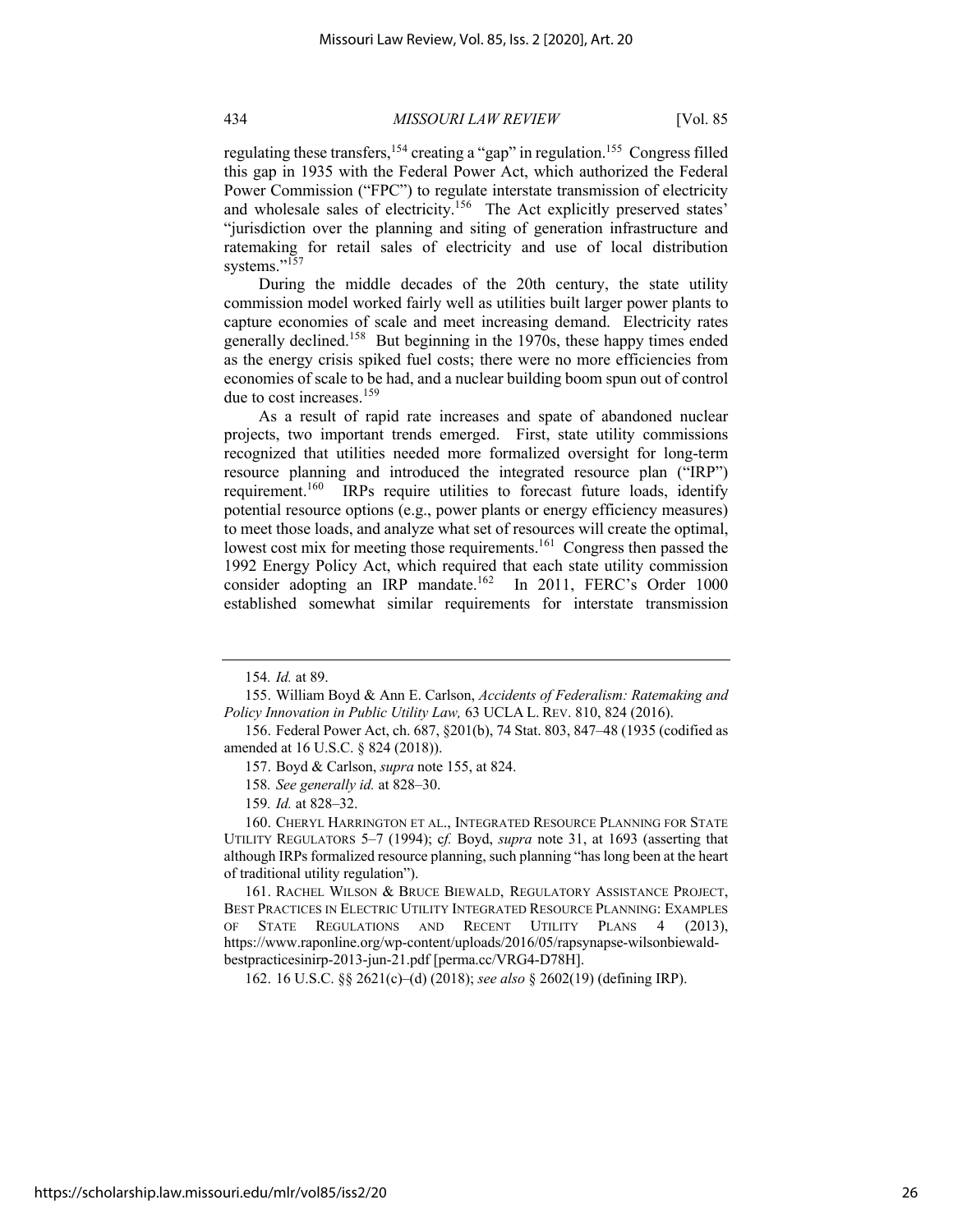planning where utilities are required to take into account public policy objectives such as renewables mandates.<sup>163</sup>

Second, the crisis fomented critiques of the regulated monopoly model and increased interest in moving to a competitive market framework. An earlier law, the Public Utility Regulatory Policy Act ("PURPA"), had already created a mechanism that demonstrated that under the right circumstances, small, renewable energy producers could successfully compete against large, incumbent utilities.<sup>164</sup> Several states and the federal government introduced regulatory changes to promote competition or "deregulate" the sector. At the federal level, FERC mandated open access to transmission, required utilities to "unbundle" generation and transmission services, and encouraged the development of competitive wholesale electricity markets.<sup>165</sup> Sixteen states implemented changes allowing retail customers to choose retail service providers, creating a competitive retail market.<sup>166</sup>

There are now three different models of electricity regulation, as characterized by William Boyd and Anne Carlson.<sup>167</sup> In the Southeast and much of the West, the traditional regulated monopoly model remains dominant, and there are no organized wholesale electricity markets.<sup>168</sup> The competitive model prevails in Texas, much of the northeast, and some of the Midwest, where states authorize retail competition and there are organized wholesale markets.<sup>169</sup> The remaining areas operate under a mix of the two, with organized wholesale markets but traditional monopoly regulation at the retail level.<sup>170</sup> Cooperatives operate in all three types of regulatory models.<sup>171</sup>

# 2. The REA Viewed Itself as Cooperative Overseer and Urged States and the Federal Government to Avoid Additional Regulation

The state-federal regulatory structure described above developed to protect consumers from exploitative pricing imposed by profit-seeking corporations. Cooperatives, on the other hand, were by definition – and by

<sup>163.</sup> Boyd, *supra* note 31, at 1696–97.

<sup>164.</sup> 16 U.S.C. § 824a-3 (2018); Boyd, *supra* note 31, at 1675. PURPA requires that utilities allow small renewable and alternative energy "qualifying facilities" to interconnect into the electricity grid and requires the utilities to purchase the power at avoided cost. §§ 824a-3 (a), (b), and (e); 18 C.F.R. § 292.303(a). *See generally* RICHARD F. HIRSH, POWER LOSS: THE ORIGINS OF DEREGULATION AND RESTRUCTURING IN THE AMERICAN ELECTRIC UTILITY SYSTEM (2001) (describing how PURPA demonstrated that competition could work in the electricity sector).

<sup>165.</sup> Promoting Wholesale Competition Through Open Access Nondiscriminatory Transmission Services by Public Utilities, 62 Fed. Reg. 12,274 (Mar. 14, 1997).

<sup>166.</sup> Boyd & Carlson, *supra* note 155, at 833.

<sup>167</sup>*. Id.* at 835–39.

<sup>168</sup>*. Id.* at 835.

<sup>169</sup>*. Id.* at 837–38.

<sup>170</sup>*. Id.* at 838–39.

<sup>171</sup>*. Id.* at 830–36.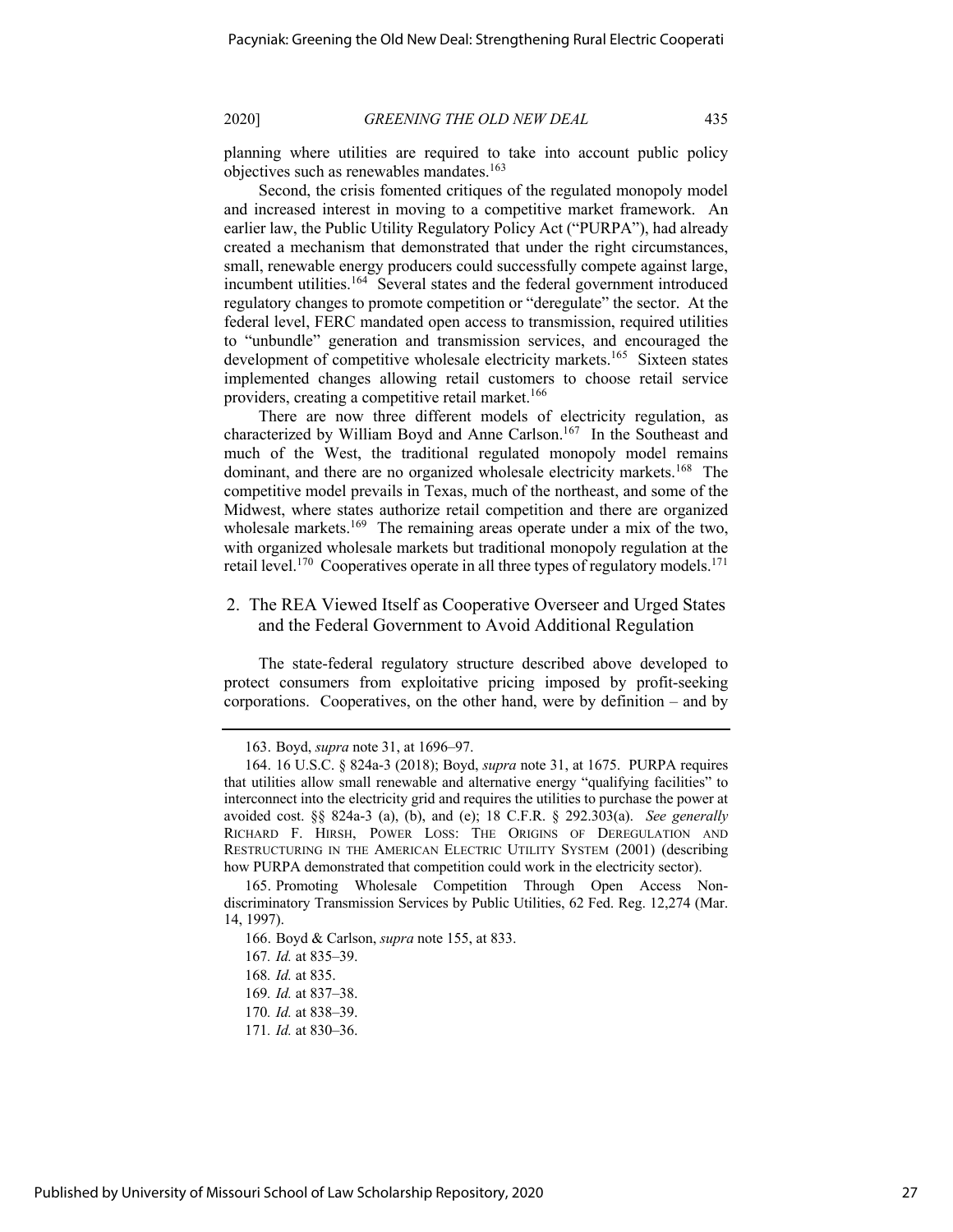law – not-for-profit organizations. Their early proponents saw little reason that these member-owned not-for-profits should be regulated as for-profit corporations. The REA therefore advocated for minimal state regulation by developing model state laws that were widely adopted.<sup>172</sup> The agency was also successful in advocating that the FPC disclaim federal regulatory authority over the sale of wholesale power and interstate transmission service by power supply cooperatives.<sup>173</sup> The REA itself did exercise some quasiregulatory authority over cooperatives in its role as a lender, but this oversight role was limited and has diminished over time.<sup>174</sup>

Electricity cooperatives were a novel concept in most states, and they needed legal authorization as corporate entities and utilities under state law. The federal Public Works Administration and later the REA issued several versions of model state laws that would authorize electricity cooperatives.<sup>175</sup> The model legislation provided broad powers to the cooperatives to engage in rural electrification, including the generation, transmission, and distribution of electricity to their members.<sup>176</sup> The laws also granted cooperatives the authority to exercise eminent domain.

Consistent with the Rochdale principles, the model acts reflected a strong commitment to democratic control of the cooperative.<sup>177</sup> The model acts provided that cooperatives were to be governed under a one-member, one-vote principle.178 The default for a quorum was set at a very low 5% of membership "in order to insure workability in practice."<sup>179</sup> Although the model laws called for governance by an elected board of trustees, they also included a more direct member control mechanism to "safeguard the democratic principle" by allowing members to "call special meetings and to initiate changes by petition."180

The model acts specifically exempted cooperatives "from the jurisdiction and control of the public service commission of the state."<sup>181</sup> In its 1939 model act, the REA said that this was "based upon the experience of

<sup>172.</sup> Richard P. Keck, *Reevaluating the Rural Electrification Administration: A New Deal for the Taxpayer*, 16 ENVTL. L. 39, 47– 48 (1985).

<sup>173</sup>*. Id.* at 48.

<sup>174</sup>*. Id.*

<sup>175</sup>*. Id.* at 46 n.42.

<sup>176</sup>*. Id.*

<sup>177</sup>*. See* PACKEL, *supra* note 94, at 2 (defining cooperative in part to provide "for substantial equality in ownership and control").

<sup>178.</sup> The model rules allowed for "joint membership of husband and wife in order to permit election of women to [the] board of trustees." RURAL ELECTRIFICATION ADMINISTRATION, A DRAFT OF A RURAL ELECTRIC COOPERATIVE ACT 3–4 (1939).

<sup>179</sup>*. Id.* at 3.

<sup>180</sup>*. Id.* at 4.

<sup>181</sup>*. Id.*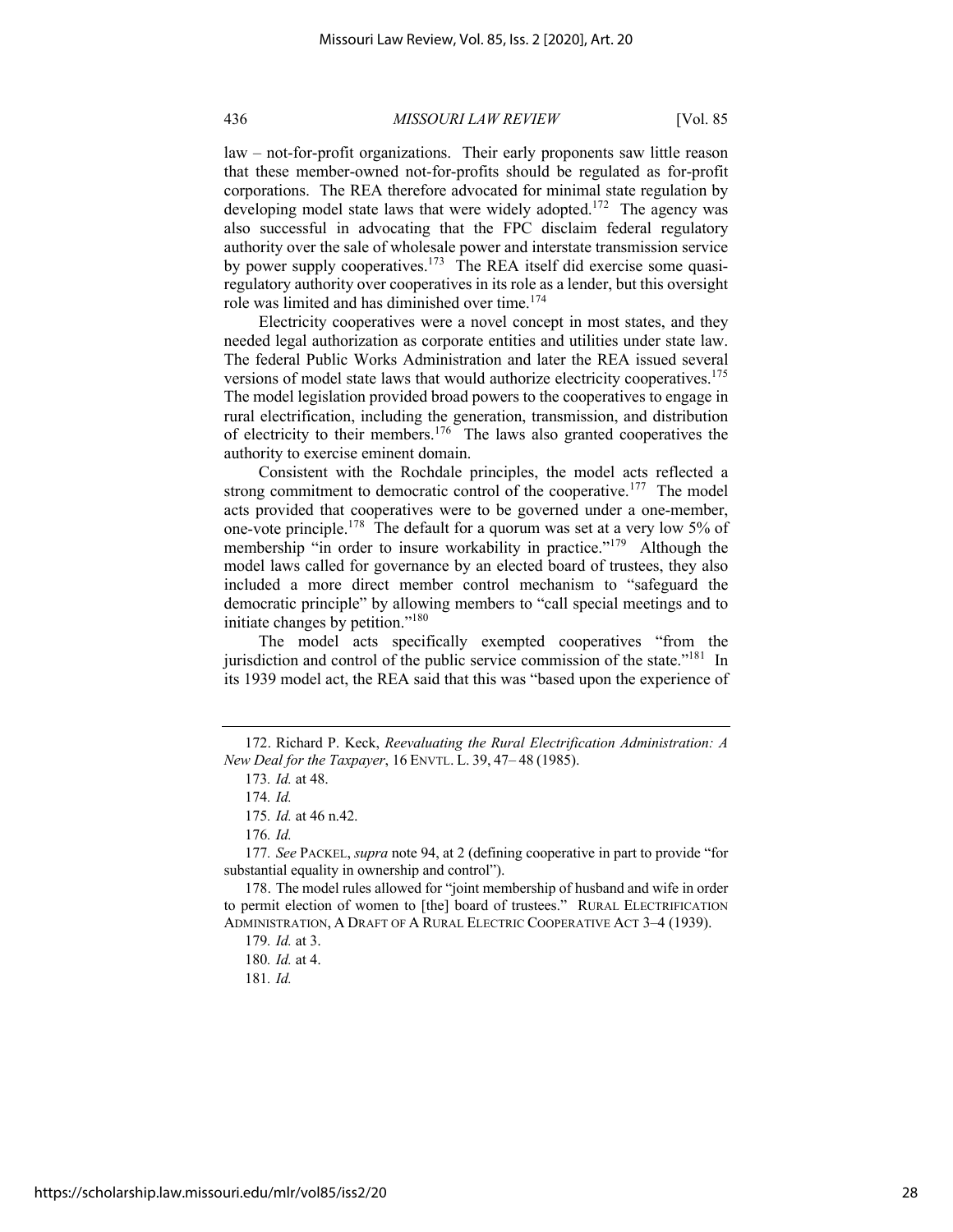the [REA] in meeting cooperative problems."182 Israel Packel, a former REA lawyer who went on to author an authoritative book on cooperative organizations under U.S. law, argued that exemption from regulation was appropriate because cooperatives do not serve the public at large, but rather enter into a "special relationship" among their members "aimed at equality in ownership and in control."<sup>183</sup>

Even in states that did not pass legislation explicitly exempting cooperatives from utility commission regulation, courts in early years often found that utility commission authority did not extend to cooperatives absent express language to the contrary.<sup>184</sup> State legislation that enabled utility commissions frequently authorized these commissions to regulate electric utilities that were providing a "public" service.<sup>185</sup> A number of state courts found that this did not apply to cooperatives because a member-based cooperative model was chiefly providing service to its own members, not to the public at large. $186$ 

Recent scholarship confirms that states generally exempt cooperatives from full rate regulation:

Only seven states (Arizona, Hawaii, Louisiana, Maine, Maryland, New York, and Vermont) allow full regulation of co-op rates. Six (Arkansas, Kentucky, Michigan, New Mexico, Virginia, and West Virginia) allow streamlined or less stringent regulation than faced by IOUs, and the rest of the states either make rate regulation optional to the co-op or disallow it entirely.<sup>187</sup>

In addition to advocating that states eschew regulation of cooperatives, the REA similarly advocated that power supply cooperatives be exempted from federal FPC regulation. By definition, power supply cooperatives

183. PACKEL, *supra* note 94, at 281; *see also* Israel Packel, *Commission Jurisdiction over Utility Cooperatives*, 35 MICH. L. REV. 411, 431 (1936).

184. Packel, *supra* note 183, at 413.

185*. Id.* at 412–13.

186*. Id.* at 414 (citing cases in highest courts of California, Illinois, Mississippi, Missouri, Nebraska, Utah, Washington, and Wisconsin).

187. Cooper, *supra* note 33, at 342 n.53. In a 1990 rulemaking, REA reported that 45 of 66 power supply borrowers were not subject to rate regulation. Federal Preemption in Rate Making in Connection with Power Supply Borrowers, 55 Fed. Reg. 38,638, 38,642 (Sep. 19, 1990) [hereinafter Rate Making Preemption Rule]. Similarly, only 293 out of over 600 distribution cooperatives were subject to rate regulation at that time. *Id.* at 38,644.

<sup>182</sup>*. Id.* at 5. The model Act also exempted cooperatives from regulation of the issue of securities by the state and exempted cooperatives from state excise taxes (in return for a member-based annual fee to be paid to the state). *Id.* at 27. From its initial enactment, the Rural Electrification Act did require that "no loan for the construction, operation, or enlargement of any generating plant shall be made unless the consent of the State authority having jurisdiction in the premises is first obtained." *Id.* This provision, however, has been chiefly concerned with the regulation of siting of electricity infrastructure, not with regulation over rates.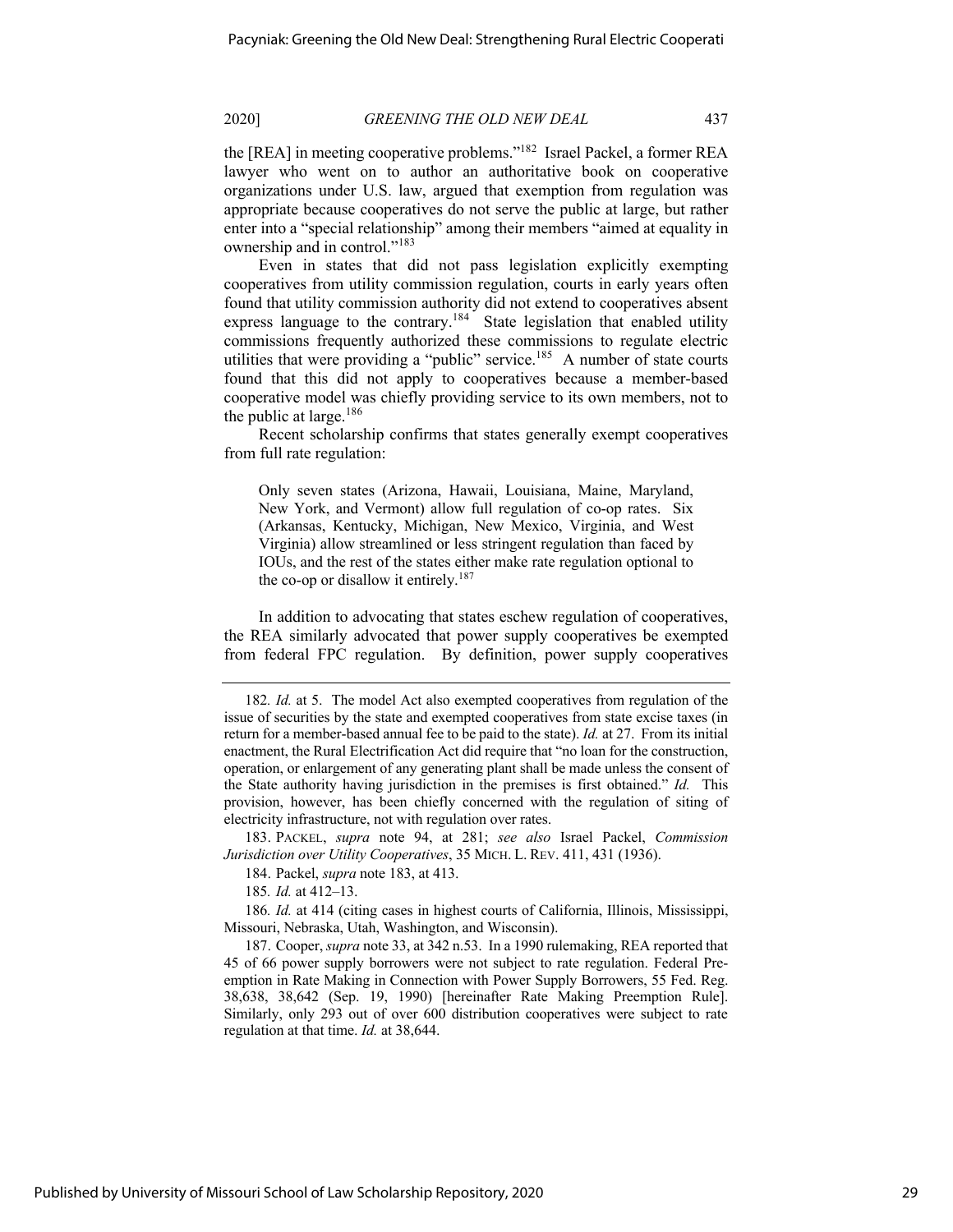engage in the sale of wholesale electricity, and they often provide interstate transmission services. The Federal Power Act gave the FPC jurisdiction over "public utilities" engaged in both of these activities.<sup>188</sup> From the passage of the FPA until the 1960s, however, the FPC did not regulate power supply cooperatives and the issue was not formally considered by the FPC.

In 1963, the FPC initiated a proceeding *sua sponte* to determine whether power supply cooperatives should be subject to its regulatory jurisdiction.<sup>189</sup> Distribution cooperatives in Colorado also petitioned the FPC to assert jurisdiction over their power supply cooperative to supersede a Colorado Supreme Court decision barring construction of a new power plant.<sup>190</sup> The FPC resolved the issue in *Dairyland Power Cooperative*, where the agency determined that it did not have jurisdiction over power supply cooperatives because "cooperatives financed by REA are not public utilities within the meaning of Part II of the Federal Power Act" and that "Congress never intended this Commission to regulate cooperatives under the Federal Power Act." $^{191}$ 

The FPC reasoned in part that Congress's chief animus for passing the FPA was to tame the for-profit utility holding companies, including by subjecting them to FPC regulation.<sup>192</sup> But cooperatives were not part of the holding company problem. Indeed, Congress chose to explicitly exempt "federal instrumentalities" from FPC jurisdiction in Sec. 201 (f) of the Federal Power Act. The FPC reasoned that when Congress enacted the RE Act the year after the FPA was passed, it made cooperatives "the instrumentalities chosen by Congress for the purpose of bringing abundant, low cost electric energy to rural America," and therefore did not intend for them to be regulated by the FPC.<sup>193</sup> Although the FPC interpreted the law to deny it the authority to regulate power supply cooperatives, it also argued that it would be in the public interest for the FPC to have such authority over "major generating and transmission cooperatives in interstate commerce."194 The FPC argued that such authority would be appropriate because power supply cooperatives

192*. Id.* at 16.

<sup>188.</sup> Federal Power Act, ch. 687, 74 Stat. 803, 848 (1935) (codified as amended 16 U.S.C. § 824).

<sup>189.</sup> Dairyland Power Cooperative, 37 F.P.C. 12, 15, 26 (F.P.C. 1967).

<sup>190.</sup> Salt River Project Agr. Imp. & Power Dist. v. Fed. Power Comm'n, 391 F.2d 470, 472 (D.C. Cir. 1968), *cert. denied*, 393 U.S. 857 (1968).

<sup>191</sup>*. Dairyland Power Cooperative*, 37 F.P.C. at 15.

<sup>193</sup>*. Id.* at 18; *see also* Federal Power Act, ch. 687, § 201(f), 74 Stat. 803, 848 (1935) ("No provision in this Part shall apply to, or be deemed to include, the United States, a State or any political subdivision of a State, or any agency, authority, or instrumentality of any one or more of the foregoing . . . .").

<sup>194</sup>*. Dairyland Power Cooperative*, 37 F.P.C. at 28.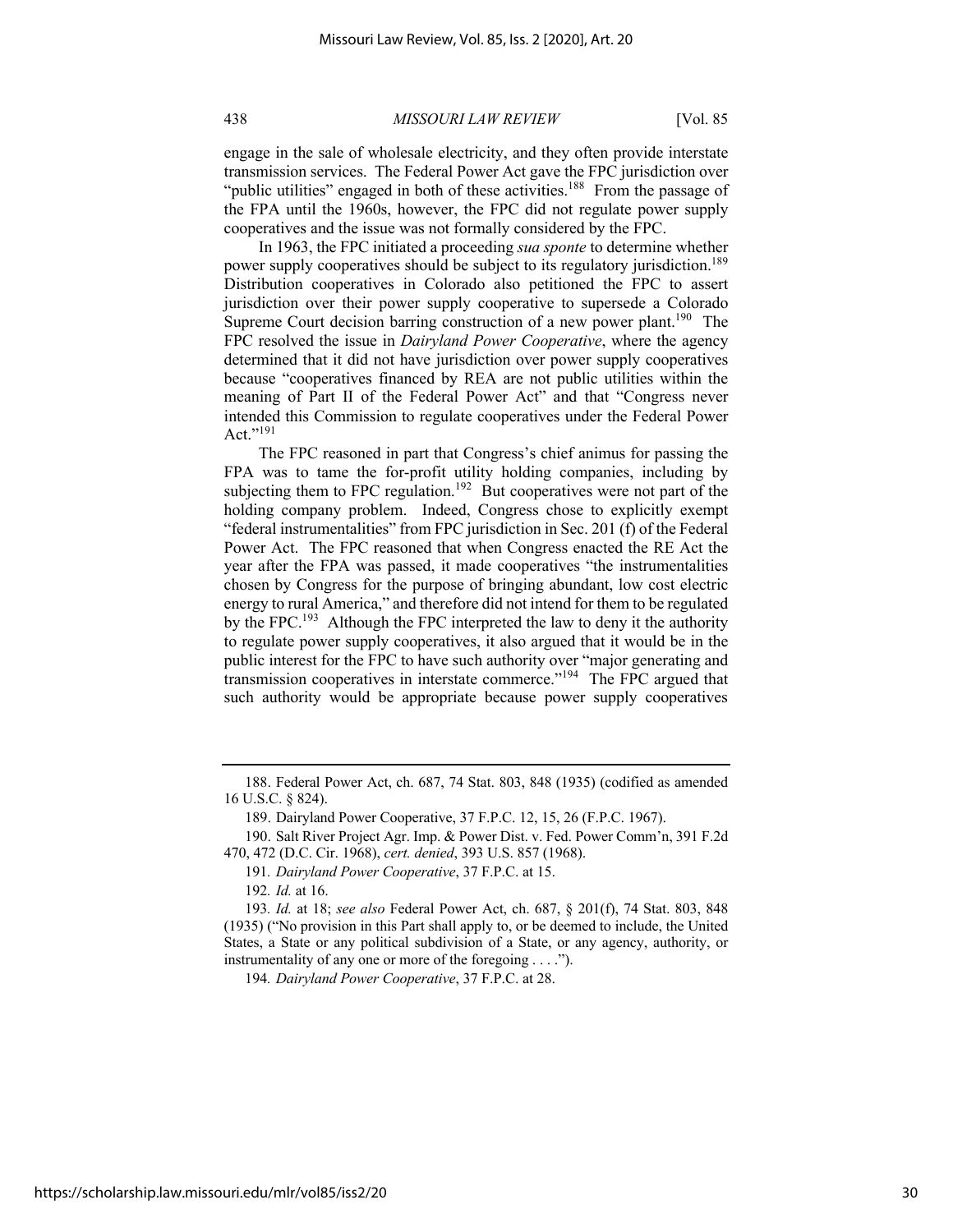transacted regularly with for-profit utilities and "have become an important segment of the interstate electricity industry."<sup>195</sup>

The FPC's Dairyland decision was affirmed by the D.C. Circuit Court of Appeals the following year.<sup>196</sup> In 2005, Congress codified this result by amending the Federal Power Act to expressly exempt from FPC jurisdiction "an electric cooperative that receives financing under the Rural Electrification Act . . . or that sells less than 4,000,000 megawatt hours of electricity per year."197 The amendment also exempted electric cooperatives "wholly owned, directly or indirectly" by exempted entities, which includes power supply cooperatives wholly owned by exempted distribution cooperatives.<sup>198</sup>

One of the other rationales the FPC relied on in disclaiming jurisdiction was that the REA was already exercising a significant quasi-regulatory role over both distribution and power supply cooperatives, including some oversight of rates.<sup>199</sup> Over time, however, the level of this oversight has diminished, and courts have questioned whether the oversight provided by REA/RUS was sufficient to protect the interest of cooperative members.

The REA/RUS has always required that its cooperative borrowers gain the service's approval on loan contracts, security instruments, and the wholesale power contracts between power supply cooperatives and their distribution cooperative.200 At the time of the *Dairyland* ruling, the REA also required that a cooperative secure approval of their "manager, engineer, and counsel; of its construction contracts and contracts for purchase of materials, equipment, and supplies; of its contracts for purchase and sale of power; of its insurance coverage; [and] its purchase of land."<sup>201</sup>

The REA/RUS oversight mechanisms have included some constraints on rate setting. For example, the RUS requires that the wholesale contract that power supply cooperatives enter into with distribution cooperatives set wholesale rates at levels "sufficient, but only sufficient, to meet the power supply borrower's costs, including repayment of [RUS] loans."<sup>202</sup> This

197. Energy Policy Act of 2005, Pub. L. 109-58, 119 Stat. 594, 985 (2005) (codified as amended at 16 U.S.C. § 824(f)).

199*. Dairyland Power Cooperative*, 37 F.P.C. at 20–22; *see also Salt River Project*, 391 F.2d at 476.

200*. See* Rate Making Preemption Rule, *supra* note 187, at 38,640.

201*. Salt River Project*, 391 F.2d at 473; *see also* Federal Pre-emption in Rate Making in Connection with Power Supply Borrowers, 55 Fed. Reg. 12,194, 12,195 (proposed Apr. 2, 1990) [hereinafter Proposed Rate Making Preemption Rule]; *see generally* 7 C.F.R. § 1717.600 (2020).

202. Rate Making Preemption Rule, *supra* note 187, at 38,640. The REA recognized, however, that "this wholesale power contract provision does not, of course, ensure that the rates charged for electric power and energy by REA-financed electric systems will not be higher than rates charged-by other utilities for similar

Published by University of Missouri School of Law Scholarship Repository, 2020

<sup>195</sup>*. Id.*

<sup>196.</sup> Salt River Project Agr. Improvement & Power Dist. v. Fed. Power Comm'n, 391 F.2d 470, 477 (D.C. Cir. 1968).

<sup>198.</sup> *Id.* at § 824(f).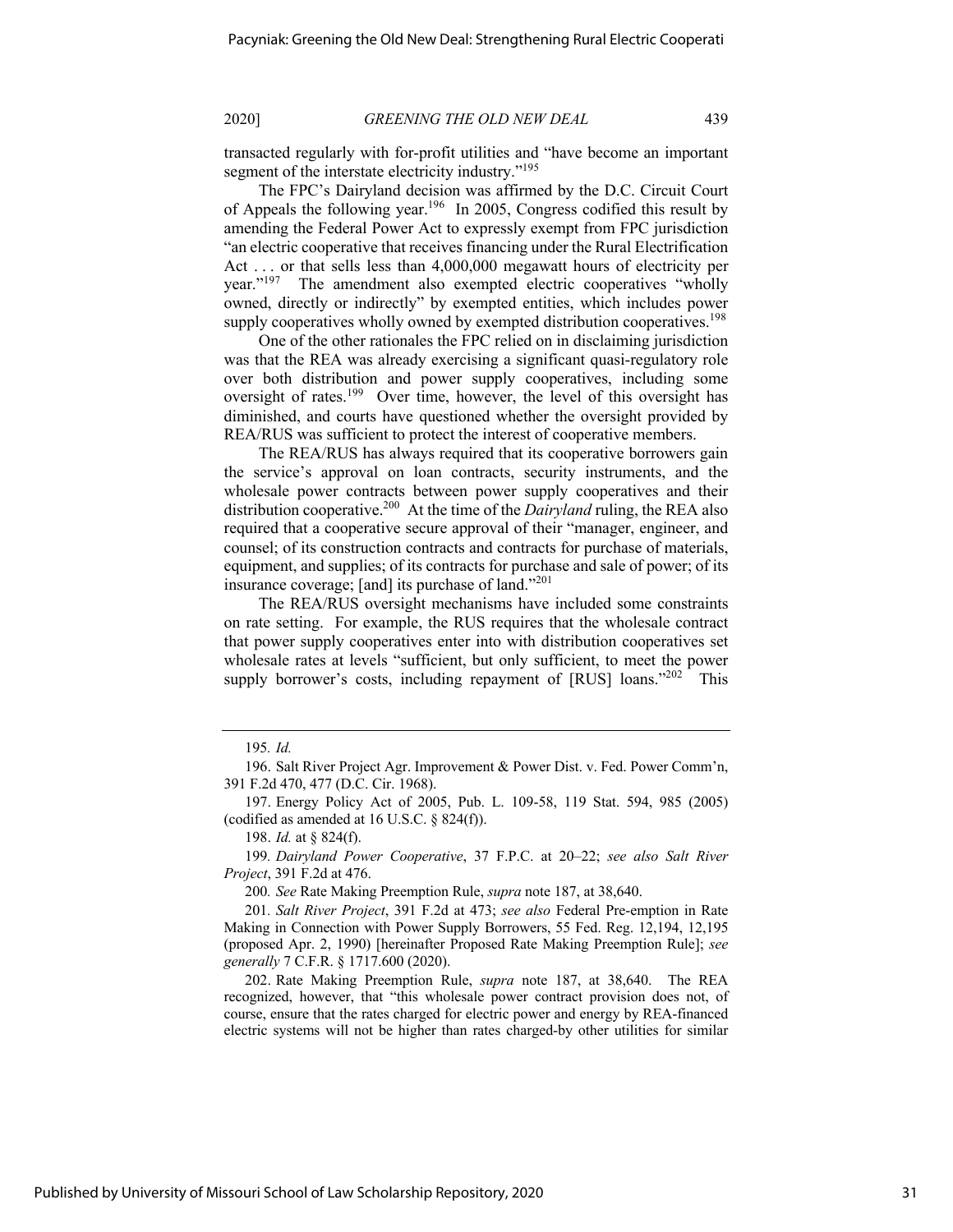provision is meant to first ensure that RUS loans will be repaid by having rates set high enough to cover the debt payments.<sup>203</sup> But it is also intended to keep rates "as low as practicable" in keeping with RUS's mission to provide lowcost electricity service to rural America.204

The nature and type of these oversight controls have varied over the years.205 In 1995, RUS limited many of these "operational controls,"206 for example, by automatically granting approval of a new general manager if a borrower is otherwise in compliance with its loan provisions.<sup>207</sup>

Even when the oversight policies were more robust, courts and others noted that REA/RUS oversight has not always been as thorough as other regulatory agencies, for example FERC.208 As one commentator noted, the REA/RUS has been "more cheerleader than critic."<sup>209</sup> Importantly, RUS oversight also does not apply to former borrowers that have paid off their loans. Several cooperatives, like Tri-State, no longer hold any RUS debt.

Recent court cases have also raised questions about the extent of RUS's authority to impose regulatory requirements, at least to the degree that RUS claims these requirements can preempt state law.

In *Arkansas Elec. Co-op. Corp. v. Arkansas Public Service Commission*, the U.S. Supreme Court held in 1983 that the RE Act allowed for state rate regulation of cooperatives concurrently with the REA's quasi-regulatory requirements as a lending agency.<sup>210</sup> In that case, an Arkansas power supply cooperative challenged the Arkansas state utility commission's assertion of jurisdiction over the wholesale electricity rates it charged its distribution

206. Loan Policies and Security Documents for Electric Borrowers, 60 Fed. Reg. 67,396 (Dec. 29, 1995).

207. 7 C.F.R. § 1717.609 (2020).

208*. See, e.g.*, Ark. Elec. Co-op. Corp. v. Ark. Pub. Serv. Comm'n, 461 U.S. 375, 387 n.12 (1983) ("How well this oversight works in practice may be another matter . . . . As the United States admits in its brief, 'the REA does not control the rates and rate structure of . . . generation and transmission associations as thoroughly or with the formality of the Federal Power Commission.'"); *but see* Salt River Project Agric. Improvement & Power Dist. v. Fed. Power Comm'n, 391 F.2d 470, 473 (D.C. Cir. 1968) ("REA regulation and supervision of cooperatives are, in many respects, far more comprehensive than those which the Federal Power Commission exercises over investor-owned utilities.").

209. Cooper, *supra* note 33, at 343.

210*. Ark. Elec. Coop.*, 461 U.S. at 377.

service. Indeed, historically, rates of REA borrowers have been higher than rates of other utilities." *Id.*

<sup>203</sup>*. Id.*

<sup>204</sup>*. Id.*

<sup>205</sup>*. See e.g.*, Person, *supra* note 34, at 14 (describing how visits, audits, inspections declined after 1945).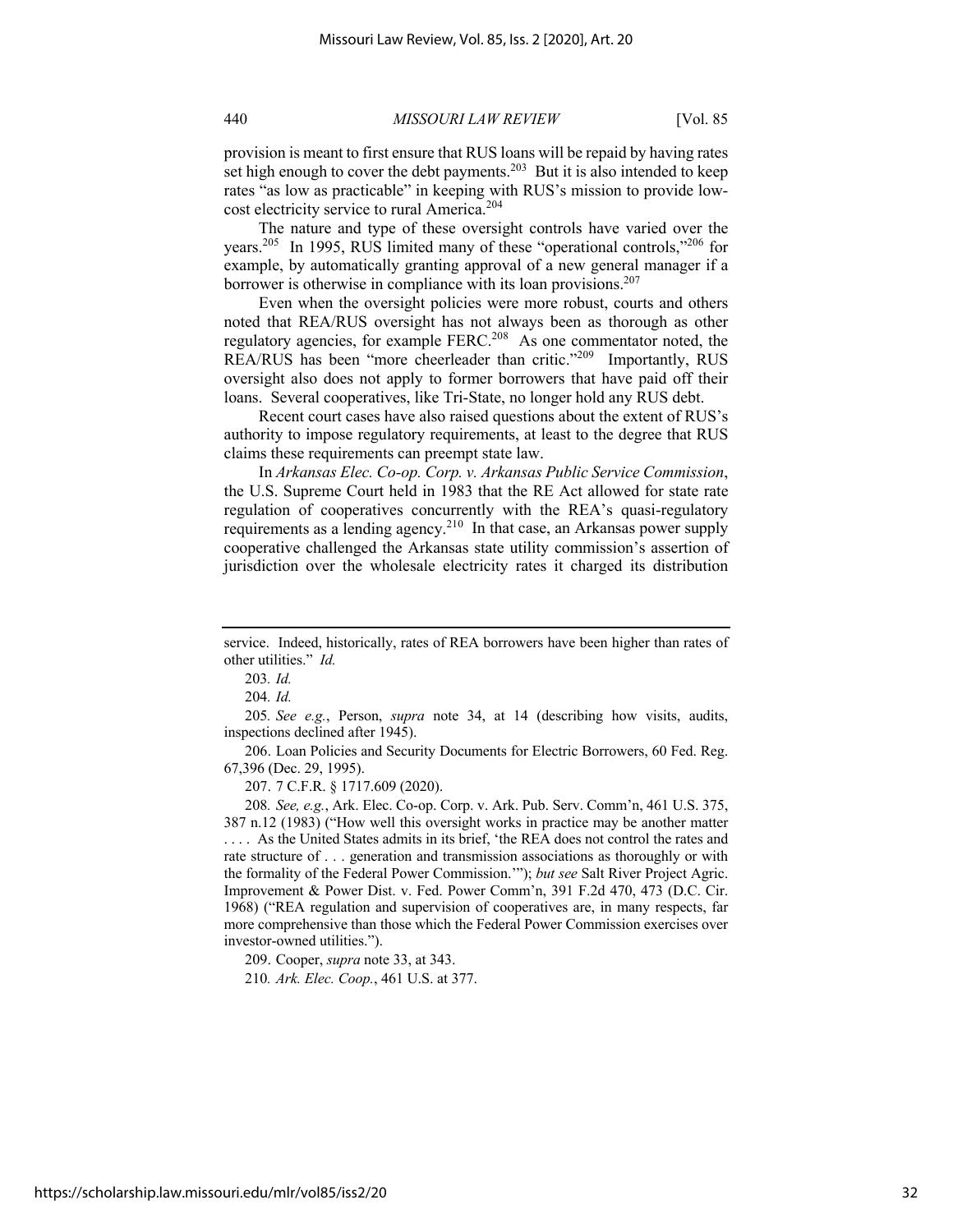cooperative members.211 The Court held that the RE Act did not preempt the Arkansas Public Service Commission from regulating the rates of the AECC, in part because the REA's implementing regulations expressly required cooperatives to seek any required state PUC approvals prior to submitting a rate change to the  $REA<sup>212</sup>$  In other words, the  $REA$ 's own regulations contemplated that REA rate-related contract conditions could overlap with state jurisdiction over rates.<sup>213</sup> The Court held open, however, the possibility that the RE Act could preempt state regulation if the REA changed its policies in a way authorized by the RE Act, or if a particular rate "compromise[d] important federal interests, including the ability of the AECC to repay its loans." $^{214}$ 

This issue came to the fore in the late 1980s after the REA authorized several large loan guarantees that would allow power supply cooperatives to gain ownership shares in new nuclear power plants. These power plants experienced cost overruns, and in one case, construction of the plant was abandoned.215 In Louisiana and Indiana, state utility commissions found that power supply wholesale rates established to pay off these large loans were not "just and reasonable" under traditional ratemaking principles requiring investments to be "prudent" and "used and useful."<sup>216</sup>

Seizing on the Supreme Court's suggestion in *Arkansas Elec. Co-op.* that state regulation could be pre-empted given the right circumstances, the REA in 1990 promulgated regulations explicitly giving itself the authority to

215. William E. Schmidt, *Rural Electric Co-ops Fight to Keep Subsidy*, THE N.Y. TIMES, Apr. 19, 1984, at A16.

216. Matter of Cajun Elec. Power Co-op., Inc., 109 F.3d 248, 253 (5th Cir. 1997); *see* Wabash Valley Power Ass'n v. Rural Electrification Admin., 988 F.2d 1480, 1482 (7th Cir. 1993).

<sup>211</sup>*. Id.*

<sup>212</sup>*. Id.* at 387–88.

<sup>213</sup>*. Id.*

<sup>214</sup>*. Id.* at 389. The Court also dismissed a dormant Commerce Clause challenge claiming that under the *Attleboro Steam* precedent, the state could not regulate rates for wholesale sales of electricity. *Id.* at 393. But the Supreme Court declined to apply the bright line rule from *Attleboro Steam*, pointing to the evolution of its dormant Commerce Clause jurisprudence in the past 50 years. *Id.* Instead, the Court applied the balancing test it had recently articulated in *Pike v. Bruce Church*, 397 U.S. 137 (1970). *Id.* at 394. Under that test, state statutes that do not facially discriminate against interstate commerce and have a legitimate local public interest are to be upheld "unless the burden imposed on such commerce is clearly excessive in relation to the putative local benefits." *Bruce Church*, 397 U.S. at 142. The Court found no facial discrimination and a legitimate public purpose, and found further that any effects on interstate commerce resulting from the regulation of AECC's wholesale rates would be incidental. *Ark. Elec. Coop.*, 461 U.S. at 394. At the same time, however, the Court noted that AECC's power generation facilities were all within the state and it served exclusively in-state distribution cooperatives. *Id.* at 394–95. The Court analogized that for the purposes of the Commerce Clause analysis, this particular power supply cooperative was more akin to a distribution utility than a multi-state wholesale power generator. *Id.* at 395.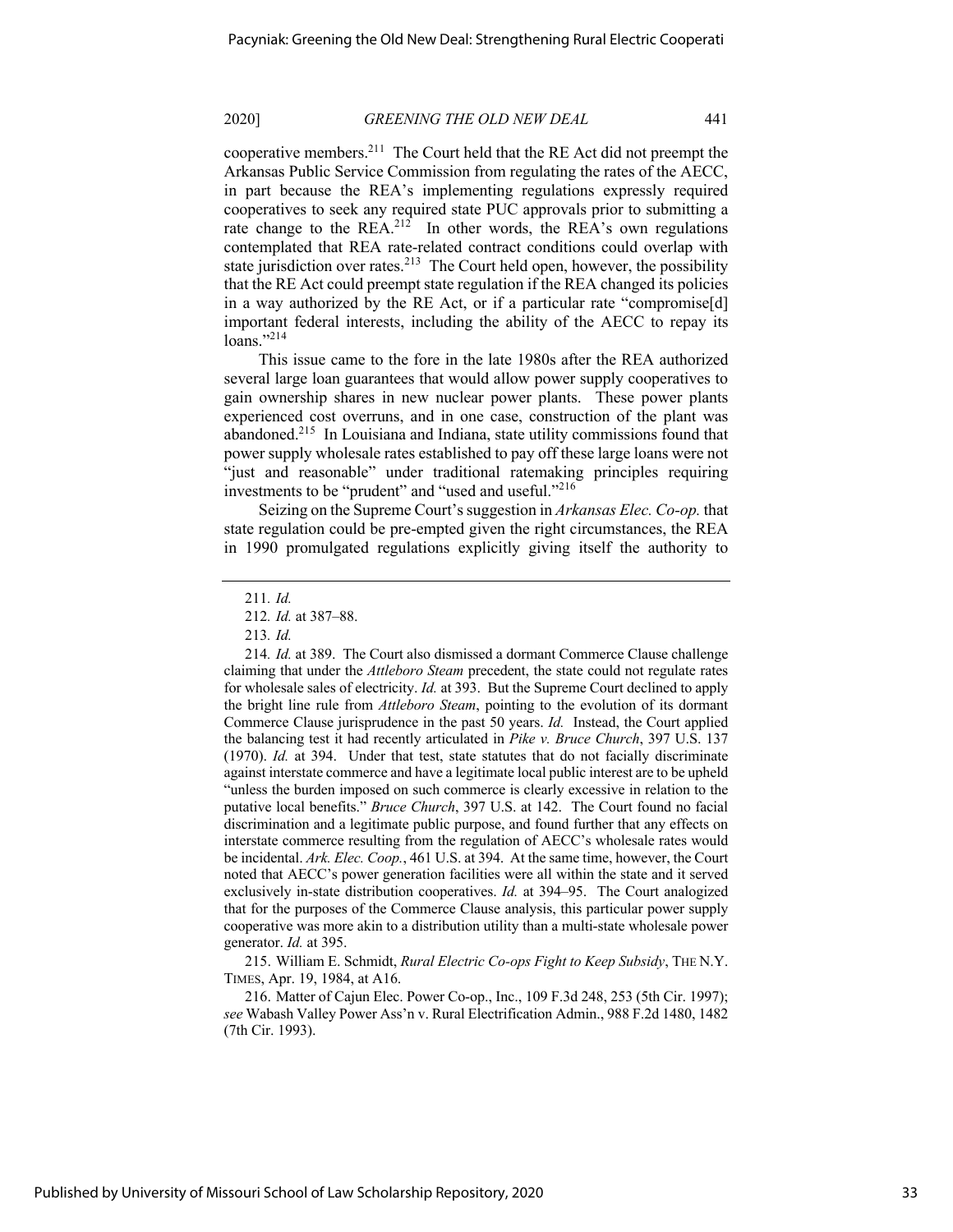preempt state rate regulation of power supply cooperatives in circumstances where states disapprove rates necessary to make payments on federal loans.<sup>217</sup> The REA then sought to use this preemption authority to override the state utility commission orders in Louisiana and Indiana and impose rates sufficient to recoup its loans. The U.S. Courts of Appeals for the Fifth and Seventh Circuits were not impressed, however, and both courts invalidated the REA's preemption bids. $218$  In both cases, the courts noted the lack of any express statutory authorization in the RE Act for REA rate regulation or preemption of state rate regulation.219 The courts also noted that the REA's actions seemed solely focused on its role as a creditor and not on the REA's broader goal of providing low-cost electricity or on the traditional rate-making principles that balance risk of shareholders against customer interests.<sup>220</sup> The Seventh Circuit found the entire rulemaking invalid on its face.<sup>221</sup> In July 2019, the RUS rescinded its preemption regulations, citing "federal court decisions."222

Although the RUS retreated from its quasi regulatory role in its 1995 amendments, power supply cooperatives remain largely unregulated by FERC and states.223 This is in part because cooperatives have resisted any additional regulation, maintaining that non-profits are self-regulating.

Jurisdiction over power supply cooperatives is particularly underdetermined. At least one power supply cooperative, Tri-State, has until recently argued in court that it should be further limited from state regulation under the theory that state oversight of a power supply cooperative with interstate operations would impermissibly interfere with interstate commerce

223*. But see* discussion *infra* in section II.B.5.

<sup>217.</sup> Rate Making Preemption Rule, *supra* note 187, at 38,647. Under the twopart test, the RUS will assert preemption and assume exclusive jurisdiction over rate regulation if the Administrator determines that state-approved rates are "inadequate to produce revenues sufficient to permit the borrower to make required payments on its secured loans and the borrower has failed to make required payments on its secured loans." *Id.*

<sup>218</sup>*. Cajun Elec. Power Co-op.*, 109 F.3d at 255; *Wabash Valley Power Ass'n*, 988 F.2d at 1491.

<sup>219</sup>*. Cajun Elec. Power Co-op.*, 109 F.3d at 255; *Wabash Valley Power Ass'n*, 988 F.2d at 1491.

<sup>220</sup>*. Cajun Elec. Power Co-op.*, 109 F.3d at 257; *Wabash Valley Power Ass'n*, 988 F.2d at 1489–90.

<sup>221.</sup> *Wabash Valley Power Ass'n*, 988 F.2d at 1491 ("The REA has not identified a source of authority in either the express language or the purpose and operation of the RE Act to justify its preemption regulations.").

<sup>222.</sup> Streamlining Electric Program Procedures, 84 Fed. Reg. 32,607, 32,609 (July 9, 2019).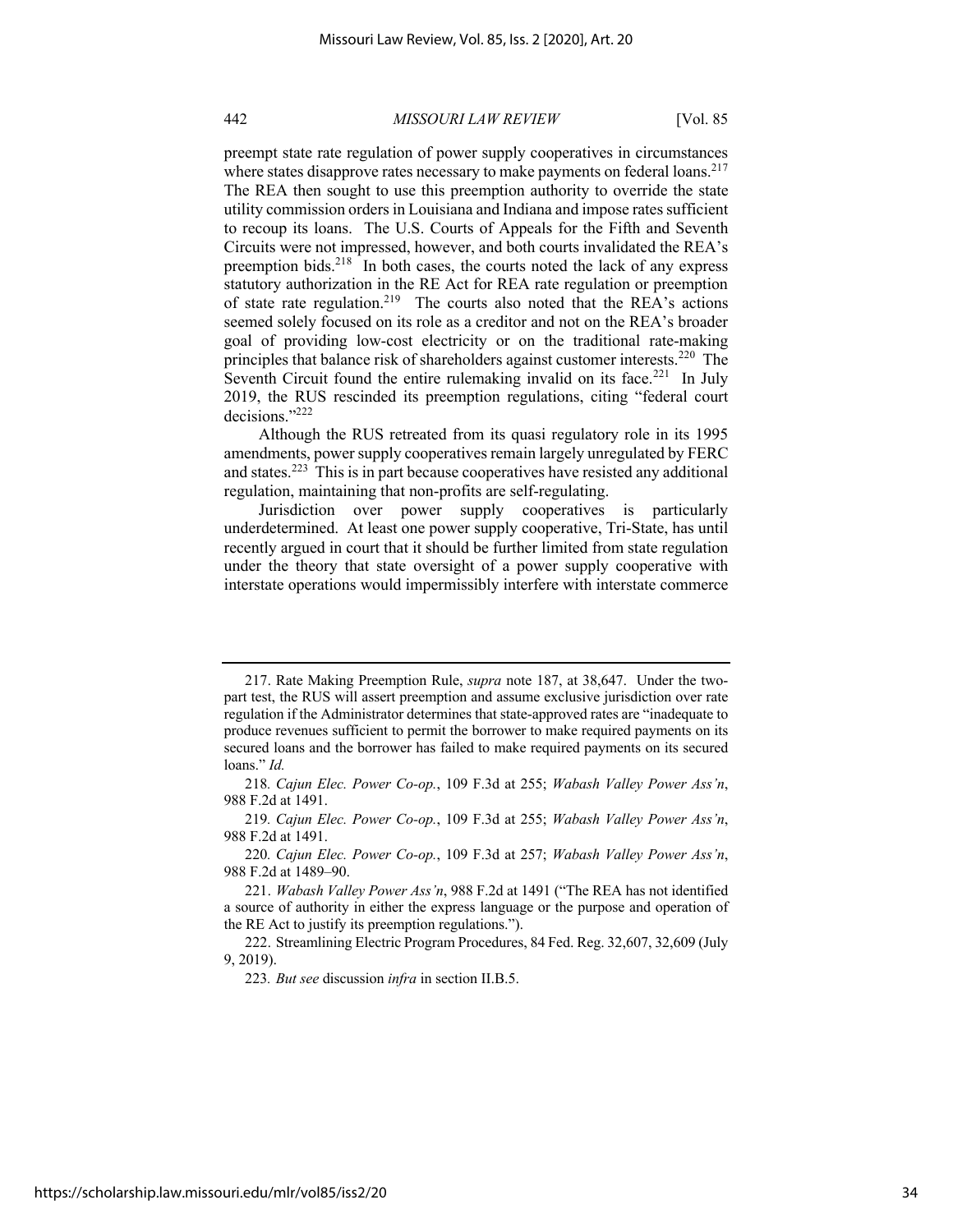under the dormant Commerce Clause doctrine.<sup>224</sup> Historically, many power supply cooperatives have argued that they should not be subject to FERC's authority.<sup>225</sup> As discussed below in Section II.B., Tri-State recently became subject to FERC jurisdiction to avoid state rate regulation in Colorado and New Mexico.

In sum, electricity regulation is split between state and federal regulation. This split developed because of monopoly pricing and discrimination concerns and grew to include oversight over resource planning.

Proponents of cooperatives did not see the need for such regulations because cooperatives had no profit motive. The REA advocated for exempting cooperatives from both state and federal regulation, and many states followed this lead. In early years, the REA saw itself as a quasiregulator of cooperatives, both as a lender and as an agency whose mission was to provide low-cost electricity to rural America. Over time, however, courts recognized that the RE Act grants no explicit regulatory authority over cooperatives to the RUS, and the agency's own actions have prioritized its role as a lender, not as a regulator balancing the interests of lenders and customers. As the RUS's regulatory role diminished, however, neither FERC nor states have filled in the gap, and cooperatives have used political power and legal challenges to avoid further regulation. As a result, cooperatives are subject to a weak regulatory scheme and the limits of state and federal jurisdictions are at least somewhat uncertain.

# *C. Coop Successes and Challenges*

Before directly addressing how cooperatives are responding to the challenge of climate change and the need to transition to a low-carbon electricity system, it is helpful to consider the successes and struggles of cooperatives.

By 1953, 90% of farms in the United States were receiving central station electricity service.<sup>226</sup> The REA had loaned \$2.73 billion to 1079 electricity borrowers, of which 983 were cooperatives.<sup>227</sup> These borrowers

<sup>224.</sup> Plaintiff's Amended Complaint at 1, Tri-State Generation and Transmission Ass'n v. N. M. Pub. Regulation Comm'n, No. 13-CV-00085-KG-LAM (D.N.M. filed 2013). Tri-State relies on a 1969 Tenth Circuit Court of Appeals case, TriState Gen. & Trans. Ass'n, Inc. v. Public Serv. Comm. of Wyo., 412 F.2d 115. *Id.* at 2. In that case, the court found that Wyoming's Public Service Commission had unlawfully interfered with interstate commerce when "it entered directives that resulted in Tri-State's Wyoming Member Systems not paying an increased

wholesale rate to Tri-State." *Id.*

<sup>225.</sup> Salt River Project Agric. Imp. & Power Dist. v. Fed. Power Comm'n, 391 F.2d 470, 472 (D.C. Cir. 1968)

<sup>226.</sup> U.S. DEP'T OF AGRIC., REPORT OF THE ADMINISTRATOR OF THE RURAL ELECTRIFICATION ADMINISTRATION 12 (1953).

<sup>227</sup>*. Id.* at 7.; BROWN, *supra* note 2, at 113.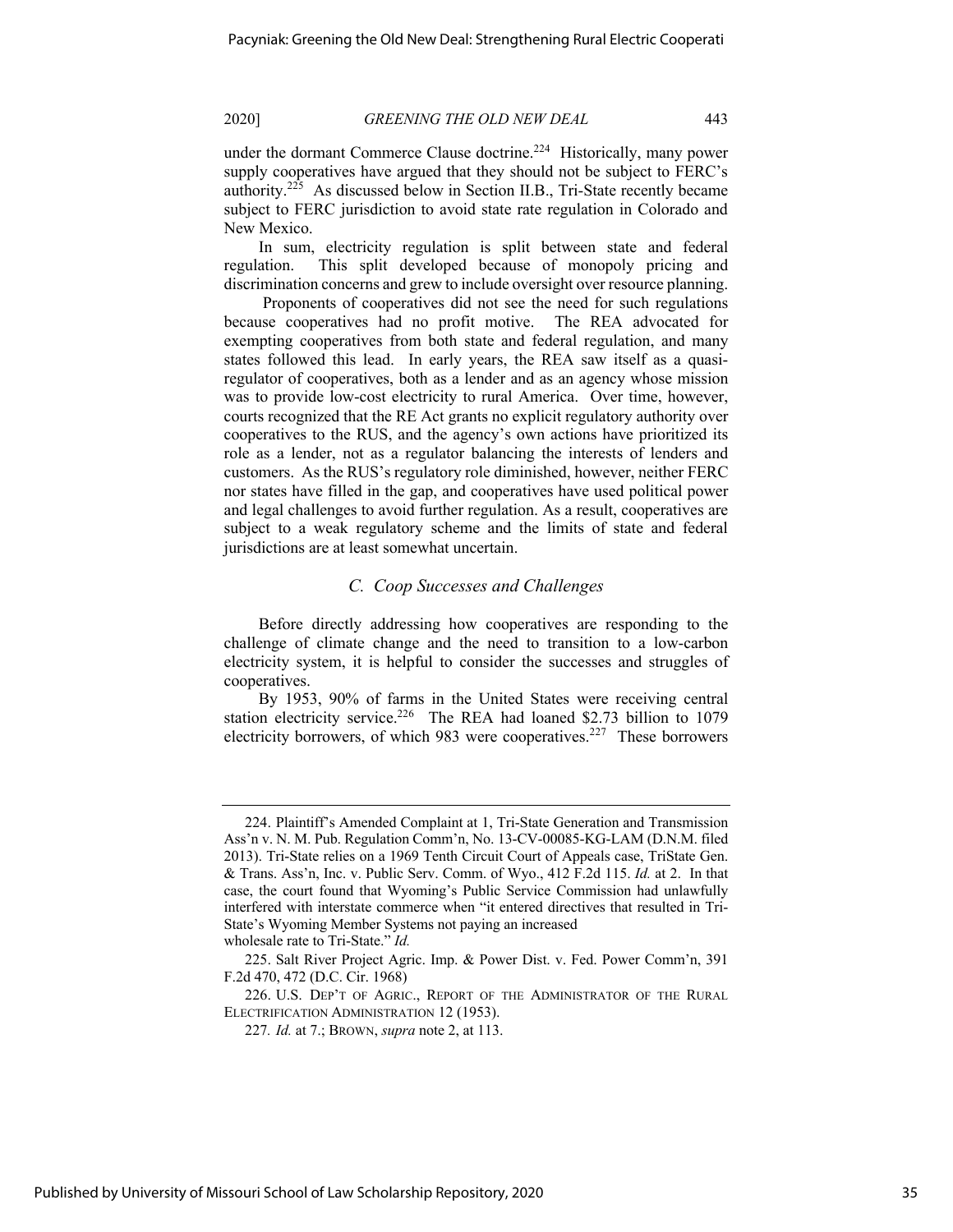were serving almost 4 million rural customers  $-67%$  of which were farmers – and operating 1.27 million miles of distribution lines.<sup>228</sup>

Moreover, the combination of federal hydropower and REA-financed generation and transmission kept electricity prices reasonable. By 1953, rural electricity rates were on the decline and were comparable to or below forprofit utility rates, despite the fact that service territories of cooperatives were more dispersed.229

The REA managed all of this while maintaining a less than 1% default rate for much of its history and while insisting on a policy of area coverage that ensured that all rural residents were receiving electricity, not just richer farmers or those located close to profitable electricity distribution corridors.<sup>230</sup>

The federal REA program provided advantages to cooperatives that forprofit utilities did not have. After the passage of the Pace Act in 1944, rural cooperatives received a below-market interest rate of 2% until 1973.<sup>231</sup> Forprofit utilities accessing private-sector lenders paid at least a 1% higher interest rate to borrow funds.<sup>232</sup> Cooperatives were and continue to be generally exempt from federal income tax obligations, $^{233}$  and they were also often subject to a less burdensome state property tax regime.<sup>234</sup>

Cooperatives accomplished this feat of electrification despite substantial challenges and interference. For the first decade of the existence of the REA, for-profit utilities aggressively challenged cooperatives by seeking to serve the "cream" of rural areas, by building "spite lines" that interfered with cooperative service territories, by aggressively litigating against cooperatives, and by failing to offer reasonable wholesale electricity or transmission prices.235

234. BROWN, *supra* note 2, at 115. "States frequently assessed only the earning power of the cooperatives and not the property, agreeing that since they had a lower earning power than electric companies operating in the urban market, they must not be taxed beyond their ability to pay." *Id.*

235*. Id.* at 113.

<sup>228.</sup> REPORT OF THE ADMINISTRATOR OF THE RURAL ELECTRIFICATION ADMINISTRATION, *supra* note 226, at 1; BROWN, *supra* note 2, at 113 (67% of subscribers were farmers).

<sup>229.</sup> BROWN, *supra* note 2, at 114.

<sup>230</sup>*. Id.* at 115.

<sup>231</sup>*. Id.* at 114.

<sup>232</sup>*. Id.*

<sup>233.</sup> Beecher, *supra* note 33, at 228. "Rural electric cooperatives have been exempt from federal taxation since the Revenue Act of 1916." *Id.* A 1980 amendment to federal tax law maintains this exception as long as rural electricity cooperatives "(1) [are] organized and operated under cooperative principles; (2) adhere to the activities for which it was created; and (3) derive no less than eighty five percent of its income from members." *Id.* at 228–29.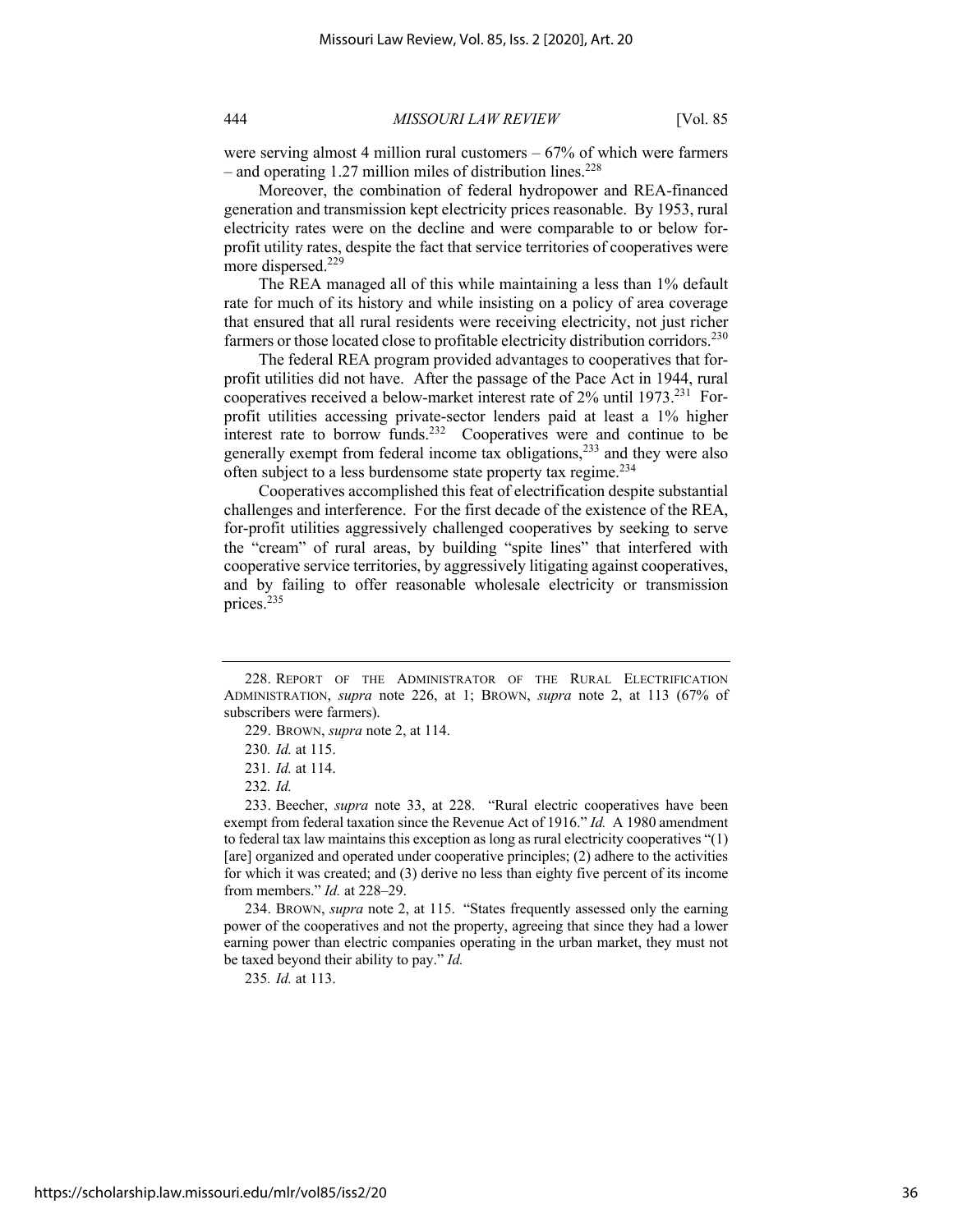That the cooperatives succeeded despite this is a testament to the value that electrification brought to rural America, both in terms of improvements in quality of life and economic productivity of rural farms and other businesses.

The model was deemed successful enough that the federal government turned to cooperatives to bring telephone service to rural America – which succeeded – and cooperatives are now playing a role in bringing broadband internet service to rural communities.<sup>236</sup> U.S. rural electric cooperatives have also served as a model for rural electrification in other countries.<sup>237</sup>

In the words of one historian, "The R.E.A. is considered one of the most immediate and profound successes in the history of federal policy-making for the national economy."238

For all the early success that cooperatives had electrifying rural America, a significant number of cooperatives struggled to maintain efficient and competent administration of their affairs once electrification was completed.<sup>239</sup> The democratic ownership model of cooperatives has often failed to provide sufficient oversight over the management of these organizations.240 In a 2018 article, Debra C. Jeter, Randall S. Thomas, & Harwell Wells described this system as resulting in an "organizational sector mired in governance dysfunctions stemming from the separation of ownership and control."241 Similarly, federal Representative Jim Cooper (D-Tenn.), whose father helped start a rural electricity cooperative, detailed many ways in which "coops have failed to serve their members interests."<sup>242</sup>

Participation in distribution cooperative elections is generally very low. According to a 2016 report by the Institute for Local Self Reliance ("ILSR") based on data submitted by cooperatives to the RUS, 70% of cooperatives had

<sup>236</sup>*. History of Rural Telecommunications*, NTCA – THE RURAL BROADBAND ASS'N, https://www.ntca.org/ruraliscool/history-rural-telecommunications [perma.cc/ 6YDL-J38D] (last visited Feb. 23, 2020).

<sup>237</sup>*. See, e.g.*, Pellegrini L. & Tasciotti L., *Rural Electrification Now and Then: Comparing Contemporary Challenges in Developing Countries to the USA's Experience in Retrospect*, 40 FORUM FOR DEV. STUDIES 153 (2013); Annabel Yadoo & Heather Cruickshank, *The Value of Cooperatives in Rural Electrification*, 38 ENERGY POL'Y 2941–47 (2010).

<sup>238.</sup> Malone, *supra* note 5.

<sup>239.</sup> Jeter et al., *supra* note 3, at 366.

<sup>240</sup>*. Id.* at 365.

<sup>241</sup>*. Id.* at 363.

<sup>242.</sup> Cooper, *supra* note 33, at 339.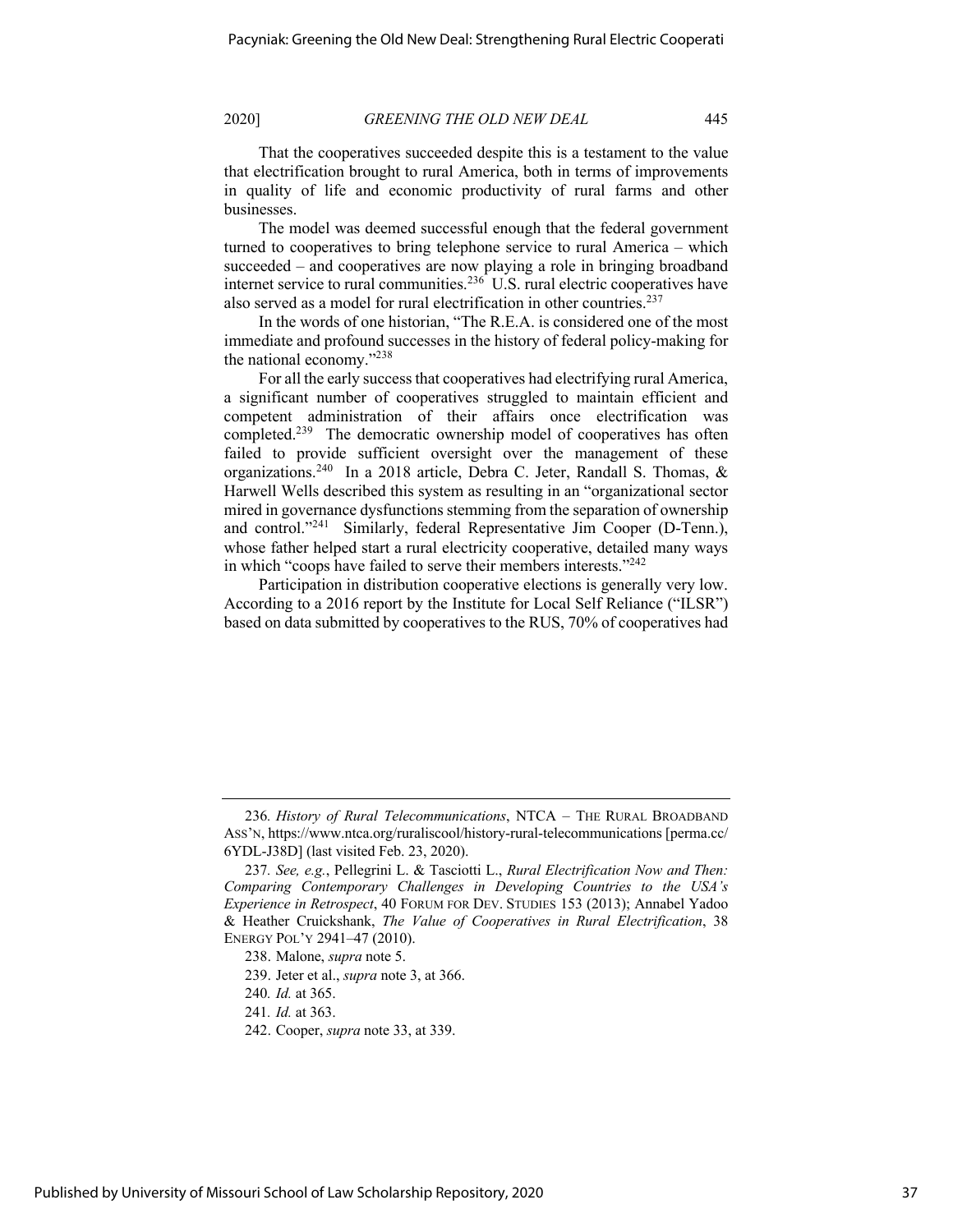election turnout below 10% during years 2006–2011.<sup>243</sup> Out of 583 distribution cooperatives, only 57 had voter participation above 20%.<sup>244</sup>

Low participation in elections translates into weak accountability for cooperative boards of directors. Jeter, Thomas, and Wells noted that low voter participation, and the resulting self-perpetuation of board members, has been a perennial problem.245 As far back as 1937, REA staff reportedly stated that no cooperative in "Indiana, Iowa, and Ohio . . . had called an annual meeting to elect a board of directors."246 Cooper highlighted that "an Alabama co-op failed to hold elections for board members for 38 years."<sup>247</sup> ILSR profiled a member of the Jackson Energy Cooperative in Kentucky who was the first person to contest a board seat in the cooperative's 71-year history.<sup>248</sup>

In at least some cooperatives, proxy voting has been used to give insiders control over elections, despite the REA's initial goals of limiting proxy voting to promote active participation by members.<sup>249</sup> In one example highlighted by ISLR, members of Missouri's Citizen's Electric Corporation can sign a proxy card, and then if they do not vote in a future year, the proxy committee will vote on the member's behalf.<sup>250</sup>

Several advocacy organizations have also pointed out problems with gender and race representation in the distribution cooperative boards elected from among the member-owners. In the 1980s, the Southern Regional Council created the Co-op Democracy and Development Project to challenge white control of cooperatives serving areas with substantial black populations in the Southeast.251 An article in the Council's journal recounted that "in areas like the Black Belt, self-selected boards of economically powerful whites . . . dominated management of the co-ops through intimidation, misinformation,

244. Farrell et al., *supra* note 243.

245. Jeter et al., *supra* note 3, at 431–32.

246*. Id.* at 390.

- 247. Cooper, *supra* note 33, at 341.
- 248. Grimley, *supra* note 243.

249*. Id.*

251. Henry Leifermann & Pat Wehner, *A Question of Power: Race and Democracy in Rural Electric Co-ops*, 18 J. S. REGIONAL COUNCIL 3, 4 (2003).

https://scholarship.law.missouri.edu/mlr/vol85/iss2/20

<sup>243.</sup> John Farrell et al., *Report: Re-Member-ing the Electric Cooperative*, INST. FOR LOCAL SELF RELIANCE (Mar. 29, 2016), https://ilsr.org/report-remembering-theelectric-cooperative/ [perma.cc/4BPD-CRAM]. The report was based on data obtained through a Freedom of Information Act Request to the RUS. Author correspondence with John Farrell; Matt Grimley, *Just How Democratic Are Rural Electric Cooperatives?*, INST. FOR LOCAL SELF-RELIANCE (Jan. 13, 2016), https://ilsr.org/just-how-democratic-are-rural-electric-cooperatives/ [perma.cc/4S79- GFXR].

<sup>250</sup>*. Id.*; Board of Directors, CITIZENS ELECTRIC CORP., https://www.cecmo.com/c ontent/board-directors#Proxy [perma.cc/7G26-MTJ4] (last visited Jul 5, 2019) (describing proxy vote policy).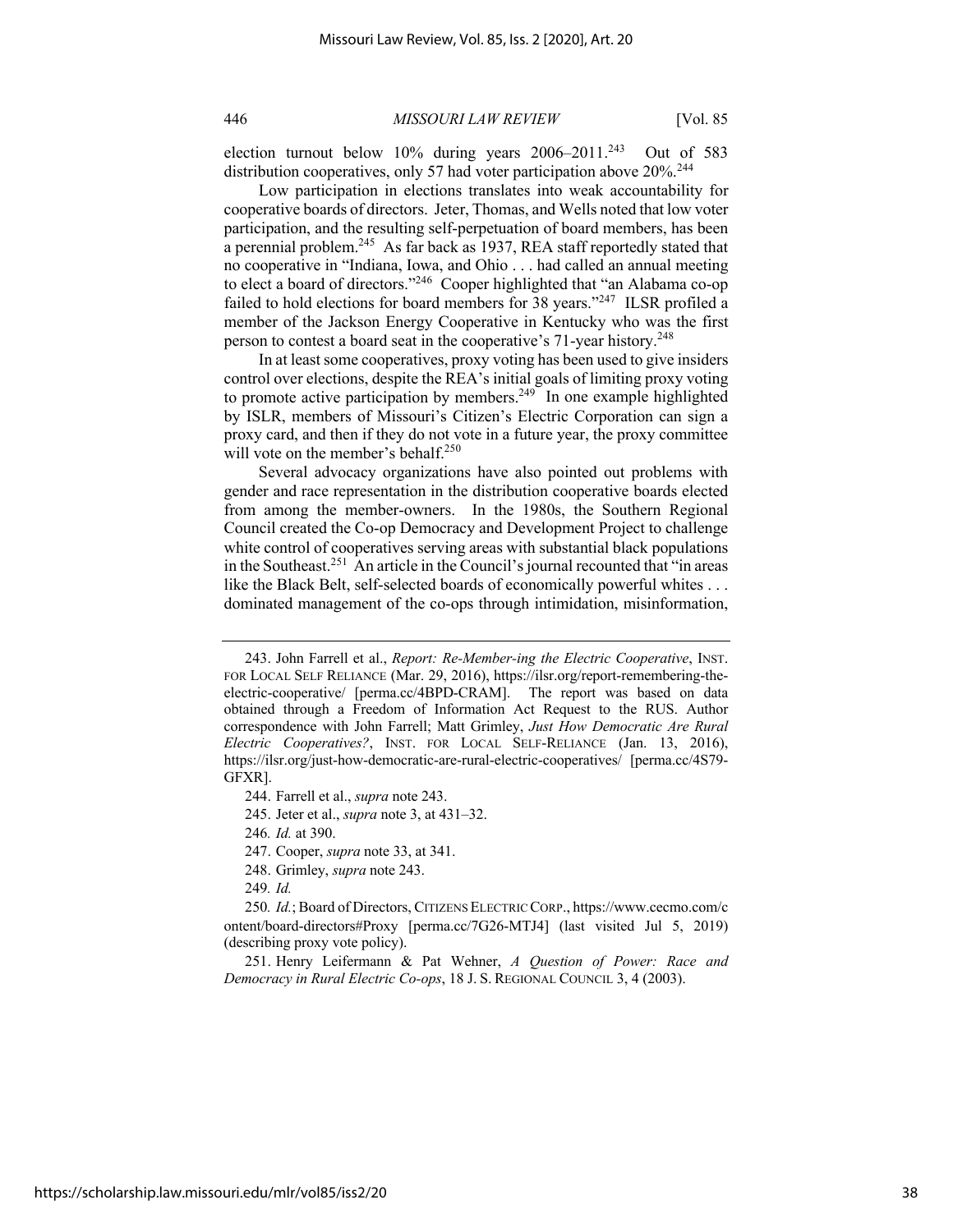and blatant manipulation of electoral procedures."<sup>252</sup> More recently, in 2016 a joint project of Labor Neighbor Research and Training Center and Acorn International found that board members in the 313 Southern rural cooperatives continued to be overwhelmingly white  $(95%)$  and male  $(90%)$ <sup>253</sup>

Self-dealing has also been a longstanding problem with cooperatives, "with board members being employed by the cooperative, employing relatives, owning businesses that would benefit from the cooperative (notably appliance stores), or stealing from the cooperative." $254$ 

In 2007, scandal engulfed the Pedernales Electric Cooperative, the largest distribution cooperative in the country.<sup>255</sup> In a deposition, board President W.W. "Bud" Burnett, who had served on the board for 40 years, "had difficulty remembering whether he has ever seen any of the electric utility's budgets, whether the board has any standing committees and who, if anyone, approves top executive and director expenses, including his own." Burnett also drew a \$190,000 annual salary as employee of the cooperative with the title of "coordinator."<sup>256</sup> The cooperative's general manager, Bennie Fuelberg, was awarded a \$2 million deferred compensation package and a \$375,000 signing bonus without the cooperative's members' knowledge.<sup>257</sup> When the House of Representatives' Committee on Oversight and Government Reform held a hearing on the self-dealing, Committee Chair Rep. Henry Waxman stated that over the past five years "Mr. Fuelberg and the board spent \$700,000 to stay in five-star hotels like the Ritz Carlton and Four Seasons, dine at expensive restaurants, and buy themselves fancy chocolates and Celine Dion concert tickets. They also spent millions of dollars in an unsuccessful legal battle against their own customers."<sup>258</sup>

The Pedernales situation was not unique. In the past two years the Tri-County Electric Cooperative came under scrutiny for having board members pay themselves an average of \$52,000, accrued from "calling short meetings – as brief as 15 minutes long – and then collecting a \$450-a-day" per diem.<sup>259</sup>

255. Claudia Grisales, *Testimony Shows How Co-op Operates at Top*, AUSTIN AM. STATESMAN, Dec. 9, 2007, at A.1.

257*. Id.*

258*. Governance and Financial Accountability of Rural Electric Cooperatives: The Pedernales Experience, Hearing before the H. Comm. on Oversight and Government Reform*, 110th Cong. 2 (2008) (opening statement of Chair Rep. Henry Waxman).

259. Avery G. Wilks, *SC Utility's Part-Time Board Enriched Itself While Customers Paid High Power Bill*, THE STATE (May 21, 2018), https://www.thestate.com/news/politics-government/article211575649.html.

<sup>252</sup>*. Id.* at 3.

<sup>253.</sup> LABOR NEIGHBOR RES. & TRAINING CTR. & ACORN INT'L, THE CRISIS IN RURAL ELECTRIC COOPERATIVES IN THE SOUTH 2 (2016), http://ruralpowerproject.org/ wp-content/uploads/2016/02/Rural-Power\_\_\_Final.pdf [perma.cc/3P3M-896W].

<sup>254.</sup> Jeter et al., *supra* note 3, at 391 (citing RONALD R. KLINE, CONSUMERS IN THE COUNTRY: TECHNOLOGY AND SOCIAL CHANGE IN RURAL AMERICA 170–71  $(2000)$ ).

<sup>256</sup>*. Id.*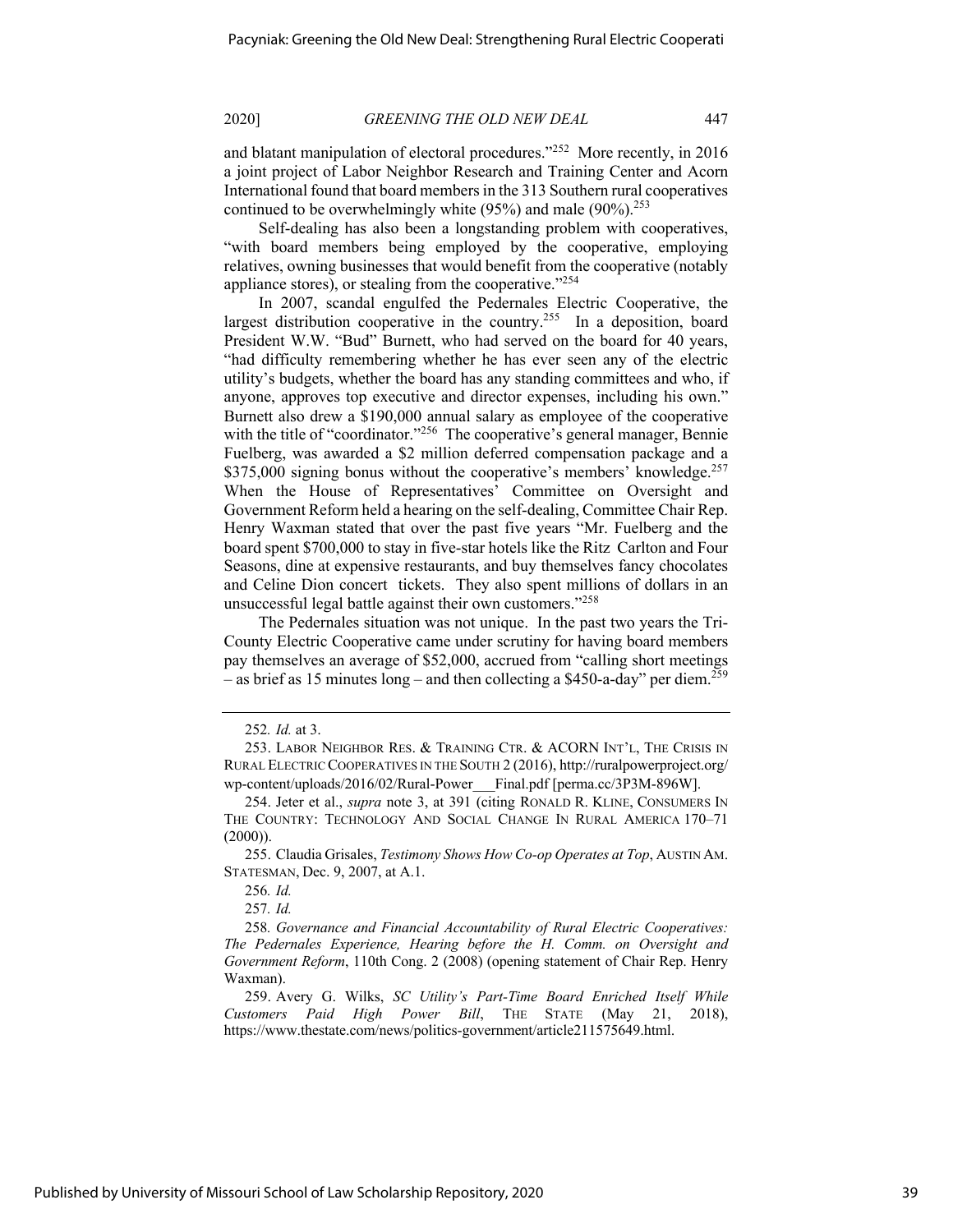The board members also awarded themselves lifetime health insurance through the cooperative's employee-benefit plan.<sup>260</sup> In 2010, an audit found that another South Carolina cooperative, Santee Electric Cooperative, similarly doubled their per diem to \$450, awarded themselves cash bonuses at the end of the year, and "spent nearly \$342,000 in one year – far above the national average – to send its full nine-member board to out-of-town events and conferences."261

Cooperatives have also sought expansion into various other businesses. "A suburban Atlanta co-op turned over its entire operation to a for-profit subsidiary that diversified into 'pest control, mortgages, consulting, a customer call center, staffing, security systems, natural gas and another co-op in South Carolina."<sup>262</sup> The Denton County Electric Cooperative, which served a district around Fort Worth, Texas, borrowed more than \$1 billion to branch "out into telecommunications and real estate. It bought a golf course, a luxury Westin hotel in Fort Worth and part of a shopping mall."<sup>263</sup> In 2001 it went bankrupt.<sup>264</sup>

This type of mismanagement and self-dealing should sting all the more because it is done with the equity of the member-owners. Cooperative members own the assets of the cooperative in proportion to the amount of electricity they have purchased from the cooperative.<sup>265</sup> To the extent that cooperative funds are mismanaged, wasted, or stolen, member owners bear the costs.

In addition, while cooperatives need to keep a portion of member equity as working capital, distribution cooperatives have struggled to return excess member equity in a principled way.<sup>266</sup> Early in their history, cooperatives did not refund member equity because they needed to build financial strength and to use the equity to expand member services.<sup>267</sup> Yet as cooperatives became more established, many "continued to accumulate capital credits without

263. Seven Mufson, *Defaults Plague Little-Known Big Lender*, WASH. POST, Apr. 30, 2007, at D1.

264*. Id.*

267*. Id.*

<sup>260</sup>*. Id.*

<sup>261.</sup> Avery G. Wilks, *High Pay and Expensive Perks: Has 'Absolute Power' Corrupted SC Electric Co-ops?*, THE STATE (August 9, 2018), https://www.thestate.c om/news/politics-government/article216222990.html.

<sup>262.</sup> Cooper, *supra* note 33, at 341 (citing Margaret Newkirk, *From Co-op to Conglomerate*, ATLANTA J.-CONST., Aug. 19, 2007, at IA).

<sup>265.</sup> Emmanuel S. Tipon, Annotation, *Co-operative Associations: Rights in Equity Credits or Patronage Dividends*, 50 A.L.R.3d 434 (originally published in 1973).

<sup>266.</sup> Jeffrey S. Royer, *Assessing the Ability of Rural Electric Cooperatives to Retire Capital Credits*, 31 J. COOPERATIVES 32, 33 (2016).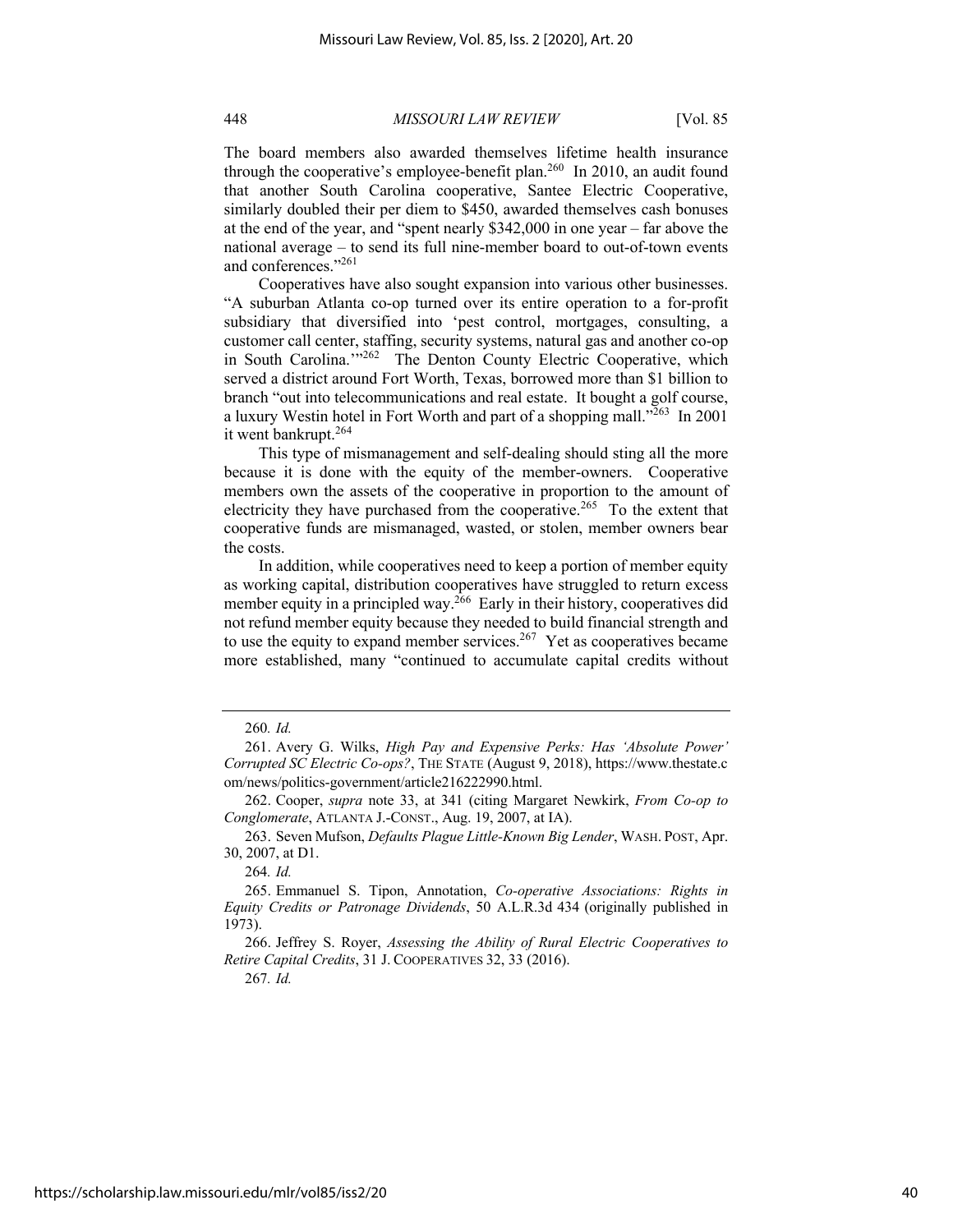establishing plans for retiring them."<sup>268</sup> Since the issue was first addressed in the 1970s, most cooperatives have implemented policies that result in the refund of member equity; a 2003 report found that 84% of cooperatives with adequate levels of equity were refunding "capital credits" to member owners.<sup>269</sup> However, there are still reports of cooperatives hoarding equity.<sup>270</sup> For example, Cooper highlighted that cooperatives that purchase electricity from the Tennessee Valley Authority maintained excess reserves and "refused to refund any member equity."<sup>271</sup>

Finally, according to some sources, cooperatives have not always succeeded in their principle mission – providing low cost electricity service to their member-owners.<sup> $272$ </sup> Cooper points to a 1996 National Rural Electric Cooperative Association ("NRECA") report acknowledging that average cooperative electricity rates were  $9\%$  higher than neighboring IOUs.<sup>273</sup>

Cooperatives achieved an unprecedented triumph by electrifying rural America cost-effectively, but many have also struggled with competent management. Both sides of the story are important when considering how cooperatives are responding to the challenge of climate change.

## III. COOPS AND THE CHALLENGE OF CLIMATE CHANGE

Preventing the worst harms of climate change will require a "nearcomplete decarbonization" of the U.S. electricity industry by 2050.<sup>274</sup> Although there are multiple pathways to this end, they all require development of massive amounts of new renewable resources and the retirement of most fossil-fuel generation that does not capture and store emitted GHGs. Such a transition will pose numerous technical and operational challenges, including the need to adapt to the variable nature of wind and solar resources, to incorporate increasingly prolific customer-sited energy resources such as rooftop solar, and to integrate energy storage that is now economically viable at scale for the first time. In addition, the electricity sector will need to accommodate new uses of electricity, including electric vehicles.

These new technologies are already decarbonizing the grid, and at the same time they are also changing the business model of electricity. In the old model, a vertically integrated utility produced power at large, centralized power plants and distributed it to its captive customers. Now, all kinds of entities can be players in the electricity market, from residents with rooftop

273. Cooper, *supra* note 33, at 339.

<sup>268</sup>*. Id.*

<sup>269</sup>*. Id.* at 34.

<sup>270</sup>*. Id.*

<sup>271.</sup> Cooper, *supra* note 33, at 340.

<sup>272.</sup> Buckeye Power, Inc. v. United States, 38 Fed. Cl. 154, 161 (1997). "The concept of operation at cost simply means that a cooperative was organized for the purpose of rendering economic services, without gain to itself, to shareholders or to members who own and control it." *Id.*

<sup>274.</sup> THE WHITE HOUSE, *supra* note 13, at 48.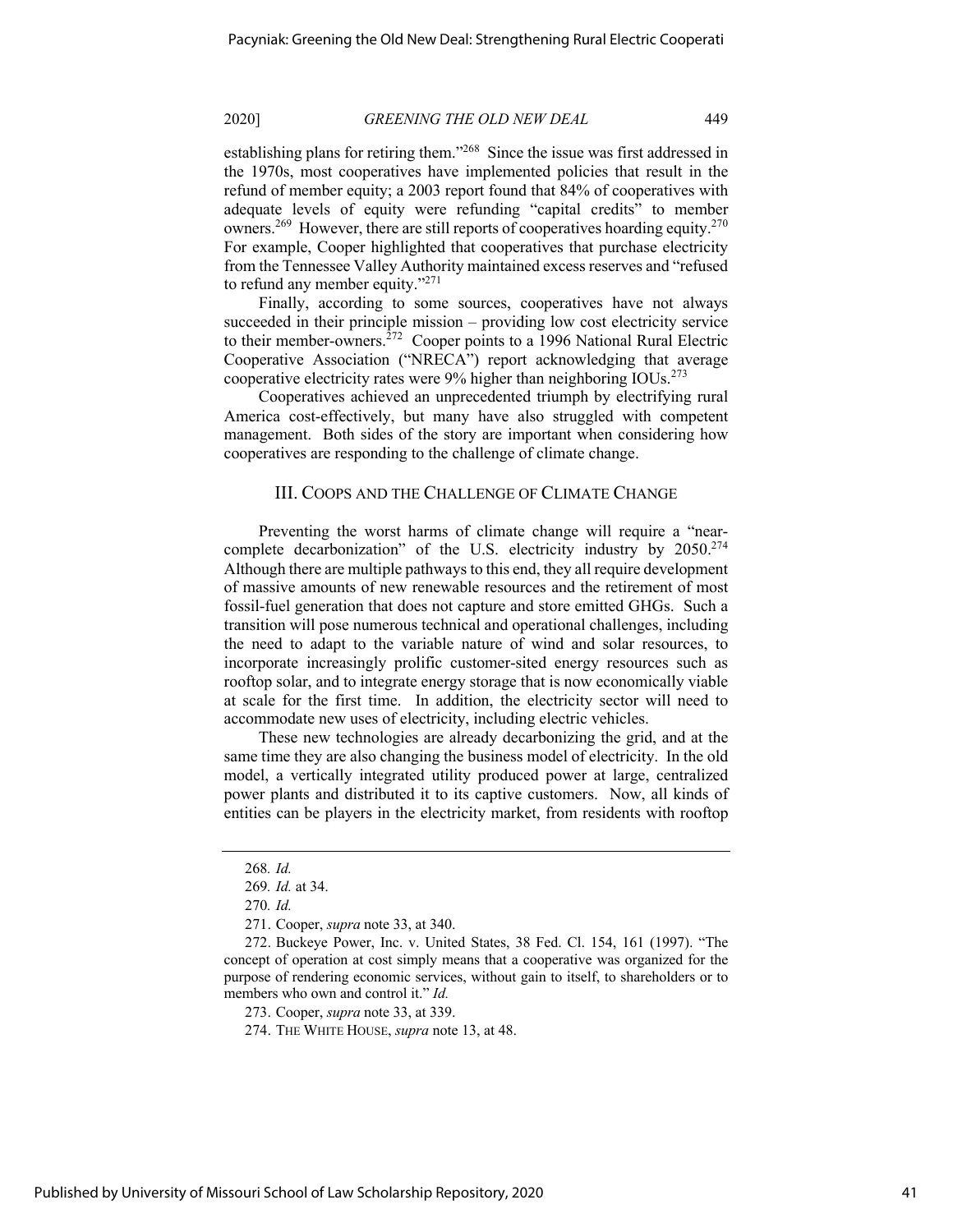solar and electric cars to companies that can participate in demand side management and have their own backup power.

As a result, there is tremendous dynamism and uncertainty in what the utility business model of the future will look like and how it will be regulated.

One certainty, however, is that utilities will need to transition from fossil-fuel resources to zero-carbon energy resources. This shift is already happening. Thanks in large part to economic factors, federal tax credits, and state mandates, the United States has witnessed a substantial shift away from coal and towards renewables, along with significant increases in conservation from efficiency measures.

For the most part, however, cooperatives have lagged behind in this transition to cleaner energy. Part A of this section first summarizes available evidence demonstrating that cooperatives have moved slower than their forprofit counterparts to reduce reliance on coal and ramp up renewable energy. It also identifies several structural factors that have inhibited this transition, including a federal law that promoted coal-fired generation at a time when cooperatives were adding generation resources and the inability of non-profit cooperatives to directly take advantage of federal renewable energy tax credits. Part B then provides a case study of Tri-State and its member distribution cooperatives to highlight some of the ways that the power supplydistribution cooperative structure has stymied efforts by distribution cooperatives to accelerate the shift to clean energy in Colorado and New Mexico.

# *A. Coops Have Lagged Behind in the Transition to Clean Energy*

Existing data makes it difficult to comprehensively understand the GHG emission and generation picture of electric cooperatives. The leading government data sources do not code generation resource ownership based on utility type. Utilities also often share ownership of generation resources and contract for electricity. This Part presents an overview of the best data available within those limitations.

According to NRECA, cooperatives have reduced carbon emissions 9% between 2009 and 2017. In comparison, the electric power sector as a whole has reduced carbon emissions  $23\%$  in the same time period.<sup>275</sup>

Moreover, in a 2019 edition of an annual report that benchmarks air emissions of the 100 largest electricity producers ("Benchmarking Report"),

<sup>275</sup>*. Compare* Nat'l Rural Electric Cooperative Ass'n, *supra* note 10 (citing to EPA and EIA data), *with* Energy Information Administration, U.S. Electric Power Industry Estimated Emissions by State (EIA-767, EIA-906, EIA-920, and EIA-923, https://www.eia.gov/electricity/data/state/ [perma.cc/3KN7-X5YW] (carbon dioxide (CO2) emissions for total electric power industry, 2009-2017).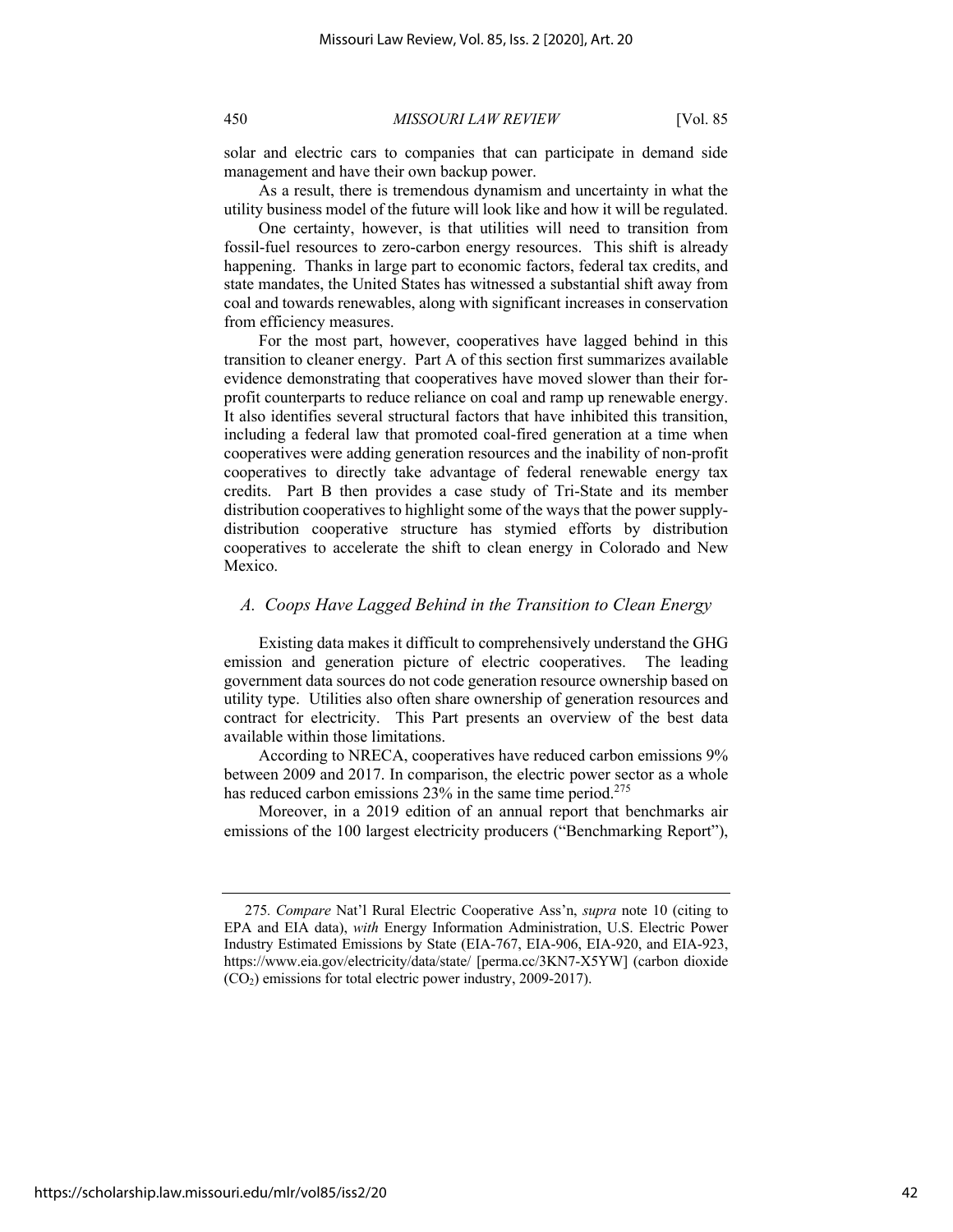M.J. Bradley and Associates found that six out of the top ten most carbonintensive emitters were cooperatives.<sup>276</sup>

Ten cooperatives make the overall list of 100 largest emitters.<sup>277</sup> In 2017, those 10 cooperatives accounted for 4% of the total electricity generation of the group, but because of their carbon-intensity, accounted for  $6%$  of total carbon dioxide emissions.<sup>278</sup> The 10 cooperatives together have a much higher carbon-intensity than for-profit or municipal utilities in the report: 1701 pounds per megawatt hour (lbs/Mwh) compared to 979 and 781,



276. VAN ATTEN ET AL., *supra* note 20, at 17; s*ee also* Moody's Investor Service, *Press Release: US Public Power and Electric Generation and Transmission Cooperative Utilities Face Risking Risks from Carbon Transition*, MOODYS.COM (2018), https://www.moodys.com/research/Moodys-US-public-power-and-electricgeneration-and-transmission-cooperative—PR\_383734 [perma.cc/N8CYS9GJ] (last visited Feb 19, 2020) ("public power and G&T coops have higher carbon intensities in their generation fleets than their IOU peers").

277. VAN ATTEN ET AL., *supra* note 20, at 7. The ten are: Basin Electric Power Cooperative, Associated Electric Cooperative, Inc., Oglethorpe Power Corp., Tri-State Generation and Transmission, Inc., Buckeye Power, Inc., Seminole Electric Cooperative, Arkansas Electric Cooperative Corp., Great River Energy, East Kentucky Power Cooperative, and Power South Energy Cooperative. *Id.*

278. Calculations of the author based on 2017 data set provided by M.J. Bradley & Associates. *See* M.J. BRADLEY & ASSOCIATES, BENCHMARKING AIR EMISSIONS OF THE 100 LARGEST ELECTRIC POWER PRODUCERS IN THE UNITED STATES (2019). Data available at: M.J. Bradley & Associates, *Benchmarking Air Emissions - Past Reports*, https://mjbradley.com/content/benchmarking-air-emissions-past-reports [perma.cc/B8RV-D26X].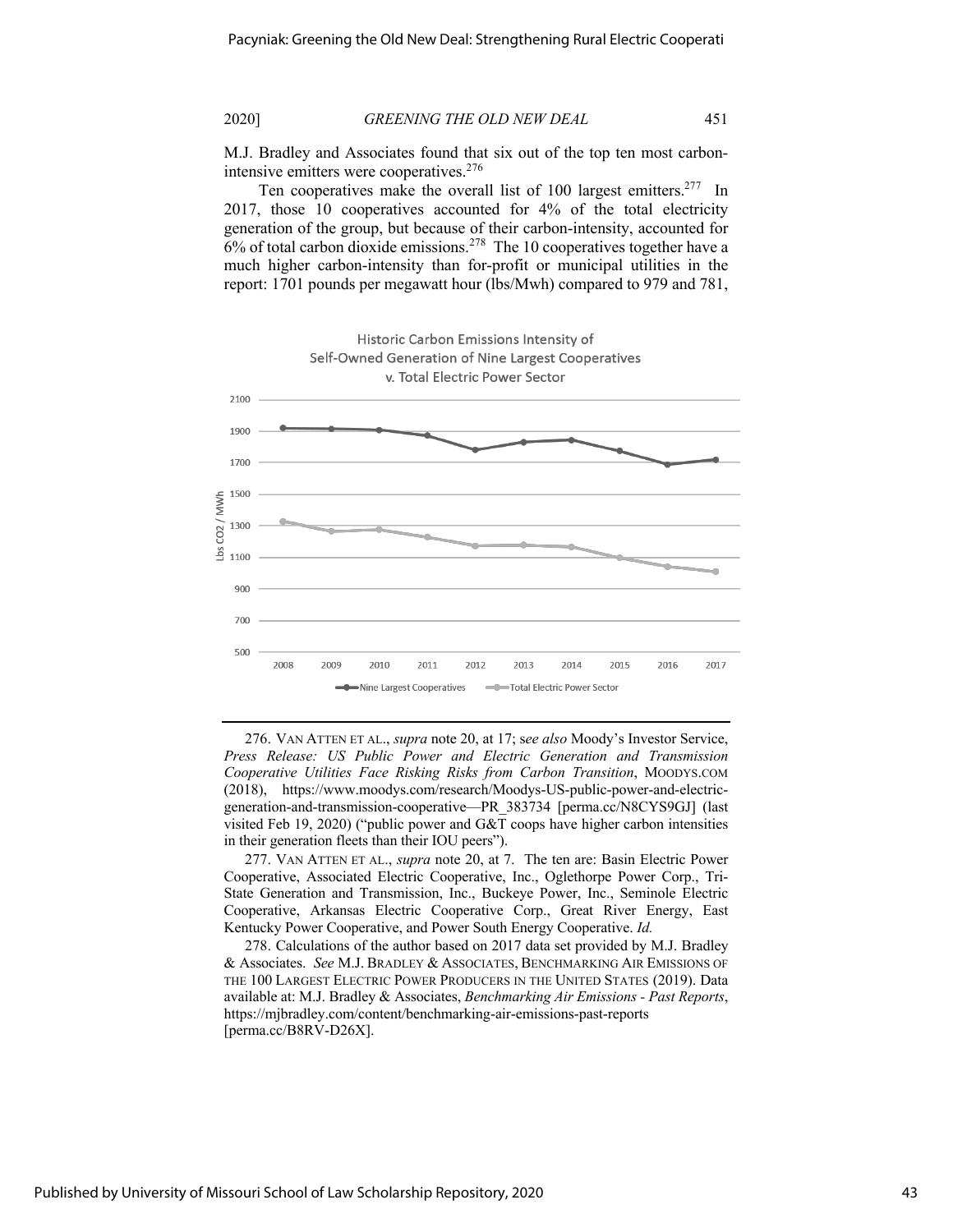respectively.279 Moreover, the 9 cooperatives that have made the top 100 report every year since 2008 have been slower to reduce their carbon intensity when compared with the electric power sector as a whole.<sup>280</sup>

The chief reason for this high carbon intensity is that coal-fired power plants account for a disproportionate share of the generation capacity owned by cooperatives. In 2014, NRECA reported that 65 power supply cooperatives provided power to  $668$  of the 838 distribution cooperatives.<sup>281</sup> The power supply cooperatives produced half of the generation required by these 668 distribution cooperatives, and at least 75% of the generation supplied by the power supply cooperatives was from coal-fired power plants.282

A key factor for this large reliance on coal is that many of these power plants were built between 1979 and 1987, when the federal Powerplant and Industrial Fuel Use Act ("FUA") prohibited the use of natural gas or petroleum as "a primary energy source in new electric power plants."283 The Act also mandated that any new power plant be "coal capable."<sup>284</sup> The FUA was enacted during the energy crisis of the Carter Administration when "oil and gas resources were expected to become scarce" and aimed to speed a shift to the use of coal for electricity generation.<sup>285</sup> According to NRECA, "about two-thirds of today's cooperative coal-fired generation was built under the

281. NAT'L RURAL ELEC. COOP. ASS'N, COMMENTS ON PROPOSED CARBON POLLUTION EMISSION GUIDELINES FOR EXISTING STATIONARY SOURCES: ELECTRIC UTILITY GENERATING UNITS AND NOTICE OF DATA AVAILABILITY 1 (2014).

282*. Id.*

283. Pub. L. No. 95-620 § 201, 92 Stat. 3289, 3298 (1978), repealed by Pub. L. No. 100-42, 100 Stat. 310 (1987).

284*. Id.*

<sup>279.</sup> *Id.*

<sup>280.</sup> The 9 cooperatives are the same as listed in note 277 with the omission of Power South Energy Cooperative. Computations by the author based on 2008–2017 cooperative carbon dioxide emissions and electricity generation data provided by M.J. Bradley & Associates from their 2010 through 2019 BENCHMARKING AIR EMISSIONS OF THE 100 LARGEST ELECTRIC POWER PRODUCERS IN THE UNITED STATES REPORTS, *Id.*, as compared with total electric power sector emissions and generation data from the Energy Information Administration ("EIA"). EIA datasets used were: U.S. Electric Power Industry Estimated Emissions by State (EIA-767, EIA-906, EIA-920, and EIA-923) and Net Generation by State by Type of Producer by Energy Source (EIA-906, EIA-920, and EIA-923), *both available at* https://www.eia.gov/electricity/data/state/ [perma.cc/8QSS-LXCH].

<sup>285</sup>*. Fuel Use Act Repealed*, CQ ALMANAC 1987, at 323 (1988), http://library.cqpress.com/cqalmanac/cqal87-1145085 [perma.cc/7WSK-JBKZ]. Among the purposes enumerated in the act are to "conserve natural gas and petroleum for uses, . . . other than . . . generation of . . . electricity, for which there are no feasible alternative fuels" and to "foster the greater use of coal and other alternate fuels . . . as a primary energy source." § 102(b), 92 Stat. at 3291.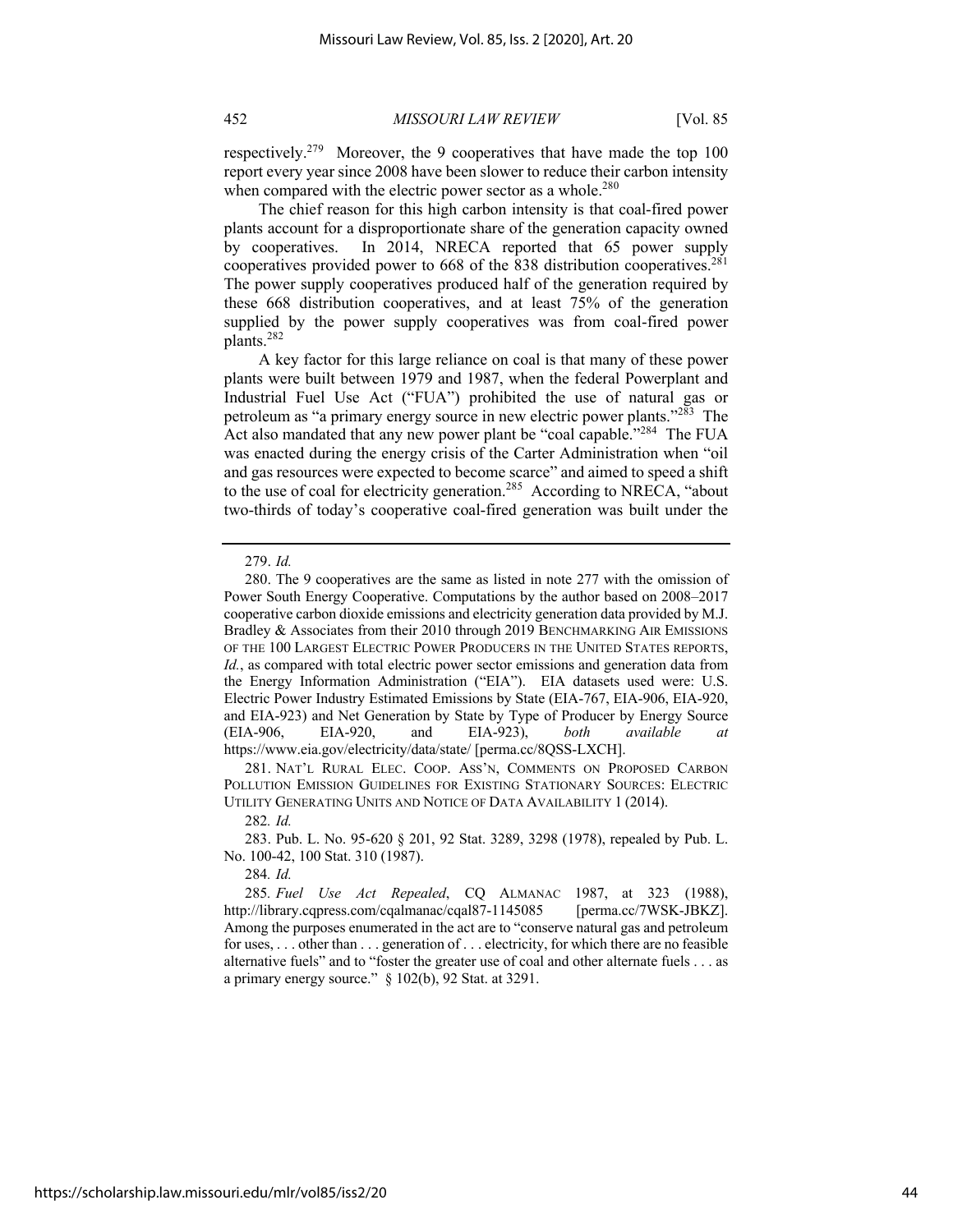Act's 'coal capable' mandate" before those provisions were repealed in 1987.286

Even after the FUA mandate ended in 1987, however, cooperatives continued to initiate build outs of coal-fired power plants at a higher rate than for-profit utilities.<sup>287</sup>

Cooperatives also have less renewable capacity within their ownedgeneration portfolios. An analysis of the M.J. Bradley & Associates data for the largest 100 power producers shows that the 10 cooperatives that are part of that group have very limited renewable capacity within their ownedgeneration mix, particularly when compared to for-profit utilities.<sup>288</sup> Among this group, for-profit utilities grew their renewable generation resources from 4% to nearly 8% between 2012 and 2017.289 The largest 9 cooperative utilities barely grew self-owned renewable generation, going from 0.9% to 1%<sup>290</sup>

An important caveat is that this data represents renewable generation owned by power producers, and there is an important structural reason why power supply cooperatives may choose not to build self-owned renewable generation. Federal tax credits have been the primary driver of increased renewable energy deployment over the past two decades.<sup>291</sup> The Production Tax Credit ("PTC") provides a 2.3 cents per kilowatt hour credit for wind electricity produced in a project, and the solar Investment Tax Credit ("ITC") provides a credit for up to 30% of capital costs in solar projects.<sup>292</sup> Because most cooperatives are non-profit entities exempted from federal income tax, however, tax-exempt cooperatives cannot access these benefits as owners of qualifying projects.<sup>293</sup> In contrast, through long-term power purchase

288*. See supra* note 275.

290. Calculations of the author based on 2012 through 2017 data sets provided by M.J. Bradley and Associates and EIA data for Renewable Energy Generation. *See* data information *supra* at note 289.

291. TRIEU MAI ET AL., IMPACTS OF FEDERAL TAX CREDIT EXTENSIONS ON RENEWABLE DEPLOYMENT AND POWER SECTOR EMISSIONS iv (2016).

292*. Id.* at 1–2. Both tax credits are in the process of phasing down. Emma Foehringer Merchant, *US Lawmakers Stiff Solar, Wind Gets Modest Victory in Tax Deal*, GREENTECH MEDIA (Dec. 17, 2019), https://www.greentechmedia.com/articles/ read/u-s-lawmakers-hand-clean-energy-tax-credits-a-loss-though-wind-gets-a-win [perma.cc/XYX8-K7C4].

293. VAN ATTEN ET AL., *supra* note 20, at 19 (" Rural cooperatives are non-profit entities that are generally unable to take advantage of renewable tax credits, so they will tend to purchase renewable energy under long-term contracts rather than owning

<sup>286.</sup> NAT'L RURAL ELEC. COOP. ASS'N,*supra* note 281, at 11.

<sup>287.</sup> Fischlein et al., *supra* note 23, at 780. "Despite a recent bout of project cancellations, [cooperatives and municipal utilities] still propose 20% capacity growth from coal, compared to 4.9% for investor-owned utilities." *Id.*

<sup>289</sup>*. Compare* M.J. BRADLEY & ASSOCIATES, BENCHMARKING AIR EMISSIONS OF THE 100 LARGEST ELECTRIC POWER PRODUCERS IN THE UNITED STATES (2019), *with*  M.J. BRADLEY & ASSOCIATES, BENCHMARKING AIR EMISSIONS OF THE 100 LARGEST ELECTRIC POWER PRODUCERS IN THE UNITED STATES (2014) (using 2017 and 2012 data, respectively).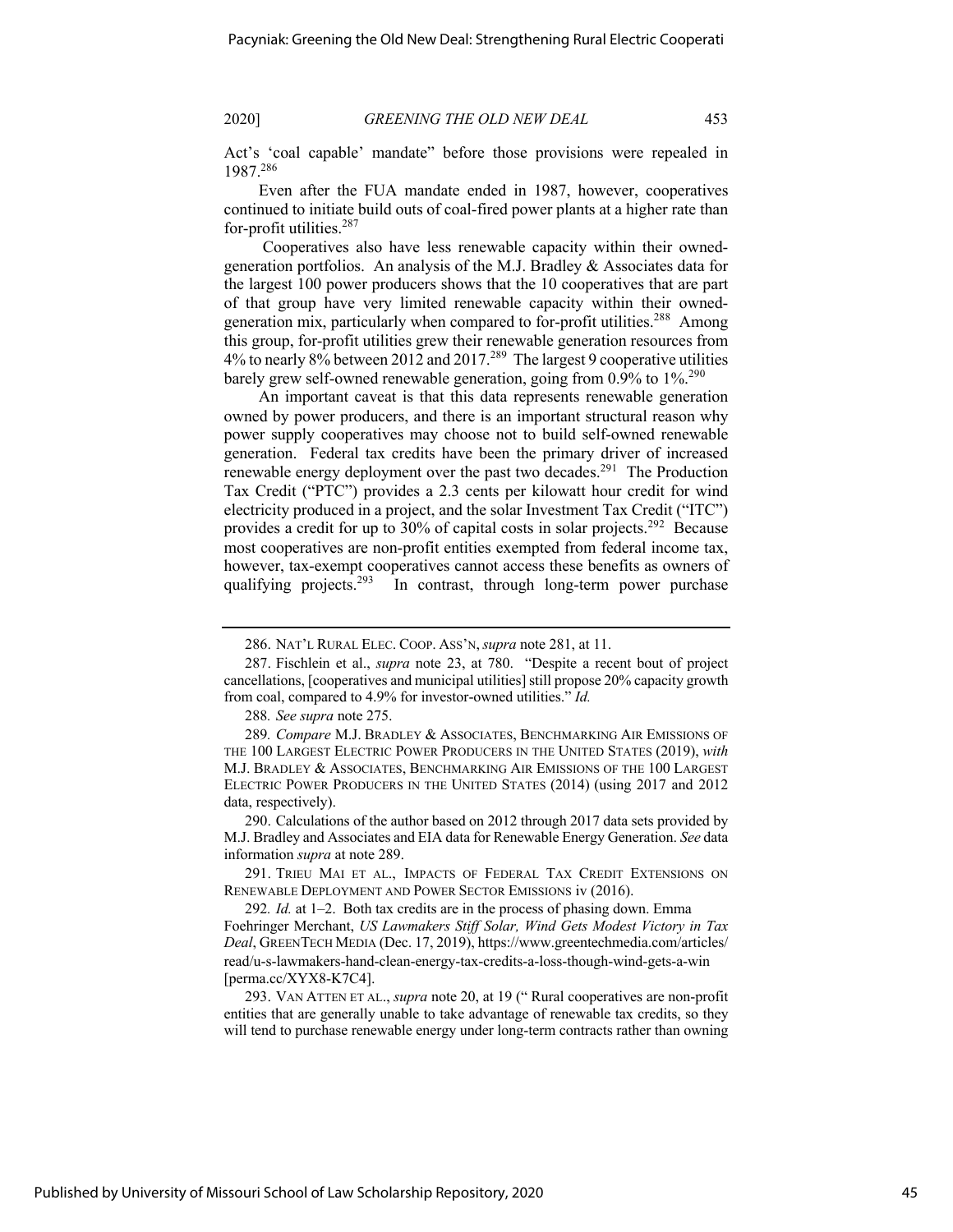agreements ("PPAs"), a cooperative can contract with a for-profit developer that can then pass along some of the benefits of these important federal subsidies to the cooperative.<sup>294</sup> For this reason, cooperatives likely find it advantageous to contract, instead of self-own, renewable electricity. For example, in 2017 Basin Electric Power Cooperative, the nation's largest power supply cooperative that serves 2.8 million customers in 11 states, owned 285.7 MW of wind capacity but held PPAs for 1,274.9 MW of wind generation capacity.295 Golden Spread Electric Cooperative in Texas owned 78.2 MW of wind capacity but held PPAs for 200 MW of wind.296 Some power supply cooperatives like Tri-State, however, are not tax-exempt and therefore are not subject to this barrier.

Another likely reason that cooperatives have been slower to shift to zerocarbon resources or to implement energy efficiency is that cooperatives are frequently exempted from state renewable electricity mandates or given weaker targets. Fischlein, Smith, and Wilson stated in a 2009 article that only 7 state renewable electricity mandates fully applied to consumer-owned utilities, and another 9 included them with exceptions or special provisions.<sup>297</sup> Similarly, of the 27 state programs that set binding energy efficiency mandates on utilities, 16 completely excluded consumer-owned utilities.<sup>298</sup>

As described in more detail in the case study below, there has also been tension between distribution cooperatives that are seeking to increase local renewable energy and power supply cooperatives that would prefer to avoid load defection to local renewable energy generation.<sup>299</sup>

Cooperatives have taken some steps to implement energy efficiency and shift to renewable energy. Starting in 1980, the REA created the Energy Resources Conservation Program.300 In 2013, the Obama Administration expanded scope and breadth of the program and made available \$250 million in funding to support energy efficiency and small scale renewable energy projects.<sup>301</sup>

298*. Id.*

299*. See infra* Part II.B.

300*. See* Extension of Principal Repayments to Achieve Conservation Objectives, 45 Fed. Reg. 82,623 (1980).

301. Energy Efficiency and Conservation Loan Program, 78 Fed. Reg. 73,356, 73,356–58 (2013). Congress amended the RE Act in 1993 to expressly authorize REA loans for "demand side management, energy conservation programs, and on-grid and off-grid renewable energy systems," Rural Electrification Loan Restructuring Act of

the facilities."); Herman K. Trabish, *How Rural Co-Ops Are Shifting to a Cleaner Power Mix*, UTILITY DIVE (Aug. 21, 2017), https://www.utilitydive.com/news/howrural-co-ops-are-shifting-to-a-cleaner-power-mix/503024/ [perma.cc/Z4JA-8JNT].

<sup>294.</sup> VAN ATTEN ET AL., *supra* note 20, at 19

<sup>295.</sup> Trabish, *supra* note 293.

<sup>296</sup>*. Id.*

<sup>297.</sup> Fischlein et al., *supra* note 23, at 782.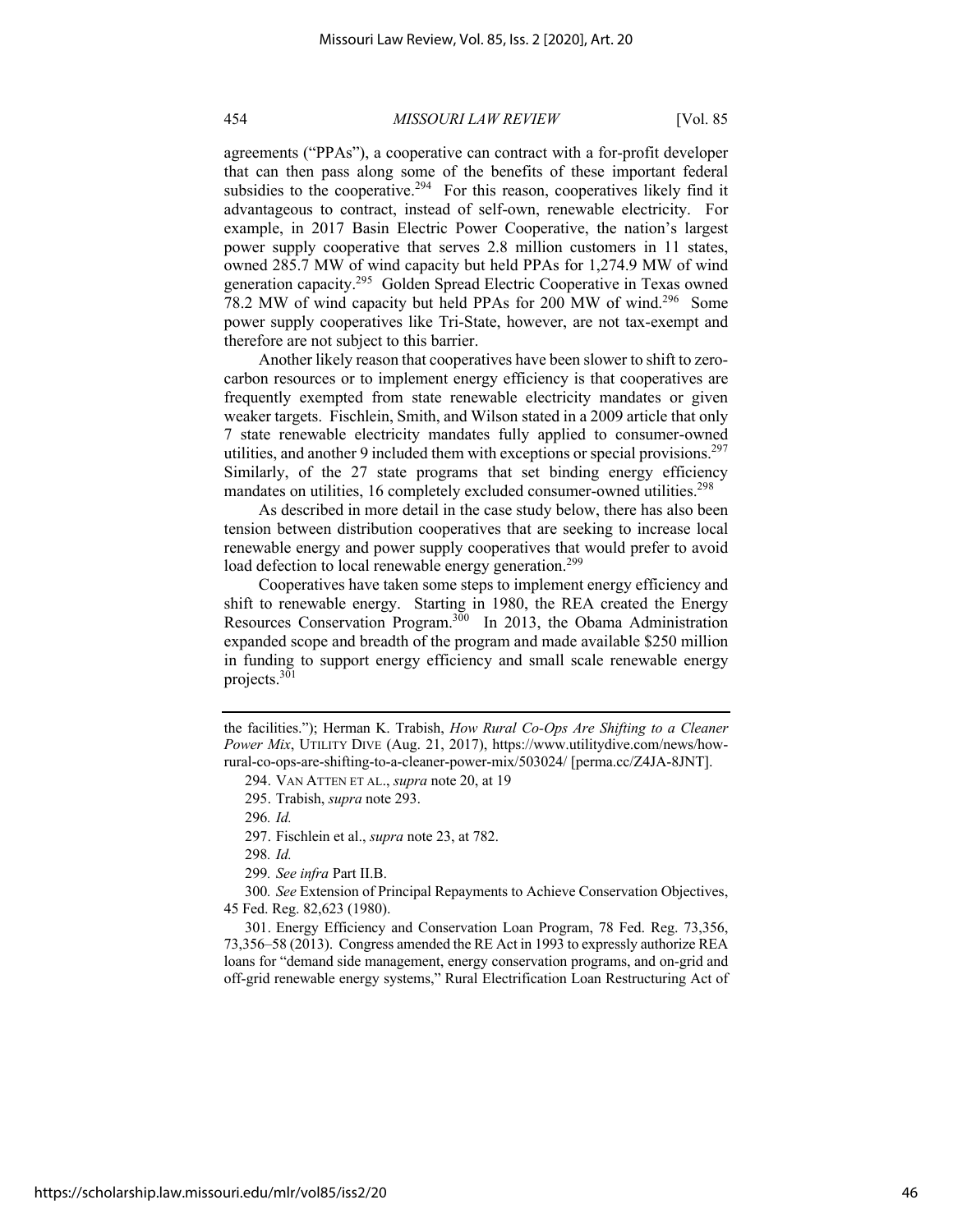The NRECA has also launched the Solar Utility Network Deployment Acceleration project, which uses funding from DOE to "develop models and resources for electric cooperatives interested in developing solar energy."302 A 2018 report issued by the NRECA stated that in the four years after the project started in 2014, cooperatives owned or purchased 9 times as much solar photovoltaic ("PV") power as they did in  $2013.^{303}$ 

Despite these clean energy initiatives, cooperatives have until this point generally opposed ambitious state and federal clean energy and climate change policies. Many cooperatives have demanded to be exempted from the state renewable electricity mandates – referred to as renewable portfolio standards ("RPS") – that have been a primary driver of renewable energy development.<sup>304</sup> Similarly, the NRECA opposed the Obama Administration's federal GHG regulations for existing power plants in exceptionally strong terms – calling the proposed regulation full of "misinformed statements and Pollyannaish judgments."<sup>305</sup>

## *B. Case Study: Tri-State Coops in CO and NM*

The tension between power supply and distribution cooperatives when it comes to shifting to a low-carbon electricity system has played out dramatically in Colorado and New Mexico.<sup>306</sup> This Section provides a case study of how some distribution cooperatives in these states have challenged their power supply cooperative, Tri-State, in an effort to allow them to develop more locally-sited renewable energy. These efforts included seeking clarification from FERC that would allow cooperatives to use PURPA to supersede self-generation limits in their wholesale power supply contract with Tri-State and ultimately seeking to buy-out their contract with Tri-State and

<sup>1993,</sup> Pub. L. No. 103-129  $\Sigma$  2(c)(1)(B), 107 Stat. 1363, and then again in 2008 to revise the language to list "energy efficiency and conservation programs" as one of the approved uses, 2008 Farm Bill, Pub. L. No. 110-246, § 4(a), § 6101, 122 Stat. 1664, 1956 (2008).

<sup>302.</sup> NAT'L RURAL ELEC. COOP. ASS'N, A SOLAR REVOLUTION IN RURAL AMERICA 1 (2018).

<sup>303</sup>*. Id.*

<sup>304</sup>*. See, e.g.*, Marianne Goodland, *Rural Co-ops Reject Proposed Renewable Standards*, J.-ADVOCATE (May 8, 2019), https://search.proquest.com/docview/132655 9641/abstract/AC5B1E07C1B241EBPQ/3 [perma.cc/5QYS-EP7Q]; Gene Zaleski, *Co-ops: Renewable Energy Standard Has Costs*, MCCLATCHY - TRIBUNE BUS. NEWS (Mar. 31, 2011), https://search.proquest.com/docview/859429781/abstract/AC5B1E0 7C1B241EBPQ/34 [perma.cc/AFU8-MSH4].

<sup>305</sup>*. See e.g.*, Rod Kuckro, *Coal-Heavy Electric Cooperatives Take Hard Line on EPA Clean Power Plan*, ENERGYWIRE, December 15, 2014, https://www.eenews.net/stories/1060010539 [perma.cc/Q5T5-2QER].

<sup>306</sup>*. See* Kevin Robinson-Avila, *Changing Energy Landscape Shakes Up Rural Co-ops*, ALBUQUERQUE J. (Nov. 10, 2019), https://www.abqjournal.com/1389706/cha nging-energy-landscape-shakes-up-rural-coops.html [perma.cc/M6KT-US5W].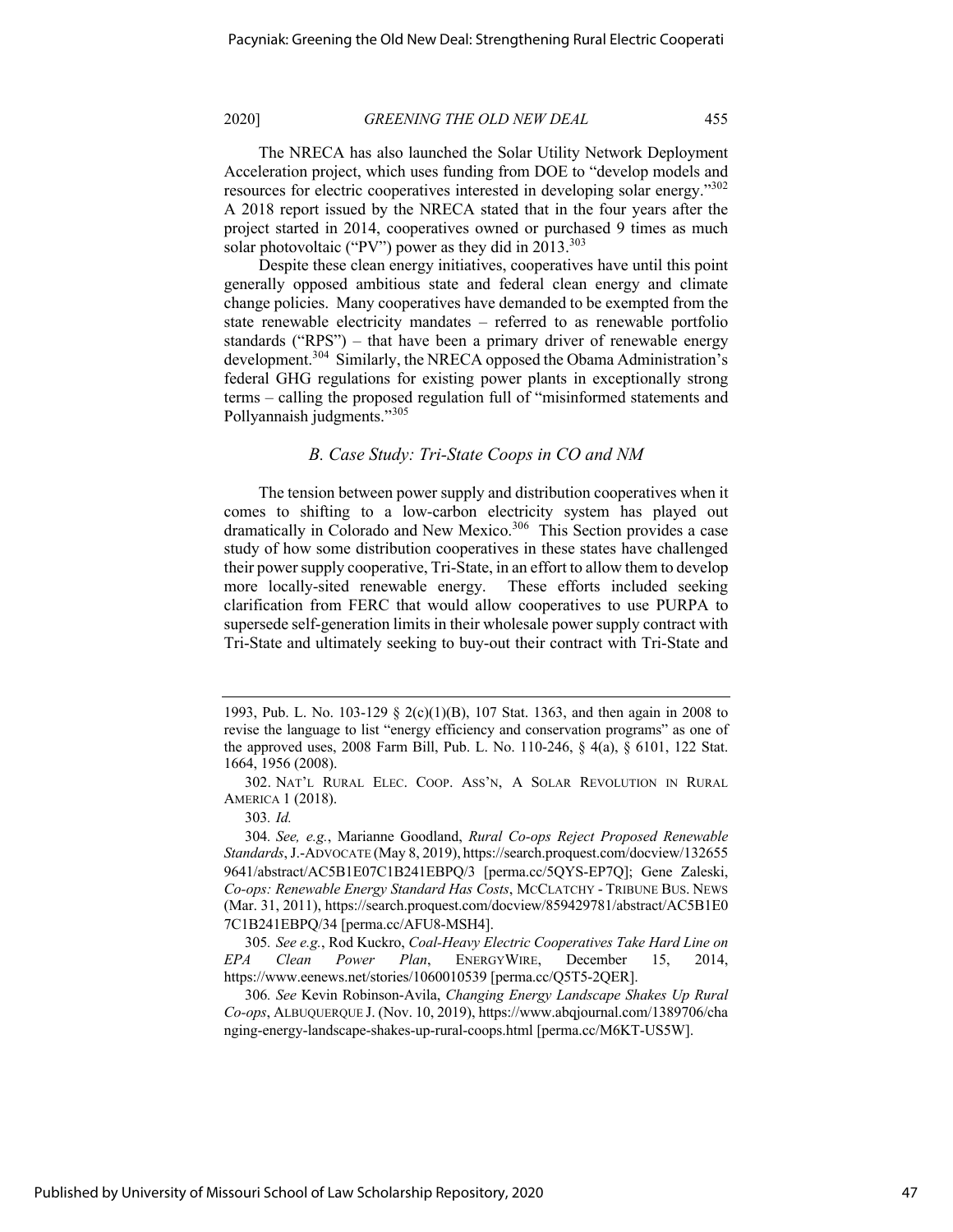exit the power supply cooperative.<sup>307</sup> In 2019, legislatures in both states passed ambitious laws that would drive a cleaner energy mix and that explicitly applied to cooperatives.<sup>308</sup> Following all of these developments, Tri-State announced that it would be closing its remaining coal-fired power plants in Colorado and New Mexico.<sup>309</sup>

## 1. Tri-State's Organization and Generation Mix

Originally formed in 1952, Tri-State is one of the largest power supply cooperatives.<sup>310</sup> It has 43 member distribution cooperatives in 4 states: Colorado, New Mexico, Wyoming, and Nebraska.<sup>311</sup> In 2017, Tri-State sold 18 million MWh of electricity for \$1.3 billion in revenue.312 The majority of that electricity  $-88.3\%$  – was sold to its members, and the rest was sold to other market participants.<sup>313</sup>

Each Tri-State member distributive cooperative selects one director, trustee, or general manager to sit on Tri-State's Board of Directors, and each member receives one vote.<sup>314</sup> Each member cooperative has signed a longterm requirements contract with Tri-State, promising to purchase at least 95% of their power from Tri-State at rates set by the Tri-State Board of Directors.315 These contracts extend through 2050 for all but one member cooperative, whose contract extends through 2040.<sup>316</sup>

Tri-State charges the same wholesale electricity rate to all of its member cooperatives, sometimes called a "postage stamp" rate.317 In 2018, the average wholesale rate for members was 7.5 cents per kWh.<sup>318</sup>

316*. Id.* at 39.

318. TRI-STATE 2018 ANNUAL REPORT, *supra* note 311, at 5.

<sup>307</sup>*. See infra* Part B.II.4.

<sup>308</sup>*. See infra* Part B.II.6.

<sup>309</sup>*. See infra* Part B.II.7.

<sup>310</sup>*. Tri-State Generation and Transmission Association*, NM RURAL ELECTRIC COOPERATIVES, http://www.nmelectric.coop/tristate [perma.cc/Z3EZ-K8VD] (last visited Feb. 25, 2020).

<sup>311.</sup> TRI-STATE GENERATION & TRANSMISSION ASSOCIATION, INC., BETTER TOGETHER: 2018 ANNUAL REPORT 18–19 (2019) [hereinafter TRI-STATE 2018 ANNUAL REPORT].

<sup>312</sup>*. Id.* at 39.

<sup>313</sup>*. Id.*

<sup>314.</sup> TRI-STATE GENERATION AND TRANSMISSION ASSOCIATION INC., BYLAWS Art. I, IV (amended and restated Apr. 3, 2016).

<sup>315.</sup> TRI-STATE 2018 ANNUAL REPORT, *supra* note 311, at 39.

<sup>317.</sup> Tri-State Generation & Transmission Ass'n v. N.M. Pub. Regulation Comm'n, 787 F.3d 1068, 1069 (10th Cir. 2015). The rate is a combination of an energy charge and a demand charge. *Id.*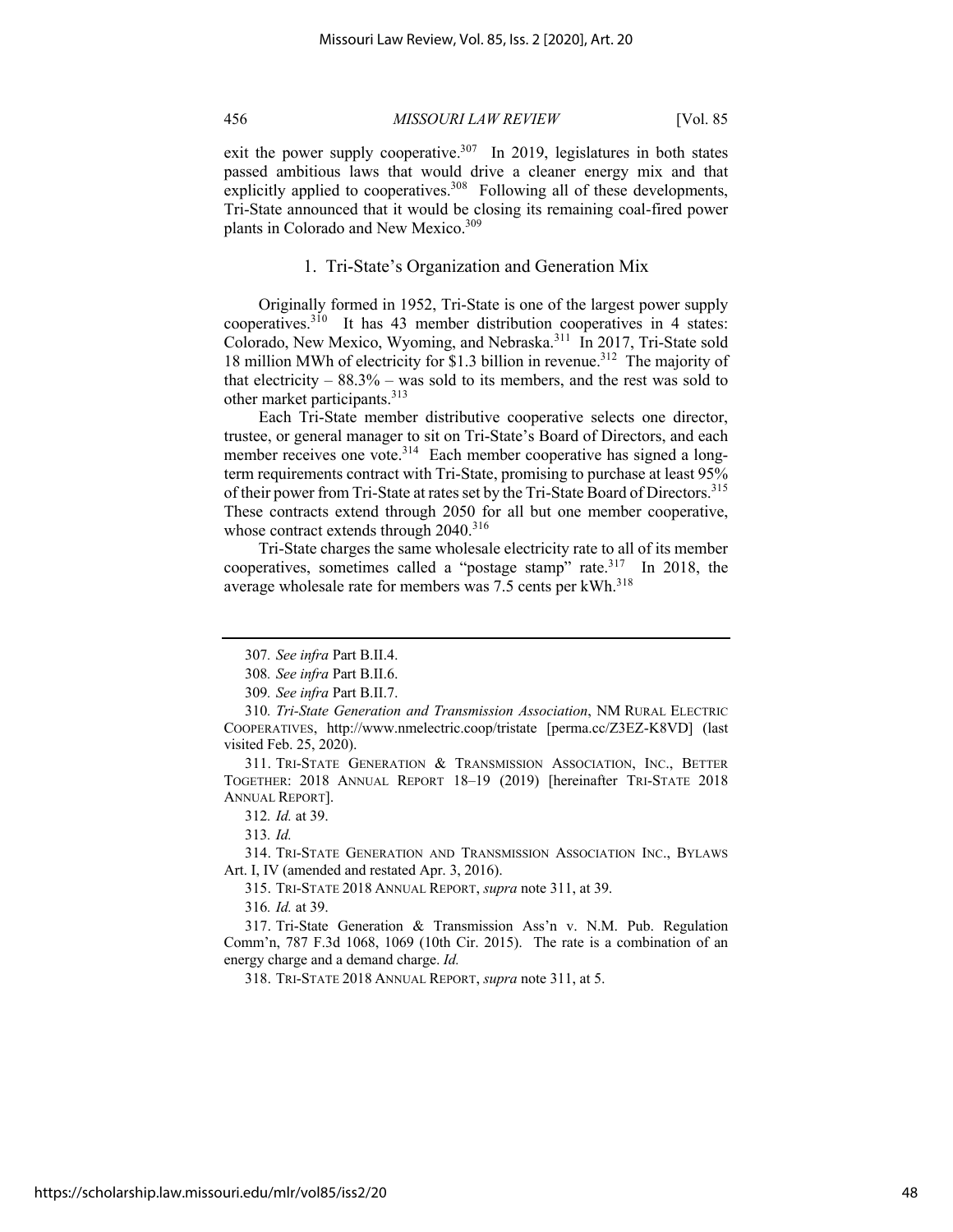Although Tri-State relied on federal RUS loans to finance most of its power plants and transmission wires, Tri-State paid off its RUS debt in  $2014<sup>319</sup>$  It is therefore no longer subject to oversight as an RUS borrower.

Of the 18 million MWh of electricity sold by Tri-State, more than half came from coal-fired power plants.<sup>320</sup> Tri-State owns five coal-fired power plants built between 1959 and 2006. Approximately 30% of the rest of the power it sold in 2017 came from hydroelectric power supplied by the Western Area Power Administration ("WAPA") and from renewable energy PPAs. Tri-State's contracted-for-power capacity is about evenly split between WAPA hydropower contracts and PPAs for wind and solar.<sup>321</sup>

#### 2. Reasons for Member Coop Dissatisfaction

Tri-State member distribution cooperatives have identified a number of reasons for seeking to increase renewable energy, including lower energy costs, local economic development, and resiliency benefits. Distribution cooperatives seeking to develop such resources, however, are constrained by the terms of their power supply contracts with Tri-State, which until recently limited distribution coops to owning no more than 5% of their supply.

## i. High Wholesale Rates

One of the chief reasons for member cooperative dissatisfaction with Tri-State is the cost of wholesale electricity and the number of rate increases over the past decade and a half.<sup>322</sup> Between 2000 and 2016 Tri-State's rates more than doubled over the course of 12 rate increases.<sup>323</sup> As an example, wholesale rates charged to Kit Carson Electric Cooperative ("Kit Carson") increased from 3.9 to 7.9 cents per kWh.<sup>324</sup> In contrast to Tri-State's 7.5 cent average wholesale retail electricity rate, current regional wholesale electricity prices are just over 3 cents.<sup>325</sup>

<sup>319.</sup> Tri-State Generation and Transmission Association, Inc., Initial Rate Filing of FERC Electric Tariff Volume No. 1 at 8 (Dec. 23, 2019) (No. ER19-2442-000) [hereinafter Tri-State Initial Rate Filing].

<sup>320.</sup> Of the 9.6 million total MWh of electricity produced by Tri-State-owned power plants, 93% came from coal. VAN ATTEN ET AL.,*supra* note 20, at 35.

<sup>321.</sup> Computed by subtracting 579 MW aggregate generation capacity specified for wind and solar PPAs from 1170 MW total "renewable" generation capacity. TRI-STATE 2018 ANNUAL REPORT, *supra* note 311, at 5, 63.

<sup>322.</sup> Mark Jaffe, *Rural Electric Cooperatives Look at Cutting the Cord*, COL. POL. (Aug. 7, 2018), https://coloradopolitics.com/colorado-rural-electric-cooperatives/ [perma.cc/E3UA-3NU5].

<sup>323.</sup> KARLE CATES & SETH FEASTER, CASE STUDY: HOW KIT CARSON ENGINEERED A COST-EFFECTIVE COAL EXIT 3–4 (2019), http://ieefa.org/ieefa-reportnew-mexico-electric-co-op-gains-from-breakup-with-coal-centric-tri-state-group/ [perma.cc/J53W-DZ48].

<sup>324</sup>*. Id.* at 4.

<sup>325.</sup> Jaffe, *supra* note 322.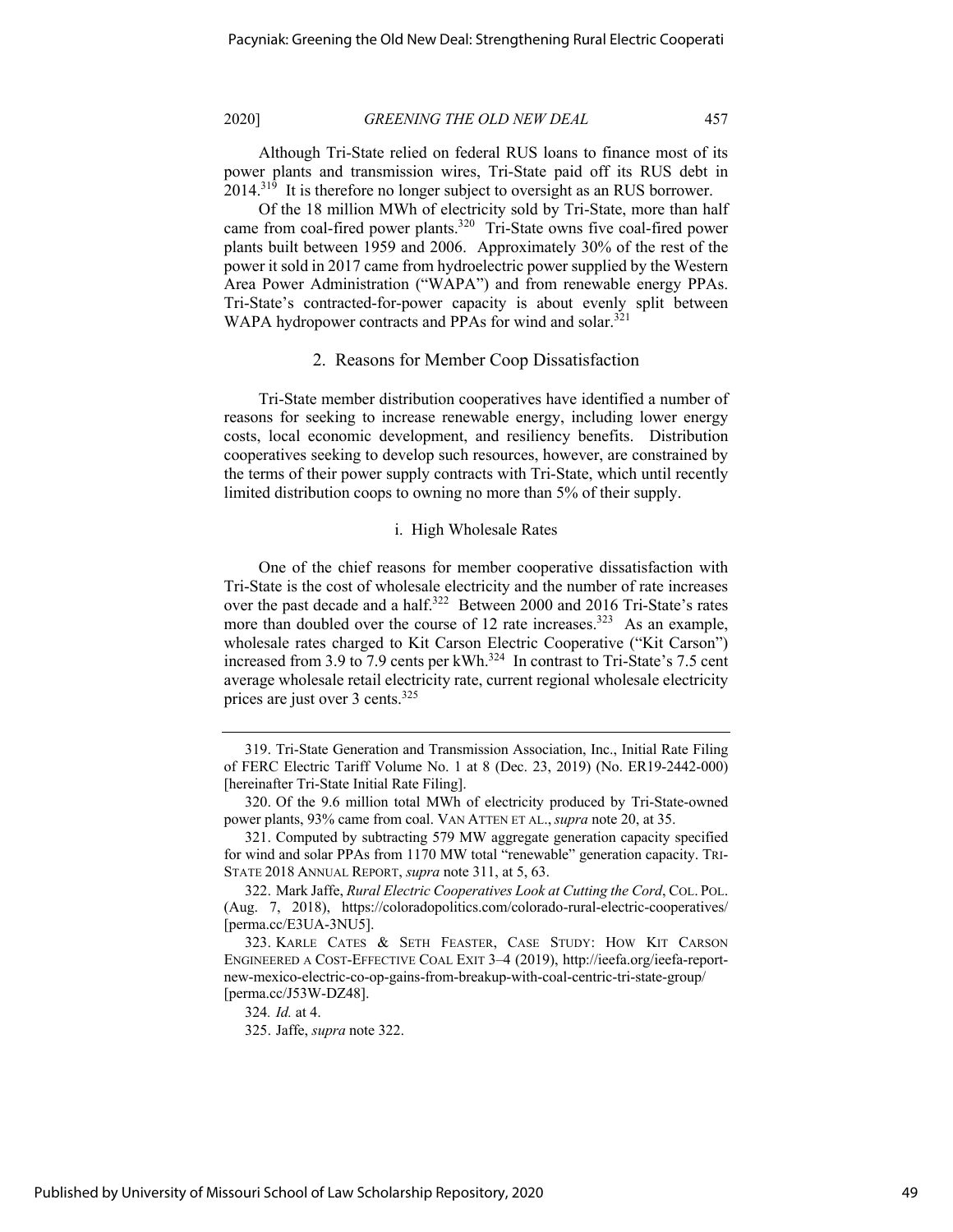Tri-State's relatively high rate reflects its investment choices and heavy capital spending.<sup>326</sup> Tri-State has developed 5562 miles of high voltage transmission lines and has interests in five coal-fired and six natural gas-fired power plants.327 In 2006, it sought to build 895 MW of coal generation capacity in Holcomb, Kansas.328 This was the wrong bet at a time when the electricity sector was changing rapidly; energy demand was flattening and prices for competing generation resources – natural gas and renewables – were dropping significantly.<sup>329</sup> Ultimately, Tri-State abandoned the proposal in 2017 due in part to environmental challenges, at a loss of \$93 million that will be borne by its member distribution cooperatives.<sup>330</sup>

In addition to the rate increases, cooperatives have complained about the lack of certainty about when such increases would happen. The Tri-State board has unilateral authority to increase rates, and member cooperatives complained that although they knew rates would go up, they never knew how much. $331$ 

## ii. Desire for Increased, Locally-Sited, Renewable Energy

Many of the disgruntled cooperatives are interested in increasing renewable electricity generation, and particularly locally-sited renewable electricity.

Renewable energy is attractive because of rapidly dropping costs in the region. For example, in northern Colorado, Mountain Parks Electric recently negotiated a power purchase agreement from a solar facility for 4.5 cents per kWh. 332

<sup>326</sup>*. See id.*; Tri-State Generation and Transmission Association, Inc., *Annual Report (Form 10-K)*, at 33 (Dec. 31, 2018) (listing ownership interests).

<sup>327</sup>*. Annual Report (Form 10-K)*, *supra* note 326.

<sup>328.</sup> Tri-State Generation and Transmission Association, Inc., *Annual Report at 13 (Form 10-K)* (Mar. 8, 2018).

<sup>329</sup>*. See* Allen Best, *A Time of Inflection for Rural America's Energy Paradigms*, MOUNTAIN TOWN NEWS (Jan. 31, 2018), https://mountaintownnews.net/2018/01/31/a -time-for-inflection-for-rural-americas-energy/ [perma.cc/R69M-JMET].

<sup>330.</sup> Joe Smyth, *Economic Reality Sets in for Tri-State Efforts to Expand the Holcomb Coal Plant,* CLEAN COOPERATIVE BLOG (Sep. 14, 2017), https://www.cleancooperative.com/news/colorado-utility-says-odds-it-will-build-amajor-new-coal-plant-are-now-remote [perma.cc/Q4YM-B5K2]; *Kansas: Utility Abandons Proposed Coal Power Plant*, ENERGYWIRE (Jan. 16, 2020), https://www.eenews.net/energywire/stories/1062091229/search?keyword=holcomb [perma.cc/H3D8-RFEH] (noting announcement by Tri-State project partner to abandon effort to build plant on January 15, 2020).

<sup>331.</sup> CATES & FEASTER, *supra* note 323, at 4.

<sup>332.</sup> Jaffe, *supra* note 322.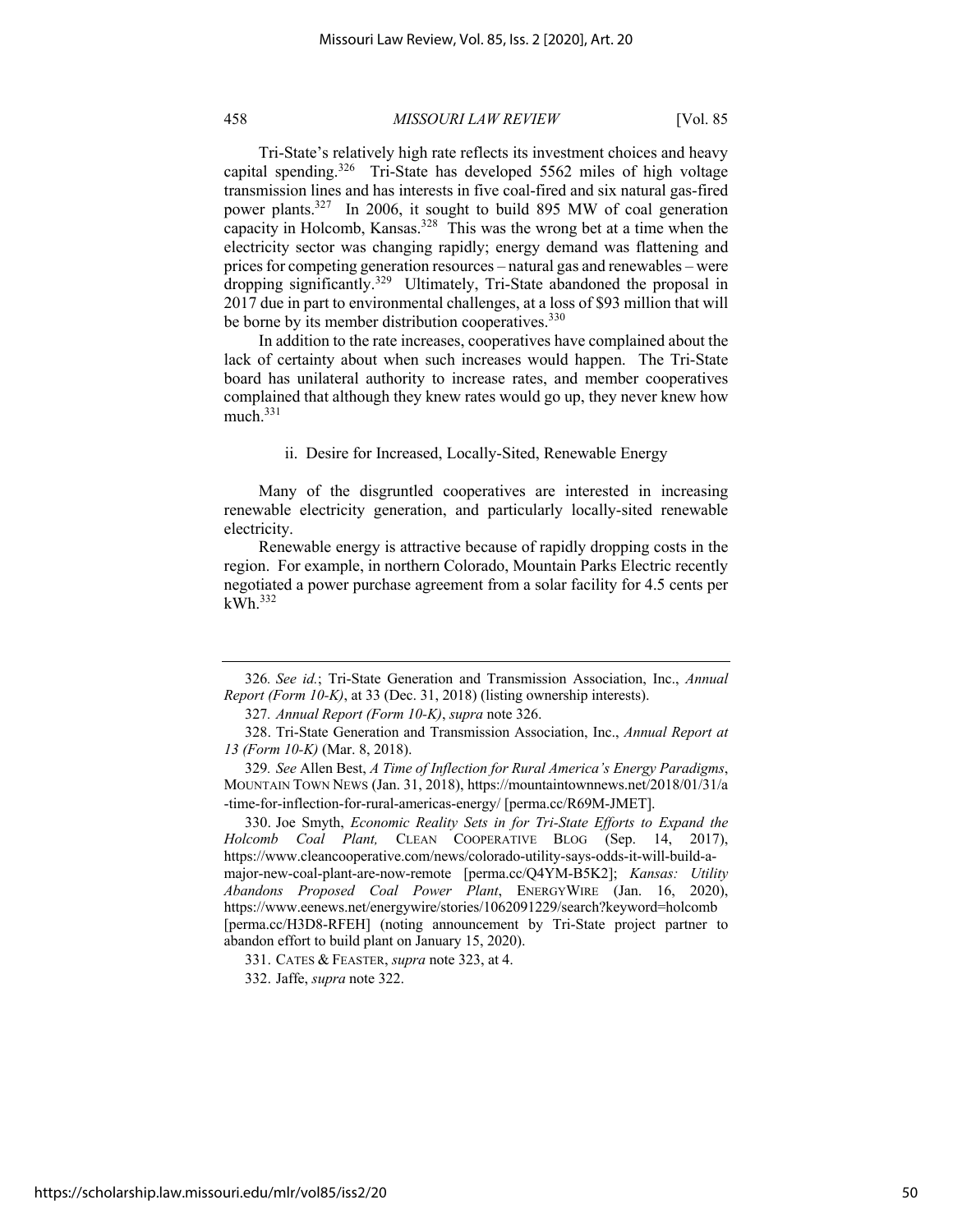Local renewable energy can also provide other benefits. By being closer to electricity users, it can reduce transmission line losses.<sup>333</sup> When the generation can be directly interconnected with the distribution grid, it avoids transmission service charges and potentially avoids the need to build additional transmission capacity. Depending on how the renewable resource matches with electricity load, local renewables can also help reduce electricity demand at peak usage times, reducing the amount of generation capacity otherwise required.<sup>334</sup>

Another major rationale offered by communities seeking to promote renewable development is the desire for local economic benefits. Coalfield communities have also looked at alternate sources of local power to replace some of the lost economic activity related to coal mining and the retirement of coal-fired power plants.335

Finally, several cooperatives have expressed interest in shifting to a lowcarbon electricity system to address climate change. In 2016, Kit Carson set a goal of serving its customers with 100% renewable electricity by 2023,<sup>336</sup> and in 2019 La Plata Electric Association announced a goal of reducing its carbon footprint 50% below 2018 levels by 2030.337 Two other cooperatives in Colorado that are not served by Tri-State – Grand Valley Power and Holy Cross Energy – also announced GHG or clean energy goals in 2018 or 2019.338

Until very recently, however, Tri-State was not moving quickly to increase its utility-scale procurement of renewable energy; instead, it was betting on a large new coal plant in Kansas to meet its projected load.<sup>339</sup>

Moreover, Tri-State's power supply contract and its implementing policies limited distribution cooperatives from developing a significant portion of their own generation and prevented cooperatives from benefitting financially from locally-sited generation.

Under the power supply contracts with Tri-State, member distribution cooperatives agree to receive 95 to 100% of their electricity requirements from Tri-State.<sup>340</sup> Up to 5% of a member's requirements "can be obtained

338*. Id.*

339. Best, *supra* note 329.

340. Power Supply Contract between Delta Montrose Electric Association and Tri-State Generation and Transmission Association at 1, Exhibit B, Petition of Delta Montrose Electric Assoc., Delta-Montrose Electric Assoc., 151 FERC ¶ 61,238, *reh'g denied*, 153 FERC ¶ 61,028 (2015).

<sup>333</sup>*. Id.*

<sup>334</sup>*. Id.*

<sup>335</sup>*. See, e.g.*, Order on Petition for Declaratory Order at 1, 15 F.E.R.C. ¶ 61,238 (June 18, 2015) (No. EL15-43).

<sup>336.</sup> Laurie Stone, *A Rural Electric Cooperative Sets a 100% Renewables Target*, ROCKY MOUNTAIN INST. (2016), https://rmi.org/rural-electric-cooperative-sets-100 renewables-target/ [perma.cc/ZQF2-MA5G].

<sup>337.</sup> Joe Smyth, *More Colorado Co-ops Announce Clean Energy Goals*, CLEAN COOPERATIVE (FEB. 11, 2019), http://www.cleancooperative.com/1/post/2019/02/mor e-colorado-co-ops-announce-clean-energy-goals.html [perma.cc/ZU39-V4EQ].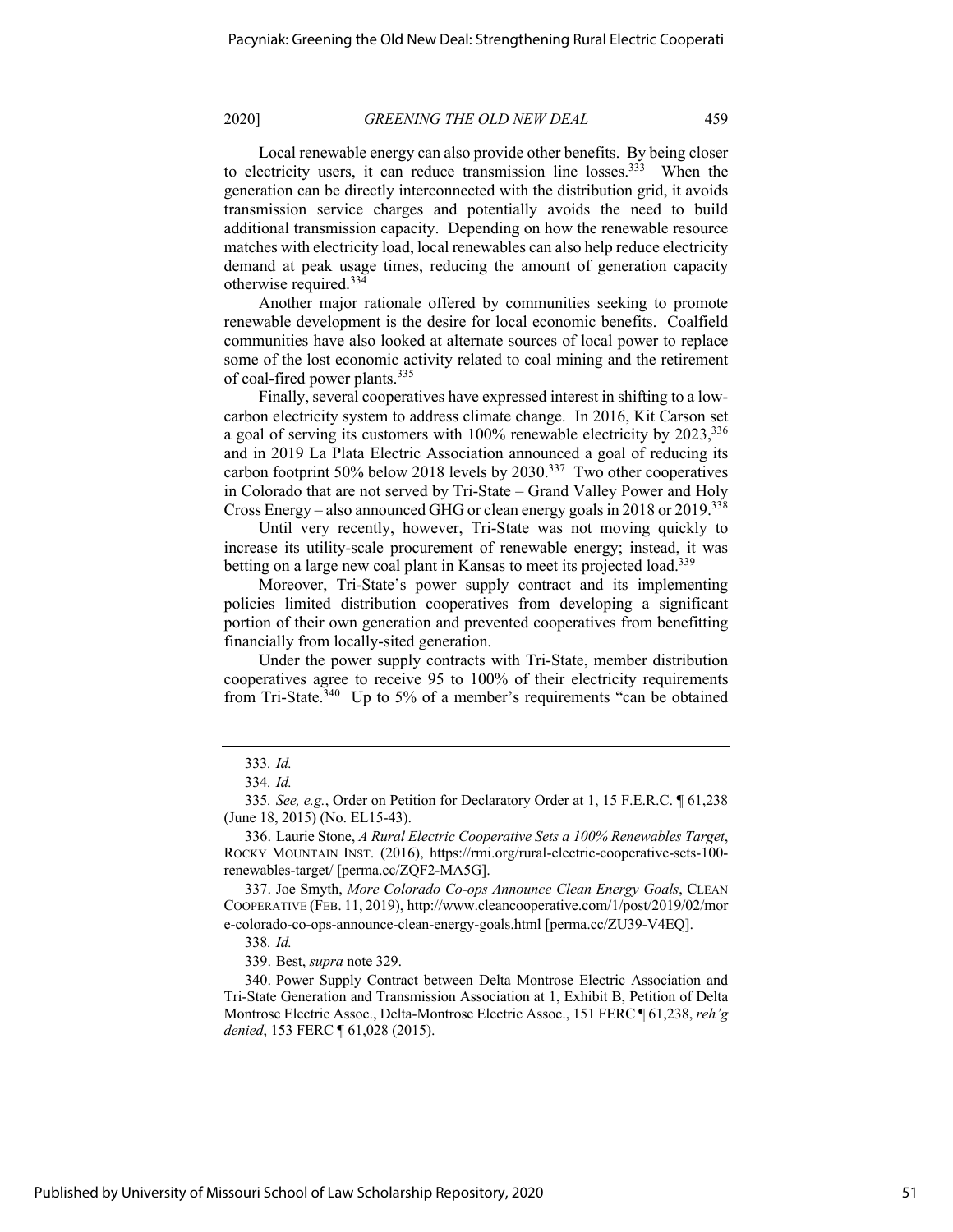from generation owned or controlled" by the distribution cooperative.<sup>341</sup> These provisions were initially required to be included in power supply contracts by REA/RUS to ensure that power supply cooperatives would have sufficient revenue to pay back federal loans. $342$ 

At least 5 distribution cooperatives that are Tri-State members have reached the 5% limit on self-owned or controlled generation.<sup>343</sup>

In addition to the 5% limit, Tri-State Board Policy 115 imposes fees on the distribution cooperative-owned or -controlled generation within the 5% cap.344 Under Policy 115, distribution cooperatives are charged for the electricity generated at their facilities at the normal Tri-State postage stamp rate and are then credited on their bills at a lower rate for the electricity produced from their local generation.<sup>345</sup> The rationale for this policy is that cooperatives that choose to exercise the 5% self-generation option decrease overall revenues to Tri-State, thereby increasing fixed costs among remaining cooperatives not pursuing self-generation.<sup>346</sup> The policy therefore seeks to have coops that exercise the self-generation option effectively pay Tri-State's fixed costs on top of their generation cost to "minimize subsidization between Member Systems that choose to implement this option and Member Systems that do not."347

Tri-State has also applied Policy 115 to electricity supplied from a cooperative's battery storage resource.<sup>348</sup> A complaint by member distribution cooperative United Power alleged that Tri-State "effectively double charges . . . for [electric storage resource capacity]" by imposing

<sup>341</sup>*. Id.* at 2.

<sup>342.</sup> Proposed Rate Making Preemption Rule, *supra* note 201, at 12,195.

<sup>343.</sup> They include United Power, the Delta-Montrose Electric Association ("DMEA"), the La Plata Electric Association ("LPEA"), San Miguel Power, and Mora-San Miguel Electric. Joe Smyth, *Uncooperative: Tri-State Policies are Limiting Colorado Communities from Developing Local Renewable Energy Projects*, CLEAN COOPERATIVE (Jan. 2018) http://www.cleancooperative.com/uncooperative.html#app roaching [perma.cc/S8JZ-LEJ5]; Joe Smyth, *Uncooperative: Tri-State Policies are Limiting New Mexico Co-ops' Access to Cheap Solar Power*, CLEAN COOPERATIVE, (Mar. 2018), http://www.cleancooperative.com/uncooperative-new-mexico.html [perma.cc/P3MN-96CJ].

<sup>344.</sup> TRI-STATE GENERATION AND TRANSMISSION ASSOCIATION, INC., BOARD OF DIRECTORS POLICY 4 (2017).

<sup>345</sup>*. Id.* 

<sup>346</sup>*. Id.*

<sup>347</sup>*. Id.*

<sup>348.</sup> Tri-State Generation and Transmission Association, Inc.'s Motion to Dismiss Formal Complaint or, in the Alternative, to Stay Proceeding at 5, United Power, Inc. v. Tri-State Generation and Transmission Ass'n, (Col. Pub. Util. Comm'n 2019) (No. 19F-0691E).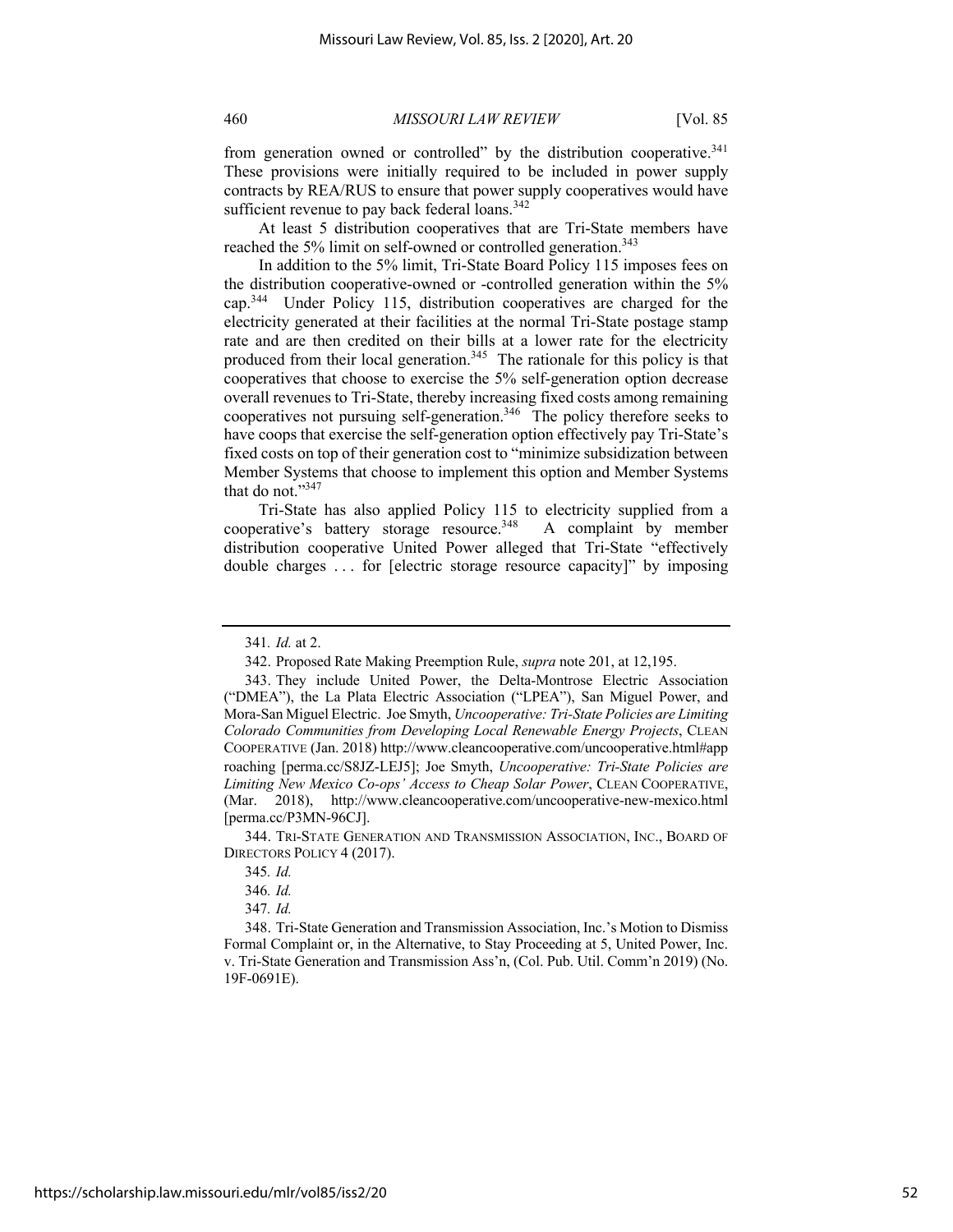capacity charges both when the storage resource is charged and then when it is discharged.<sup>349</sup>

# 3. Kit Carson's Exit from Tri-State and Subsequent Accelerated Clean Energy Pathway

As a result of these grievances, the Kit Carson distribution cooperative bought out its power supply contract in 2016 and left Tri-State, creating a potential model for other cooperatives.<sup>350</sup>

Kit Carson serves Taos, Rio Arriba, and Colfax counties in norther New Mexico.351 This covers a diverse service area, including the city of Taos, ski resorts at Taos Valley and Angel Fire, the Native American Pueblos of Taos and Picuris, and rural ranching communities.<sup>352</sup> Kit Carson serves 29,000 electricity customers, and its revenue in 2017 was \$42 million.<sup>353</sup>

The distribution cooperative's leadership and members were eager to achieve lower prices for their members and shift to renewable energy through the development of local renewable energy. After unsuccessfully seeking changes to the power supply contract through Tri-State, Kit Carson sought to exit from their contract.<sup>354</sup>

Tri-State's bylaws allow for distribution members to withdraw from the power supply cooperative "upon compliance with such equitable terms and conditions as the Board of Directors may prescribe," but only if the distribution cooperative "has met all its contractual obligations to this Corporation."<sup>355</sup> In practice, this means that the cooperative must "buy out" its contract with Tri-State. In 2015, Kit Carson agreed to a \$37 million exit fee. $356$ 

Subsequent to leaving Tri-State, Kit Carson entered into a 10-year, fixed price, wholesale power supply contract with energy brokerage Guzman Energy.357 During the first 6 years of the Guzman-Kit Carson contract, Kit-Carson's wholesale power rates will incorporate payments to cover a loan for

355. TRI-STATE GENERATION AND TRANSMISSION ASSOCIATION INC., BYLAWS, *supra* note 311, at Art. I § 4(a).

356. CATES & FEASTER, *supra* note 323, at 3.

357*. Id.*

<sup>349.</sup> Formal Complaint at 2, United Power, Inc. v. Tri-State Generation and Transmission Ass'n, (Col. Pub. Util. Comm'n 2019) (No. 19F-0691E).

<sup>350.</sup> Jaffe, *supra* note 322.

<sup>351</sup>*. About Us*, KIT CARSON ELECTRIC COOPERATIVE, https://kitcarson.com/aboutus [perma.cc/R2KK-AVU8] (last visited Feb. 26, 2020).

<sup>352</sup>*. 2019 Media Kit*, KIT CARSON ELECTRIC COOPERATIVE, https://kitcarson.com/2018-media-kit [perma.cc/A38N-7AVK] (last visited Feb. 26, 2020).

<sup>353</sup>*. See* KIT CARSON ELECTRIC COOPERATIVE, 2017 ANNUAL REPORT (2017), *available at* https://kitcarson.com/wp-content/uploads/2018/06/2017-Annual-Report.pdf [perma.cc/R3VN-7BQU]; Jaffe, *supra* note 322.

<sup>354.</sup> Jaffe, *supra* note 322.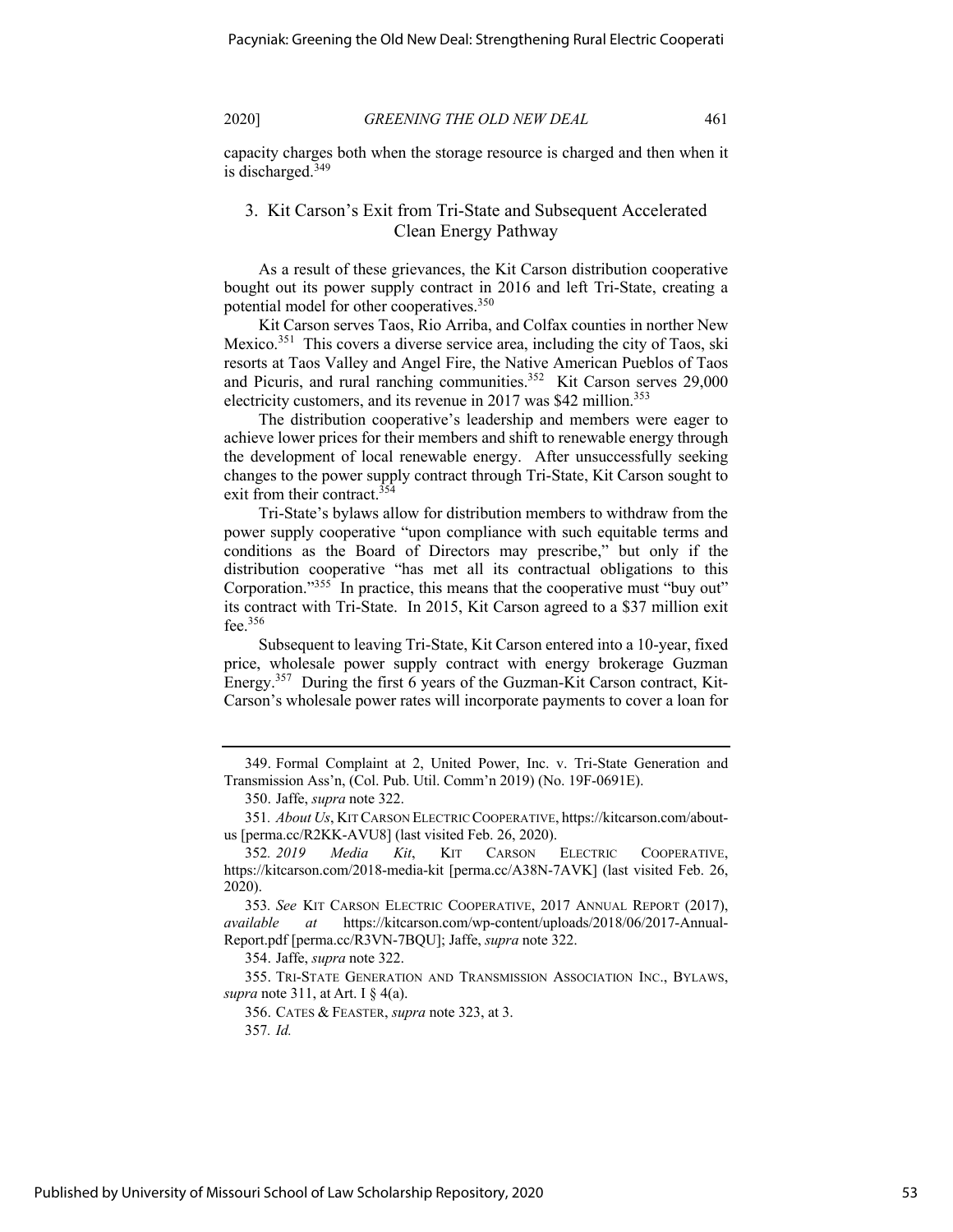the \$37 million exit-fee Kit Carson paid to Tri-State.<sup>358</sup> Even during that period, however, the wholesale rates will be lower than what Kit Carson paid during its last contract year with Tri-State, 7.9 cents per  $kWh$ <sup>359</sup> Rates are projected to drop substantially during 2022 to 2025, to an average of 4.7 cents per kWh.360 Kit Carson leaders estimate the Guzman contract will save \$50 to \$70 million over the life of the contract.<sup>361</sup>

In addition, there is no cap on self-generation in the Kit Carson-Guzman contract.362 After entering into the contract with Guzman, Kit Carson established its goal of being 100% daytime solar reliant by 2022.<sup>363</sup> The cooperative has partnered with Guzman to add 8.5 MW of solar power to its grid.<sup>364</sup> As of January 2020, it had added 5 solar arrays totaling over 6 MW of capacity, with another 3 MW array pending completion.<sup>365</sup> Kit Carson was also in negotiations for another 21 MW of solar with battery storage.<sup>366</sup> The cooperative's leadership estimates that the solar buildout will bring \$10 million of direct local economic benefits, including 50 full-time jobs per vear. $367$ 

# 4. Delta-Montrose's Attempt to Use PURPA to Greenlight Additional Local Renewables

The Delta-Montrose Electric Association ("Delta-Montrose") is another Tri-State distribution cooperative dissatisfied with Tri-State's rates and with the restrictions on development of local renewable resources.<sup>368</sup>

Delta-Montrose first sought to use a provision of PURPA as a way to get around the self-generation limitation in the Tri-State power supply contract.<sup>369</sup> PURPA's Section 210 – as implemented through FERC regulations – requires

366*. Id.*

367. CATES & FEASTER, *supra* note 323, at 5.

368*. Id.*

369*. See* Alison Holm, *FERC Ruling Paves Way for Increased Local Renewable Energy Generation*, NREL (Dec. 26, 2016), https://www.nrel.gov/state-localtribal/blog/posts/ferc-ruling-paves-way-for-increased-local-renewable-energygeneration.html [perma.cc/24ZV-XQEP].

<sup>358</sup>*. Id.* at 4.

<sup>359</sup>*. Id.*

<sup>360</sup>*. Id.* at 5.

<sup>361</sup>*. Id.* at 4–5.

<sup>362</sup>*. Id.* at 3.

<sup>363</sup>*. Id.* at 4.

<sup>364</sup>*. Id.* at 5.

<sup>365</sup>*. KCEC's Solar Production*, KIT CARSON ELECTRIC COOPERATIVE, https://kitcarson.com/kcecs-solar-fleet [perma.cc/7A6N-JMGF] (last visited Feb. 26, 2020).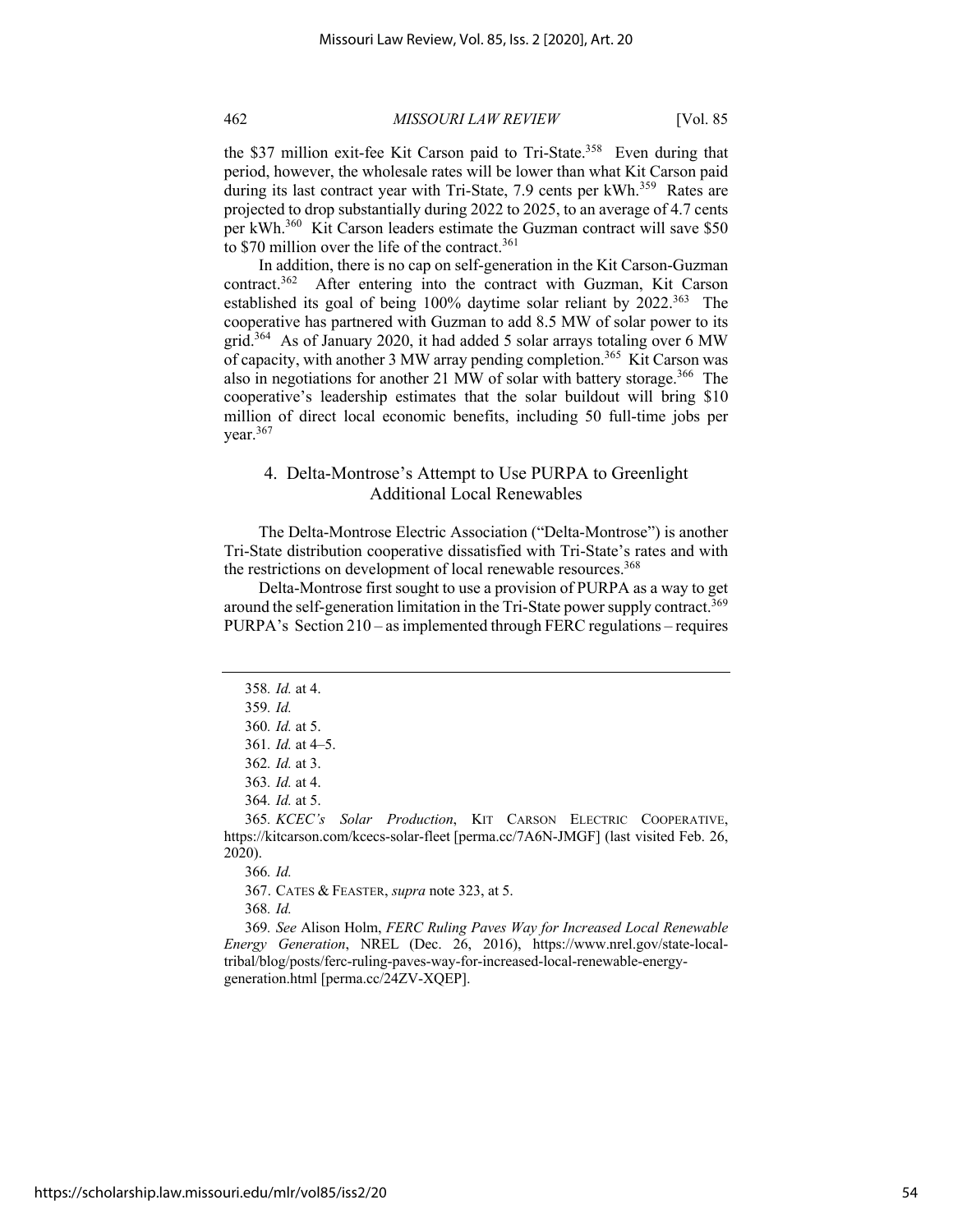utilities to allow small alternative energy facilities to interconnect with their grid and requires the utilities to purchase power from these Qualifying Facilities ("QFs") at an "avoided cost" rate.<sup>370</sup> In recent years, PURPA has gained new life as falling renewable prices – combined with other federal and state incentives – have reignited renewable QF development in states that do not participate in competitive wholesale electricity markets, including in North Carolina, Idaho, Utah, Georgia, Oklahoma, Minnesota, Nebraska, and Oregon.371

States are generally charged with promulgating regulations that govern key PURPA contract terms – including how avoided cost is calculated and whether there needs to be a minimum contract length.<sup>372</sup> States that offer long term contracts and a favorable avoided cost methodology have seen dramatic growth in PURPA-driven renewable development.<sup>373</sup>

Cooperatives that are not rate-regulated by a state utility commission, however, can set those terms themselves, subject to factors identified by FERC.<sup>374</sup> Because Delta-Montrose is not rate-regulated by the Colorado Public Utility Commission ("Colorado Commission"), it could set its own QF contract terms, allowing it to effectively negotiate terms with QF providers.<sup>375</sup>

Delta-Montrose was at its 5% self-generation limit under its Tri-State power supply contract when it was approached by a small, run-of-the-river hydro provider.<sup>376</sup> Since Delta-Montrose was interested in having this local, zero-carbon resource added to its grid, Delta-Montrose petitioned FERC for a declaratory judgment that PURPA's must-purchase provisions superseded its

372. 18 C.F.R. § 292.304(e) (2020).

373*. See* DSIRE Insight Team, *Three Trends in State PURPA Implementation*, DSIRE INSIGHT (Sept. 17, 2019), https://www.dsireinsight.com/blog/2019/9/17/threetrends-in-state-purpa-implementation [perma.cc/JY22-32L9].

374*. See* 18 C.F.R. § 292.304(e) (2020).

<sup>370.</sup> 16 U.S.C. § 824a-3(b) (2018). Avoided cost is the cost the utility would otherwise have incurred to generate or purchase the incremental unit of power that it is instead procuring from the qualifying facility – in economic terms, the marginal cost. Regulations Implementing Section 210 of PURPA, 45 Fed. Reg. 12214, 12216 (Feb. 25, 1980).

<sup>371.</sup> Manussawee Sukunta, *PURPA-Qualifying Capacity Increases, But It's Still a Small Portion of Added Renewables,* U.S. ENERGY INFO. ADMIN. (Aug. 16, 2018), https://www.eia.gov/todayinenergy/detail.php?id=36912 [perma.cc/MW42-4EAN]. The Energy Policy Act of 2005 added  $\S$  210(m) that allows utilities to be exempted from the must-purchase provisions if they are in organized wholesale or capacity markets. 16 U.S.C. § 824a-3(m) (2018); Energy Policy Act of 2005, Pub. L. No. 109- 58, § 1253(a) (2005).

<sup>375.</sup> Colorado law allows distribution cooperatives to exempt themselves from the state's Public Utilities Law through a vote of their membership. COLO. REV. STAT. § 40-9.5-103.

<sup>376.</sup> Order on Petition for Declaratory Order at 2, 151 FERC ¶ 61,238 (Fed. Energy Regulatory Comm'n 2015) (No. EL15-43-000). Percheron Power, LLC sought to build a small, sub-1 MW hydroelectric project known as the South Canal Drop 2 Project. *Id.*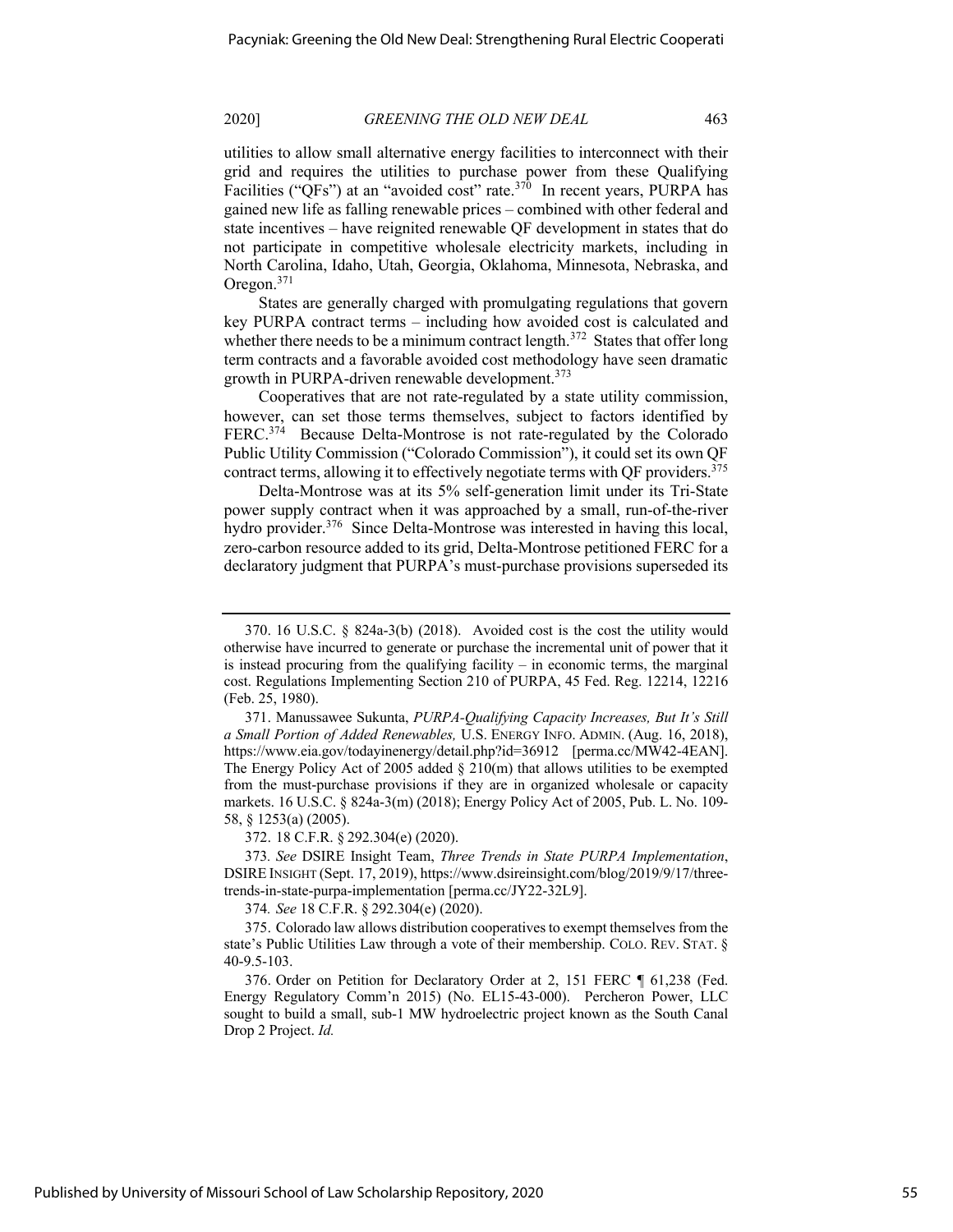Tri-State power supply contract self-generation constraints. 377 In 2015 FERC ruled that PURPA did indeed supersede power supply contract constraints.<sup>378</sup> The following year, FERC ruled again in Delta-Montrose's favor when Tri-State brought a related action, holding that Tri-State could not try to recover otherwise "unrecovered fixed costs" from Delta-Montrose resulting from an interconnection of a QF that exceeded the  $5\%$  self-generation limit.<sup>379</sup>

Initially, these rulings sparked hope that Tri-State member cooperatives could use PURPA to authorize substantial local renewable power even if they were at the 5% self-generation limit.

Subsequently, however, FERC granted a limited order of rehearing in 2016. FERC did not take any action on the matter for three years, creating legal uncertainty.380 As this Article was about to be published, FERC ruled that because it separately found that Tri-State had become subject to FERC's jurisdiction, the material facts in the matter had changed, and it was therefore dismissing the request for rehearing and also vacating the underlying 2016 decision.<sup>381</sup>

In addition, in September of 2019, FERC issued a notice of proposed rulemaking to amend PURPA regulations.<sup>382</sup> Overall, the proposal would allow states and non-regulated utilities greater discretion with regard to how they would set avoided cost rates, likely reducing financial certainty for QFs.383 The proposal does not address the issues raised in the Delta-

https://scholarship.law.missouri.edu/mlr/vol85/iss2/20

<sup>377</sup>*. Id.* at 1. DMEA also asked FERC to confirm that it could choose to negotiate a rate for purchase with the QF and requested judgment on whether Tri-State "is a public utility pursuant to Federal Power Act (FPA) sections 201(e) and (f)2, making Delta Montrose's wholesale requirements contract with Tri-State subject to sections 205 and 206 of the FPA." *Id.*

<sup>378</sup>*. Id.* at 18 (citing Regulations Implementing Section 210 of PURPA, 45 Fed. Reg. 12,214, 12,219 (Feb. 25, 1980)).

<sup>379.</sup> Order on Petition for Declaratory Order at 2, 155 FERC ¶ 61,269 (Fed. Energy Regulatory Comm'n 2016) (No. EL16-39-000).

<sup>380</sup>*. See id.* During a pending rehearing, the Commission's initial order is in effect. 18 C.F.R. § 385.713(e) ("Unless otherwise ordered by the Commission, the filing of a request for rehearing does not stay the Commission decision or order.").

<sup>381.</sup> Order Dismissing Rehearing and Vacating Prior Order at 11, 170 FERC ¶ 61,263 (Fed. Energy Regulatory Comm'n 2020) (No. EL16-39-001). See discussion *infra* at note 401.

<sup>382.</sup> PURPA Implementing Regulation Amendments, 168 FERC ¶ 61,184 (proposed Sep. 19, 2019).

<sup>383.</sup> Qualifying Facility Rates and Requirements; Implementation Issues Under the Public Utility Regulatory Policies Act of 1978, 84 Fed. Reg. 53,246, 53,247 (Oct. 4, 2019). Democratic FERC Commissioner Richard Glick wrote the proposal "would effectively gut" PURPA in a dissent. *Id.* at 53,272–73. *See also* Catherine Morehouse, *FERC Proposal Would 'Gut' PURPA, Could Lower Rates Utilities Pay to Solar Developers*, UTILITY DIVE (Oct. 8, 2019), https://www.utilitydive.com/news/FERC-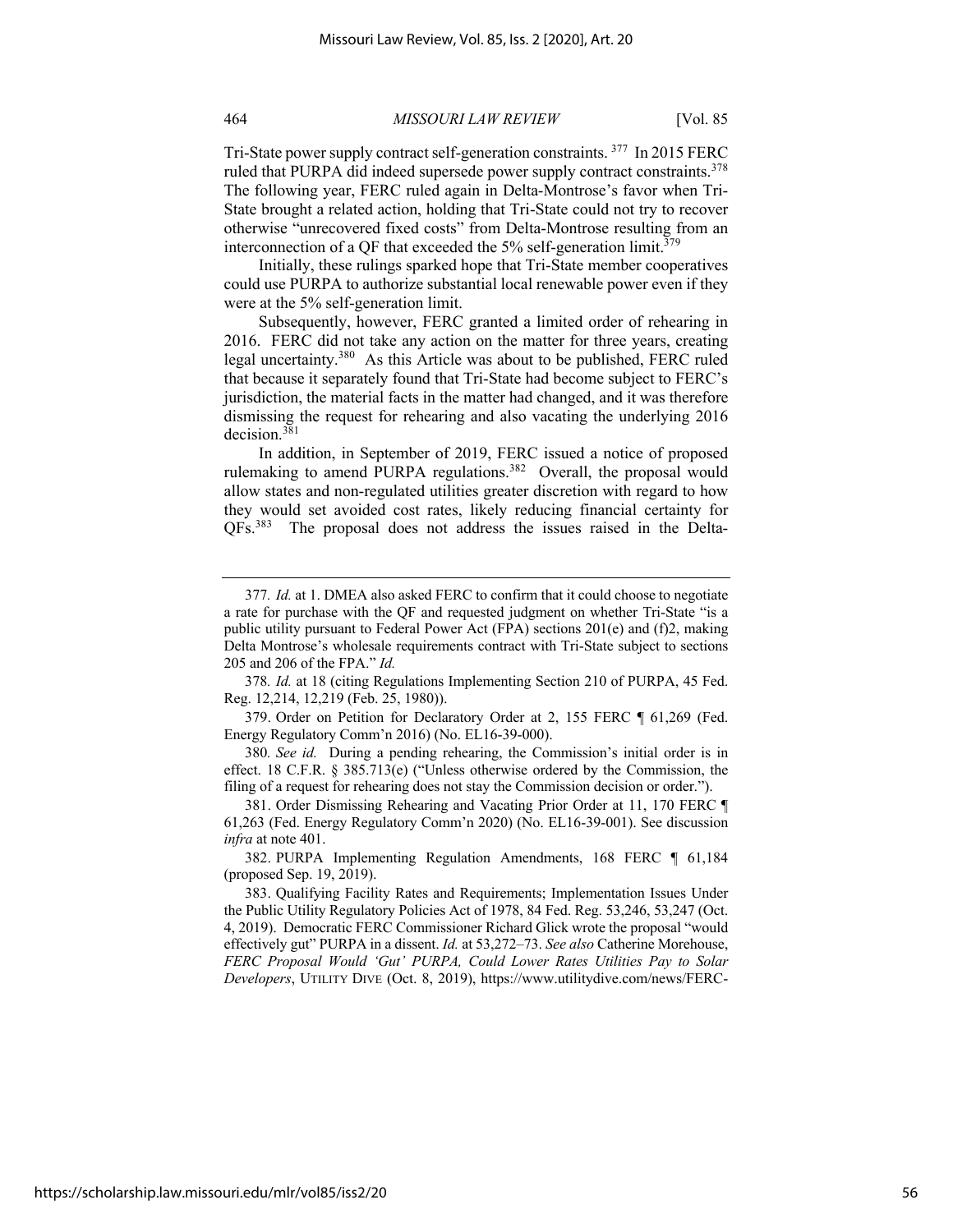Montrose-Tri-State proceedings, but it generally sides with incumbent powerproducing utilities over QF developers.<sup>384</sup> As such, it adds uncertainty as to whether the new Commission will revisit, and perhaps reverse, its prior rulings in the Delta-Montrose-Tri-State dispute.

Taken together, these developments have dissuaded cooperatives or QFs from using PURPA in Tri-State's territory.<sup>385</sup>

# 5. Delta-Montrose and Two Other Coops Seek Colorado Utility Commission Oversight over Exit Price

In 2018, Delta-Montrose next sought to follow Kit Carson's example and exit from Tri-State.<sup>386</sup> According to DMEA court filings, Tri-State calculated a "punitive" exit charge – reportedly much higher than Kit Carson's exit charge – and would not provide insight into its buyout-price-setting methodology.387 As a result, Delta-Montrose filed a petition asking the Colorado Commission to ensure that Tri-State offer Delta-Montrose a "just and reasonable" exit fee offer.<sup>388</sup> Delta-Montrose was supported in its request by two other Tri-State members, United Power and the La Plata Electric Association ("La Plata"); Colorado's State Energy Office; and a majority of the state's legislators.<sup>389</sup>

Despite Tri-State's opposition, the Commission ruled it did have jurisdiction to regulate exit fees under its broad state Constitutional authority granted to "regulate the . . . rates . . . and charges of every public utility operating within Colorado."390

Mid-way through the proceeding, Tri-State took the dramatic step of seeking jurisdiction under FERC, a move that it claimed would have the effect of pre-empting the jurisdiction of the Colorado Commission with regard to regulation of exit fees.<sup>391</sup> The Tri-State board voted to "add new members to

386*. See* Formal Complaint, Delta-Montrose Elec. Ass'n v. Tri-State, Generation and Transmission Ass'n (Col. Pub. Util. Comm'n 2018) (No. 18F-0866E).

387*. Id.* at 1.

388*. Id.* at 13. Tri-State has maintained that the exit charge offered is confidential. *Id.* at 4 n.6.

389. CATES & FEASTER, *supra* note 323, at 8.

390. Interim Decision Denying Motion to Dismiss Formal Complaint at 5, Delta-Montrose Elec. Ass'n v. Tri-State Generation and Transmission, Inc., (Col. Pub. Util. Comm'n 2018) (No. 18F-0866E).

391*. Tri-State Board of Directors to Place Cooperative Under FERC Rate Regulation*, TRI-STATE GENERATION AND TRANSMISSION ASS'N (July 9, 2019), https://www.tristate.coop/tri-state-board-directors-place-cooperative-under-ferc-rateregulation [perma.cc/R8C6-Q39K].

PURPA-changes-solar-competition-market-flexibility-Chatterjee/563369/ [perma.cc/J5DF-Q7NZ].

<sup>384.</sup> PURPA Implementing Regulation Amendments, *supra* note 382.

<sup>385.</sup> Distribution cooperatives and QF developers are unwilling to risk an adverse future FERC decision that would subject them to fees for "unrecovered fixed costs." *See* 151 FERC ¶ 61,238, *supra* note 376.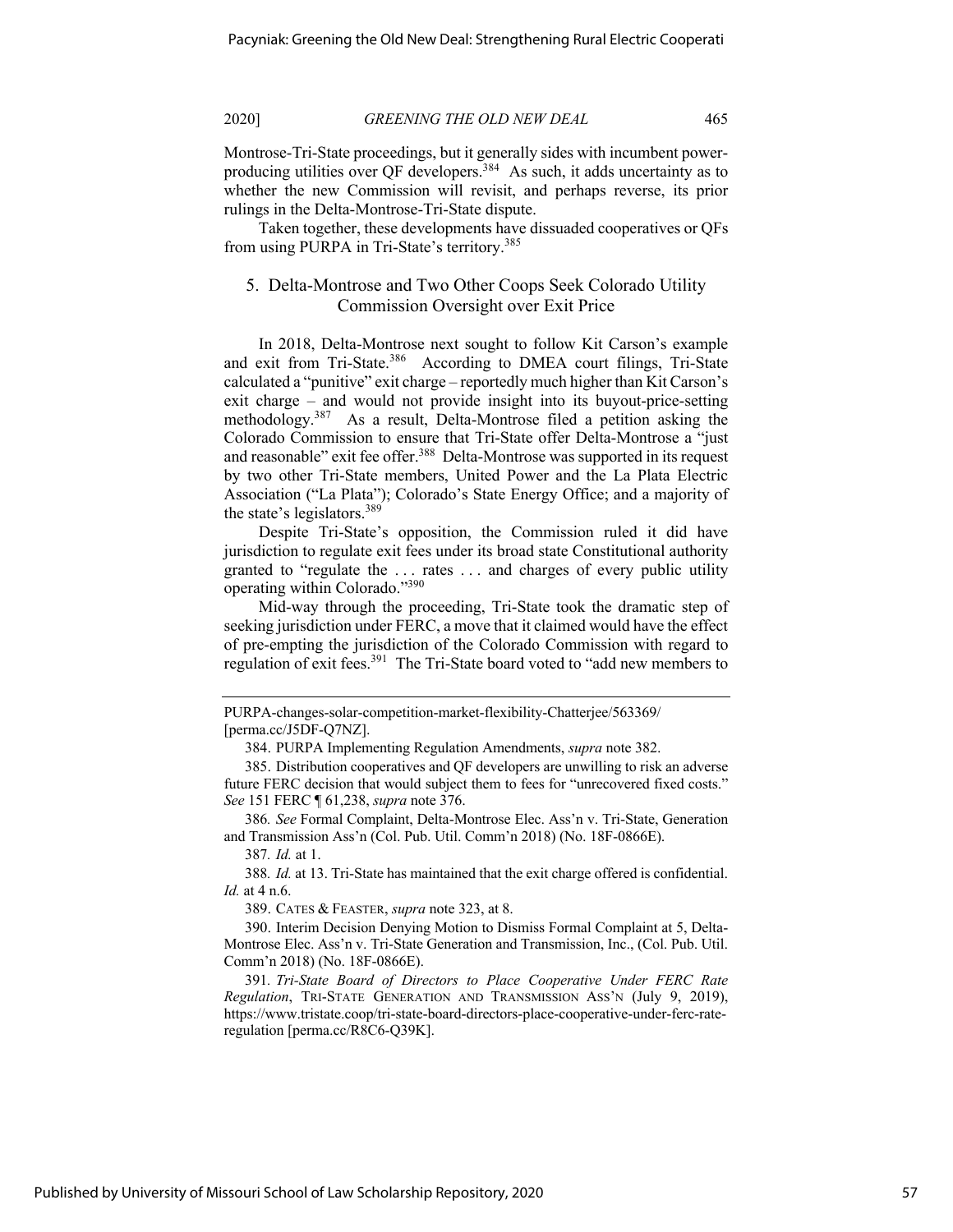the wholesale cooperative" that were not RUS borrowers, which it argued would have the effect of "eliminat[ing] the Federal Power Act exception" that exempts entities owned solely by RUS borrowers from FERC jurisdiction.<sup>392</sup> In its press release, Tri-State said that the action would lead to "lower costs and greater efficiency" by eliminating "inconsistent rate treatment across the states" – and particularly in Colorado and New Mexico.<sup>393</sup> Delta-Montrose decried the action, stating that "[t]he sole purpose appears to be an attempt to evade Colorado law by forum shopping."<sup>394</sup>

After the FERC filing, Delta-Montrose reached a settlement agreement with Tri-State as to an exit price on July 15, 2019.<sup>395</sup> The buy-out price was \$62.5 million, and the exit was to be concluded by July 2020.<sup>396</sup>

On October 4, 2019, FERC rejected Tri-State's initial bid to become subject to its wholesale rate jurisdiction, finding that Tri-State had not submitted sufficient detail on its costs.<sup>397</sup> On December 23, 2019, Tri-State tried again, filing a petition for a declaratory order that it was subject to FERC's jurisdiction under the Federal Power Act and filing a new rate tariff.398

In November of 2019, La Plata and United Power followed Delta-Montrose's example. These two cooperatives – respectively Tri-State's largest and third-largest members – contribute 22% of the power supply cooperatives revenues.399 Both filed complaints asking the Colorado

397. Order Rejecting Filings without Prejudice, 169 FERC ¶ 61,012 at 8–9 (Fed. Energy Regulation Comm'n 2019) (No. ER19-2440-000, et al.).

398. Notice of Petition for Declaratory Order; Tri-State Generation and Transmission Association, Inc., 85 Fed. Reg. 506 (Jan. 1, 2020); Tri-State Generation and Transmission Association, Inc. Initial Rate Filing of FERC Electric Tariff Volume No. 1 (Fed. Energy Regulatory Comm'n Dec. 23, 2016) (No. ER20-676) (second Tri-State initial rate filing).

399*. See* Joint Submission of La Plata Electric Association and United Power, Inc. on the Issue of the Commission's Jurisdiction Over This Exit Charge Proceeding, (Col. Pub. Util. Comm'n 2019) (Nos. 19F-0620E and 19F-0621E).

<sup>392</sup>*. Id.*

<sup>393</sup>*. Id.* 

<sup>394</sup>*. Colorado Co-op Sues to Block Tri-State's Move to FERC Regulation, State Lawmakers Also Concerned*, EUCI (June 9, 2019), https://www.euci.com/coloradoco-op-sues-to-block-tri-states-move-to-ferc-regulation-state-lawmakers-alsoconcerned/ [perma.cc/9XT6-F4B9] (quoting DMEA's CEO Jason Bronec).

<sup>395</sup>*. Id.*

<sup>396</sup>*. Id.*; Katharhynn Heidelberg, *Signed, Sealed, Delivered: DMEA Poised for \$62.5M July Exit from Tri-State*, MONTROSE DAILY PRESS (Apr. 10, 2020), https://www.montrosepress.com/signed-sealed-delivered-dmea-poised-for-62-5mjuly-exit-from-tri-state-updated/article\_36572b32-7b71-11ea-a59b-13d78c2b2c22.html [perma.cc/8Q42-Y2K3].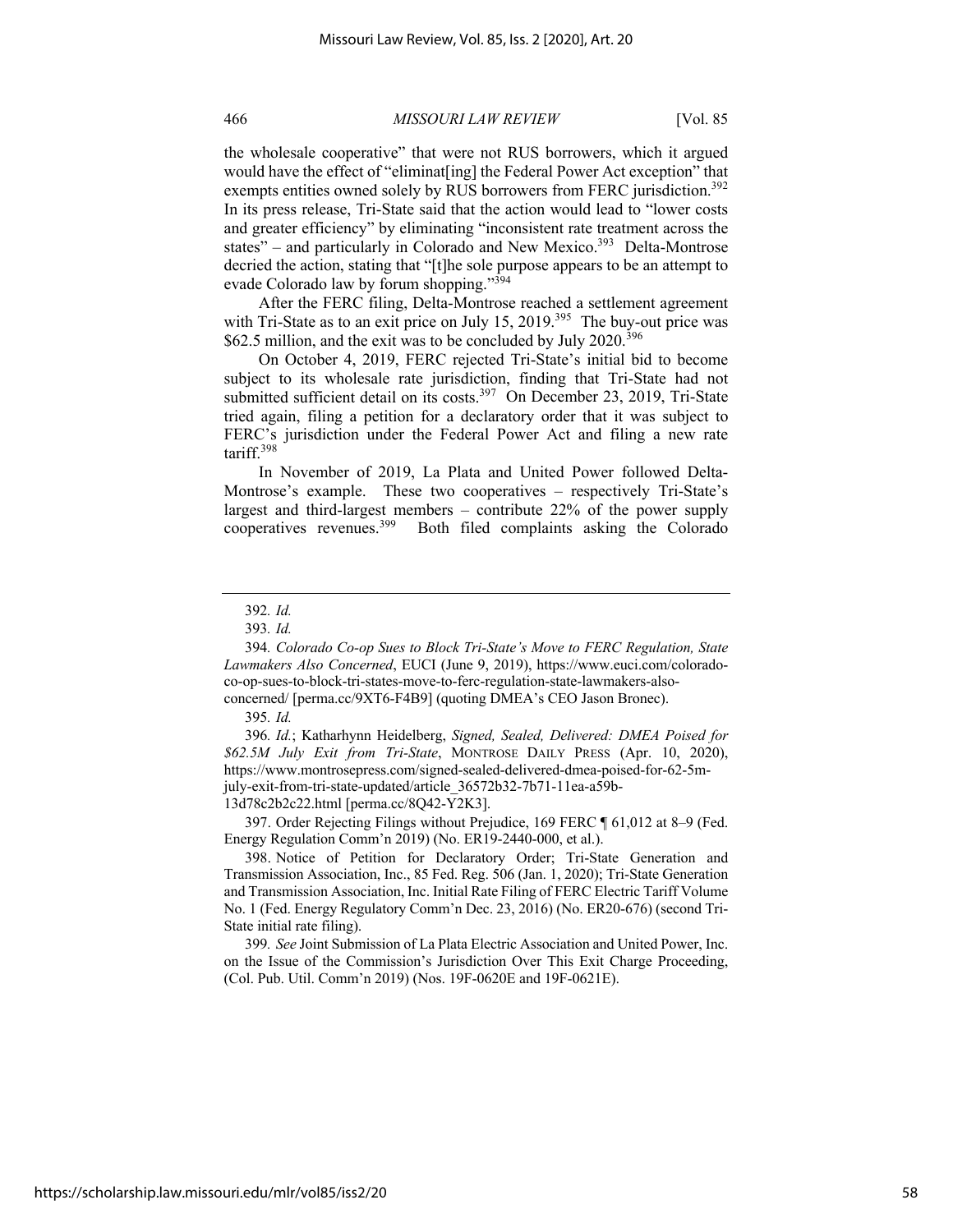Commission to set a "just, reasonable, and nondiscriminatory" exit charge.<sup>400</sup> Tri-State is again contesting the action, arguing in part that the Colorado Commission does not have jurisdiction because of its FERC applications.<sup>401</sup>

In March 2020, shortly before publication of this Article, FERC ruled that Tri-State's addition of a for-profit, non-cooperative member did bring Tri-State under FERC's jurisdiction.<sup>402</sup> FERC also held that its authority did extend to overseeing Tri-State's exit charges and invited Tri-State to file a methodology for calculating exit fees.<sup>403</sup> At the same time, FERC found that its authority did not necessarily preempt the Colorado Commission from concurrently exercising oversight over exit fees.404 After the FERC decision, Tri-State announced a new public policy for calculating exit fees that would be based on "mak[ing] whole" the remaining distribution cooperative utility members in regard to any financial impacts caused by the exit of a member.<sup>405</sup> Tri-State announced that it planned on filing this policy with FERC for approval.

As of this writing, the La Plata and United Power exit charge proceedings are ongoing.

One result of La Plata's and United Power's complaints was that S&P Global Ratings downgraded Tri-State's credit rating from an A to A- and issued a negative outlook for the future.<sup>406</sup> S&P pointed to the two exit charge complaints as the immediate cause for the downgrade and identified member

401. Tri-State Generation and Transmission Association's Brief on Jurisdiction and Request for Hearing at 9, (Col. Pub. Util. Comm'n 2019) (No. 19F-0620E) (arguing Colorado Commission's jurisdiction is "entirely preempted" by FERC.).

402. Order Granting in Part and Denying in Part Petition, 170 FERC ¶ 61,224 at 82–92 (Fed. Energy Regulatory Comm'n 2020) (No. EL20-16-000).

403. *Id.* at 116–21.

404. "A ruling by the Colorado PUC on those complaints would not be preempted unless and until such ruling conflicts with a Commission-approved tariff or agreement that establishes how Tri-State's exit charges will be calculated." *Id.* at 116–21. As of the writing of this article, Tri-State was requesting rehearing on the issue of whether the Colorado Commission was preempted from exercising oversight on exit fees. Request for Rehearing Limited to the Issue of Preemption, 170 FERC ¶ 61,224 (2020) (Fed. Energy Regulatory Comm'n 2020) (No. EL20-16-000).

405*. See* Press Release, Tri-State Generation and Transmission Ass'n, Tri-State Takes Significant Step to Increase Member Flexibility, Sets Contract Termination Payment Methodology*,* (April 9, 2020), https://www.tristategt.org/tri-state-takessignificant-step-increase-member-flexibility-sets-contract-termination-payment [perma.cc/CSL4-KD6A].

406*. S&P Global Ratings Issues New Ratings for Tri-State*, TRI-STATE (Nov. 19, 2019), https://www.tristategt.org/sp-global-ratings-issues-new-ratings-tri-state [perm a.cc/YE8Q-MKLT].

<sup>400.</sup> Joint Response of La Plata Electric Association, Inc. and United Power, Inc. Clarifying Requested Relief in Response to Decision No. C19-0955-I at 2 (Col. Pub. Util. Comm'n 2019) (Nos. 19F-0620E and 19F-0621E). La Plata alleged that Tri-State unjustly refused to provide an exit charge, and United Power alleged that the exit charged offered by Tri-State was unjust. *Id.* at 2–3.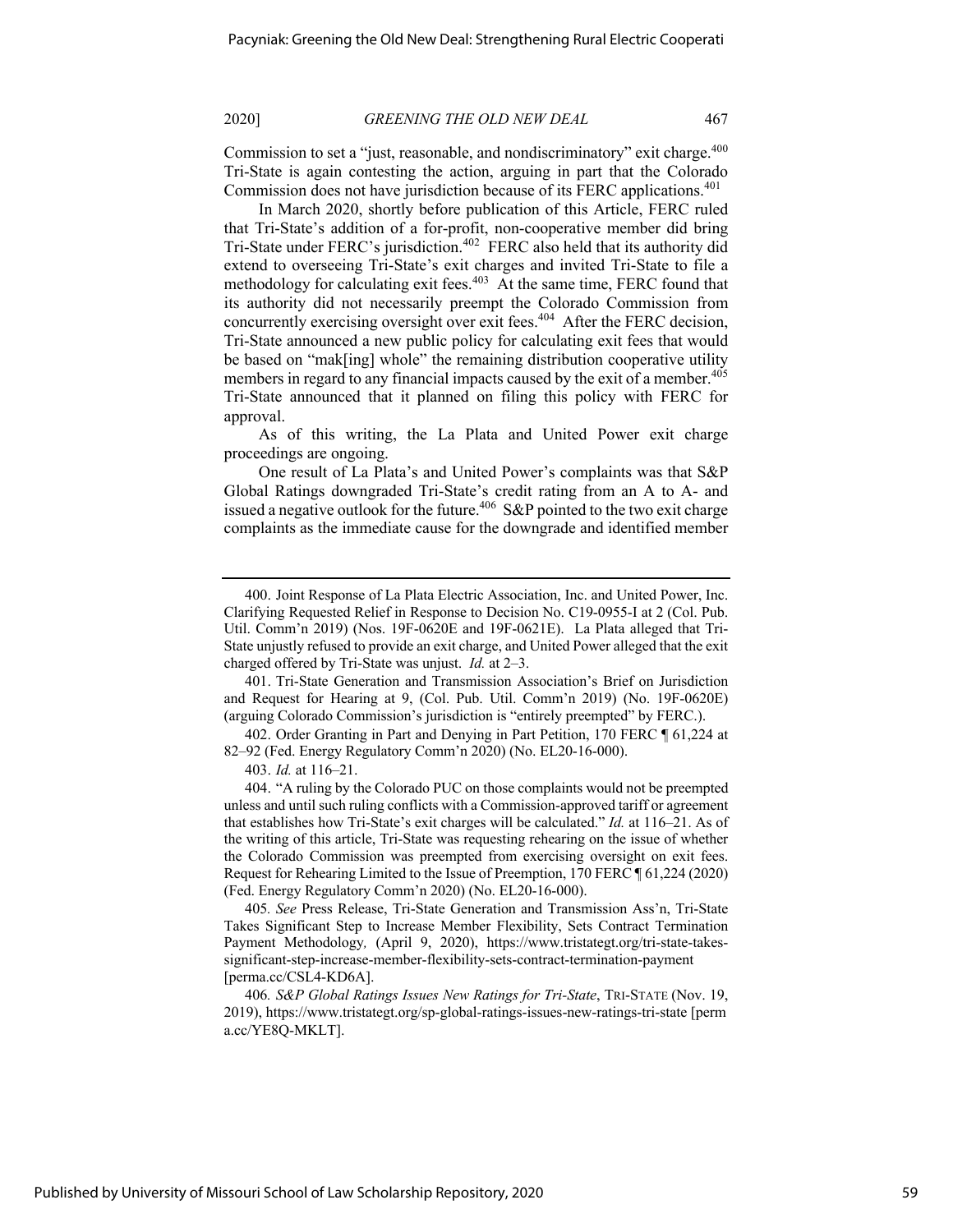dissatisfaction, high rates, and high reliance on coal-fired power plants as some of the reasons for its negative longer-term outlook. $407$ 

## 6. Colorado, New Mexico 2019 Legislation

The unrest by Kit Carson, Delta-Montrose, United Power, La Plata, and other Tri-State cooperatives in Colorado and New Mexico have also led to important legislative developments.

In 2019, Colorado passed legislation that subjected Tri-State to an IRP filing requirement overseen by the Colorado Commission.408 Previously, Tri-State had been required to submit an IRP under a settlement agreement but was not required to have the plan approved by the Commission.<sup>409</sup> The legislation clarified the authority of the Commission to require a more rigorous process.<sup>410</sup>

Colorado and New Mexico also both passed ambitious climate or clean energy laws in the 2019 legislative session.<sup>411</sup> Colorado's H.B. 19-1261 directs the state air quality body to promulgate GHG regulations to meet economy-wide GHG reduction goals. $4^{12}$  The law allows utilities the option of developing their own "clean energy plans" for how to achieve an 80% reduction in GHG emissions associated with their retail sales by 2030 from 2005 levels.413 Utilities that receive the Colorado Commission's approval of such plans and achieve the planned reductions will not be required to achieve further reductions by the state air quality body, nor will they be subject to additional direct, nonadministrative costs, until after  $2030$ .<sup>414</sup> The legislation explicitly allows distribution cooperatives to submit such plans.<sup>415</sup>

New Mexico's Energy Transition Act extends the state's RPS to require that distribution cooperatives supply 50% of electricity from renewable resources by 2030 and 100% from zero-carbon resources by 2050.<sup>416</sup>

410*. Id.* 

411*. See* COLO.REV. STAT. ANN. § 25-7-105(1)(e)(II) (2019); S.B. 489, 54th Leg., 1st Sess., § 26 (N.M. 2019).

414. § 25-7-105 (1)(e)(VIII)(C).

415. § 25-7-105 (1)(e)(VIII)(F).

416. S.B. 489, 54th Leg., 1st Sess., § 26 (N.M. 2019). In 2050, distribution cooperatives are required to achieve both an 80% renewable and 100% zero-carbon resource standard "provided that: 1) achieving the target is technically feasible; 2) the

<sup>407</sup>*. Id.*

<sup>408.</sup> COLO. REV. STAT. ANN. § 40-2-134 (2019).

<sup>409.</sup> Joe Smyth, *Colorado Public Utilities Commission Will Oversee Tri-State Resource Planning*, CLEAN COOPERATIVE (May 7, 2019), https://www.cleancooperati ve.com/news/colorado-public-utilities-commission-will-oversee-tri-state-resourceplanning [perma.cc/6862-EWQA].

<sup>412.</sup> § 25-7-105 (1)(e)(II).

<sup>413.</sup> § 22-7-105(1)(e)(VIII)(B).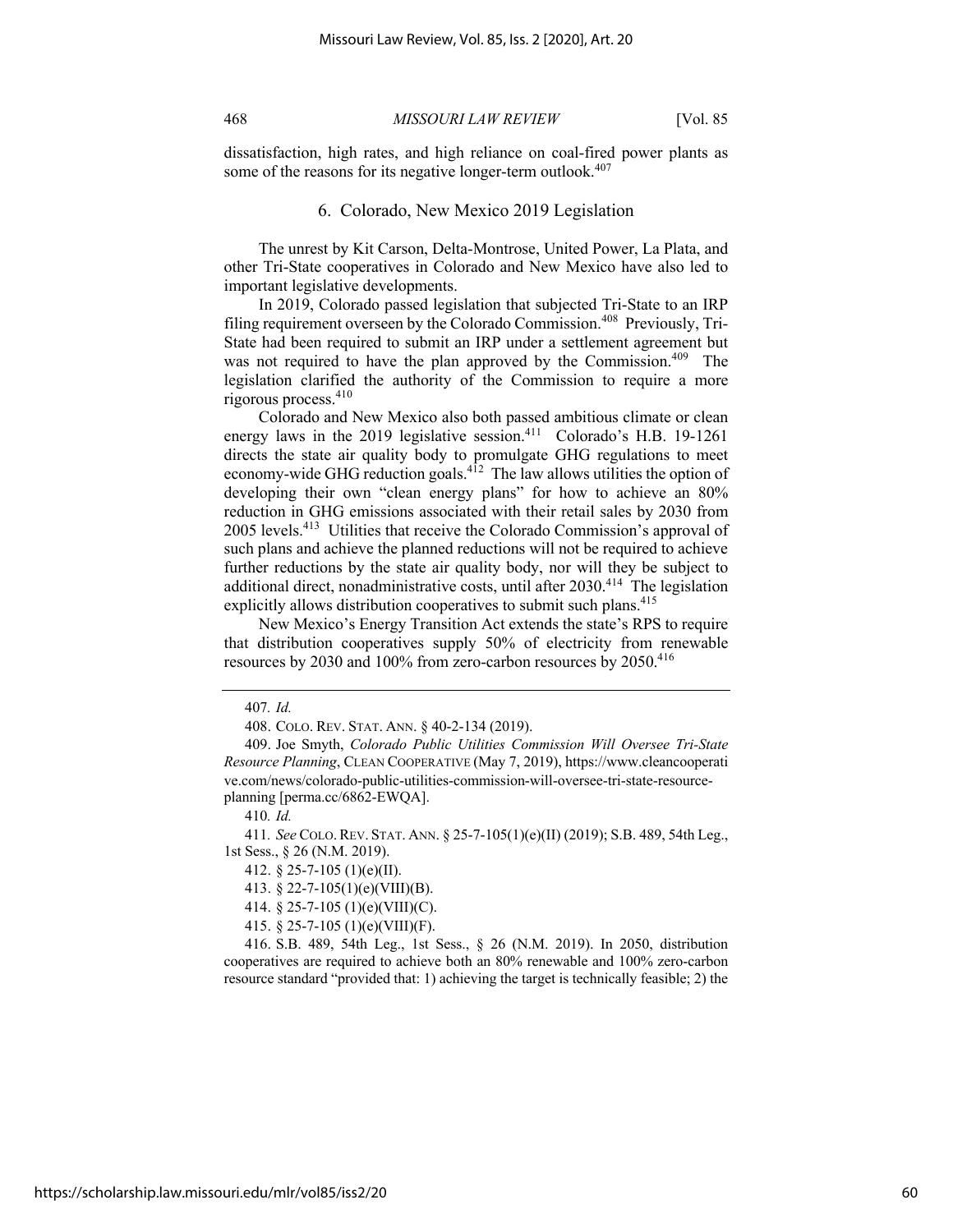In both states, this means that Tri-State's member cooperatives will become subject to some of the most ambitious GHG reduction or renewable energy requirements in the nation. Because Tri-State is responsible for supplying at least 95% of the wholesale power to its member cooperatives, these requirements effectively fall on Tri-State as well.<sup>417</sup>

Although Tri-State has argued that its attempts to secure FERC jurisdiction preempt the Colorado Commission's authority to establish an exit charge, it has not disputed Colorado or New Mexico's authority to subject its member cooperatives to resource planning, renewable energy, or GHG mandates.<sup>418</sup>

# 7. Tri-State's Coal Power Plant Closures and Responsible Energy Plan

Starting in July of 2019, Tri-State announced that it would be developing a new energy plan.<sup>419</sup> The announcement followed the hiring of a new CEO, Duane Highley.<sup>420</sup> Tri-State unveiled its "Responsible Energy Plan" in January of  $2020$ .<sup>421</sup>

The plan announced that Tri-State was committing to retire its two remaining coal-fired power plants in Colorado and New Mexico.<sup>422</sup> The power supply cooperative will close the 253 MW Escalante Generating Station in New Mexico by the end of 2020 and will close the 1,285 MW Craig Station and the associated Colowyo coal mine in Colorado by 2030.<sup>423</sup> Tri-

rural electric cooperative is able to provide reliable electric service while implementing the target; and 3) implementing the target shall not cause electric service to become unaffordable." *Id.*

<sup>417.</sup> TRI-STATE 2018 ANNUAL REPORT, *supra* note 311, at 39.

<sup>418.</sup> "FERC regulation will not affect resource planning, carbon reduction or renewable energy regulation in the states in which Tri-State operates." *Tri-State Board of Directors to Place Cooperative Under FERC Rate Regulation*, *supra* note 390.

<sup>419</sup>*. See Tri-State Announces Transformative Responsible Energy Plan*, TRI-STATE (July 17, 2019), https://www.tristate.coop/tri-state-announces-transformativeresponsible-energy-plan [perma.cc/K6AU-X3RR].

<sup>420</sup>*. See* Darrell Proctor, *Tri-State Announces Duane Highley as Next Chief Executive Officer*, POWER (Feb. 12, 2019), https://www.powermag.com/pressreleases/tri-state-announces-duane-highley-as-next-chief-executive-officer/ [perma.cc/Y7TD-6RAZ].

<sup>421</sup>*. Tri-State Announces Transformative Responsible Energy Plan Actions to Advance Cooperative Clean Energy*, TRI-STATE (Jan. 15, 2020), https://www.powermag.com/press-releases/tri-state-announces-duane-highley-asnext-chief-executive-officer/ [perma.cc/E593-FNHL].

<sup>422</sup>*. Tri-State Announces Retirement of All Coal Generation in Colorado and New Mexico*, TRI-STATE (Jan. 9, 2020), https://tristate.coop/tri-state-announces-retirementall-coal-generation-colorado-and-new-mexico [perma.cc/865B-V3Y2].

<sup>423.</sup> Tri-State reported that the closures would affect 600 power plant and mine employees. *Id.*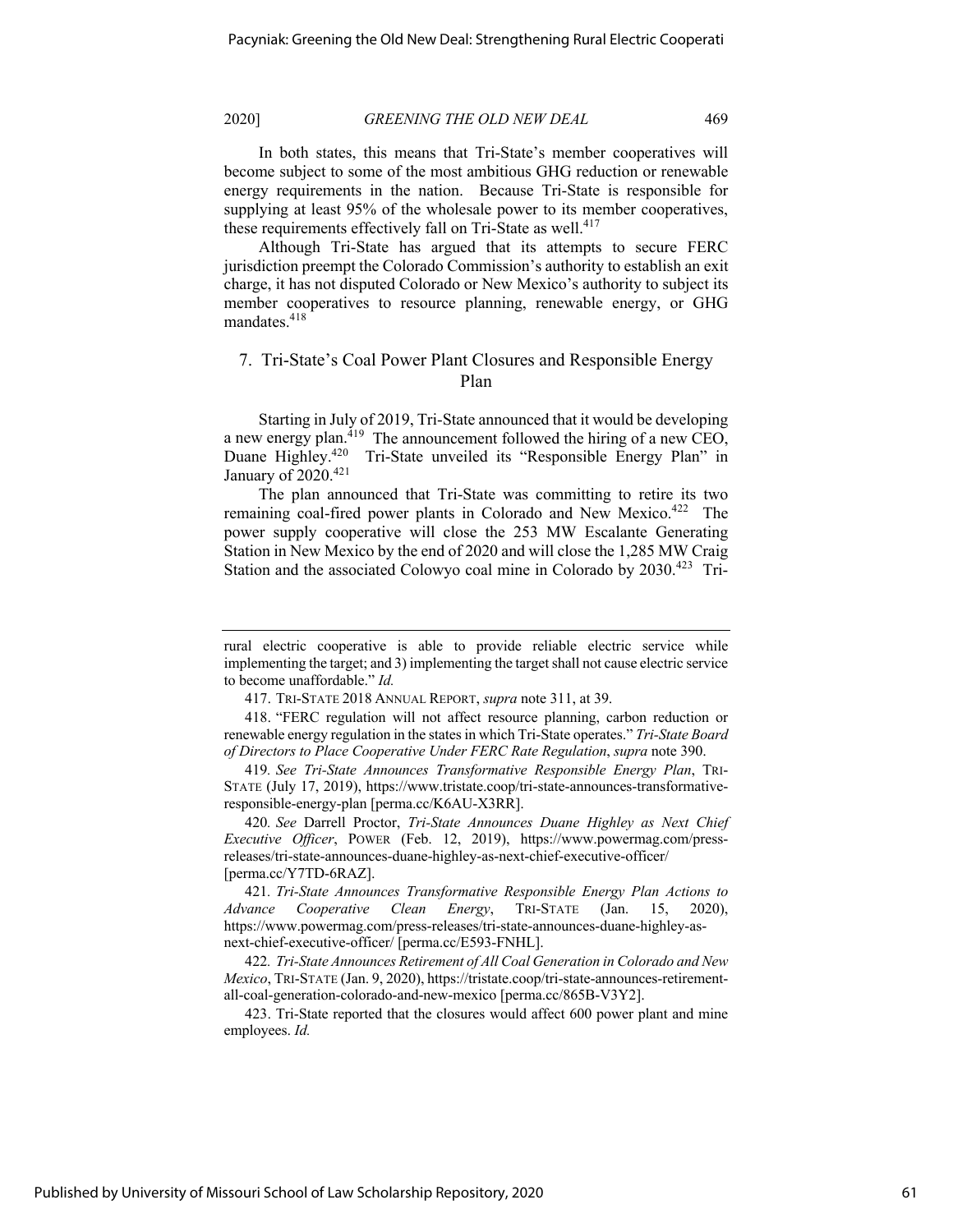State also retired its 100 MW Nucla coal-fired power plant in September 2019.424

In its plan Tri-State also committed to add 1 gigawatt ("GW") of additional renewable energy capacity to its portfolio by 2024.<sup>425</sup> It also touted a recent change in the power supply cooperative's policies that would allow member distribution cooperatives to "build community solar to serve an additional 2 megawatts or 2% of their consumption" above the 5% selfgeneration  $\lim_{x \to 26}$  (As this Article was about to be published, Tri-State further announced a process by which cooperatives could seek to additionally increase self-generation, with interested cooperatives being able to self-supply in aggregate up to 10% of Tri-State's system peak demand.) $427$ 

The Plan was announced by Highley in a press conference with Colorado Governor Jared Polis.<sup>428</sup> Highley said that he hoped the plan would give member cooperatives considering exiting Tri-State a "reason to think about staying."<sup>429</sup>

As of this writing, it is not clear whether the plan will be enough to satisfy disgruntled member cooperatives.

In sum, climate change will require near total decarbonization on the part of electric utilities, including cooperatives. A combination of economic factors, government subsidies, and state and federal regulations have caused utilities to start this shift to a low-carbon economy. Cooperatives, however, are lagging behind in this shift. They own more coal-fired power plants and have been slower to close these power plants and to add renewable energy.

As the Tri-State example shows, some of the distribution cooperatives that have been most eager to accelerate this shift to a low-carbon electricity system have been stymied by their power supply cooperative. Until recently Tri-State was focused on building a large new coal plant and aggressively resisted efforts by distribution cooperatives to add significant renewable generation to their grids. After the successful exit of two cooperatives, exploration of exit by two additional cooperatives, new state legislation imposing dramatic clean energy and resource planning mandates, and a

429*. Id.* 

<sup>424.</sup> Judith Kohler, *Tri-State Officially Retires Nucla Coal-Fired Power Plant Well Ahead of Planned 2022 Closure*, DENVER POST (Sep. 21, 2019), https://www.denverpost.com/2019/09/21/tri-state-closes-nucla-coal-plant/ [perma.cc/CH2Z-ZR5D].

<sup>425</sup>*. Tri-State Announces Transformative Responsible Energy Plan Actions to Advance Cooperative Clean Energy*, *supra* note 419.

<sup>426.</sup> TRI-STATE, RESPONSIBLE ENERGY PLAN 5 (2020).

<sup>427.</sup> Press Release, Tri-State Generation and Transmission Ass'n, *supra* note 405.

<sup>428.</sup> Governor Jared Polis, *More Renewable Energy in Colorado*, FACEBOOK (2020), https://www.facebook.com/jaredpolis/videos/558653254862714/ [perma.cc/9 C84-TPEP].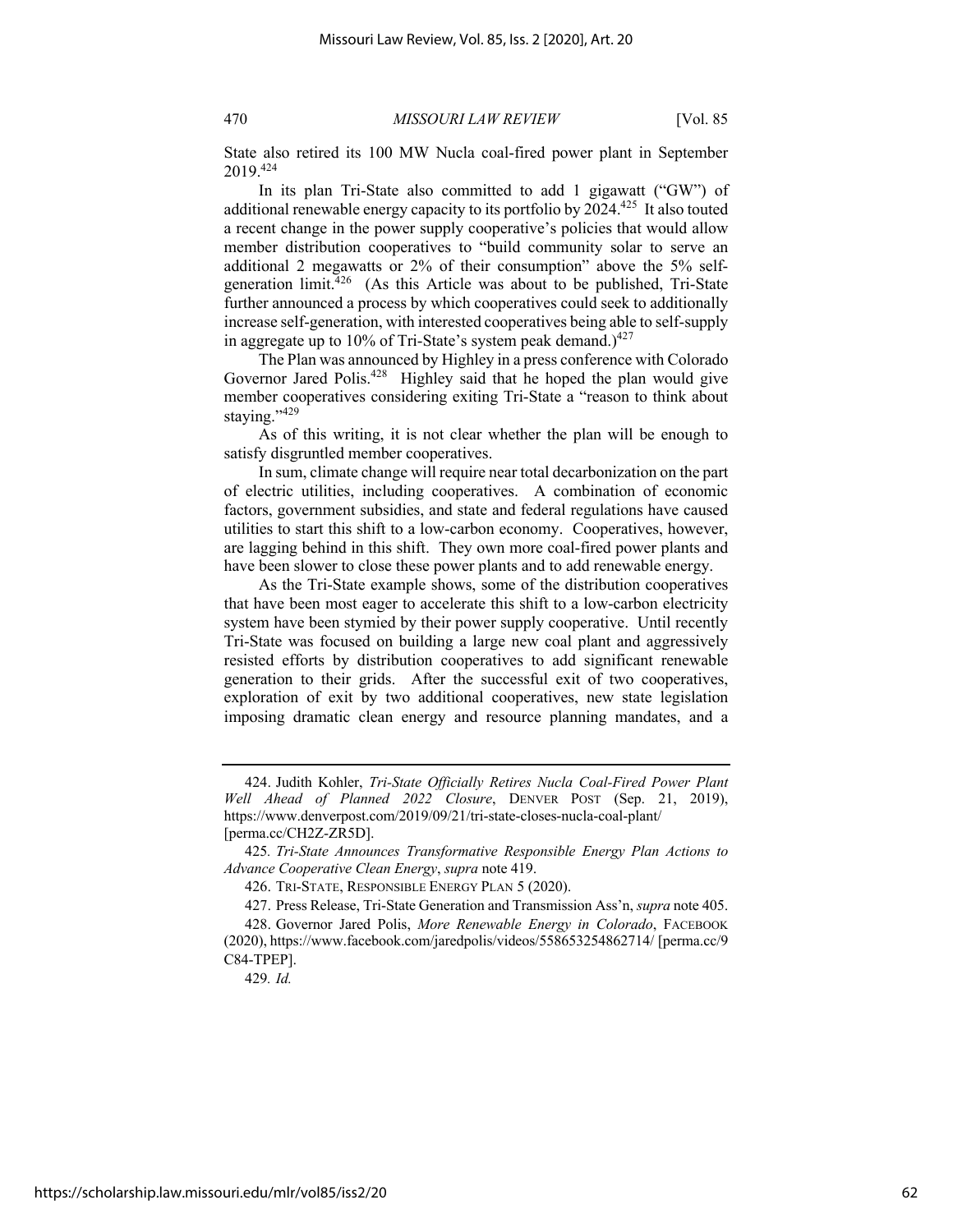downgrade of its credit rating, Tri-State has made a significant turn towards clean energy.

# IV. COOP OVERSIGHT IS NOT ADEQUATE TO ADDRESS CLIMATE **CHANGE**

Cooperatives emerged at the dawn of utility regulation. At the time, they avoided regulation because they were perceived as largely self-regulating and because the REA played an oversight role.

Addressing climate change, however, will require cooperatives to navigate a dramatic shift in generation resources in a time of significant technological, regulatory, and economic uncertainty.

This Part argues that the current regulatory scheme will not adequately prompt a rapid and efficient shift to a low-carbon electricity system. Section A discusses why the benefits of the cooperative organizational form will not carryover as well to the climate challenge as they did to electrifying rural America. Section B details why the separation of ownership and control is a particular problem for U.S. cooperatives and how manager incentives and organizational inertia conflict with prudent planning to transition to a lowcarbon electricity system. Section C discusses how key decarbonization strategies – distributed energy resources, energy efficiency, and increasing reliance on energy markets – threaten to destabilize the existing model of power supply and distribution cooperative relationships. Section D identifies the lack of rigorous resource planning oversight as a key gap in the cooperative regulatory scheme. Section E concludes by discussing the implications for cooperatives of failing to prudently plan for a low-carbon future.

# *A. Not All Benefits of the Coop Form Transfer to the Clean Energy Transition*

The success of cooperatives in electrifying rural America can be attributed in part to the benefits of the cooperative organizational form. Transitioning to a low-carbon electricity system presents a somewhat similar challenge, and some of the benefits of the cooperative form will again prove useful, particularly the cost savings provided by the vertical integration and non-profit status of cooperatives. But the challenge of low-carbon transition also differs in important ways from electrification, particularly because many of the benefits of acting on climate are diffused and deferred. Where rural electrification benefitted from substantial in-kind contributions by cooperative member owners, it is not clear that low-carbon transition will reap the same benefit.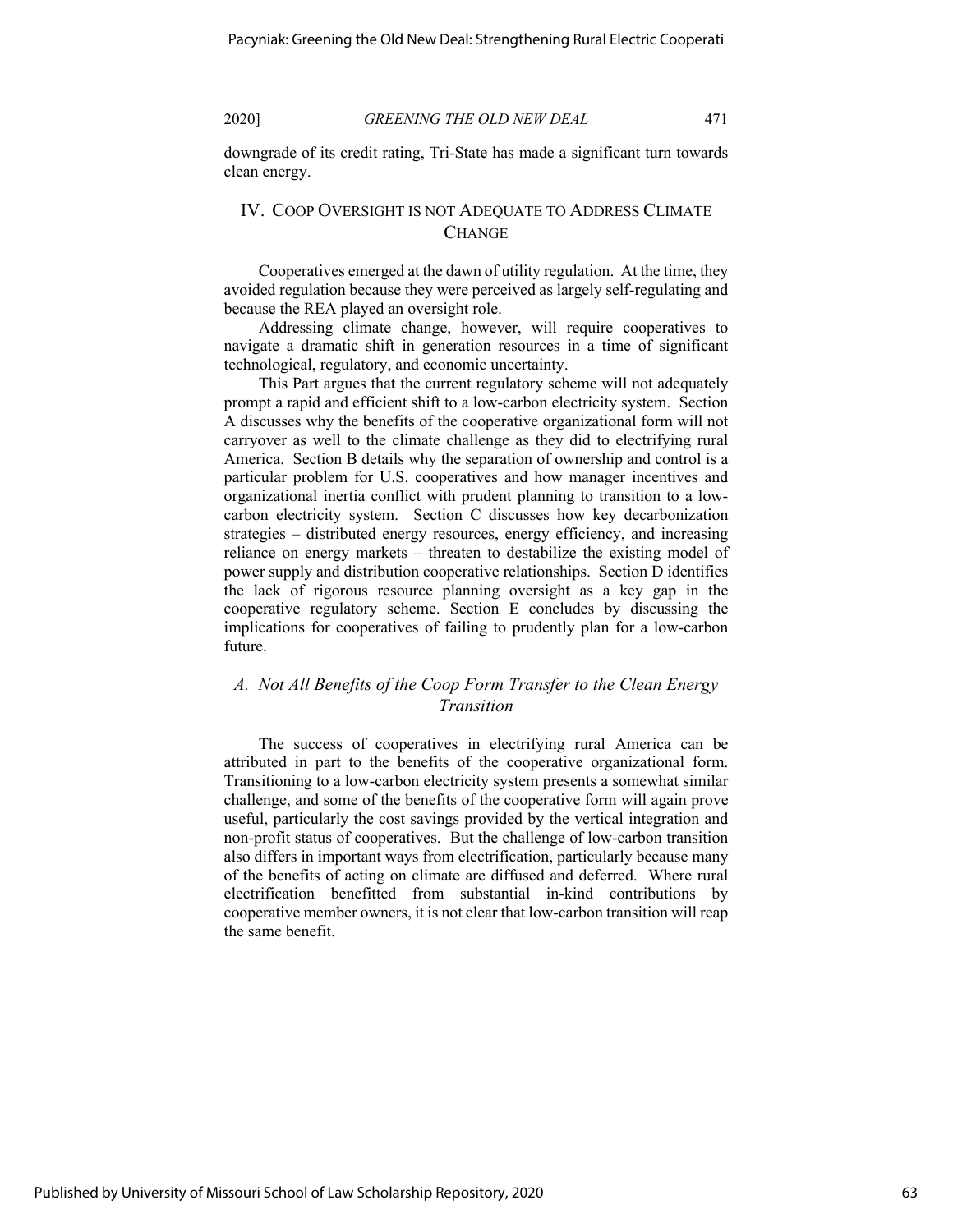Scholars such as Henry Hansmann, Peter Molk, and Melissa Scanlan have identified diverse benefits and drawbacks of the cooperative as an organizational form.430

One of the chief benefits is that rural electricity cooperatives reduce costs to consumers.431 As consumer cooperatives, they vertically integrate the firm and end-use consumers and therefore eliminate the profit that would be extracted by a for-profit distribution utility (or a distribution-utility component of a vertically-integrated utility).<sup>432</sup> Where a distribution cooperative purchases wholesale electricity from a power supply cooperative or a federal power entity, they also eliminate profit that would otherwise be extracted by a for-profit generation utility (or generation-utility component).433 These cost savings were an important factor in the success of cooperative rural electrification because they made it more feasible to string wires in sparsely populated, poor communities.

A second important benefit of the cooperative structure is that the act of ownership can "induce desirable activity by those patrons that is not replicable through market contracting or through ownership by investors."<sup>434</sup> It is clear from numerous reports that the member-owners of new rural cooperatives put tremendous energy and effort into establishing their rural electricity cooperatives.435 For example, when cooperatives were first getting organized, future member-owners recruited members, developed the organization, and plotted power-lines, all without pay.436 These volunteers would make house calls to convince those farmers who were skeptical, recognizing the importance of having the largest number of users along a power line.<sup>437</sup> Moreover, future member owners donated most of the easements for power lines in early cooperatives.438 These contributions can be attributed to the collective-ownership nature of the enterprise and to the dramatic improvement in quality-of-life that electrification provided.<sup>439</sup>

435*. See* PENCE & DAHL, *supra* note 108, at 83.

437*. Id.*

439*. Id.*

<sup>430.</sup> HANSMANN, *supra* note 84; Peter Molk, *The Puzzling Lack of Cooperatives*, 88 TUL. L. REV. 899 (2013); MELISSA K. SCANLAN, COOPERATING FOR A LIVABLE PLANET (forthcoming Yale University Press 2021) (based on draft of forthcoming book shared by the author).

<sup>431.</sup> Molk, *supra* note 430, at 912.

<sup>432</sup>*. Id.* 

<sup>433</sup>*. Id.* This is not a reduction of economic costs – it is a transfer of wealth from shareholders to consumers. They "accomplish vertical integration" by "coupling the firm with [a] . . . downstream (consumer) process." *Id.*

<sup>434</sup>*. Id.* at 914.

<sup>436</sup>*. Id.*

<sup>438</sup>*. Id.* at 87.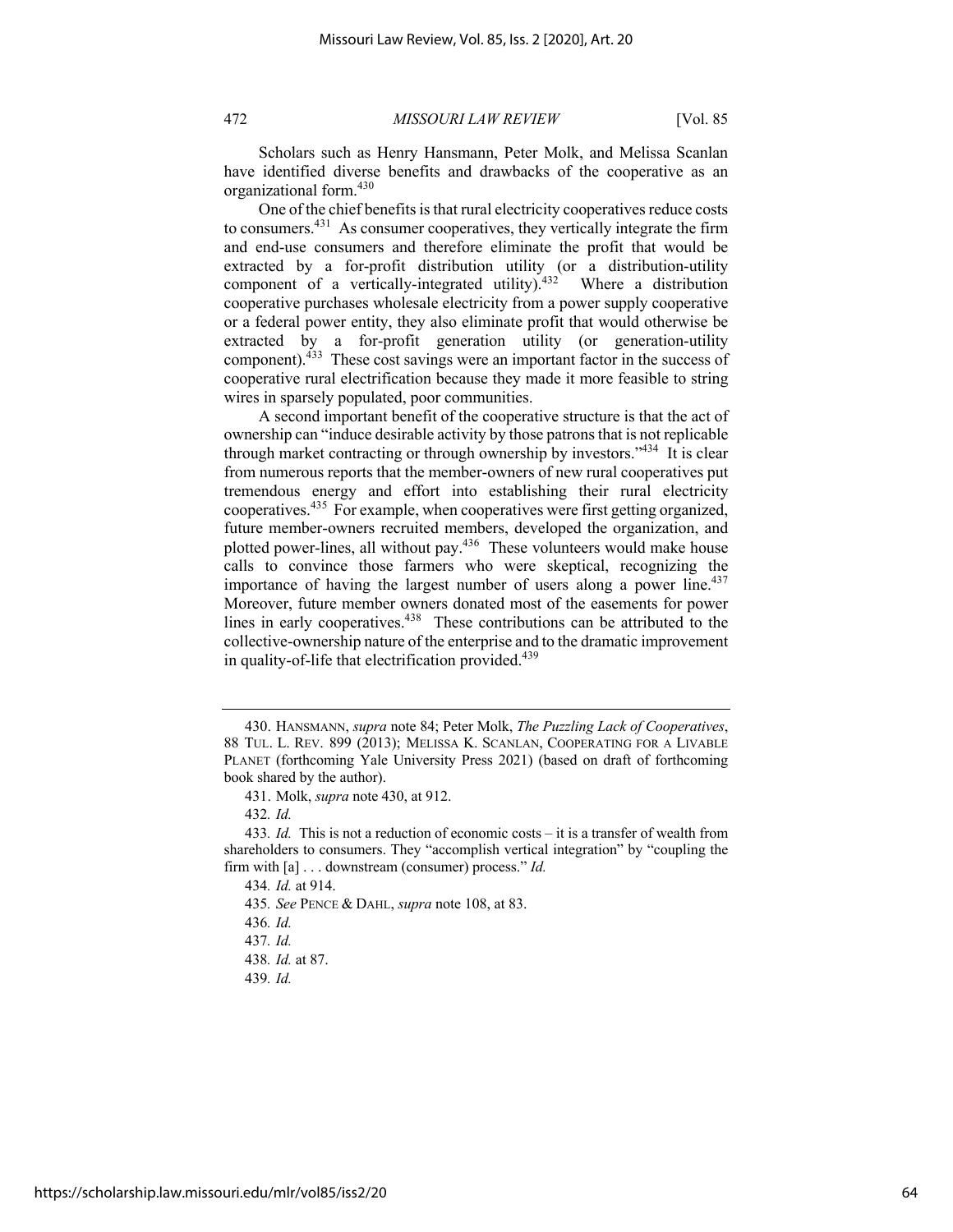There were other factors that contributed to rural electrification. These include the technical assistance provided by the REA from the outset, as well as the subsidized interest rate provided to cooperatives between 1944 and 1973.<sup>440</sup> Yet the cooperative form itself provided some of the benefits that helped the rural electrification effort succeed.

Decarbonizing the rural electricity sector is in some ways a similar challenge to electrifying rural America in the first place. Rural communities were more expensive to electrify because of dispersed living patterns; those same living patterns make it more expensive to implement some lower-carbon strategies like energy efficiency.<sup>441</sup> Rural communities were also challenging to electrify because residents were poorer and therefore were expected to be less able to afford new technologies. The same remains true today.

But shifting to a lower carbon grid will also pose challenges that are different from electrification. In some cases, the benefits of the cooperative form may not aid in addressing the climate change challenges to the same degree they helped electrify rural America.

First, shifting to a lower-carbon electricity system will not always improve the quality of life for cooperative member owners with the same kind of immediacy and universality that electrification did. That is not to say that decarbonizing the electricity system won't benefit rural Americans. Improved energy efficiency will reduce bills and improve the quality of housing for those who receive such services. Distributed wind and solar, coupled with battery storage, will make rural distribution grids more resilient and reliable in the long term. And acting quickly to decarbonize the grid will reduce the severity of harmful climate impacts. Yet many of these benefits are reductions in future harms and, in some cases, reductions of harms far in the future. It is well established that "people discount future utility and put off long-term investments in favor of short-term return."442 Where these benefits are immediate – for example bill reductions from energy efficiency or rooftop solar – they are generally not universal. There are important exceptions. For example, Kit Carson's exit from Tri-State and shift to cleaner energy is projected to reduce rates for all member owners in the next 10 years.<sup>443</sup> Absent such clear benefits, however, it should be expected that there would be less support for decarbonization compared to electrification because the benefits will either be further off or will not accrue to all cooperative memberowners.

<sup>440</sup>*. Id.*

<sup>441.</sup> MARY SHOEMAKER ET AL., REACHING RURAL COMMUNITIES WITH ENERGY EFFICIENCY PROGRAMS, AMERICAN COUNCIL FOR AN ENERGY EFFICIENT ECONOMY 10 (2018) ("Delivering and scaling energy efficiency programs is particularly challenging for utilities serving rural communities because low population density may mean higher program cost per capita.").

<sup>442.</sup> Richard J. Lazarus, *Super Wicked Problems and Climate Change: Restraining the Present to Liberate the Future*, CORNELL L. REV. 1153, 1174 (2008).

<sup>443.</sup> In some cases there may be universal short term benefits. *See supra* Part II.B.3.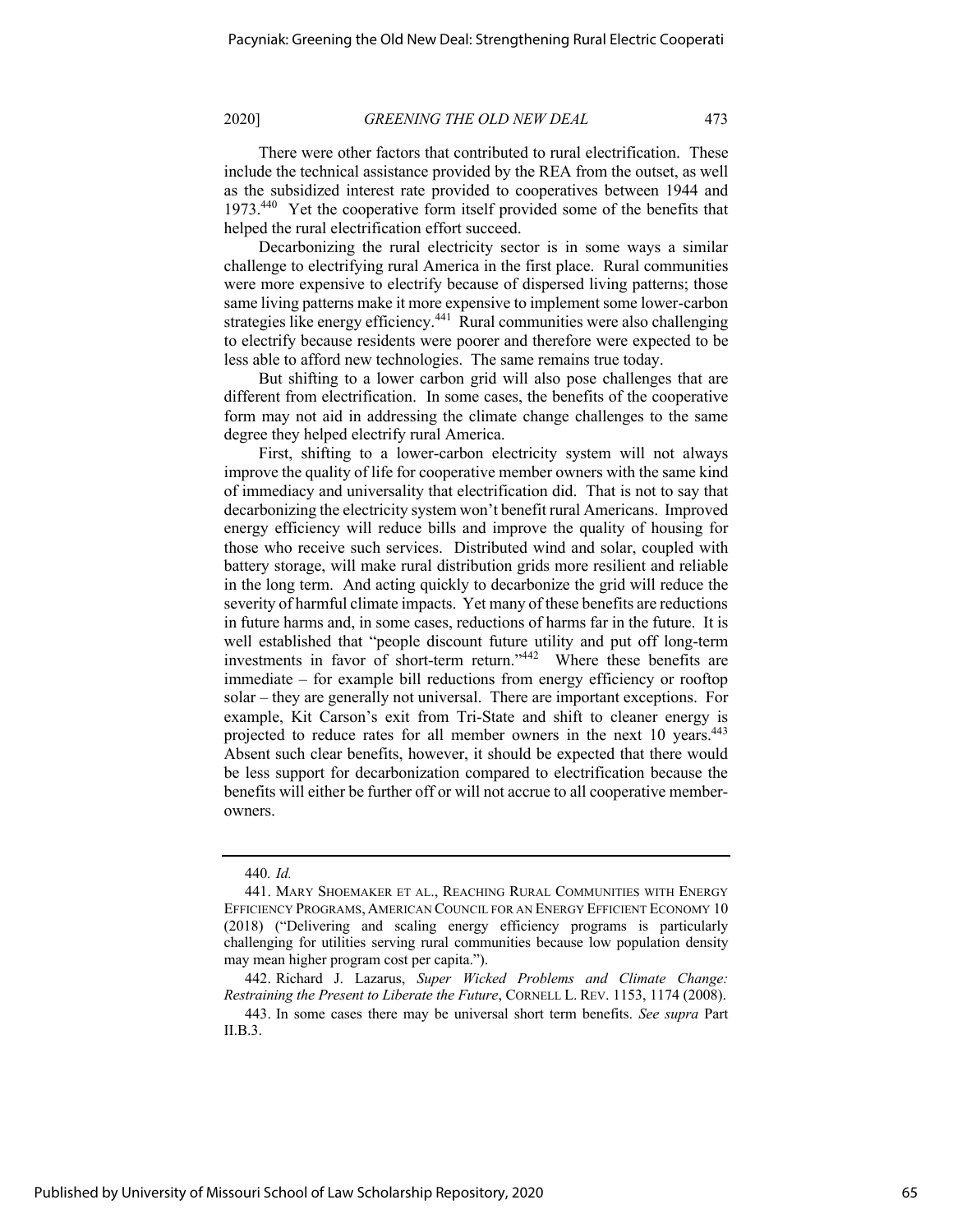Second, polling shows that rural residents are somewhat less likely to believe that climate change is occurring or caused by human activity than urban counterparts.444 To a lesser but still significant degree, rural residents are also less likely to support requiring increased renewable energy.<sup>445</sup> It is important not to overstate such findings. In the past five years, belief that climate change is happening has grown by 11 percentage points – 73% of Americans overall now believe climate change is happening and 69% are worried about it.<sup>446</sup> Moreover, not all rural communities are the same, and some cooperative service territories include suburban areas. Nevertheless, there likely is somewhat less support for taking action to address climate change in cooperative service territories.

During the 1930s, ranchers and farmers lined up to plunk down \$5 and donate an easement to join a cooperative and receive electric light for the first time. Given that the benefits of shifting to a cleaner electricity system are often more distant and diffuse – and that addressing climate change may be less of a compelling rationale in cooperative service territories – it seems likely that fewer cooperative member owners would be willing to take similar action in this context.

The cooperative form will still provide benefits in addressing climate change. The non-profit status and vertical integration of cooperatives will reduce costs in the transition. Shelley Welton has also argued that many of the choices that will need to be made in the transition are public policy decisions that are more appropriately made by democratically accountable institutions, including cooperatives, as opposed to for-profit utilities.<sup>447</sup> And in a forthcoming book, Melissa K. Scanlan highlights the value of cooperatives in transitioning to a low-carbon economy, including case studies of electricity cooperatives in Spain and the United States. She argues that not only can cooperatives be successful organizational models for the transition to a low-carbon electricity system, the cooperative form provides important

<sup>444.</sup> Belief that global warming is happening is "significantly lower" in rural counties than in the nation's largest cities. Howe et al., *supra* note 27, at 600.

<sup>445</sup>*. See Yale Climate Opinion Maps 2018*, YALE PROGRAM CLIMATE CHANGE COMM. (Aug. 7, 2018), https://climatecommunication.yale.edu/visualizationsdata/ycom-us-2018/ [perma.cc/7C76-JL58].

<sup>446.</sup> Abel Gustafson et al., *A Growing Majority of Americans Think Global Warming is Happening and are Worried*, YALE PROGRAM CLIMATE CHANGE COMM. (Feb. 21, 2019), https://climatecommunication.yale.edu/publications/a-growingmajority-of-americans-think-global-warming-is-happening-and-are-worried/ [perma.cc/P345-446U].

<sup>447</sup>*. See* Shelley Welton, *Public Energy*, 92 N.Y.U. L. REV. 267, 270 (2017) ("In debates over public/private boundaries, commentators often argue that decisions involving open-ended policy choices with broad public consequences belong with government").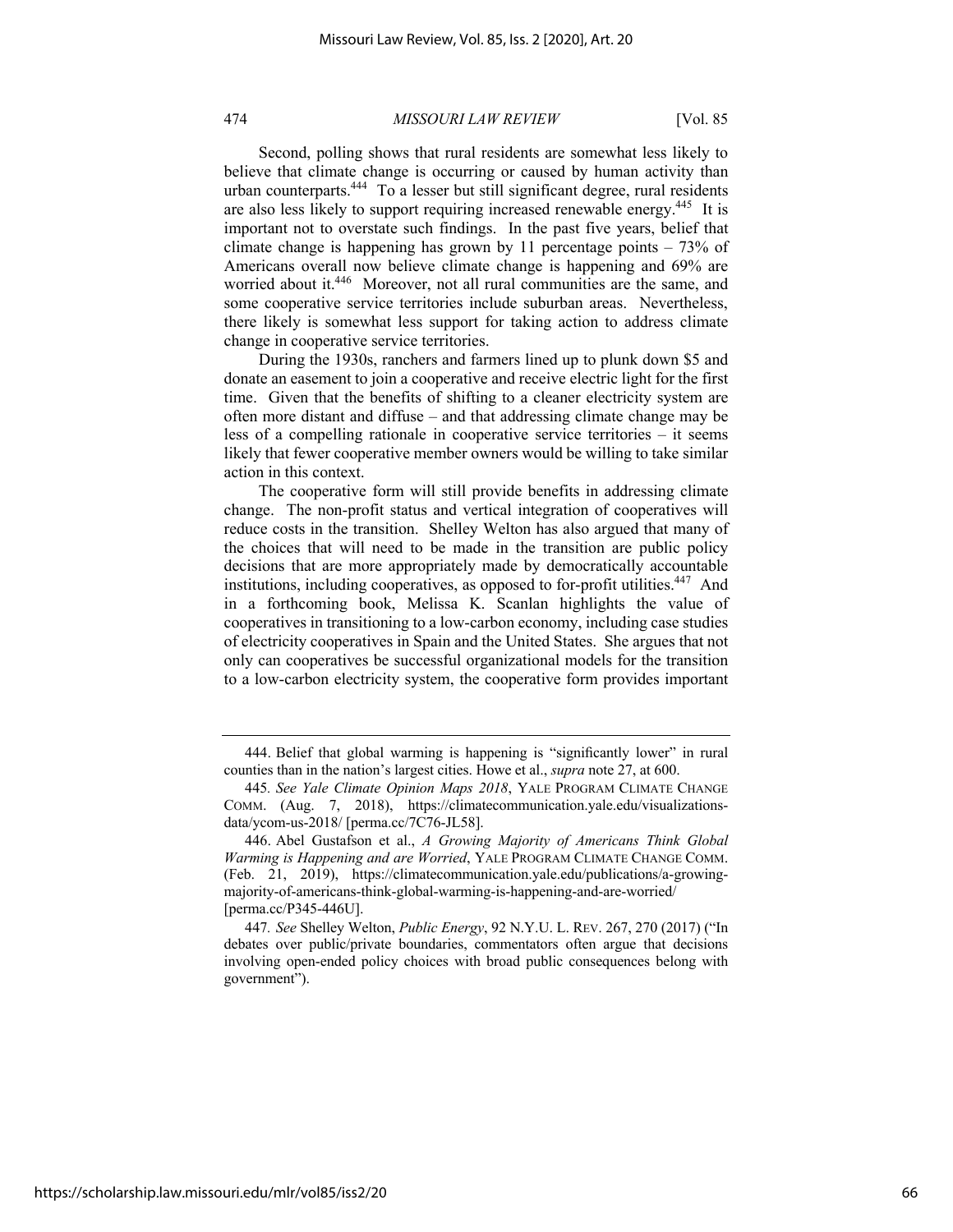complementary benefits such as the opportunity to reinvest surplus revenue into the community instead of siphoning such revenue to shareholders.<sup>448</sup>

Although the cooperative form continues to provide benefits, it is not clear how many member owners will replicate the extra-transactional "desirable activity" that helped make cooperative electrification such a broad success.

## *B. Coop Managers Often Have Incentives to Grow Size and Revenue*

Whereas early utility regulation was chiefly concerned with preventing exploitative profits, the energy crises of the 1980s underscored that in some circumstances, for-profit utilities will make imprudent choices that eventually harm both shareholders and rate payers. Skewed management incentives and institutional biases can drive poor resource planning, especially in times of drastic change and uncertainty.

Prudent long-term resource planning by utilities will be the central challenge in shifting to a low-carbon electricity system. At least some of the institutional pressures bearing on both distribution and power supply cooperatives, however, may skew cooperative responses to the climate challenge.

First, cooperative managers – particularly of power supply cooperatives – have an institutional incentive to grow the budget and size of the cooperative, and this incentive favors maintaining a fossil-fuel heavy generation portfolio.

A longstanding criticism of the cost-of-service regulatory model for forprofit utilities is that these utilities have an incentive to overbuild utility infrastructure to receive a rate-of-return on a higher level of capital investment (referred to as the Avery-Johnson effect).<sup>449</sup> This is the reason that utilities in cost-of-service regulatory models would prefer to build their own generation instead of securing long-term PPAs agreements that do not provide them with a rate-of-return on capital investment.<sup>450</sup>

Because cooperatives have no profit motive, most early cooperative proponents did not believe that cooperatives had a similar incentive to overbuild infrastructure.

Yet some of the insights from organizational theory and public choice theory of the Niskanen variety can help explain why managers of non-profit power supply cooperatives may also be motivated to increase capital infrastructure.

Organization theorists have long focused on the problem of the separation of ownership and control in a corporation. This refers to the differences between the interests of the owners and the managers of a firm, and how to use corporate governance mechanisms to counter these

<sup>448.</sup> SCANLAN, *supra* note 430.

<sup>449.</sup> Boyd, *supra* note 31, at 1652.

<sup>450</sup>*. Id.* at 1653–54.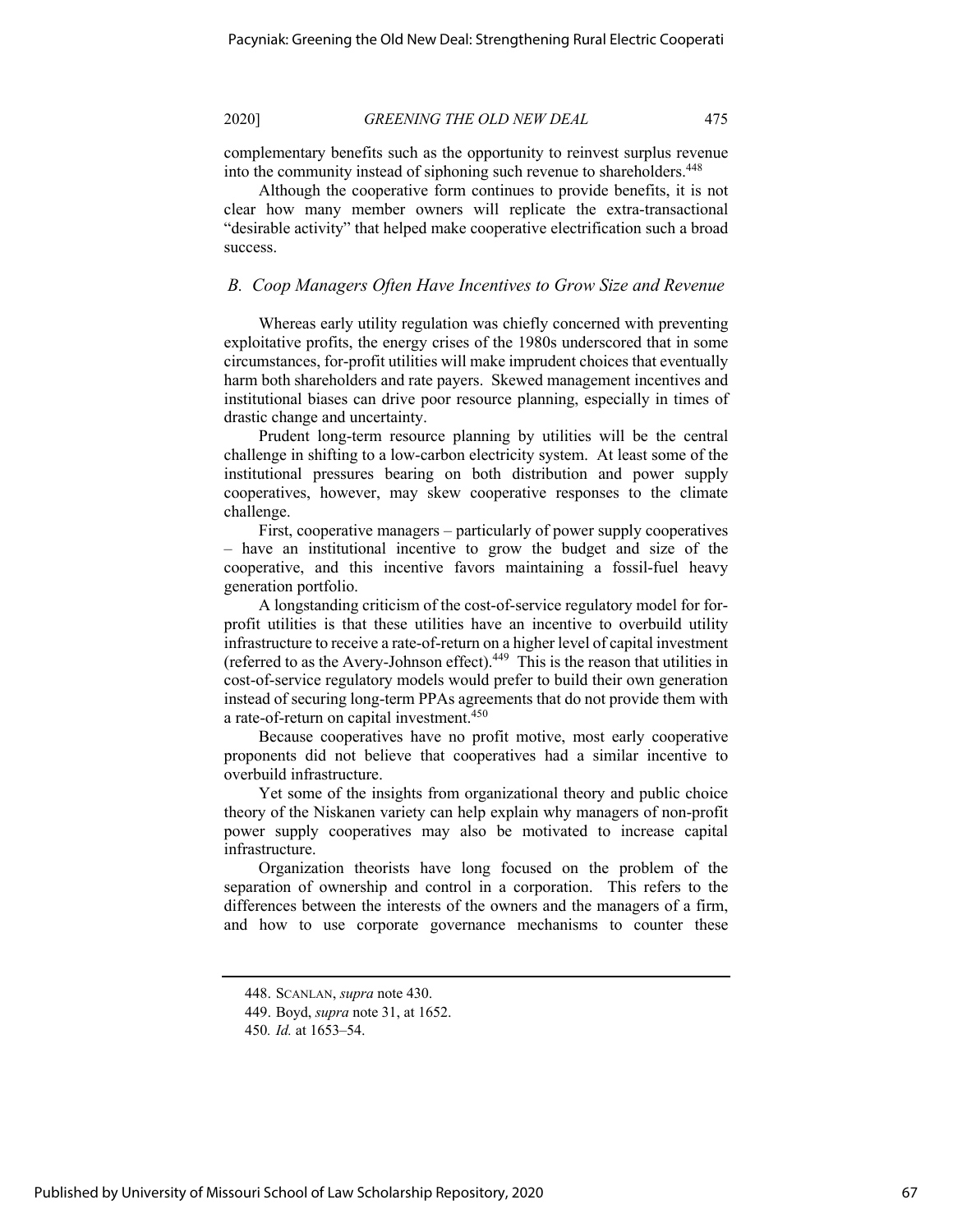differences.<sup>451</sup> Jeter, Thomas, and Wells argue in their 2018 article that cooperatives are particularly susceptible to this problem because they have "weak corporate governance structures" that prevent effective or efficient monitoring of cooperative managers.<sup>452</sup> "Cooperatives fail because of bad boards of directors and uninformed, passive members. Member apathy is rampant, and only a small fraction of members attend annual meetings to cast their votes to elect directors."453 They contrast cooperative governance to modern corporate governance, which "thrive[s] on diligent boards of directors acting without conflicts of interest on a fully informed basis and subject to close monitoring by outside investors."454 In short, cooperative managers are given more deference by their boards, and their decisions are subject to less rigorous scrutiny than those of for-profit utilities.455

William Niskanen argued in 1971 that bureaucrats seek to maximize their agency budgets as a way to maximize their utility.<sup>456</sup> While few contemporary scholars accept Niskanen's simplistic model that budget maximization is deterministic, it is broadly accepted that budgets "are among the things agencies seek to maximize – even if their utility functions are a great deal more complicated than the highly stylized Niskanen model would suggest."457

This dynamic plausibly explains some of the behavior of power supply cooperatives. For example, Tri-State managers are highly paid executives that likely have an incentive to increase Tri-State's revenues and size even though Tri-State is not a for-profit firm.458 Tri-State's recently-retired CEO earned just over \$1 million in total compensation in 2017, and four other senior executives earned over  $$600,000$ .<sup>459</sup> The Tri-State CEO's base salary is set by the Board and is based on performance and "national salary data" for "positions with similar responsibilities."<sup>460</sup> There are no fixed performance incentives for the Tri-State CEO, for example, no bonus for managing to

<sup>451.</sup> The seminal starting point is ADOLF A. JR. BERLE & GARDINER C. MEANS, THE MODERN CORPORATION AND PRIVATE PROPERTY 119 (1991).

<sup>452.</sup> Jeter et al., *supra* note 3, at 396.

<sup>453</sup>*. Id.* at 396–97.

<sup>454</sup>*. Id.* at 397.

<sup>455</sup>*. Id.* at 397–98.

<sup>456.</sup> WILLIAM A. NISKANEN, BUREAUCRACY AND REPRESENTATIVE GOVERNMENT 37 (2d ed. 1974).

<sup>457.</sup> Christopher C. Jr. DeMuth & Michael S. Greve, *Agency Finance in the Age of Executive Government*, 24 GEO. MASON L. REV. 555, 556 (2016).

<sup>458</sup>*. See Tri-State Generation Annual Report (Form 10-K)*, *supra* note 326, at 94. 459*. Id.* at 96.

<sup>460</sup>*. Id.* at 97.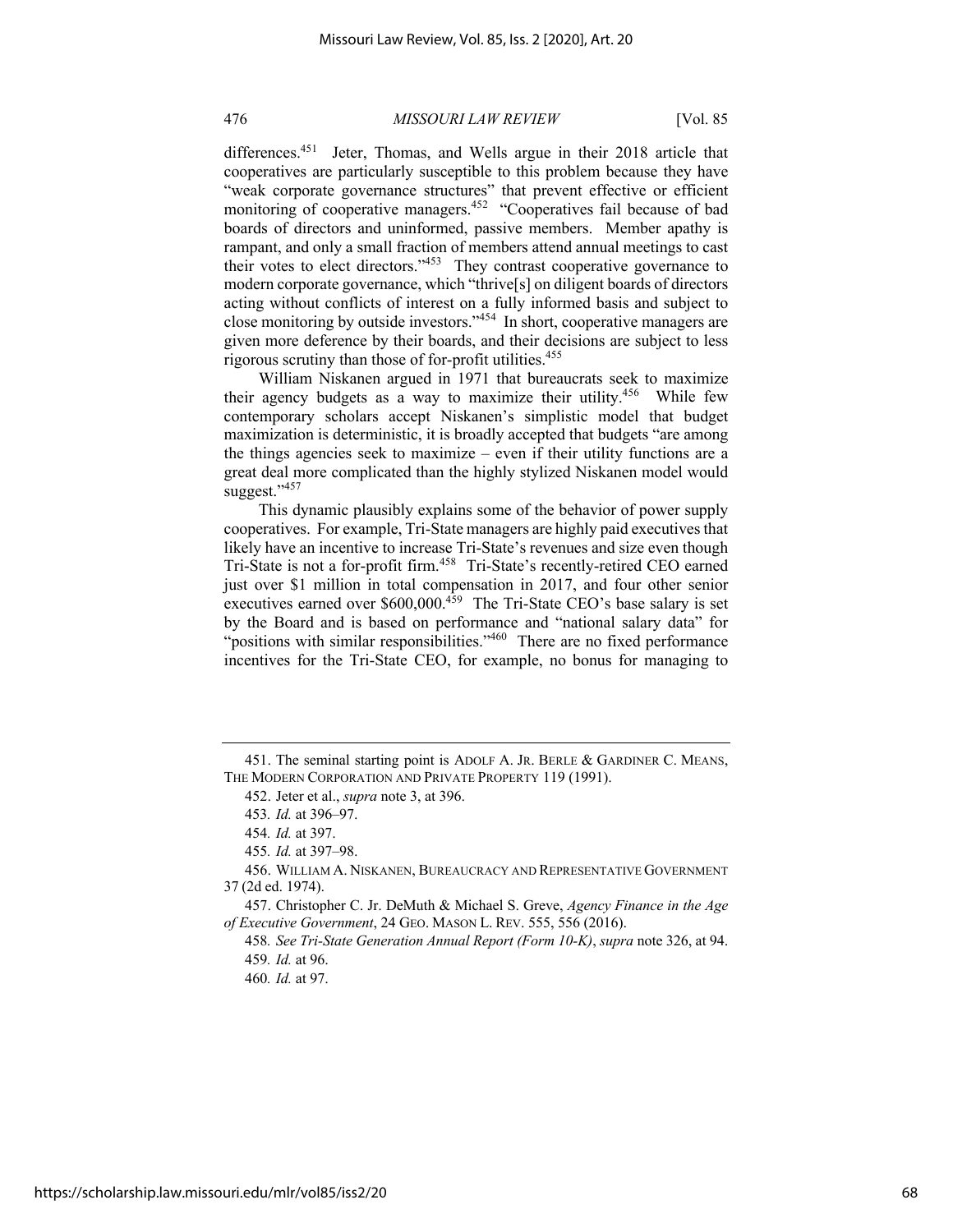reduce the wholesale electricity rate while providing reliable service.<sup>461</sup> Other cooperatives have similarly stated that they index salaries to cooperatives of similar "size."<sup>462</sup>

Hence, the Tri-State CEO has a personal financial incentive to grow the size of Tri-State as an organization, even though that may not be the most prudent course of action for Tri-State's member-owners.

Research on the non-profit hospital sector has found similar incentives. A 2013 Kaiser Health News report found that private, non-profit hospitals were increasingly pegging management pay incentives to increased volume of service and revenue growth, not on quality-of-service.<sup>463</sup>

These manager incentives to grow organizational size are coupled with a board of directors that is not in a strong position to provide oversight. Almost none of the current Tri-State board members have formal training or experience in the electricity sector.<sup>464</sup> Many are farmers and ranchers.<sup>465</sup> Moreover, board members may feel beholden to power supply cooperative managers thanks to generous perks such as a \$500 per diem for board meetings, in addition to travel expenses.<sup>466</sup>

Finally, literature on institutional governance points out that non-profit organizations historically exhibit "high degrees of inertia and path dependency."<sup>467</sup> Organizational theorists highlight that in non-profits, board members have weaker incentive signals and may rely more on "deep-seated dispositions" that combine to maintain a preference for the status quo.<sup>468</sup>

# *C. Shifting to a Low-Carbon System will Likely Require Disrupting the Power Supply – Distribution Coop Model*

Prudent action to prepare for a carbon-constrained world will likely require generation-owning cooperatives to close fossil-fuel fired power plants, contract out for renewable generation, and reduce wholesale power sales – all

<sup>461</sup>*. Id.* "[S]ubstantially all of our monetary compensation to our executive officers is provided in the form of base salary." The Board does have the discretion to provide bonuses. *Id.*

<sup>462.</sup> Terence Corrigan, *How Much Pay is the Right Amount for Electric Co-op Managers?*, SHELBYVILLE TIMES-GAZETTE (Aug. 1, 2018), https://www.tg.com/story/2541460.html [perma.cc/YDE7-LCRQ].

<sup>463.</sup> Jay Hancock, *Hospital CEO Bonuses Reward Volume and Growth*, KAISER HEALTH NEWS (June 6, 2013), https://khn.org/news/hospital-ceo-compensationmainbar/ [perma.cc/GB4X-MTKB].

<sup>464</sup>*. Tri-State Generation Annual Report (Form 10-K)*, *supra* note 326, at 87–91. 465*. Id.* at 90–94.

<sup>466</sup>*. Id.* at 98. On average, board members received just over \$19,000 per person in 2017. *Id.* at 100. The Chairman and President received \$167,447, based on an expectation that he or she is available for Tri-State business 260 days a year. *Id.*

<sup>467.</sup> HELMUT K. ANHEIER, NONPROFIT ORGANIZATIONS: THEORY, MANAGEMENT, POLICY 517 (2014).

<sup>468</sup>*. Id.*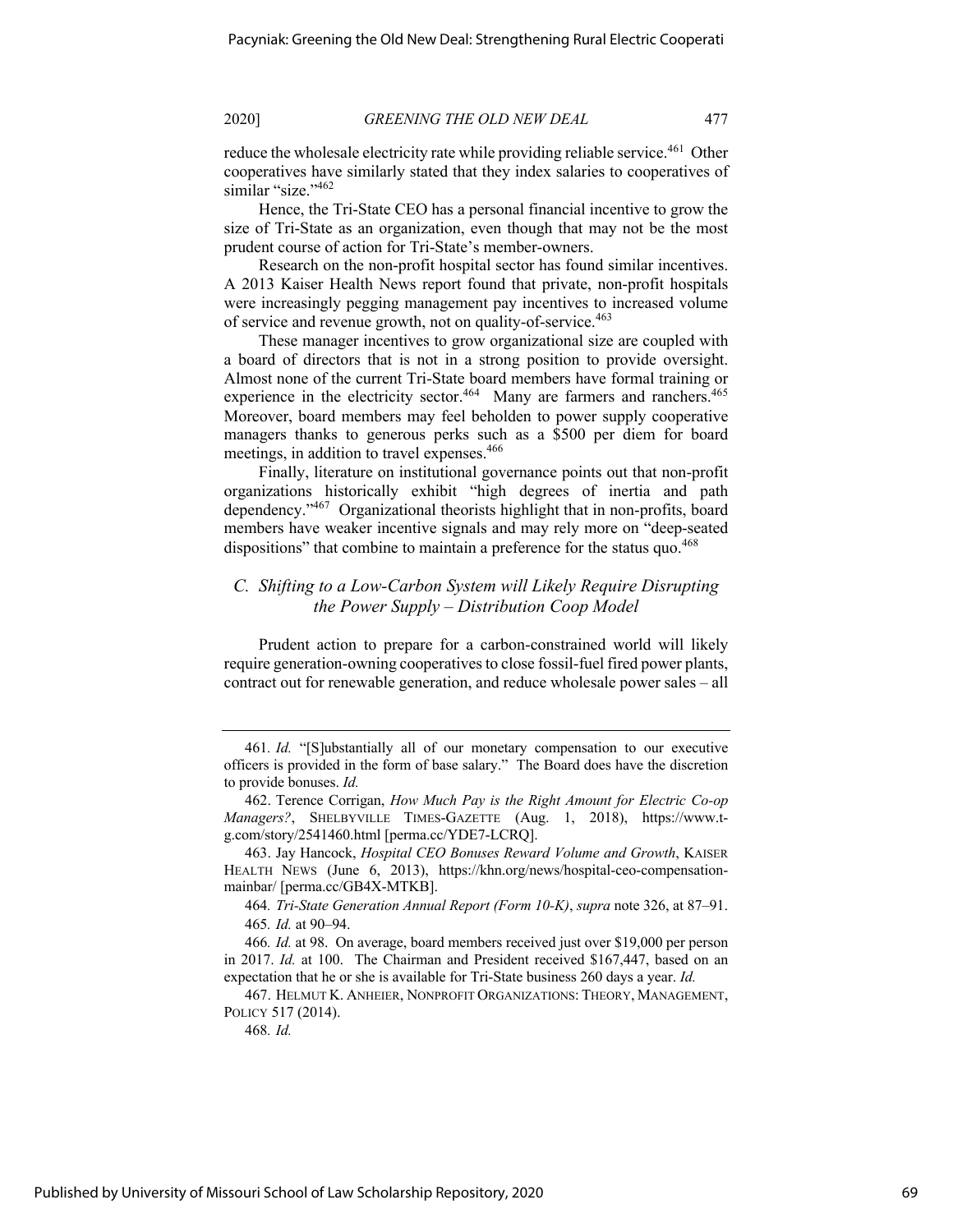actions that run counter to the management incentive to increase organizational size and budget.

Historically, power supply cooperatives sought to ensure a sufficient power supply for the needs of member distribution cooperatives and to keep the wholesale power costs as low as possible.

When there was a growing electricity demand, stable fuel costs, and growing economies of scale, achieving these goals was simple. Power supply cooperatives would build sequentially larger power plants to meet growing demand, and the larger power plants would produce cheaper power. This model neatly aligned with the financial incentives of managers to grow revenues and organizational size.

Now, however, the fundamentals of the electricity business have changed. Electricity demand is flat.<sup>469</sup> Legacy coal plants, which were once the cheapest source of baseload power, are now more expensive to run than natural gas plants due to the declining cost of natural gas.<sup>470</sup> Wind and solar power plants have become, in turn, cheaper to build than natural gas and have no fuel costs at all.<sup>471</sup>

Utility managers also face substantial regulatory uncertainties. The Trump Administration has significantly weakened federal GHG standards for existing power plants, but most utility managers expect significant carbon regulations in the future.<sup>472</sup> Most states already have renewable electricity mandates, but they vary in their levels of ambition. Several states have recently increased targets; others are likely to follow in future years.<sup>473</sup> In short, utility managers know that substantial carbon or clean energy regulations of some sort are likely in the future, but they don't know what these regulations will look like or when they will come into effect.

471*. Id.*

<sup>469.</sup> U.S. ENERGY INFO. ADMIN., ELECTRIC POWER ANNUAL, TABLE 2.2. SALES AND DIRECT USE OF ELECTRICITY TO ULTIMATE CUSTOMERS, *available at*  https://www.eia.gov/electricity/annual/html/epa\_02\_02.html [perma.cc/F96M-YNJT] (showing little change in electricity sales from 2008 to 2018).

<sup>470.</sup> Elizabeth Weise, *On World Environment Day, Everything You Know About Energy in the US Might Be Wrong*, USA TODAY (JUNE 4, 2019), https://www.usatoday.com/story/news/2019/06/04/climate-change-coal-now-moreexpensive-than-wind-solar-energy/1277637001/ [perma.cc/B2ND-UC3K].

<sup>472.</sup> Gavin Bade, *SEU 2019 Survey: Uncertainty Mounts in the Clean Energy Transition*, UTILITY DIVE (February 26, 2019), https://www.utilitydive.com/news/seu -2019-survey-uncertainty-mounts-in-the-clean-energy-transition/549214/ [perma.cc/ T4W7-C975] (last visited Sept. 15, 2019).

<sup>473.</sup> Galen Barbose, *U.S. Renewables Portfolio Standards: 2019 Annual Status Update* 48 (2019), https://emp.lbl.gov/publications/us-renewables-portfoliostandards-2 [perma.cc/YDW6-872P].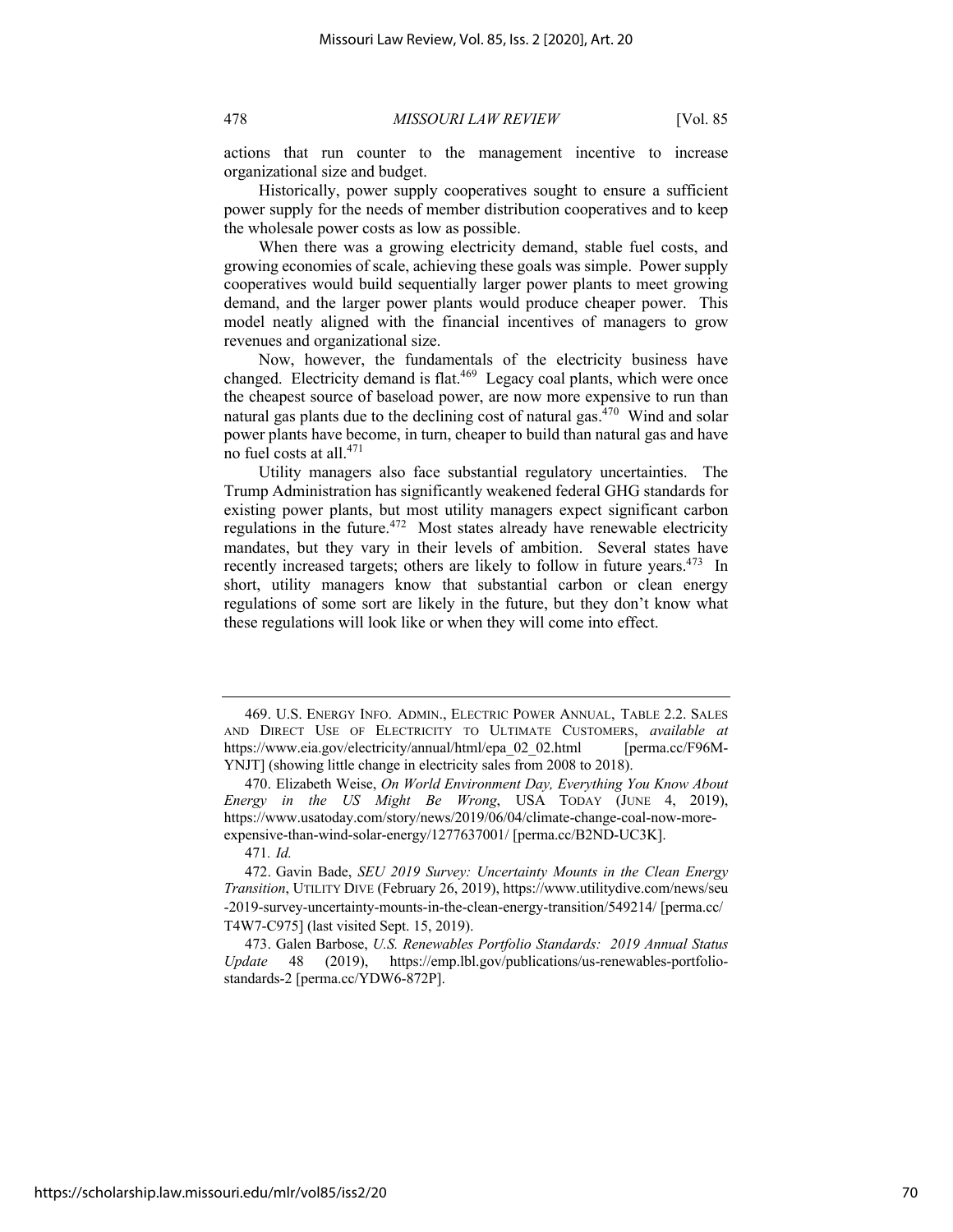While there can be cost benefits to shifting to low-carbon resources, the strategies available to power supply cooperatives can threaten the traditional power supply-distribution cooperative model.

First, transitioning away from coal generation will likely be more painful for many cooperatives than for for-profit utilities. Coal-fired power plants are now more expensive to run than natural gas power plants and also more carbon-intensive.474 In some cases, it is cheaper to retire those coal-fired power plants and to replace them with renewable energy than to continue to run the plants.

However, in many cases, cooperatives are still paying off debt from capital investments into these power plants because the power plants have not reached the end of their planned "useful life."475

For-profit utilities are also confronting such "stranded assets," but utilities in cost-of-service jurisdictions have the potential to recover at least some of the costs of paying off the debt from ratepayers. To the degree that ratepayers cover these stranded costs, the "owners" receive some protection from the losses related to these stranded assets.<sup>476</sup> With favorable PUC treatment, shareholders may have less concern about retiring coal plants. Where PUCs can be expected to grant some rate recovery for stranded assets, there is less concern about a potential loss for shareholders and therefore less opposition to retiring power plants that have not reached the end of their useful life. $477$ 

For cooperatives, however, the owners and the customers are the same. If there are business losses resulting from decisions to invest in coal, the losses come at the expense of member-owners, either through losses of patronage capital or in the form of higher rates.

Second, adding renewable energy to a power supply cooperative's portfolio can also run counter to a cooperative's institutional incentives.

Because a tax-exempt power supply cooperative cannot take direct advantage of federal renewable energy tax credits, they are more likely to procure renewable energy through PPAs.<sup>478</sup> In a PPA, a separate entity that is capable of benefitting from the renewable energy tax credit would own the

477. When a utility is able to impose costs of stranded assets on captive ratepayers instead of investors, it raises significant equity concerns that are important but beyond the scope of this article. The point here is that a profit-driven utility in a cost-ofservice jurisdiction has the potential of shifting at least some losses from shareholders to ratepayers.

478. Bob Gibson, *Electric Co-ops Get Creative to Finance Solar*, SMART ELEC. POWER ALLIANCE (FEB. 5, 2015), https://sepapower.org/knowledge/electric-co-opsget-creative-to-finance-solar/ [perma.cc/XK3K-2G9W].

<sup>474.</sup> Weise, *supra* note 470.

<sup>475.</sup> ERIK HATLESTAD ET AL., RURAL ELECTRIFICATION 2.0: THE TRANSITION TO A CLEAN ENERGY ECONOMY 2 (2019), https://www.cfra.org/publications/RuralElectrifi cation [perma.cc/GZ49-GL85].

<sup>476.</sup> SCOTT HEMPLING, REGULATING PUBLIC UTILITY PERFORMANCE: THE LAW OF MARKET STRUCTURE, PRICING, AND JURISDICTION 236 (2013). Utility commissions may exclude "imprudent" costs from a utilities rate base. *Id.*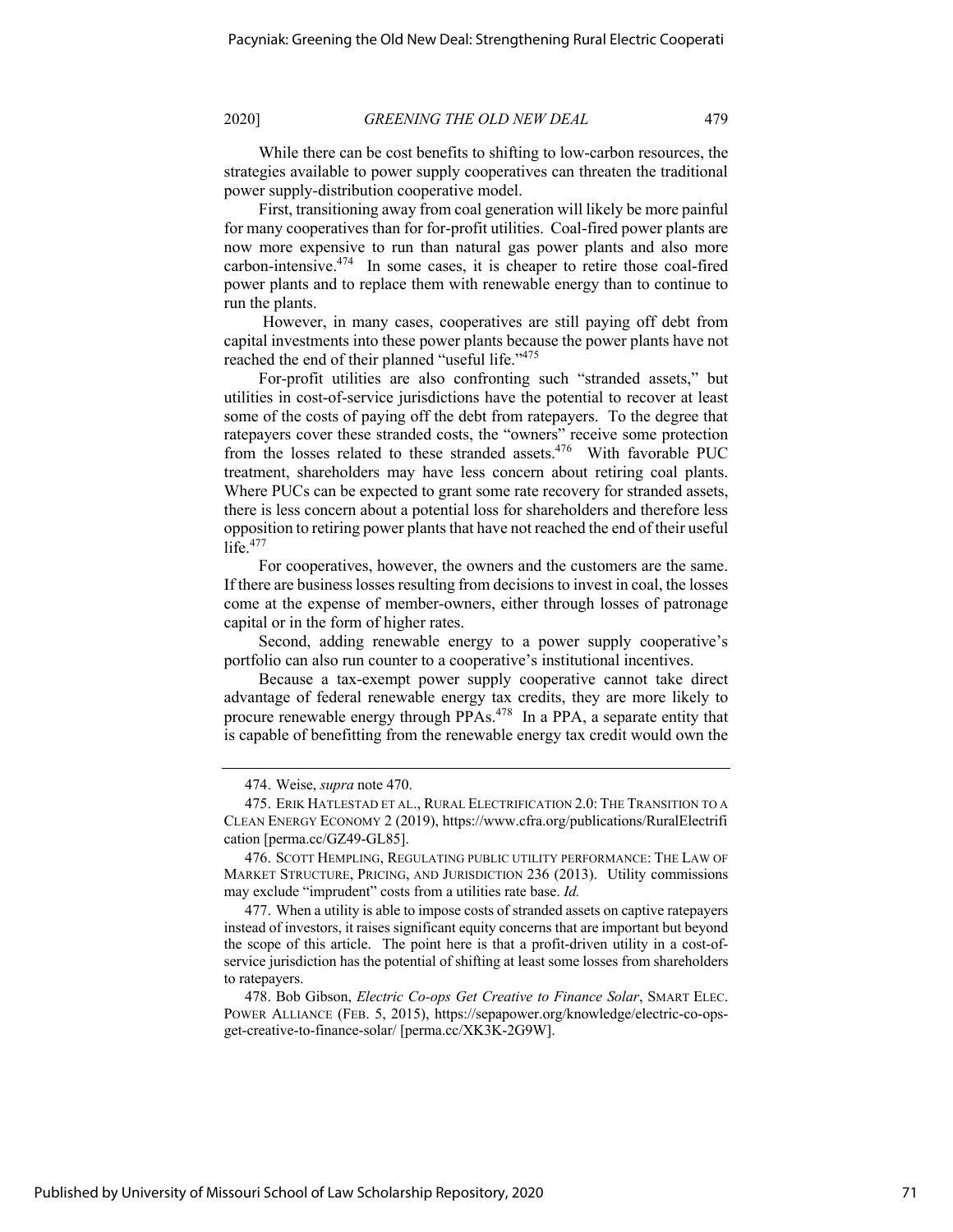renewable resources and would sell the energy produced to the cooperative.<sup>479</sup> Under such an arrangement, a cooperative would not increase its assets or personnel – though a PPA will still increase the quantity of wholesale electricity sales. To the extent that the cooperative management team's compensation is based in part on the utility's assets and personnel, a power supply utility will have an institutional preference for maintaining ownership of existing generation assets instead of replacing some of that capacity through a PPA.

An even more threatening issue is the potential of replacing electricity generated or procured by a power supply cooperative with renewable electricity generated at the local level.

For nearly one hundred years, centralized power plants provided electricity to all consumers. Now, however, a whole suite of community – and customer – scale technologies like rooftop solar, battery storage, demand response, and in the future, electric vehicles, are providing electricity and other services to the grid. These distributed energy resources ("DERs") are aided by advances in information and communication technologies such as smart grids and smart appliances. Collectively, the use of these technologies is growing rapidly.

DERs already play a significant role in decarbonizing the electricity system. Some DERs themselves provide renewable energy or reduce energy usage. This includes rooftop and community solar, which accounted for 11% of new electricity capacity in 2015.480 It also includes demand response services, which refers to business processes or technologies that can reduce power consumption at times of peak grid usage – imagine electric vehicles that postpone charging to times of lower demand. DERs can also provide other types of services that are valuable to a grid that increasingly relies on intermittent renewable resources, such as the storage of energy for when the wind stops blowing, and the regulation of electric frequency and voltage.

Although it is not clear yet how large of a role DERs will play in the low-carbon grid of the future, their role is already substantial and growing.<sup>481</sup>

It is clear, however, that customers and communities like the benefits of DERs. DER technologies allow consumers to have more control over interactions with the electricity grid. Communities and businesses seek to install their own renewable electricity generation resources to reduce or eliminate electricity payments, to increase their resilience in the face of

<sup>479</sup>*. Solar Power Purchase Agreements*, SOLAR ENERGY INFO. ASS'N, https://www.seia.org/research-resources/solar-power-purchase-agreements [perma.cc/SCS6-HVUE] (last visited Feb. 27, 2020).

<sup>480.</sup> MIT ENERGY INITIATIVE, UTILITY OF THE FUTURE: AN MIT ENERGY INITIATIVE RESPONSE TO AN INDUSTRY IN TRANSITION 3 (2016).

<sup>481</sup>*. See* Lorenzo Kristov, Paul De Martini & Jeffrey D. Taft, *A Tale of Two Visions: Designing a Decentralized Transactive Electric System*, 14 IEEEPOWER AND ENERGY MAG. 63, 63 (2016).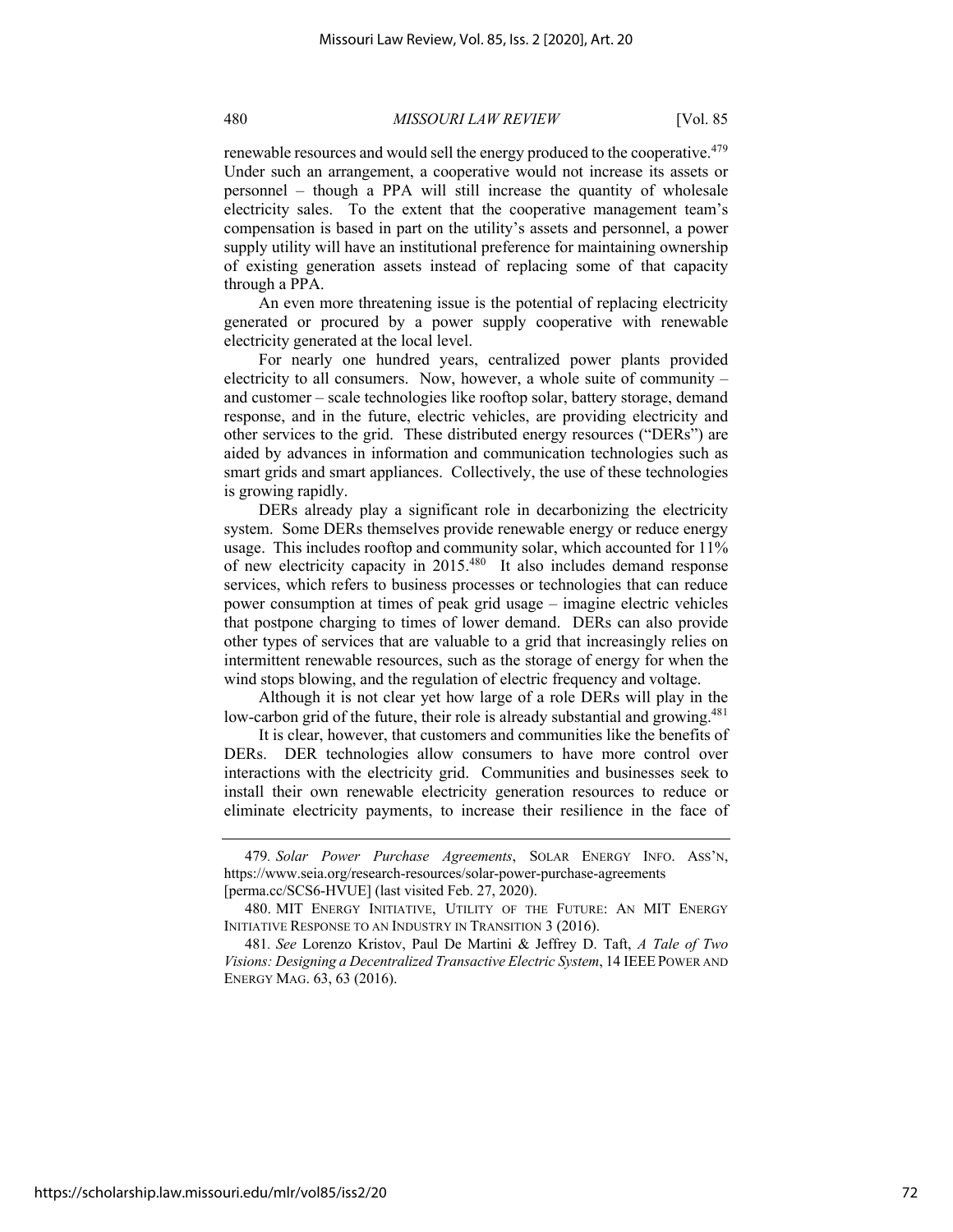potential grid failures in the future, to achieve clean energy or climate goals, and to promote local economic development and jobs.

One of the consequences of increased use of DERs is that there are many new actors in the electricity sector, creating new types of competition in both competitive and regulated markets. In states with competitive wholesale or retail electricity markets, regional grid operators or PUCs are finding ways to allow these actors to compete in the marketplace. As Jonas Monast has described, even in traditionally regulated states, utility commissions are finding ways to allow these actors to compete with vertically integrated utilities within the bounds of a traditional rate regulation model. $482$ 

These changes threaten many traditional utility business models because customers can now become power generators themselves.<sup>483</sup> This reduces demand for electricity from traditional utilities.<sup>484</sup>

For the same reasons, these changes also threaten the power supply distribution cooperative model. The power supply cooperative relies on steady purchases of power from distribution cooperatives to pay for its fixed costs, including its debt payments, and seeks to generate all of the electricity that the distribution cooperatives need to provide for their member owners. Reductions in electricity demand from distribution cooperatives – whether because of energy efficiency improvements or customer-sited generation resources – reduce overall wholesale electricity purchases from the power supply cooperative. If there is enough of a reduction in electricity demand, it will require the cooperative to raise rates to maintain the revenue it needs to meet its fixed costs.<sup>485</sup>

Power supply cooperatives could and do seek to sell their excess electricity on wholesale markets to other customers, not just to their member owners. For example, last year, Tri-State sold 10% of its electricity to nonmembers.<sup>486</sup> Yet for a utility like Tri-State, which has high wholesale electricity costs because of its coal-heavy portfolio and level of debt, its wholesale electricity prices may not be competitive in the market. $487$ 

All of these changes that reduce revenue or increase costs present the power supply cooperatives with unattractive choices that can result in a spiraling of bad events. A loss of revenue can require the cooperative to raise rates or default on its debt. Raising rates could increase member dissatisfaction, increasing the risk of members choosing a "buy-out" of their contract and leaving the power supply cooperative. Having members leave

<sup>482.</sup> Jonas J. Monast, *Electricity Competition and the Public Good: Rethinking Markets and Monopolies*, U. COLO. L. REV. 667, 669 (2019).

<sup>483.</sup> Fereidoon P. Sioshansi, *Why the Time Has Arrived To Rethink The Electric Business Model*, 25 ELECTRICITY J. 65, 66 (2012).

<sup>484.</sup> Sharon B. Jacobs, *The Energy Prosumer*, 43 ECOLOGY L.Q. 519, 520 (2016).

<sup>485</sup>*. See Tri-State Annual Report (Form 10-K)*, *supra* note 326, at 27.

<sup>486</sup>*. Id.* at 60.

<sup>487</sup>*. Id.* at 24. "Sustained low natural gas prices could have an adverse effect on the operation of our facilities and our cost of electric service." *Id.*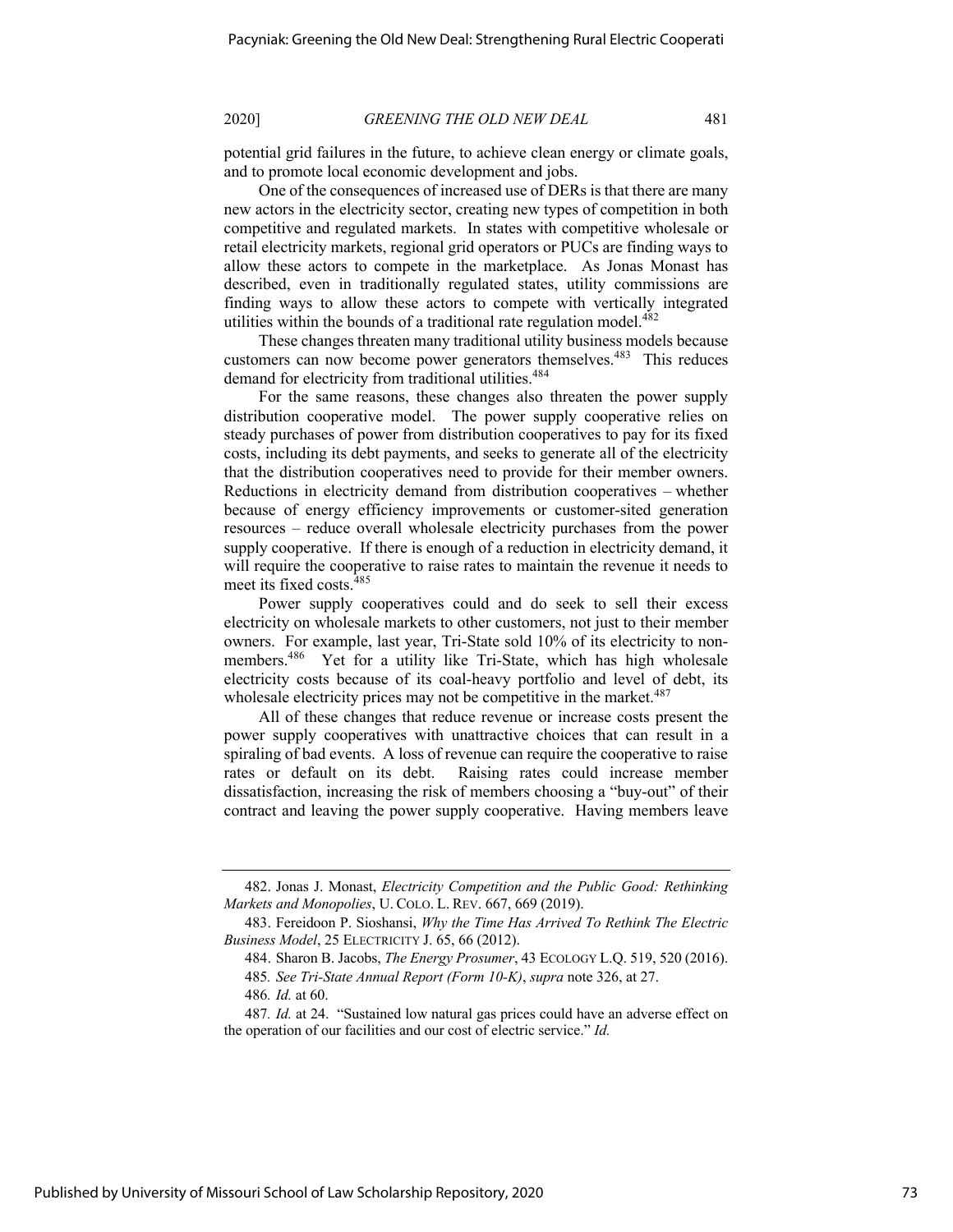the cooperative would mean less revenue to cover fixed costs. These actions could result in a lower credit rating, raising the cost of capital.

While DERs threaten power supply cooperatives, they present potential benefits to distribution cooperatives. Energy efficiency investments reduce customer bills. Demand side management programs can reduce the amount of wholesale electricity the distribution cooperative needs to purchase at peak times, reducing the demand charge portion of the wholesale electricity rate. Distributed renewable energy – either customer-sited or "distribution scale" systems that can plug into the local grid – can create jobs and reduce transmission costs. Local energy and microgrids can help systems become more resilient in the face of storms or wildfire.

But these benefits accrue to the distribution cooperative, not to the power supply cooperative. To the power supply cooperative, they can be an existential threat that imperils the financial health of the organization. In addition, when a distribution cooperative reduces its electricity demand through energy conservation or self-generation, it shifts costs to the other distribution cooperatives that are part of the power supply cooperative. That is because part of the rate that a distribution cooperative pays for wholesale electricity covers the fixed costs of the cooperative, including debt service for its capital investments. If one cooperative reduces its demand for electricity, the other cooperatives will need to pay a higher share of the fixed costs of the power supply cooperative. This is why Tri-State has sought to limit selfgeneration and to impose fees to recover "lost" fixed costs revenues from selfgeneration and from any PURPA interconnections.

These dynamics are not unique to cooperatives. Many utilities are struggling with reduced electricity demand, the resulting need to raise rates, and the potential of increased customer defections because of higher raised rates – what has been described as a utility "death spiral."<sup>488</sup>

In the cooperative context, however, this dynamic means that power supply cooperative managers have an institutional incentive to protect their business model. Allowing increased DER use by distribution cooperatives reduces the power supply cooperative's revenue, one of the factors likely considered in executive compensation. Moreover, a significant loss of revenue could spiral into increased rates, dissatisfaction and potential exit of other member cooperatives, and potentially lower credit ratings. Cooperative managers would likely be eager to avoid all of those outcomes, which would be perceived negatively by the board of directors.

In short, many of the strategies for decarbonizing a power supply cooperative have drawbacks from a manager's perspective. Shutting down

<sup>488</sup>*. See* Mike O'Boyle, *Three Ways Electric Utilities Can Avoid a Death Spiral*, FORBES (Sept. 25, 2017), https://www.forbes.com/sites/energyinnovation/2017/09/25 /three-ways-electric-utilities-can-avoid-a-death-spiral/#74d7c932758d [perma.cc/MTW7-FYME].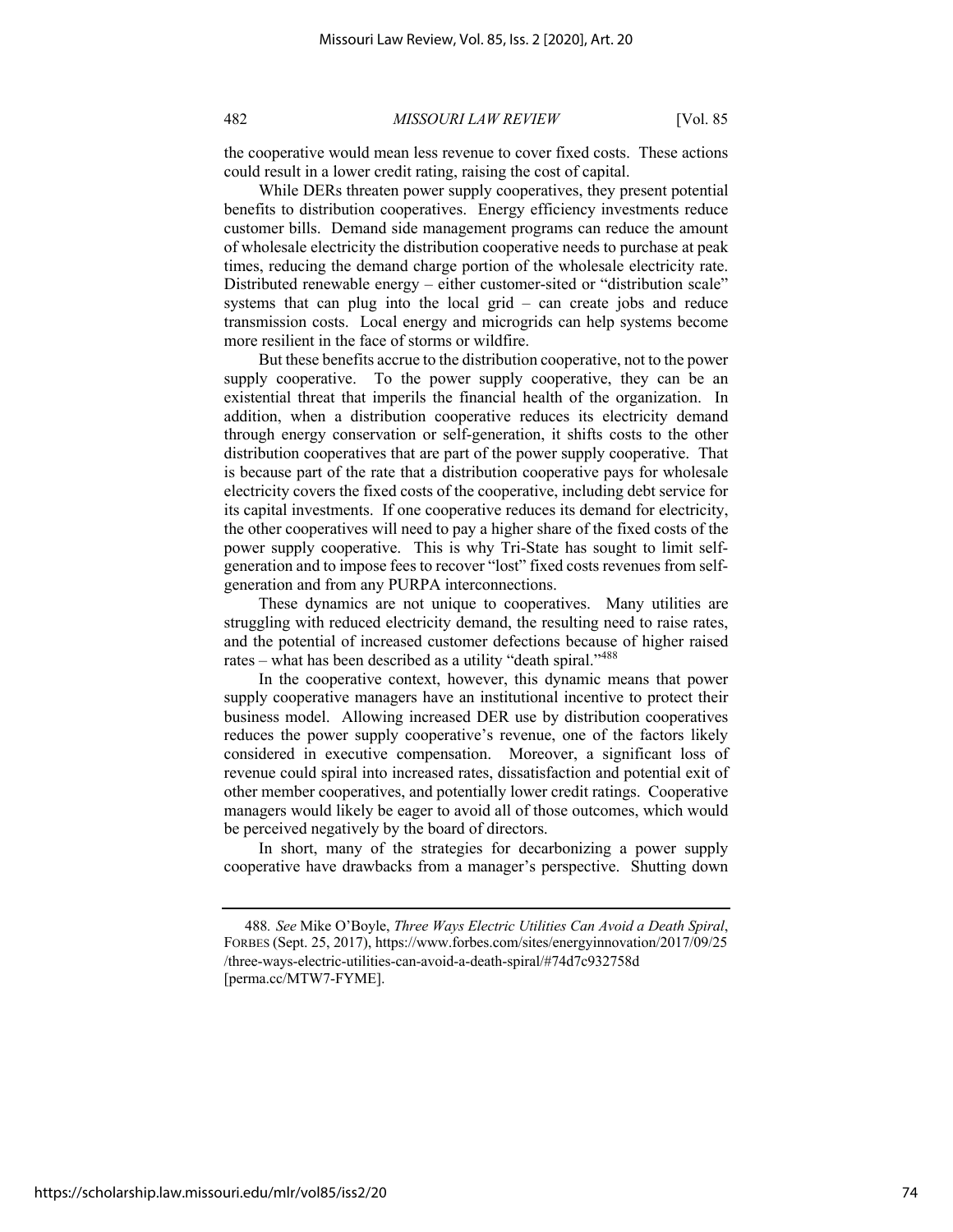coal power plants with still-existing debt can lead to rate increases. Transitioning from coal to renewables will likely reduce a power supply cooperative's assets and personnel, potentially impacting manager compensation. Even more challenging is shifting generation to DERs, which can threaten the business model of the power supply cooperative.

# *D. Coops Have Largely Been Exempted from Rigorous Resource Planning Oversight*

A final factor to identify is that addressing climate change is largely an issue of resource planning in the face of substantial regulatory, financial, and technological uncertainty. Many utilities are required to take part in rigorous resource planning processes that test resource planning assumptions and scenarios. These IRP processes reflect an updated understanding of the role of utility oversight and recognize the various incentives that may skew resource planning. Cooperatives, however, are largely exempted from rigorous resource planning exercises.

As described in Section I.B., after nuclear power plant abandonments and cost-overruns of the 1980s, regulators realized that utility commissions could play a useful resource planning oversight function.<sup>489</sup> Imposing an IRP planning requirement represents an evolution in the theory of utility regulation because it reflects a regulatory concern that goes beyond a concern over exploitative rates and discrimination. The failure of utilities to accurately project the costs of building nuclear plants, anticipate the level of future electricity demand, or evaluate all least cost options harmed not only ratepayers but also shareholders.<sup>490</sup> Utility commissions recognized that rigorous oversight of resource planning was valuable because of the highstakes of these decisions and the high degree of uncertainty involved.<sup>491</sup>

The long time-horizon in utility resource planning exacerbates the principal-agent problem because neither the principle nor the agent may believe that they will be personally affected by the long-term outcomes of decisions. In particular, agents may be more focused on short-term consequences – maintaining growth or putting off painful decisions – rather than making prudent choices that will pay of decades down the road. Moreover, institutional culture could shape expectations of reasonable future assumptions and scenarios. Utilities that choose to model the possibility of stringent future climate policies may make different investments than those that do not. Finally, resource planning is highly technical. Oversight by board members or non-technical managers may not identify biases or undue

<sup>489.</sup> Pamela Lesh, *Planning for the Future*, 22 ELECTRICITY J. 45, 47 (2009) ("Since the offending assumptions and ultimate resource decisions had been largely internal to the utilities, many believed that bringing the planning process and its key assumptions into the public eye would be useful.").

<sup>490</sup>*. Id.*

<sup>491</sup>*. Id.* at 48.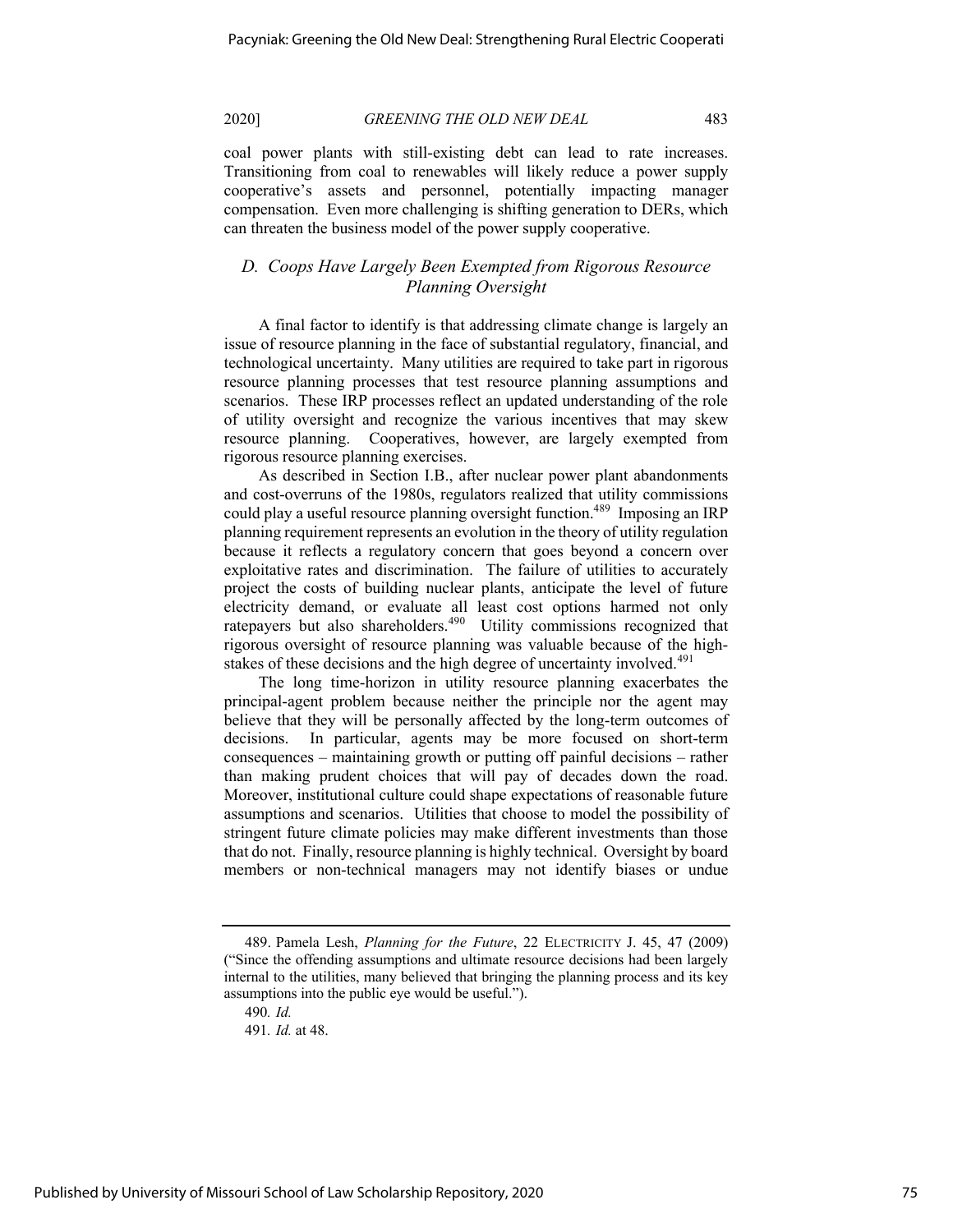narrowness in technical assumptions that have a significant bearing on the outcome.

Resource planning exercises are now widespread, although they take different forms in different contexts. In rate-regulated utilities, the utility is often subject to a formal IRP proceeding. According to experts, robust proceedings include "a meaningful stakeholder process and oversight from an engaged public utilities commission" as well as requirements that the IRP include detailed forecasting, evaluation of a full range of alternatives, and accounting for risks and uncertainties.<sup>492</sup>

Many cooperatives do undergo some type of resource planning. For example, in the West, all power supply cooperatives that are purchasers of power from the Western Area Power Administration ("WAPA") must submit an integrated resource plan every 5 years. $493$  This includes major power supply cooperatives such as Tri-State and Basin Electric.<sup>494</sup> The WAPA IRP regulations require that all plans "identify and compare of all practicable energy efficiency and energy supply resource options," and that they "describe efforts to minimize adverse environmental effects of new resource acquisitions."495 Larger WAPA customers like power supply cooperatives must "consider all reasonable opportunities to meet future energy service requirements using DSM techniques [and] renewable energy resources."<sup>496</sup> WAPA also requires that in developing the IRP, the utilities "provide ample opportunity for full public participation" and that the IRP note how the customer responded to public comments.497

While these WAPA regulations are important, they fall short of a formal IRP process before a utility commission. A Regulatory Assistance Project assessment of best IRP practices stresses the importance of quasi-judicial PUC processes that allow for stakeholder comments on an IRP to inform the Commission's "active role in assessing the validity of the inputs used by the utilities in their filings, the resulting outcomes, and whether these are consistent with both the IRP rules and the state's energy policies and goals."498 This quasi-judicial process is especially critical when it comes to preparing

<sup>492.</sup> WILSON & BIEWALD, *supra* note 161, at 2.

<sup>493.</sup> 42 U.S.C. §§ 7275, 7276b (1992); *see also* Energy Policy Act of 1992 § 114, 42 U.S.C. § 1642 (2005); 10 C.F.R. §§ 905.10 (2020).

<sup>494</sup>*. See* TRI-STATE GENERATION AND TRANSMISSION ASS'N, INTEGRATED RESOURCE PLAN/ELECTRIC RESOURCE PLAN (2015); BASIN ELECTRIC POWER COOP., 2018 INTEGRATED RESOURCE PLAN (2019–2028) (2018).

<sup>495.</sup> 10 C.F.R. § 905.11(b) (2020); *Integrated Resource Planning Guidelines*, WESTERN AREA POWER ADMIN.(Jan. 13, 2020), https://www.wapa.gov:443/PowerMa rketing/IRP/Pages/guidelines.aspx [perma.cc/T993-578M].

<sup>496.</sup> 10 C.F.R. § 905.11(c) (2020).

<sup>497.</sup> § 905.11(b)(4).

<sup>498.</sup> WILSON AND BIEWALD, *supra* note 161, at 27.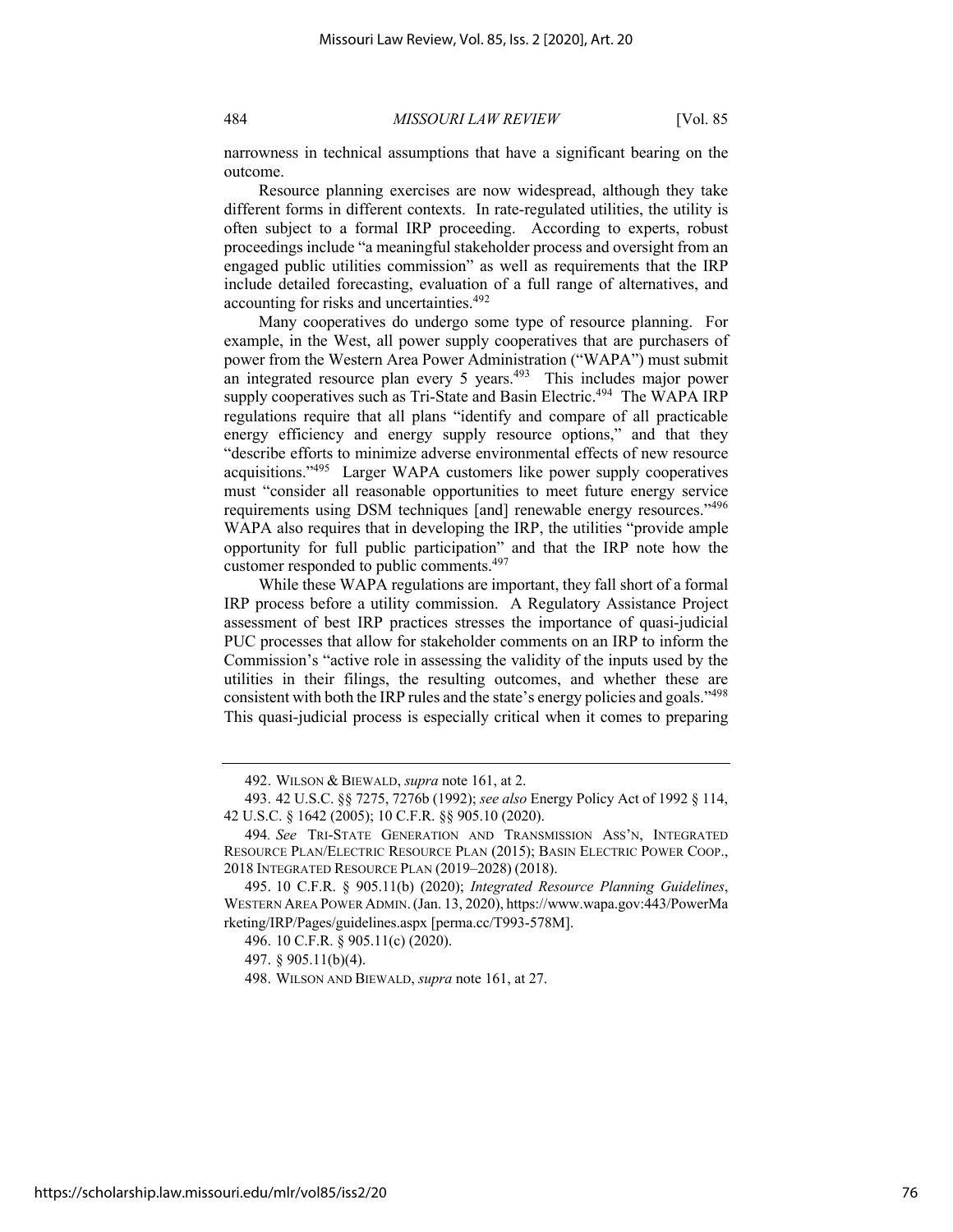for climate change because it can allow a public utility commission to hear from expert intervenors that can challenge the assumptions, scenarios, and outcomes of a utility IRP. This serves as an important check on institutional and managerial biases in a very technical proceeding.

Outside of the WAPA process, however, few states subject cooperatives to IRP proceedings.

# *E. Implications of Failure to Prudently Plan for the Shift to a Low-Carbon Electricity System*

This Section identifies four factors that have prevented cooperatives from moving quickly to a low-carbon electricity system in contrast to other utilities. The frequently distant and disperse benefits of addressing climate change remove some of the advantages of the cooperative organizational form. Cooperative managers have incentives to grow the size and budget of cooperatives. The strategies necessary to respond to climate change – closing fossil-fuel fired power plants, contracting for renewable energy, and incorporating DERs – can run counter to this incentive. To the degree that these strategies reduce wholesale power sales, they can also threaten the viability of a power supply cooperative's business model. Finally, shifting to a low-carbon electricity system is an exercise in complex resource planning in the face of uncertainty; however, cooperatives have been largely exempted from a rigorous IRP process that could fully vet assumptions and scenario choices against input from other stakeholder experts.

This Article argues that these factors explain why many cooperatives have not moved as quickly as many other utilities to shift to a lower-carbon electricity system and why they are in danger of continuing to lag behind.

Lagging behind on the shift to a low-carbon electricity system likely carries significant consequences for cooperative member owners. As the Tri-State example shows, continuing down a fossil-heavy path will likely result in higher electricity rates for distribution cooperative member owners, especially if federal or state carbon regulations are put in place that disadvantage utilities with a high-carbon portfolio.<sup>499</sup>

Continued fossil-fuel reliance could also lead to potential bankruptcy. Kit Carson and DMEA left Tri-State because they saw an economic benefit from leaving a slow-to-change power supply provider with a high-cost and high-carbon generation portfolio, even given the need to "buyout" more than 10 years of their contract. For Tri-State, however, the loss of distribution cooperative members reflects a potentially existential threat. If they continue to lose members, they will not have the revenue base necessary to cover their fixed costs and could end up defaulting on their loans.

This would not be the first time that power supply cooperatives have gone bankrupt because of poor resource planning. In fact, some of Tri-State's

<sup>499.</sup> MARK DYSON & ALEX ENGEL, A LOW-COST ENERGY FUTURE FOR WESTERN COOPERATIVES: EMERGING OPPORTUNITIES FOR COOPERATIVE ELECTRIC UTILITIES TO PURSUE CLEAN ENERGY AT A COST SAVINGS TO THEIR MEMBERS 18 (2018).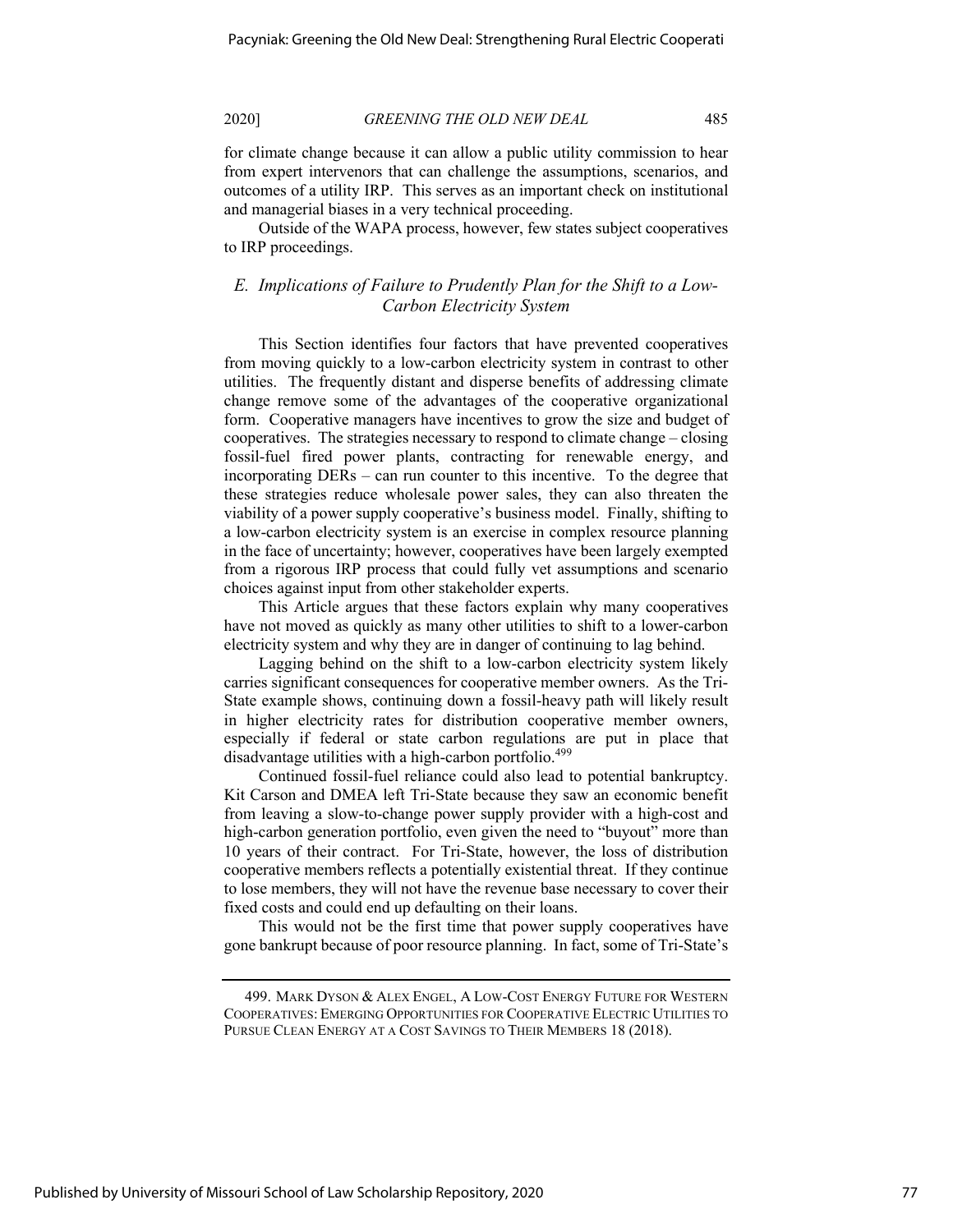service territory was previously served by the Colorado-Ute Electric Association, which went bankrupt in 1989 because it overinvested in a new coal-fired power plant after projecting large growth in electricity demand that failed to materialize.<sup>500</sup> Other power supply cooperatives have similarly entered bankruptcy for making poor investments. This includes the Southern Montana Electric Generation & Transmission Cooperative in 2011, whose bankruptcy was caused in part because of investments into a subsequently abandoned coal-fired power plant.<sup>501</sup> Wabash Valley Power Association in Indiana, Cajun Electric Power in Louisiana, and the New Hampshire Electric Cooperative all entered bankruptcy because of defaults related to investments in an abandoned nuclear power plants, and the Vermont Electric Cooperative narrowly avoided bankruptcy for the same reason.<sup>502</sup>

In short, allowing the status quo to prevail can have substantial consequences for both cooperative member owners and for U.S. climate policy. Allowing power supply cooperatives to continue resource planning without rigorous oversight risks the equity of less affluent rural member owners. Alternatively, lack of oversight of imprudent resource decisionmaking could lead to more expensive federal or state bailouts in the future. Cooperatives have historically been very successful in lobbying legislatures.503 Failure to take prudent action now could lead to requests for large-scale cooperative bailouts in the future, based on arguments that a disproportionate part of the cost of clean energy transition will fall on cooperatives.

503. Fischlein et al., *supra* note 23, at 780 ("geographical pervasiveness of COUs provides them with considerable political clout"); Cooper, *supra* note 33, at 342 n.48 (The Center for Responsive Politics ranks NRECA as the sixty-fifth largest donor in American politics from 1989 to 2006, with contributions of \$9.9 million).

<sup>500.</sup> HATLESTAD ET AL., *supra* note 475, at 2–3; Victor H. Palmieri, *Better Answers Than Bankruptcy*, 32 MGMT. Q., Winter 1991–92.

<sup>501.</sup> Clair Johnson, *Plan Filed to Save Bankrupt Power Co-op*, BILLINGS GAZETTE (Feb. 18, 2013), https://billingsgazette.com/news/state-and-regional/montana/planfiled-to-save-bankrupt-power-co-op/article\_17af476e-48f2-51c2-8cece8d2c338e330.html [perma.cc/HQ7A-9DGZ].

<sup>502.</sup> Laurie Asseo, *High Court Lets Stand Electric Cooperative's Bankruptcy Plan*, ASSOCIATED PRESS (Nov. 4, 1996); *Cajun, In Regulatory Squeeze, Seeks Chapter 11 Bankruptcy Protection*, ELECTRIC UTIL. WEEK (Dec. 26, 1994); John Milne, *Power Bill to Increase for Several*, THE BOSTON GLOBE (May 12, 1991); *Vermont Electric Cooperative Averts Bankruptcy Following REA Assurances*, ELECTRIC UTIL. WEEK (Sept. 1, 1986).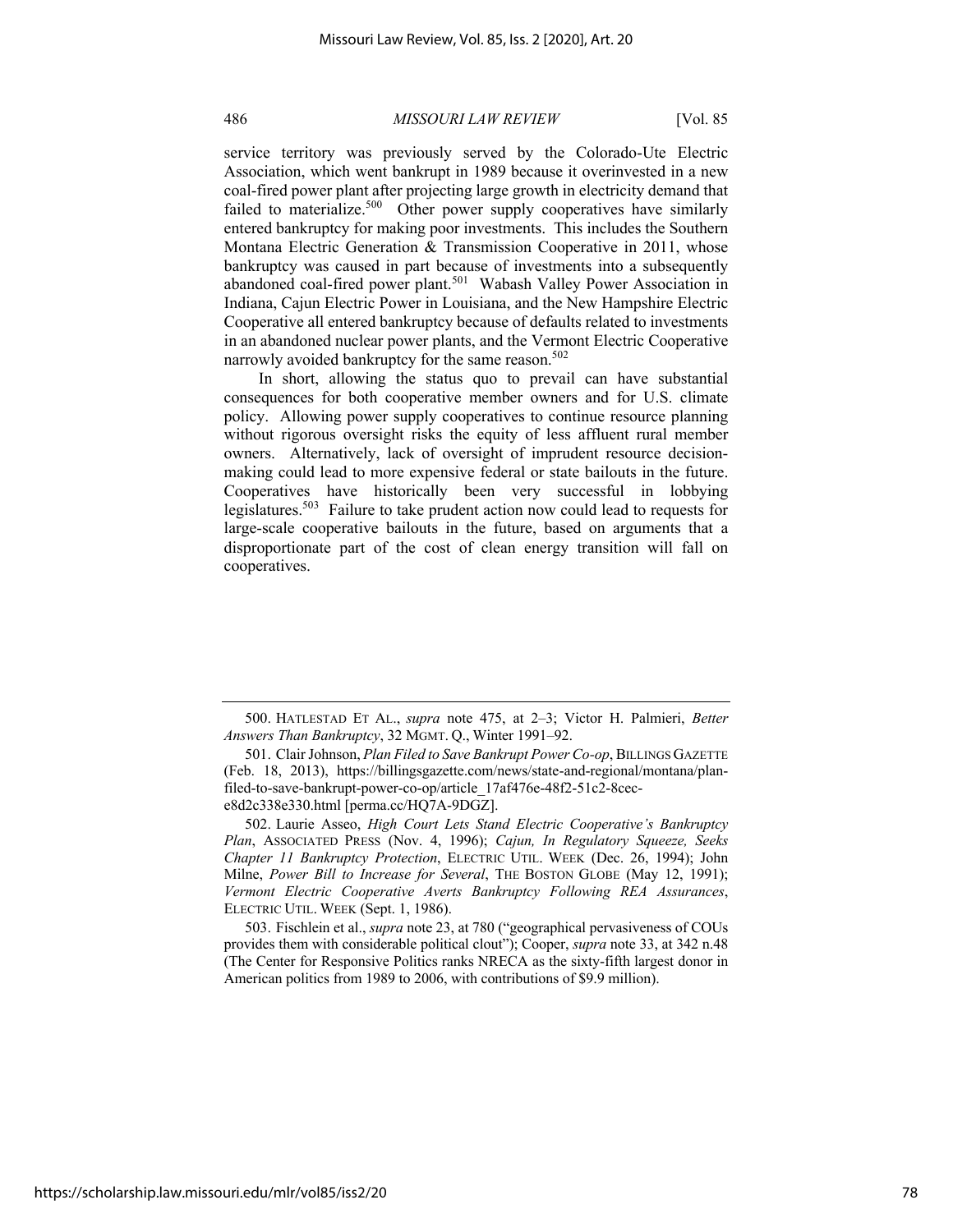# V. STRENGTHENING COOP SUPPORTS AND OVERSIGHT TO ADDRESS CLIMATE CHANGE

The previous Section argued that cooperatives should not be viewed as "self-regulating" when it comes to making prudent resource planning decisions in the face of climate change. This Section suggests ways that the system of cooperative regulation could be strengthened to ensure that structural barriers and institutional incentives are not preventing cooperatives from taking economically prudent actions to shift to a low-carbon electricity system. It also suggests ways that state and federal actors can facilitate and incentivize such actions.

First, a few caveats. Federal clean energy or GHG reduction mandates would be the most direct way to achieve a shift by cooperatives to a lowcarbon electricity system. This Article, however, is focused on changes to regulatory requirements and institutional supports that will help ensure that cooperatives make prudent choices on whether and how to shift to a lowcarbon electricity system.

One reason for this choice is because there is already an extensive literature discussing options for federal climate policy.<sup>504</sup> In addition, the Trump Administration is currently rolling back the GHG standards promulgated by the Obama Administration for the electricity sector. But even if a future Administration were to put in place an aggressive climate policy, it is quite likely that such a policy would offer utilities flexibility in how they achieve required reductions, at least based on recent precedents.<sup>505</sup> So even under an ambitious federal policy, cooperatives will still likely need to make choices about how to shift to a low-carbon electricity system.

In the absence of a strong federal policy it is plausible that a number of factors will combine to continue driving an industry-wide shift to a lowcarbon electricity system, although not as quickly as climate change requires. These include continued leadership by a number of states through clean electricity mandates and through GHG reduction policies such as the cap-andtrade programs in California and the Northeast.<sup>506</sup> These also include continuing advances in low-carbon grid technologies and attendant reductions

<sup>504</sup>*. See, e.g.*, Richard J. Lazarus, *Super Wicked Problems and Climate Change: Restraining the Present to Liberate the Future*, 94CORNELL L.REV. 1153 (2009); Hari M. Osofsky, *Diagonal Federalism and Climate Change Implications for the Obama Administration*, 62 ALA.L.REV. 237, 238 (2011); Robert Sussman, *Designing the New Green Deal: Where's the Sweet Spot?*, 49 ENVTL. L. REP. NEWS & ANALYSIS 10428 (2019)

<sup>505</sup>*. See* Tom Krisher, *Politics of Climate Change Put Corporations in Tough Spot*, ASSOCIATED PRESS (Aug. 30, 2019), https://apnews.com/a4bbcd6b04014d27aca 276bc08733c28 [perma.cc/2JBB-BVD2].

<sup>506</sup>*. See Greenhouse Gas Emissions Reduction Targets and Market-based Policies*, NAT'L CONF. OF S. LEGISLATURES (Dec. 17, 2019), https://www.ncsl.org/res earch/energy/greenhouse-gas-emissions-reduction-targets-and-market-basedpolicies.aspx [perma.cc/UD3B-BS45].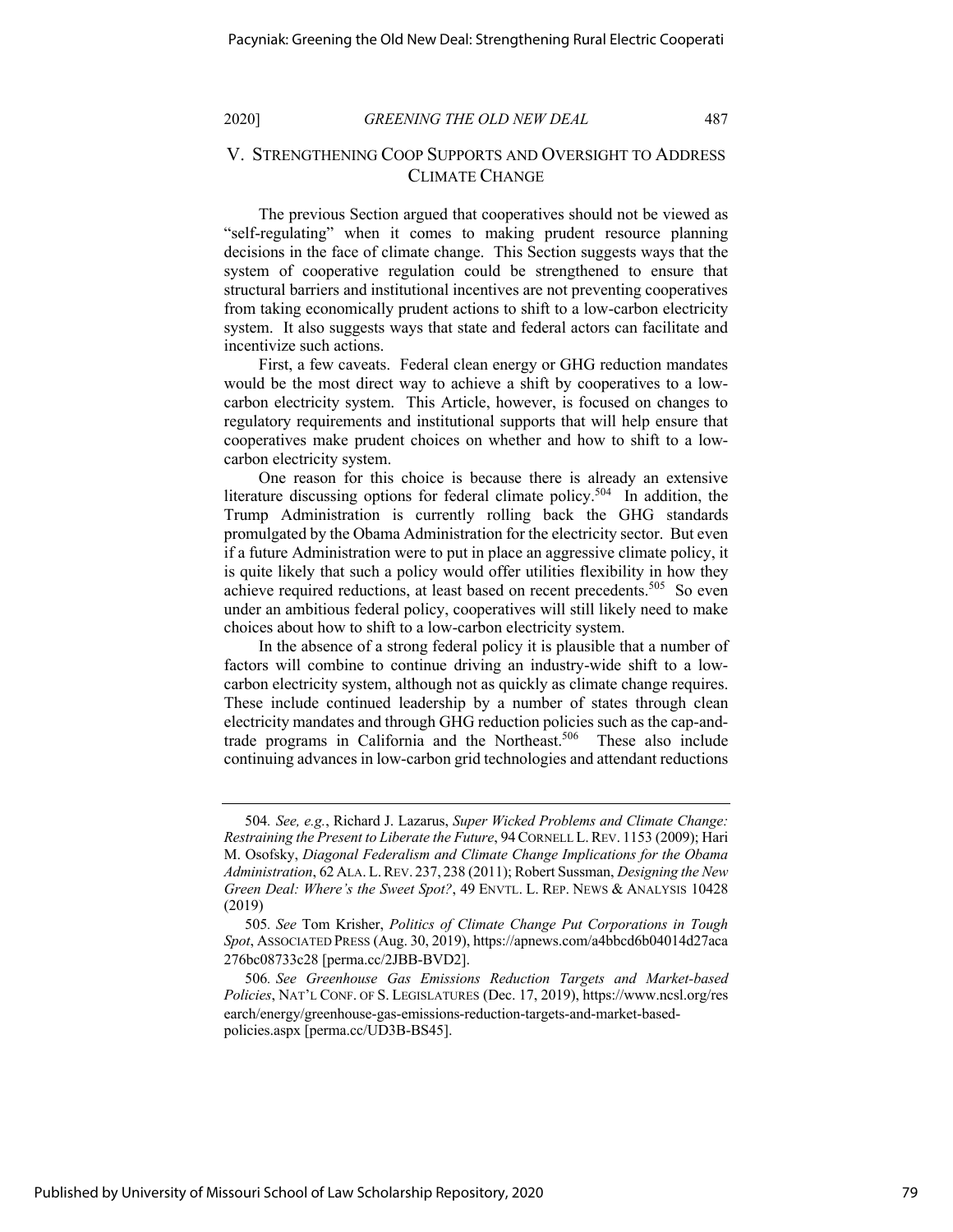in cost – including renewable energy and battery storage – as well as improvements in grid-operations. Other factors include increasing demand from commercial consumers for zero-carbon electricity and from private lenders.<sup>507</sup> In this environment, cooperatives will first face a choice of whether to lower the carbon intensity of their generation mix and to what degree, and then how to do so.

This Article proposes changes to the system of cooperative oversight and supports that will remove structural barriers, counter unhelpful institutional incentives, and strengthen resource planning to promote prudent cooperative resource decision-making.

A second caveat is that this Article does not entertain a wholesale transformation away from the cooperative model. There are both benefits and drawbacks to the cooperative utility model in comparison to for-profit utilities or publicly-owned utilities, discussed infra in Sections I.C. and III.B. From a pragmatic perspective, however, cooperatives are well-established institutions with substantial political power and a complicated set of legal rights. A wholesale transformation away from cooperative utilities does not seem feasible, and therefore, this Article does not address whether cooperatives are better or worse than other forms of utility ownership for the purpose of transitioning in response to climate change.

# *A. States Should Include Coops in Clean Energy Resource Planning Mandates*

Many scholars have chronicled how states have led the innovation of low-carbon and clean energy policies in the United States and why such state leadership is part of a beneficial state-federal iterative process in the development and refinement of such policies.<sup>508</sup>

Those states that have historically led in this field are increasing the ambition of their climate and energy policies. In just the past two years, 10 states have increased their clean energy mandates. California, New Mexico, New York, and Washington also joined Hawaii in establishing 100% zerocarbon electricity targets.<sup>509</sup>

<sup>507.</sup> Mike Scott, *Companies Continue To Drive Demand For Clean Energy*, FORBES, (Sept. 9, 2019), https://www.forbes.com/sites/mikescott/2019/09/09/compan ies-continue-to-drive-demand-for-clean-energy/ [perma.cc/VZH3-S5J4].

<sup>508</sup>*. See e.g.*, Vicki Arroyo et al., *State Innovation on Climate Change: Reducing Emissions from Key Sectors While Preparing for a New Normal*, 10 HARV. L.&POL'Y REV. 385 (2016); Ann E. Carlson, *Iterative Federalism and Climate Change*, 103 NW. U.L. REV. 1097 (2009).

<sup>509.</sup> Barbose, *supra* note 473, at 12.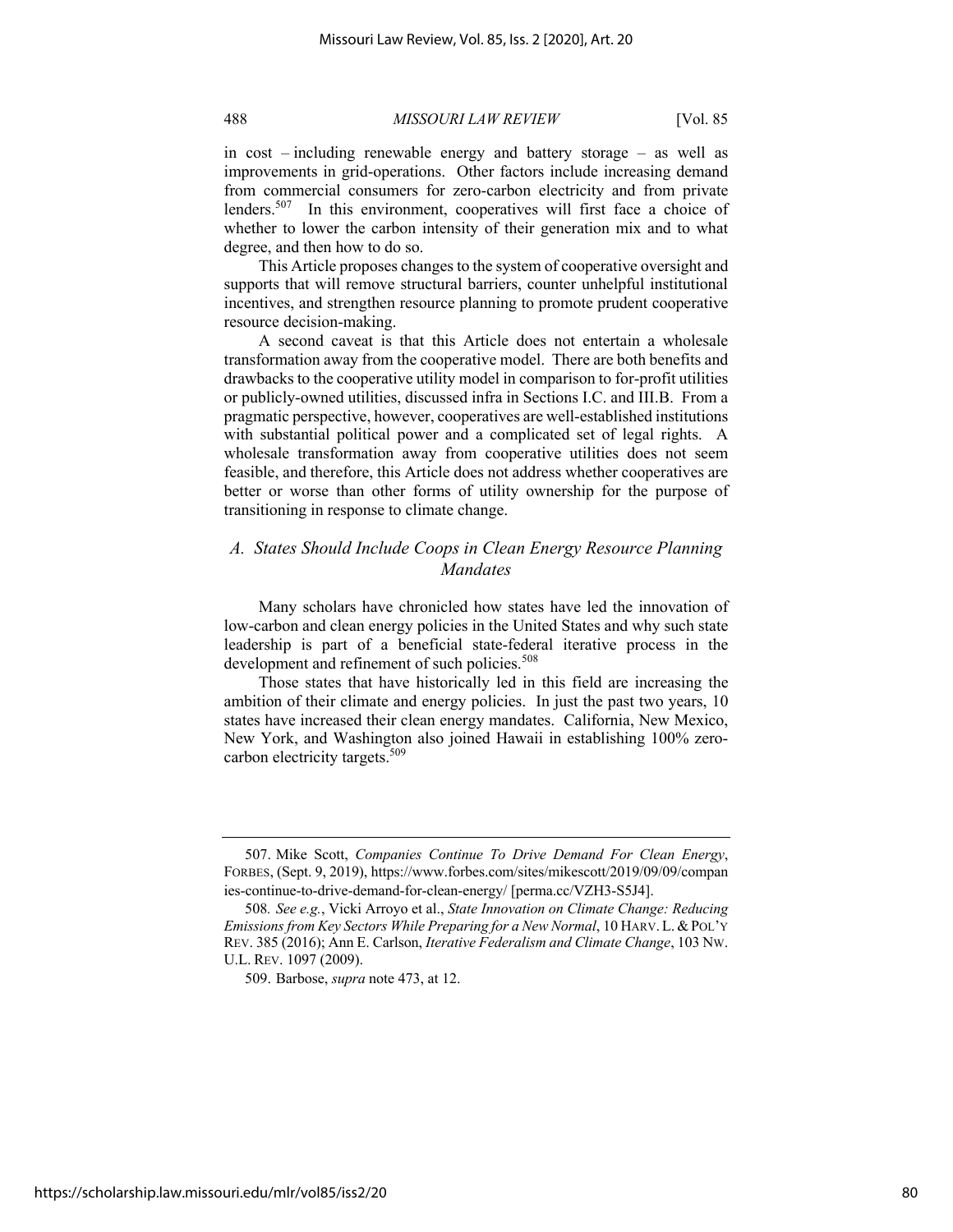In the past, states have largely either exempted cooperatives from these targets or applied weaker targets to cooperatives.  $510$  Cooperatives have argued that meeting the targets imposes a higher burden for them because they cannot directly reap the benefits of federal tax credits because their rural memberowners are less able to pay for any related cost increases or because smaller cooperatives are less able to deal with the administrative requirements of compliance.

Given the need to decarbonize the electricity sector, exempting cooperatives from these mandates has been counter-productive. State renewable energy mandates have been a leading driver of renewable energy deployment in the United States.<sup>511</sup> They have also forced utilities to develop mechanisms and business models for renewable energy procurement and RPS compliance. Many of the utilities subject to state clean energy mandates are now benefitting from lower-cost electricity thanks to price drops of renewable energy.

In contrast, exempting cooperatives from these mandates allowed for continued reliance on fossil-fuel fired power plants and potentially increased incentives to build new natural gas power plants.

There are significant equity factors related to imposing clean energy mandates on cooperatives. For-profit utilities that build their own renewable generation can reap more of the federal renewable energy tax-credit benefit than a cooperative working with a for-profit renewable energy developer. It is also true that cooperatives may have a greater proportion of lower-income customers that are less able to shoulder cost increases. But these disparate circumstances would best be addressed through other policies that directly target these disparities. For example, this can be achieved through state rural energy subsidies or through low-income energy efficiency and energy assistance programs.

Notably, New Mexico and Colorado did not exempt cooperatives from their recent increases of clean energy mandates.<sup>512</sup> Other states should follow their lead.

Similarly, states should apply IRP requirements to power supply cooperatives. A formal IRP process,<sup>513</sup> with opportunities for intervenors to vet assumptions, scenarios, and forecasts, is the best way to counter potential institutional biases and incentives described in Section III that can inhibit cooperatives from taking prudent action to transition to the low-carbon economy. Colorado recently subjected Tri-State to IRP requirements, and several other states also require IRPs.

<sup>510</sup>*. Id.* at 8. State operated GHG cap-and-trade programs in California and the northeast do require cooperatives that own qualifying fossil-fuel generation facilities to participate in those programs.

<sup>511.</sup> Barbose, *supra* note 473, at 4.

<sup>512</sup>*. See supra* Part II.B.6.

<sup>513</sup>*. See supra* Parts I.B.1 and III.D.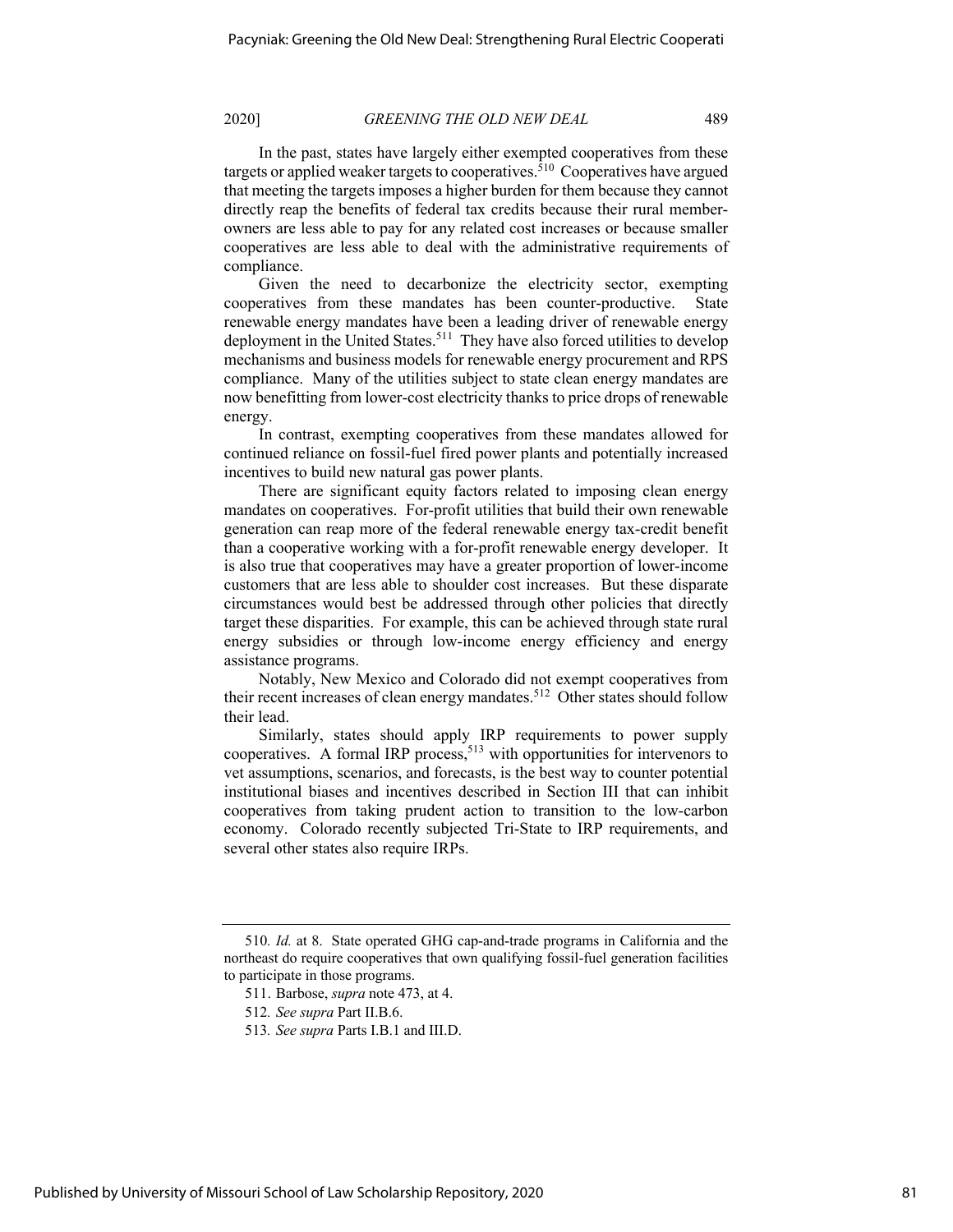# *B. Allow Distribution Coops to Innovate, Require Power Supply Cooperatives to Compete*

While the shift to a more decentralized electricity grid potentially benefits rural distribution cooperatives, it threatens the traditional power supply-distribution cooperative relationship. Nearly all generation is provided by the power supply cooperative, and there are significant constraints in terms of self-generation limits and fees on distribution cooperatives to prevent loss of revenue to the power supply cooperative.

The traditional relationship between power supply and distribution cooperative assumes that the power supply cooperative provides nearly all electricity related services to its member distribution cooperatives. The model envisions that the power supply cooperative and its member cooperatives comprise a self-contained energy island. This no longer reflects reality. Distribution cooperatives and their customers are increasingly generating electricity, and power supply cooperatives already sell electricity to nonmembers through power purchase agreements and short-term markets.

It is not yet known how decentralized the grid will become in the shift to a low-carbon electricity system. This will depend on how technologies and grid management practices evolve, what policy choices are made by regulators and grid operators, and what kind of business models are developed by different actors. Part of what is needed now is innovation and experimentation to identify potential business models that can support the shift to a low-carbon electricity system.

Maintaining tight self-generation limits and punitive fees on distribution cooperatives prohibits this type of innovation and experimentation. Maintaining this model also inhibits deployments of technologies and systems that have the potential to benefit rural consumers. Distributed renewable generation, both customer-sited and distribution-grid scale, has the potential to reduce rural electricity costs, create local economic activity, and improve resilience. Similarly, energy efficiency and demand side management programs can reduce electricity demand and associated transmission costs.

That is not to dismiss concerns about reduced revenue to power supply cooperatives – these concerns have merit, especially since increased local generation may unfairly shift fixed-costs from one distribution cooperative to others.

But there are alternatives to the simple and unchanging wholesale electricity rate structure that is currently in use by power supply cooperatives. In the for-profit utility context, utility commissions have experimented with rate models that give utility incentives for reducing energy usage (as opposed to selling more electricity).<sup>514</sup> Similarly, value-of-solar proceedings seek to

<sup>514</sup>*. Utility Rate Decoupling*, ALLIANCE TO SAVE ENERGY (Oct. 14, 2013), https://www.ase.org/resources/utility-rate-decoupling-0 [perma.cc/6ME2-J2PA].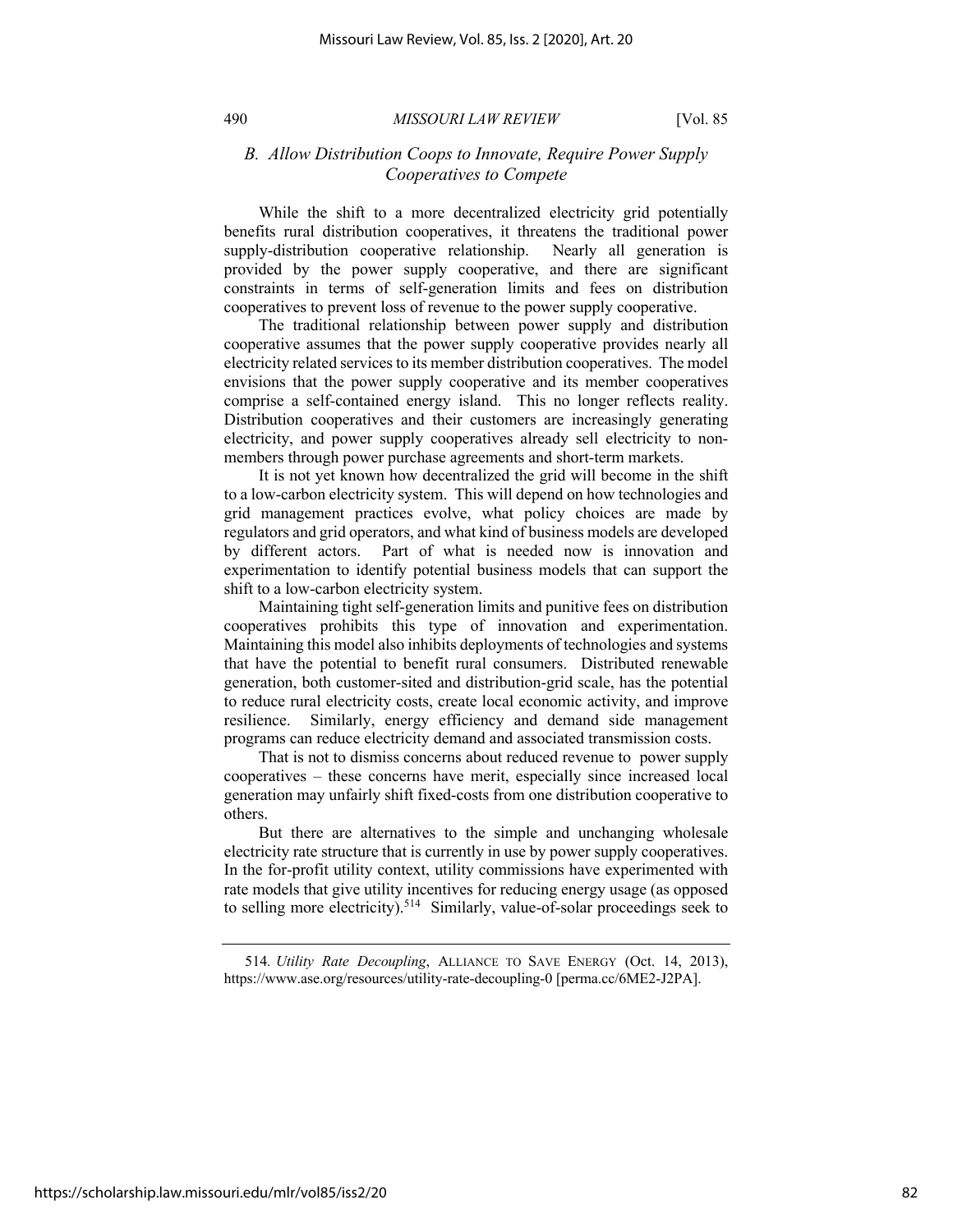identify the full value of distributed renewable energy while simultaneously valuing the benefits of wires and other infrastructure that the utility is bringing. $515$ 

A power supply cooperative could similarly review options for changing rate structures and membership terms to provide additional flexibility and incentives to distribution cooperatives to shift to clean electricity.

It is notable that in response to actions by Kit Carson and DMEA, Tri-State has proposed a new contract model that would allow some distribution cooperatives to significantly increase local generation.<sup>516</sup> This shows that the structure of power supply cooperatives can evolve.

The RUS could support such rate structure experimentation through technical assistance and through changes to its regulations governing wholesale power contracts.

There are additional legal tools that can and should be used to sharpen incentives for power supply cooperatives to consider such reforms.

First, states can and should provide formal PUC oversight in power supply buyout negotiations, as the Colorado Commission has sought to do. Where FERC has jurisdiction over a power supply cooperative, it should do the same. Allowing fair buyouts from a power supply cooperative is an important structural mechanism that places competitive pressure on power supply cooperatives to respond to the demands of its distribution cooperative members. In contrast, the power supply cooperative has a strong incentive to prevent such defections because they can lead to rate increases for remaining members and to decreases in credit ratings. A formal PUC or FERC regulatory proceeding to ensure that the buyout offer is "just and reasonable" can prevent the power supply cooperative from offering an inflated buyout cost.

Second, FERC can continue to affirm that PURPA supersedes the power supply contract and that power supply cooperatives cannot add fees on top of a distribution cooperative's avoided cost rate (or negotiated rate) with a PURPA qualifying facility. This would allow small renewable energy generators to compete with the power supply cooperative to provide wholesale power to distribution cooperatives.

<sup>515.</sup> Coley Girouard, *Utility Regulators Were Busy in 2015. Here Are the Top 10 Issues They Dealt With*, GREENTECH MEDIA (Dec. 22, 2015), https://www.greentechmedia.com/articles/read/top-10-utility-commission-issues-of-2015#gs.7olczj [perma.cc/79FV-VVJ3].

<sup>516</sup>*. See* discussion *supra* note 427; *see also* Joe Smyth, *Tri-State Expects Member Co-ops to Support Bylaw Changes at Annual Meeting*, CLEAN COOPERATIVE (Mar. 18, 2019), https://www.cleancooperative.com/news/tri-state-expects-member-co-ops-tosupport-bylaw-changes-at-annual-meeting [perma.cc/Y24M-66KC].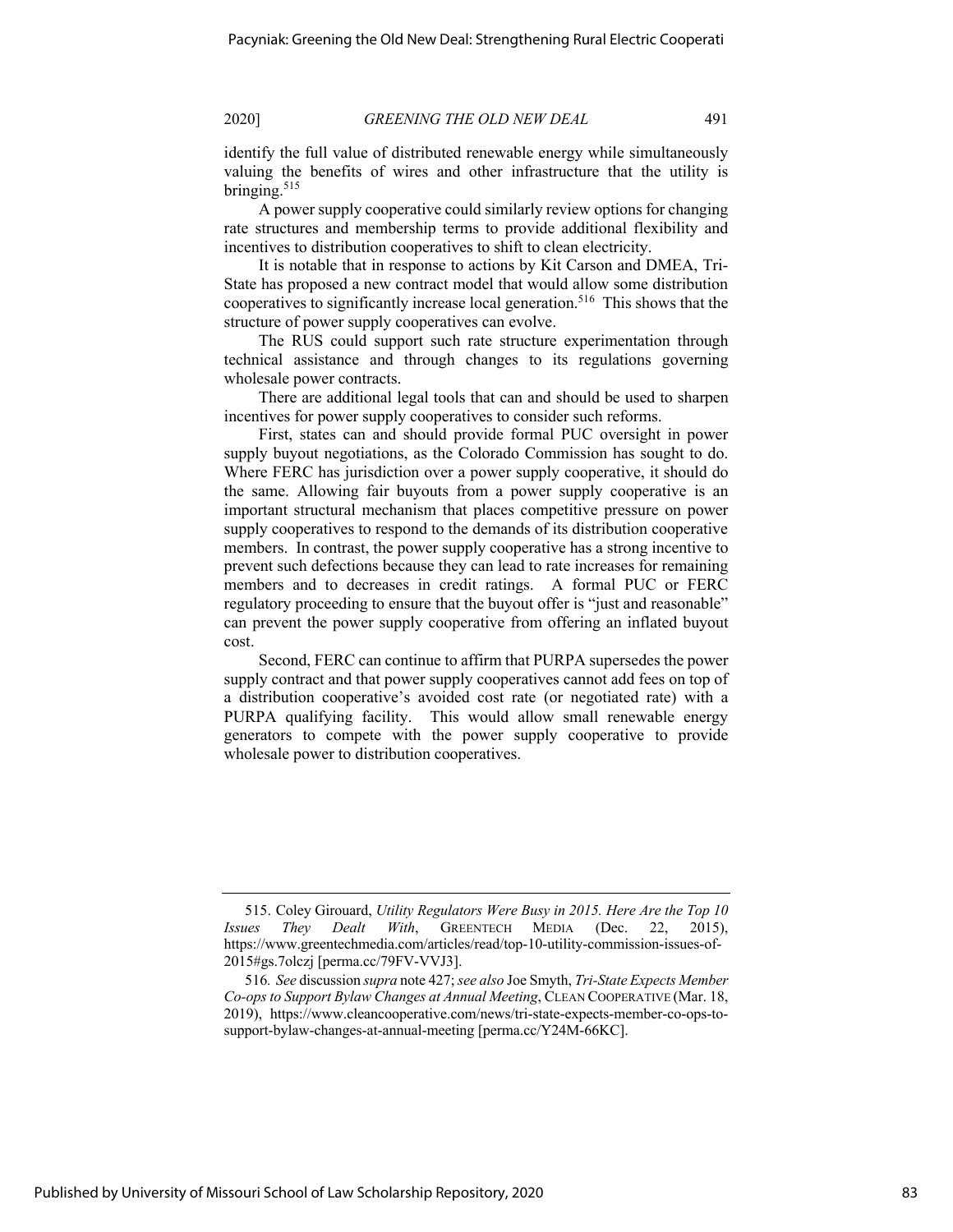## *C. Use RUS to Incentivize the Shift to Low-Carbon Electricity*

The REA and RUS have played an important part of the governance of rural cooperatives, most importantly through the design of the loan programs and technical assistance that they provided.

In an administration favorable to climate change policies, the RUS should be used to incentivize the shift to a low-carbon electricity system. This should include expanding current programs to offer loans for energy efficiency and renewable energy programs. The RUS should go beyond existing programs in two important ways.

First, the RUS should explore ways to ease the closure of cooperativeowned coal power plants and to support the provision of transition assistance for workers and communities.<sup>517</sup> Cooperatives have legitimate claims that the FUA, as well as the structure of renewable incentives, pushed them to a coalheavy generation portfolio. Retiring coal plants before the end of their useful life – and before their debt service is paid off – can impose high costs to rural owner operators. This raises legitimate concerns that rural residents are being burdened with a disproportionately high cost in the transition to a low-carbon economy.

This is not unlike the task that the REA undertook in electrifying rural America in the first place. The rural electricity sector will be more expensive to transition, and rural residents generally less able to bear the brunt of that cost. As a starting place, the RUS could look at ways to use subsidies to relieve costs of prematurely abandoning coal plants.

Second, the RUS should provide technical assistance for the transition. Chief among this might be facilitating the development of new rate models between power supply cooperatives and distribution cooperatives. Other opportunities include developing assistance for purchasing energy storage resources, integrating distribution scale renewable energy, and preparing electricity grids to operate with a much higher proportion of renewable grid.

## *D. Give Coops an Out*

Finally, as other scholars have noted, having a large number of small cooperatives is inefficient in the electricity sector, especially when member participation is low, some cooperatives are poorly managed, and the challenge of clean energy transition requires leadership and resources.

Relaxing merger policies would allow cooperatives to consider other options – including privatization and merger with other cooperatives – that may help add capacity to these organizations to prudently plan for the lowcarbon transition. 518

<sup>517</sup>*. See* proposed solutions in HATLESTAD ET AL., *supra* note 475, at 11–14.

<sup>518.</sup> Jeter et al., *supra* note 3, at 386 (citing Cooper, *supra* note 33, at 364).